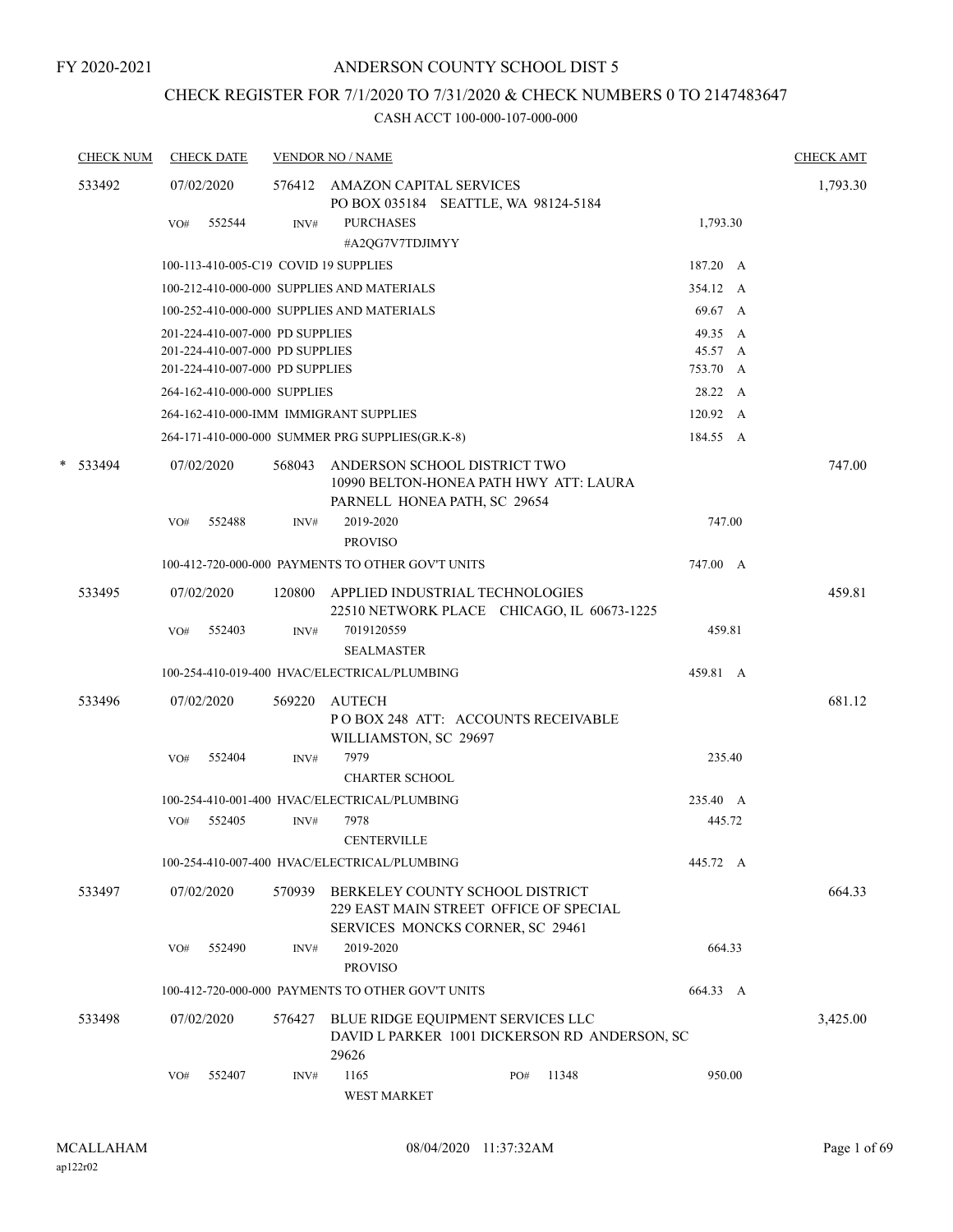## CHECK REGISTER FOR 7/1/2020 TO 7/31/2020 & CHECK NUMBERS 0 TO 2147483647

| <b>CHECK NUM</b> |     | <b>CHECK DATE</b>            |        | <b>VENDOR NO / NAME</b>                                                                              |     |       |                | <b>CHECK AMT</b> |
|------------------|-----|------------------------------|--------|------------------------------------------------------------------------------------------------------|-----|-------|----------------|------------------|
|                  |     |                              |        | 100-254-323-018-001 CONTRACTED SERVICES                                                              |     |       | 950.00 A       |                  |
|                  | VO# | 552408                       | INV#   | 1166                                                                                                 | PO# | 11348 | 1,500.00       |                  |
|                  |     |                              |        | WHITEHALL                                                                                            |     |       |                |                  |
|                  |     |                              |        | 100-254-323-019-001 CONTRACTED SERVICES                                                              |     |       | 1,500.00 A     |                  |
|                  | VO# | 552491                       | INV#   | 1167                                                                                                 | PO# | 11348 | 975.00         |                  |
|                  |     |                              |        | <b>MIDWAY</b>                                                                                        |     |       |                |                  |
|                  |     |                              |        | 100-254-323-017-001 CONTRACTED SERVICES                                                              |     |       | 975.00 A       |                  |
| 533499           |     | 07/02/2020                   |        | 576427 BLUE RIDGE EQUIPMENT SERVICES LLC<br>DAVID L PARKER 1001 DICKERSON RD ANDERSON, SC<br>29626   |     |       |                | 3,586.94         |
|                  | VO# | 552406                       | INV#   | 1163                                                                                                 | PO# | 12737 | 3,586.94       |                  |
|                  |     |                              |        | <b>SOUTHWOOD</b>                                                                                     |     |       |                |                  |
|                  |     |                              |        | 505-253-520-021-ART SOUTHWOOD AUDITORIUM                                                             |     |       | 3,586.94 A     |                  |
| 533500           |     | 07/02/2020                   | 567691 | CARSON'S NUT-BOLT & TOOL CO, INC<br>P.O. BOX 3629 ATT: ACCOUNTS RECEIVABLE<br>GREENVILLE, SC 29608   |     |       |                | 301.21           |
|                  | VO# | 552412                       | INV#   | 3886793<br><b>SUPPLIES</b>                                                                           |     |       | 197.42         |                  |
|                  |     |                              |        | 100-254-323-007-BMP SPEED BUMPS IN PARKING LOT                                                       |     |       | 197.42 A       |                  |
|                  | VO# | 552413                       | INV#   | 3867447                                                                                              |     |       | 16.05          |                  |
|                  |     |                              |        | <b>SUPPLIES</b>                                                                                      |     |       |                |                  |
|                  |     |                              |        | 131-254-410-031-001 SUPPLIES - MAINTENANCE                                                           |     |       | $16.05\quad A$ |                  |
|                  | VO# | 552414                       | INV#   | 3886692<br><b>SUPPLIES</b>                                                                           |     |       | 87.74          |                  |
|                  |     |                              |        | 100-254-323-007-BMP SPEED BUMPS IN PARKING LOT                                                       |     |       | 87.74 A        |                  |
|                  |     |                              |        |                                                                                                      |     |       |                |                  |
| 533501           |     | 07/02/2020                   | 160602 | CDW GOVERNMENT<br>75 REMITTANCE DRIVE SUITE 1515 ATT:<br>ACCOUNTS RECEIVABLE CHICAGO, IL 60675-1515  |     |       |                | 165.85           |
|                  | VO# | 552415                       | INV#   | ZFN5663                                                                                              | PO# | 12792 | 165.85         |                  |
|                  |     |                              |        | <b>WEBCAM</b>                                                                                        |     |       |                |                  |
|                  |     | 600-256-410-000-000 SUPPLIES |        |                                                                                                      |     |       | 165.85 A       |                  |
| 533502           |     | 07/02/2020                   |        | 576326 C & F MECHANICAL CORP<br>450 HORSESHOE BEND ANDERSON, SC 29625                                |     |       |                | 250.00           |
|                  | VO# | 552416                       | INV#   | 2181<br><b>DRAIN PAN</b>                                                                             |     |       | 250.00         |                  |
|                  |     |                              |        | 100-254-410-015-400 HVAC/ELECTRICAL/PLUMBING                                                         |     |       | 250.00 A       |                  |
| 533503           |     | 07/02/2020                   | 576544 | CLARITY<br>29 N. ACADEMY ST. GREENVILLE, SC 29601                                                    |     |       |                | 445.00           |
|                  | VO# | 552517                       | INV#   | <b>J. WATKINS</b><br><b>EVALUATION 8/5</b>                                                           |     |       | 445.00         |                  |
|                  |     |                              |        | 203-127-410-000-000 SUPPLIES-LD/DD/OHI, SUPPLEMENTAL                                                 |     |       | 445.00         |                  |
| 533504           |     | 07/02/2020                   | 563989 | CMS GARAGE & BODY SHOP, INC<br>1219 SOUTH MAIN STREET ATT: ACCOUNTS<br>RECEIVABLE ANDERSON, SC 29624 |     |       |                | 999.99           |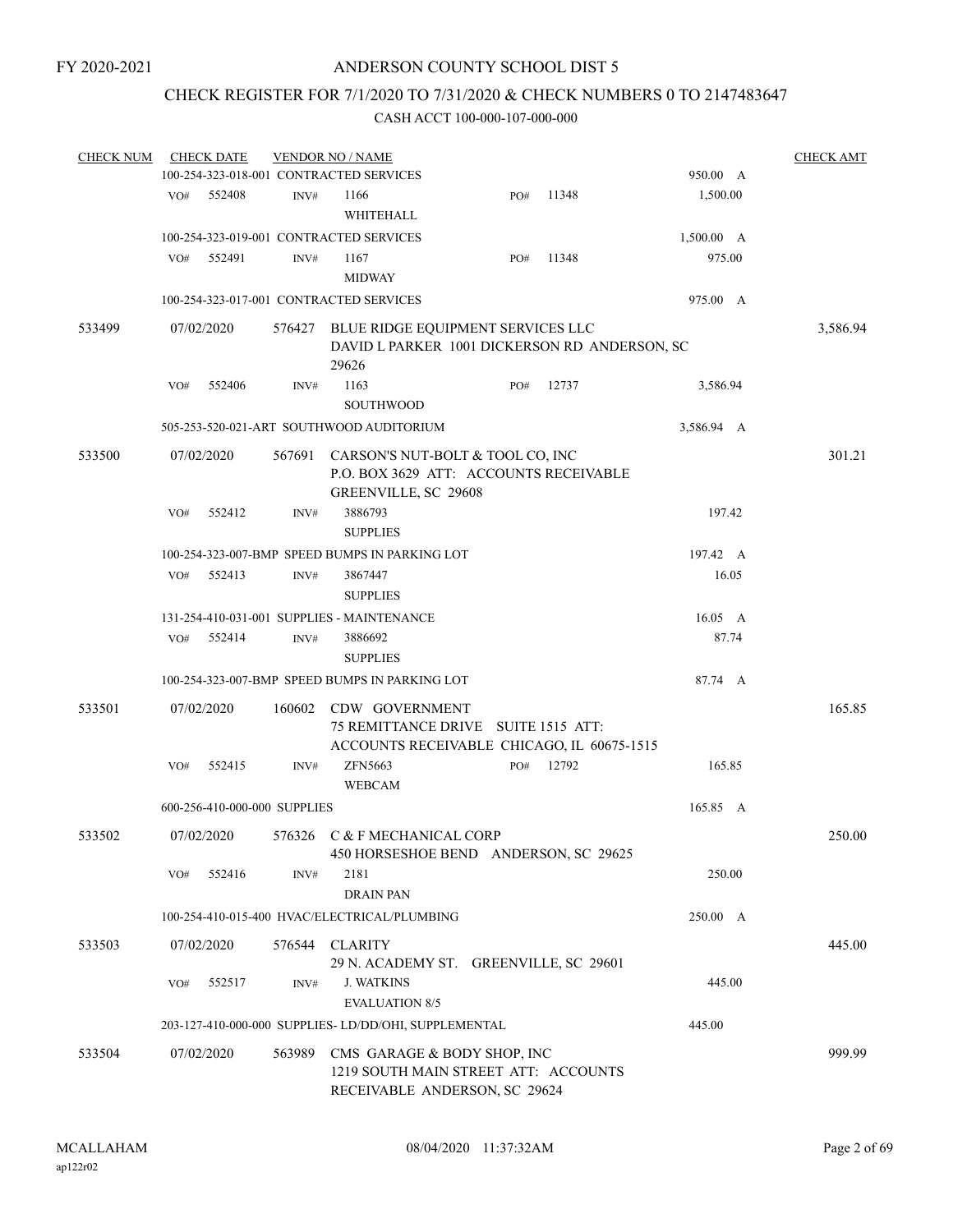# CHECK REGISTER FOR 7/1/2020 TO 7/31/2020 & CHECK NUMBERS 0 TO 2147483647

| <b>CHECK NUM</b> | <b>CHECK DATE</b>                  |        | <b>VENDOR NO / NAME</b>                                                                          |     |       |                       |   | <b>CHECK AMT</b> |
|------------------|------------------------------------|--------|--------------------------------------------------------------------------------------------------|-----|-------|-----------------------|---|------------------|
|                  | 552492<br>VO#                      | INV#   | 17653<br><b>REPAIR</b>                                                                           |     |       | 999.99                |   |                  |
|                  |                                    |        | 100-254-412-000-001 TRUCK SERVICE - MAINTENANCE                                                  |     |       | 999.99 A              |   |                  |
| 533505           | 07/02/2020                         | 198651 | DELL MARKETING LP<br>POBOX 534118 ATT: ACCOUNTS RECEIVABLE<br>ATLANTA, GA 30353-4118             |     |       |                       |   | 1,988,731.96     |
|                  | 552546<br>VO#                      | INV#   | 10403664363<br><b>TOUCH MONITORS</b>                                                             | PO# | 12673 | 1,991,805.00          |   |                  |
|                  | 100-266-345-000-TEC TECHNOLOGY C19 |        |                                                                                                  |     |       | 1,991,805.00 A        |   |                  |
|                  | VO#<br>552547                      | INV#   | 60123008715<br><b>CREDIT</b>                                                                     |     |       | $-4,483.30$           |   |                  |
|                  | 100-266-345-000-TEC TECHNOLOGY C19 |        |                                                                                                  |     |       | $-4,483.30 \, A$      |   |                  |
|                  | 552548<br>VO#                      | INV#   | 10403549079<br><b>CABLES</b>                                                                     |     |       | 1,410.26              |   |                  |
|                  | 100-266-345-000-TEC TECHNOLOGY C19 |        |                                                                                                  |     |       | 1,410.26 A            |   |                  |
| 533506           | 07/02/2020                         | 211302 | <b>DUKE ENERGY</b><br>PO BOX 70516 CHARLOTTE, NC 28272-0516                                      |     |       |                       |   | 47,856.38        |
|                  | 552540<br>VO#                      | INV#   | <b>DUE</b> 7/10<br><b>UTILITIES</b>                                                              |     |       | 47,856.38             |   |                  |
|                  |                                    |        | 100-254-470-000-000 ENERGY-ELECTRICITY & WATER<br>100-254-470-000-000 ENERGY-ELECTRICITY & WATER |     |       | 4,322.85 A<br>73.12 A |   |                  |
|                  |                                    |        | 100-254-470-001-000 ENERGY-ELECTRICITY & WATER                                                   |     |       | 78.32 A               |   |                  |
|                  |                                    |        | 100-254-470-002-000 ENERGY-ELECTRICITY & WATER                                                   |     |       | 134.78                | A |                  |
|                  |                                    |        | 100-254-470-003-000 ENERGY-ELECTRICITY & WATER                                                   |     |       | 21,350.35 A           |   |                  |
|                  |                                    |        | 100-254-470-005-000 ENERGY-ELECTRICITY & WATER                                                   |     |       | 82.69 A               |   |                  |
|                  |                                    |        | 100-254-470-009-000 ENERGY-ELECTRICITY & WATER                                                   |     |       | 6,509.83 A            |   |                  |
|                  |                                    |        | 100-254-470-012-000 ENERGY-ELECTRICITY & WATER                                                   |     |       | 27.36 A               |   |                  |
|                  |                                    |        | 100-254-470-014-000 ENERGY-ELECTRICITY & WATER                                                   |     |       | 47.85                 | A |                  |
|                  |                                    |        | 100-254-470-015-000 ENERGY-ELECTRICITY & WATER                                                   |     |       | 33.46                 | A |                  |
|                  |                                    |        | 100-254-470-016-000 ENERGY-ELECTRICITY & WATER                                                   |     |       | 26.33                 | A |                  |
|                  |                                    |        | 100-254-470-018-000 ENERGY-ELECTRICITY & WATER                                                   |     |       | 3,561.14 A            |   |                  |
|                  |                                    |        | 100-254-470-019-000 ENERGY-ELECTRICITY & WATER                                                   |     |       | 38.57 A               |   |                  |
|                  |                                    |        | 100-254-470-023-000 ENERGY-ELECTRICITY & WATER                                                   |     |       | 2,076.59 A            |   |                  |
|                  |                                    |        | 131-254-470-031-000 ENERGY-ELECTRICITY/WATER                                                     |     |       | 9,493.14 A            |   |                  |
| 533507           | 07/02/2020                         | 563495 | ELECTRIC CITY UTILITIES<br>CITY OF ANDERSON 601 SOUTH MAIN ST<br>ANDERSON, SC 29624              |     |       |                       |   | 6,403.04         |
|                  | VO#<br>552538                      | INV#   | <b>DUE 7/10</b><br><b>UTILITIES</b>                                                              |     |       | 6,403.04              |   |                  |
|                  |                                    |        | 100-254-470-000-000 ENERGY-ELECTRICITY & WATER                                                   |     |       | 127.49 A              |   |                  |
|                  |                                    |        | 100-254-470-003-000 ENERGY-ELECTRICITY & WATER                                                   |     |       | 3,400.51 A            |   |                  |
|                  |                                    |        | 100-254-470-005-000 ENERGY-ELECTRICITY & WATER                                                   |     |       | $1,087.39$ A          |   |                  |
|                  |                                    |        | 100-254-470-007-000 ENERGY-ELECTRICITY & WATER                                                   |     |       | 612.65 A              |   |                  |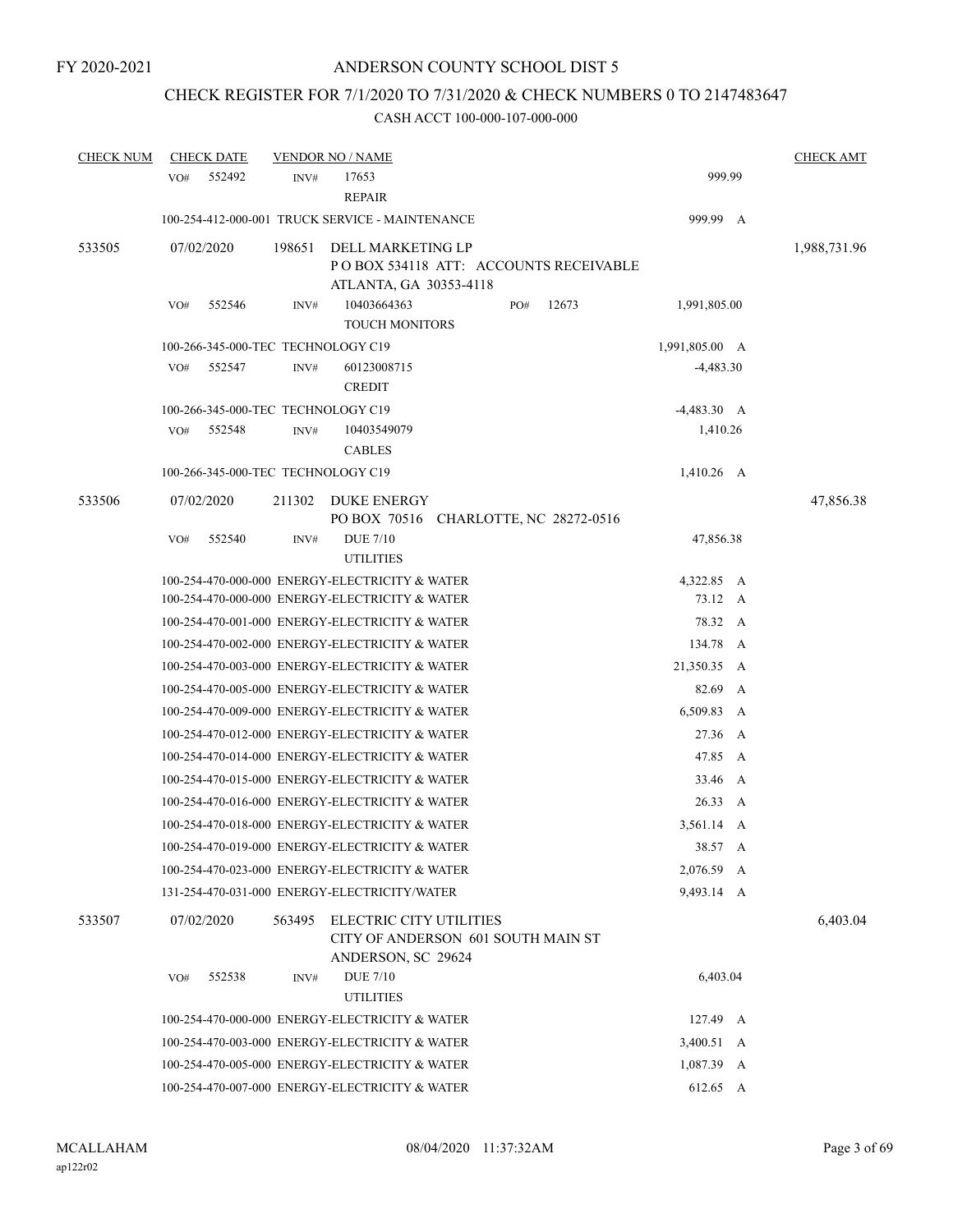## CHECK REGISTER FOR 7/1/2020 TO 7/31/2020 & CHECK NUMBERS 0 TO 2147483647

| <b>CHECK NUM</b> |     | <b>CHECK DATE</b>    | <b>VENDOR NO / NAME</b><br>100-254-470-019-000 ENERGY-ELECTRICITY & WATER | 568.05 A                                                                                                 | <b>CHECK AMT</b> |              |
|------------------|-----|----------------------|---------------------------------------------------------------------------|----------------------------------------------------------------------------------------------------------|------------------|--------------|
|                  |     |                      |                                                                           | 131-254-470-031-000 ENERGY-ELECTRICITY/WATER                                                             | 606.95 A         |              |
| 533508           | VO# | 07/02/2020<br>552495 | INV#                                                                      | 575439 EVENT RENTALS<br>529 CAMSON RD ANDERSON, SC 29625<br>430997<br>12813<br>PO#<br><b>WESTSIDE</b>    | 934.86           | 934.86       |
|                  |     |                      |                                                                           | 100-221-410-000-GRA GRADUATION COSTS                                                                     | 934.86 A         |              |
| 533509           |     | 07/02/2020           | 575020                                                                    | GLENN JR., JOHN W<br>DBA GLENN MECHANICAL, LLC 525 NORTH MAIN ST<br>ANDERSON, SC 29621                   |                  | 1,169,778.82 |
|                  | VO# | 552545               | INV#                                                                      | APP <sub>2</sub><br>MCCANTS HVAC                                                                         | 1,169,778.82     |              |
|                  |     |                      |                                                                           | 505-254-323-005-000 CONTRACTED SERVICES                                                                  | 1,169,778.82 A   |              |
| 533510           |     | 07/02/2020           | 249700                                                                    | GLENN PLUMBING COMPANY, INC<br>481 EAST WHITNER STREET ATT: ACCOUNTS<br>RECEIVABLE ANDERSON, SC 29624    |                  | 109.21       |
|                  | VO# | 552422               | INV#                                                                      | 0620163<br><b>MIDWAY ELEM</b>                                                                            | 109.21           |              |
|                  |     |                      |                                                                           | 600-256-323-017-000 REPAIRS TO EQUIPMENT                                                                 | 109.21 A         |              |
| 533511           |     | 07/02/2020           | 571807                                                                    | GOS<br>POBOX 3358 GREENVILLE, SC 29602                                                                   |                  | 75,957.59    |
|                  | VO# | 552543               | INV#                                                                      | 786761-0<br>12810<br>PO#<br><b>WHSE SUPPLIES</b>                                                         | 75,957.59        |              |
|                  |     |                      |                                                                           | 100-000-170-000-000 WAREHOUSE INVENTORY                                                                  | 75,957.59 A      |              |
| 533512           |     | 07/02/2020           | 566213                                                                    | GREENWOOD SCHOOL DISTRICT 50<br>POBOX 248 ATTN: TERAN NICKLES GREENWOOD,<br>SC 29648-0248                |                  | 785.01       |
|                  | VO# | 552503               | INV#                                                                      | 2019-2020<br><b>PROVISO</b>                                                                              | 785.01           |              |
|                  |     |                      |                                                                           | 100-412-720-000-000 PAYMENTS TO OTHER GOV'T UNITS                                                        | 785.01 A         |              |
| 533513           |     | 07/02/2020           |                                                                           | 573205 HILL COMPANY, INC.<br>PO BOX 699 ROSWELL, GA 30077                                                |                  | 460.70       |
|                  | VO# | 552424               | INV#                                                                      | 20-P6724<br><b>REPAIR PARTS</b>                                                                          | 460.70           |              |
|                  |     |                      |                                                                           | 100-254-410-003-400 HVAC/ELECTRICAL/PLUMBING                                                             | 460.70 A         |              |
| 533514           |     | 07/02/2020           | 270200                                                                    | HOMELAND PARK WATER & SEWER DISTRICT<br>PO BOX 13003 ATT: ACCOUNTS RECEIVABLE<br>ANDERSON, SC 29624-0001 |                  | 128.50       |
|                  | VO# | 552537               | INV#                                                                      | 03039-0<br><b>UTILITIES</b>                                                                              | 128.50           |              |
|                  |     |                      |                                                                           | 100-254-470-011-000 ENERGY-ELECTRICITY & WATER                                                           | 128.50 A         |              |
| 533515           |     | 07/02/2020           | 573950                                                                    | HORRY COUNTY SCHOOLS<br>ATTN: TOMMI GLOVER PO BOX 260005 CONWAY, SC<br>29528-6005                        |                  | 2,215.02     |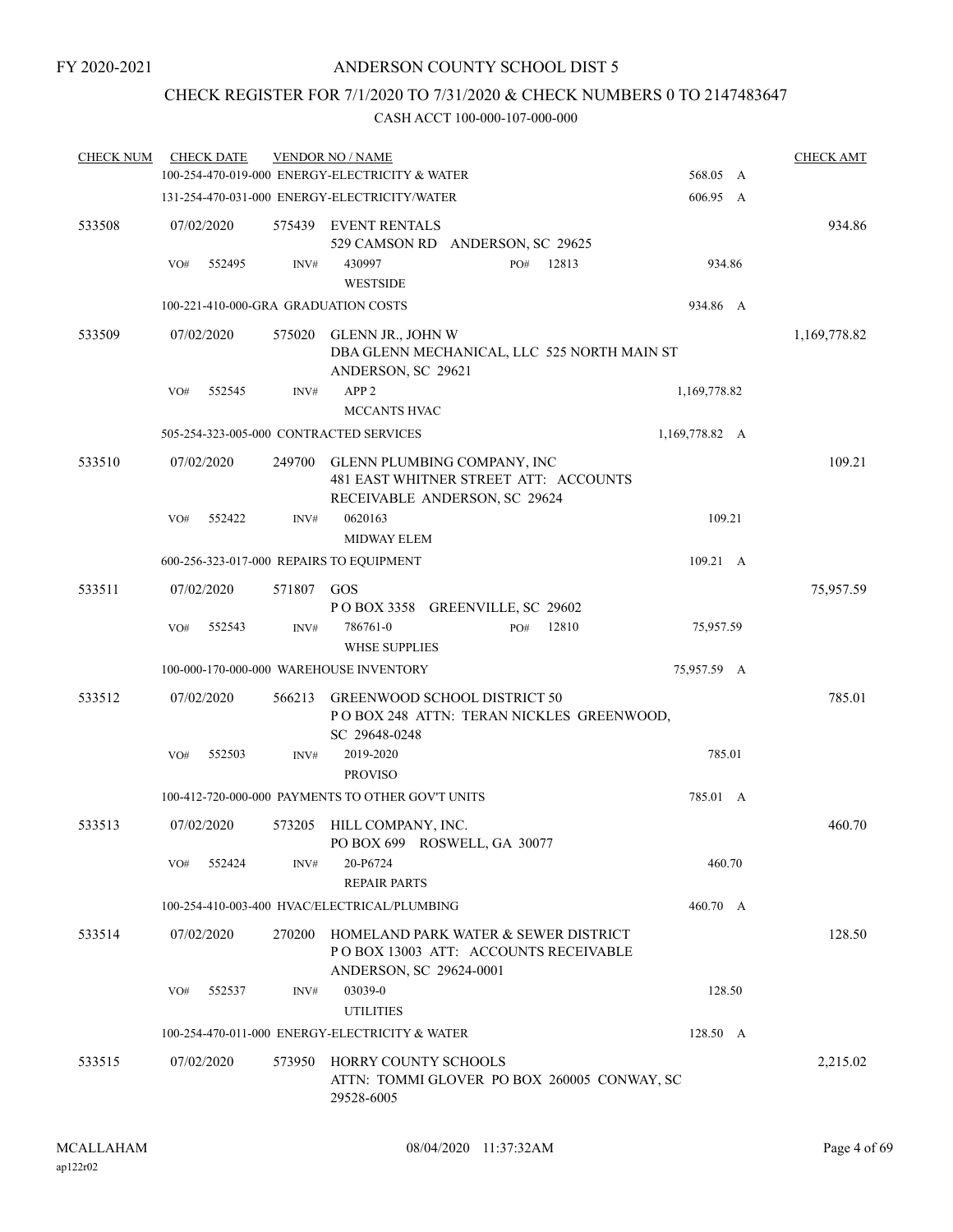# CHECK REGISTER FOR 7/1/2020 TO 7/31/2020 & CHECK NUMBERS 0 TO 2147483647

| <b>CHECK NUM</b> | <b>CHECK DATE</b>                      |        | <b>VENDOR NO / NAME</b>                                                                                    |            | <b>CHECK AMT</b> |          |
|------------------|----------------------------------------|--------|------------------------------------------------------------------------------------------------------------|------------|------------------|----------|
|                  | 552504<br>VO#                          | INV#   | 2019-2020<br><b>PROVISO</b>                                                                                | 2,215.02   |                  |          |
|                  |                                        |        | 100-412-720-000-000 PAYMENTS TO OTHER GOV'T UNITS                                                          | 2,215.02 A |                  |          |
| 533516           | 07/02/2020                             | 276400 | ID SHOP, INC<br>POBOX 49457 ATT: ACCOUNTS RECEIVABLE<br>GREENWOOD, SC 29649                                |            |                  | 1,745.74 |
|                  | 552425<br>VO#                          | INV#   | 100436<br><b>WESTSIDE</b>                                                                                  | 428.00     |                  |          |
|                  | 100-271-410-003-000 SUPPLIES           |        |                                                                                                            | 428.00 A   |                  |          |
|                  | VO#<br>552426                          | INV#   | 100565<br><b>WESTSIDE</b>                                                                                  | 337.94     |                  |          |
|                  | 100-271-410-003-000 SUPPLIES           |        |                                                                                                            | 337.94 A   |                  |          |
|                  | VO# 552427                             | INV#   | 100389<br><b>WESTSIDE</b>                                                                                  | 979.80     |                  |          |
|                  | 100-271-410-003-000 SUPPLIES           |        |                                                                                                            | 979.80 A   |                  |          |
| 533517           | 07/02/2020                             |        | 571525 IRRIGATION SERVICE & REPAIR<br>PO BOX 282 ANDERSON, SC 29622                                        |            |                  | 233.00   |
|                  | 552507<br>VO#                          | INV#   | 1522<br><b>SERVICE</b> @AIT                                                                                | 233.00     |                  |          |
|                  |                                        |        | 131-254-323-031-001 CONTRACTED SERVICES                                                                    | 233.00 A   |                  |          |
| * 533519         | 07/02/2020                             |        | 329401 LOWES BUSINESS ACCOUNT<br>PO BOX 530954 CREDIT SERVICES ATLANTA, GA<br>30353-0954                   |            |                  | 1,534.79 |
|                  | 552541<br>VO#                          | INV#   | 7288008<br><b>PURCHASES</b>                                                                                | 1,534.79   |                  |          |
|                  | 100-254-410-000-000 CUSTODIAL SUPPLIES |        |                                                                                                            | 34.33 A    |                  |          |
|                  |                                        |        | 100-254-410-000-001 MAINT. SUPPLIES-STRUCTURES                                                             | 136.12 A   |                  |          |
|                  | 100-254-410-000-500 PEST MANAGEMENT    |        |                                                                                                            | 68.60 A    |                  |          |
|                  |                                        |        | 100-254-410-001-001 SUPPLIES - MAINTENANCE                                                                 | 121.72 A   |                  |          |
|                  |                                        |        | 100-254-410-002-001 SUPPLIES - MAINTENANCE                                                                 | 16.80 A    |                  |          |
|                  |                                        |        | 100-254-410-003-001 SUPPLIES - MAINTENANCE                                                                 | 72.44 A    |                  |          |
|                  |                                        |        | 100-254-410-006-001 SUPPLIES - MAINTENANCE                                                                 | 35.45 A    |                  |          |
|                  |                                        |        | 100-254-410-008-400 HVAC/ELECTRICAL/PLUMBING                                                               | 24.54 A    |                  |          |
|                  |                                        |        | 100-254-410-013-001 SUPPLIES - MAINTENANCE                                                                 | 9.98 A     |                  |          |
|                  |                                        |        | 100-254-410-017-115 CUSTODIAL SUPPLIES-WH                                                                  | 931.12 A   |                  |          |
|                  |                                        |        | 100-254-410-019-400 HVAC/ELECTRICAL/PLUMBING                                                               | 12.74 A    |                  |          |
|                  |                                        |        | 100-254-410-023-001 SUPPLIES-MAINTENANCE                                                                   | 10.53 A    |                  |          |
|                  |                                        |        | 505-253-520-021-ART SOUTHWOOD AUDITORIUM                                                                   | 60.42 A    |                  |          |
| $*$ 533521       | 07/02/2020                             | 342700 | MASTERCRAFT RENOVATION SYSTEMS, LLC<br>6136 BUSH RIVER ROAD ATT: ACCOUNTS<br>RECEIVABLE COLUMBIA, SC 29212 |            |                  | 2,101.00 |
|                  | 552434<br>VO#                          | INV#   | SL5174<br><b>INSPECTIONS</b>                                                                               | 2,101.00   |                  |          |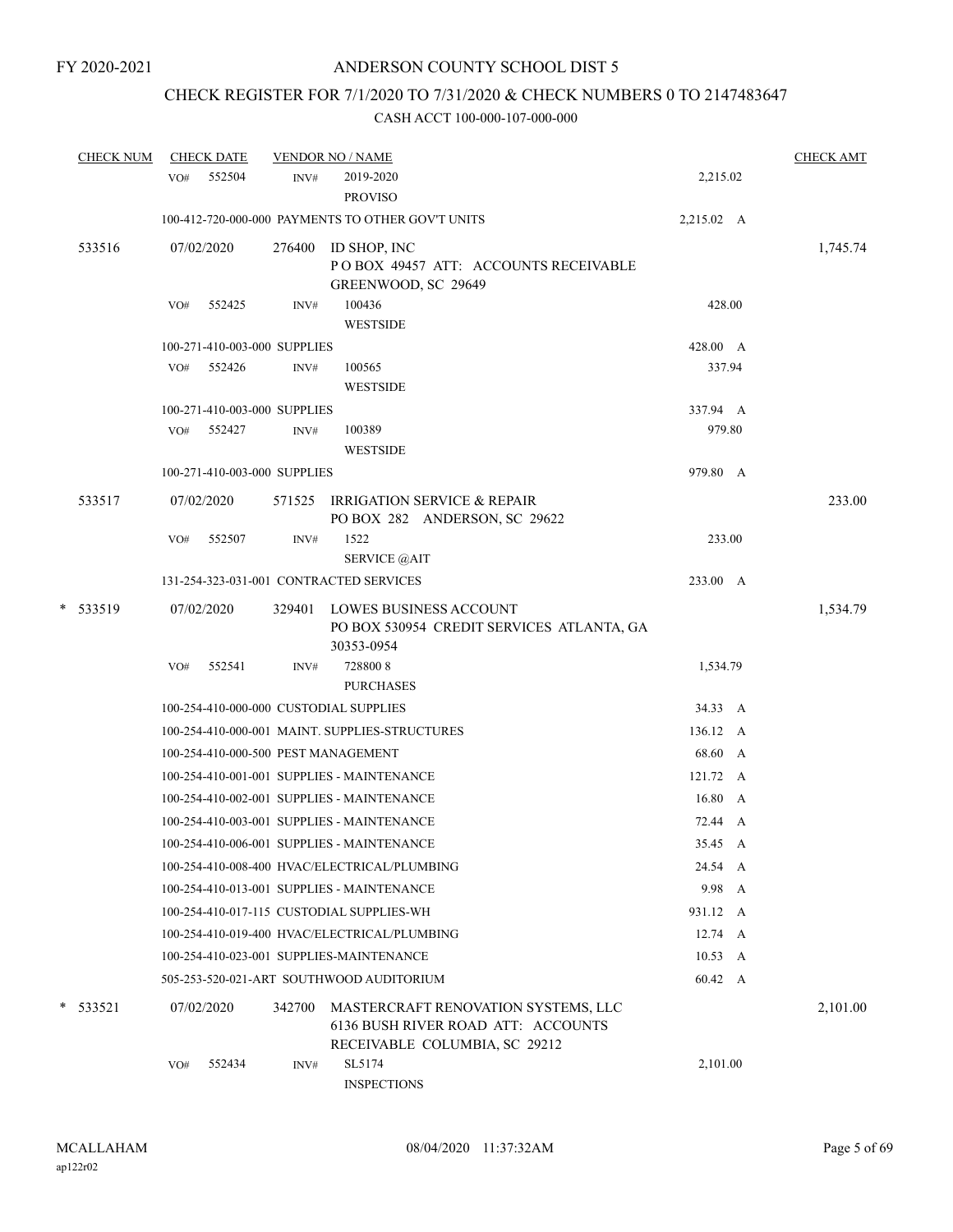# CHECK REGISTER FOR 7/1/2020 TO 7/31/2020 & CHECK NUMBERS 0 TO 2147483647

| <b>CHECK NUM</b> | <b>CHECK DATE</b>                       |        | <b>VENDOR NO / NAME</b>                                                                     |                 | <b>CHECK AMT</b> |
|------------------|-----------------------------------------|--------|---------------------------------------------------------------------------------------------|-----------------|------------------|
|                  | 100-254-323-002-001 CONTRACTED SERVICES |        |                                                                                             | 420.20 A        |                  |
|                  | 100-254-323-003-001 CONTRACTED SERVICES |        |                                                                                             | 420.20 A        |                  |
|                  | 100-254-323-006-001 CONTRACTED SERVICES |        |                                                                                             | 420.20 A        |                  |
|                  | 100-254-323-020-001 CONTRACTED SERVICES |        |                                                                                             | 420.20 A        |                  |
|                  | 100-254-323-021-001 CONTRACTED SERVICES |        |                                                                                             | $420.20\quad A$ |                  |
| 533522           | 07/02/2020                              |        | 575505 MCCOLLUM, CHRISTOPER**<br>LUMBERJACK TREE SERVICE PO BOX 14161<br>ANDERSON, SC 29624 |                 | 800.00           |
|                  | 552493<br>VO#                           | INV#   | 050                                                                                         | 800.00          |                  |
|                  |                                         |        | <b>MCCANTS</b>                                                                              |                 |                  |
|                  | 100-254-323-005-001 CONTRACTED SERVICES |        |                                                                                             | 800.00 A        |                  |
| 533523           | 07/02/2020                              |        | 567126 MUSIC & ARTS CENTER<br>5295 WESTVIEW DR SUITE 300 ATTN: CA<br>FREDERICK, MD 21703    |                 | 3,985.75         |
|                  | 552435<br>VO#                           | INV#   | 022548395<br>ACCT 9422544                                                                   | 2,059.75        |                  |
|                  |                                         |        | 100-114-410-003-VEN SUPPLY-ADDT'L FOR LOST VENDING                                          | 2,059.75 A      |                  |
|                  | VO# 552436                              | INV#   | 022394981<br>ACCT 9422544                                                                   | 1,926.00        |                  |
|                  |                                         |        | 100-114-410-003-VEN SUPPLY-ADDT'L FOR LOST VENDING                                          | 1,926.00 A      |                  |
|                  |                                         |        |                                                                                             |                 |                  |
| 533524           | 07/02/2020                              |        | 366700 MUTUAL OF OMAHA<br>PO BOX 2147 OMAHA, NE 68103-2147                                  |                 | 26,094.74        |
|                  | 552438<br>VO#                           | INV#   | <b>JULY 2020</b><br>#G00018B5                                                               | 26,094.74       |                  |
|                  | 100-000-450-000-000 MISC. DEDUCTIONS    |        |                                                                                             | 7,427.54        |                  |
|                  | 100-000-456-000-000 INSURANCE PAYABLE   |        |                                                                                             | 18,667.20       |                  |
| * 533526         | 07/02/2020                              |        | 568036 PIEDMONT NATURAL GAS<br>PO BOX 1246 CHARLOTTE, NC 28201-1246                         |                 | 1,112.63         |
|                  | 552539<br>VO#                           | INV#   | <b>DUE 7/10</b><br><b>UTILITIES</b>                                                         | 1,112.63        |                  |
|                  | 100-254-472-002-000 ENERGY-GAS          |        |                                                                                             | 577.98 A        |                  |
|                  | 100-254-472-009-000 ENERGY-GAS          |        |                                                                                             | 67.27 A         |                  |
|                  | 100-254-472-013-000 ENERGY-GAS          |        |                                                                                             | 66.96 A         |                  |
|                  | 100-254-472-019-000 ENERGY-GAS          |        |                                                                                             | 25.48 A         |                  |
|                  | 100-254-472-020-000 ENERGY-GAS          |        |                                                                                             | 143.67 A        |                  |
|                  | 600-256-470-002-000 ENERGY              |        |                                                                                             | 23.54 A         |                  |
|                  | 600-256-470-009-000 ENERGY              |        |                                                                                             | 24.72 A         |                  |
|                  | 600-256-470-017-000 ENERGY              |        |                                                                                             | 64.07 A         |                  |
|                  | 600-256-470-019-000 ENERGY              |        |                                                                                             | 118.94 A        |                  |
| 533527           | 07/02/2020                              | 575074 | REVELATION PERCUSSION INC.<br>108 WEST LOCKMAN STREET FORT MILL, SC 29715                   |                 | 850.00           |
|                  | 552450<br>VO#                           | INV#   | 2077<br><b>WESTSIDE HS</b>                                                                  | 850.00          |                  |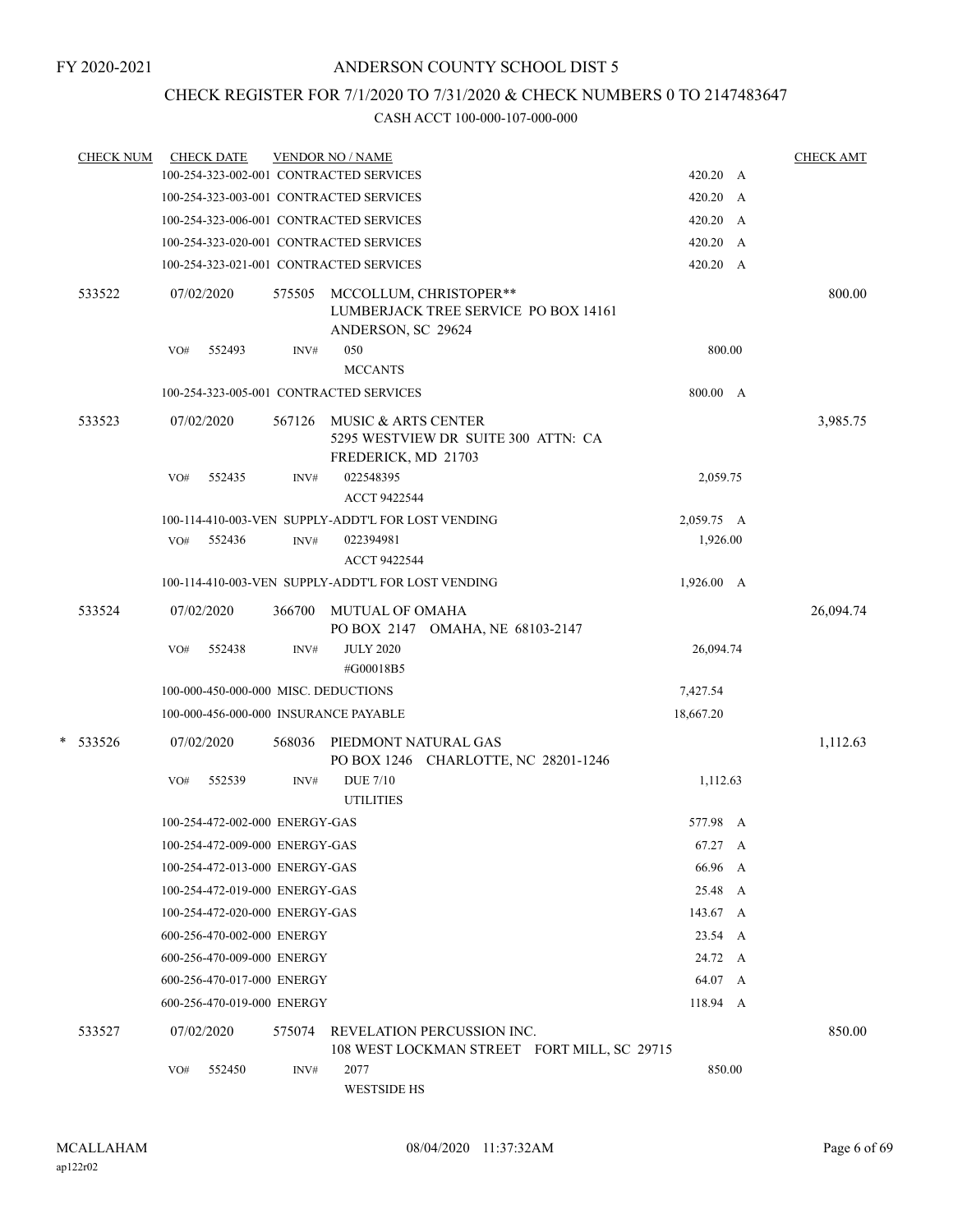## CHECK REGISTER FOR 7/1/2020 TO 7/31/2020 & CHECK NUMBERS 0 TO 2147483647

| <b>CHECK NUM</b> |     | <b>CHECK DATE</b><br>100-114-410-003-000 SUPPLIES |        | <b>VENDOR NO / NAME</b>                                                                               |              | 850.00 A   | <b>CHECK AMT</b> |
|------------------|-----|---------------------------------------------------|--------|-------------------------------------------------------------------------------------------------------|--------------|------------|------------------|
| 533528           |     | 07/02/2020                                        |        | 576032 ROCK HILL SCHOOLS<br>YORK COUNTY DISTRICT THREE PO BOX 10072 ROCK<br><b>HILL, SC 29731</b>     |              |            | 356.90           |
|                  | VO# | 552518                                            | INV#   | 2019-2020<br><b>PROVISO</b>                                                                           |              | 356.90     |                  |
|                  |     |                                                   |        | 100-412-720-000-000 PAYMENTS TO OTHER GOV'T UNITS                                                     |              | 356.90 A   |                  |
| 533529           |     | 07/02/2020                                        | 576205 | RONALD J. PATANE<br>UPSTATE FENCE CO, INC 104 VALLEY FORGE DRIVE<br><b>GREER, SC 29650</b>            |              |            | 1,360.00         |
|                  | VO# | 552525                                            | INV#   | <b>CF REAMES</b>                                                                                      |              | 1,360.00   |                  |
|                  |     |                                                   |        | <b>CHAINLINK FENCE</b>                                                                                |              |            |                  |
|                  |     |                                                   |        | 100-254-323-001-ALT ALT SCHOOL FACILITY UPGRADES                                                      |              | 1,360.00 A |                  |
| $*$ 533531       |     | 07/02/2020                                        | 568699 | SHEPARD & ASSOCIATES, LLC<br>3547 DREHER SHOALS RD SUITE 6 ATT: ACCOUNTS<br>RECEIVABLE IRMO, SC 29063 |              |            | 4,875.00         |
|                  | VO# | 552457                                            | INV#   | 20107                                                                                                 | 12597<br>PO# | 4,875.00   |                  |
|                  |     |                                                   |        | <b>TL HANNA</b>                                                                                       |              |            |                  |
|                  |     |                                                   |        | 515-253-522-002-ROF ROOF IMPROVEMENTS                                                                 |              | 4,875.00 A |                  |
| 533532           |     | 07/02/2020                                        | 568954 | <b>SHRED A WAY</b><br>PO BOX 51132 ATT: ACCOUNTS RECEIVABLE<br>PIEDMONT, SC 29673                     |              |            | 350.00           |
|                  | VO# | 552465                                            | INV#   | A15536<br><b>WESTSIDE</b>                                                                             |              | 350.00     |                  |
|                  |     |                                                   |        | 100-114-410-003-VEN SUPPLY-ADDT'L FOR LOST VENDING                                                    |              | 350.00 A   |                  |
| 533533           |     | 07/02/2020                                        | 563650 | SPARTANBURG SCHOOL DIST 6<br>1390 CAVALIER WAY ATT: CHERISE GREGORY<br>ROEBUCK, SC 29376              |              |            | 211.65           |
|                  | VO# | 552522                                            | INV#   | 2019-2020<br><b>PROVISO</b>                                                                           |              | 211.65     |                  |
|                  |     |                                                   |        | 100-412-720-000-000 PAYMENTS TO OTHER GOV'T UNITS                                                     |              | 211.65 A   |                  |
| 533534           |     | 07/02/2020                                        | 571368 | STRAIGHT PATHS LANDSCAPE<br>PO BOX 5542 ANDERSON, SC 29623-0542                                       |              |            | 3,375.00         |
|                  | VO# | 552523                                            | INV#   | 19638<br><b>SERVICE</b> @AIT                                                                          | 11231<br>PO# | 3,375.00   |                  |
|                  |     |                                                   |        | 131-254-323-031-305 CONTRACT SERV.-GROUNDS                                                            |              | 3,375.00 A |                  |
| 533535           |     | 07/02/2020                                        | 574096 | SUMMIT CONSTRUCTION GROUP LLS<br>101 CONCORD CIR ANDERSON, SC 29621                                   |              |            | 3,500.00         |
|                  | VO# | 552524                                            | INV#   | 177<br><b>MCCANTS</b>                                                                                 | 12596<br>PO# | 3,500.00   |                  |
|                  |     | 505-254-323-005-SDW SIDEWALK                      |        |                                                                                                       |              | 3,500.00 A |                  |
| 533536           |     | 07/02/2020                                        | 572801 | <b>SWEETWATER</b><br>5501 US HIGHWAY 30 W FORT WAYNE, IN 46818                                        |              |            | 975.84           |
|                  | VO# | 552467                                            | INV#   | 23366277                                                                                              |              | 975.84     |                  |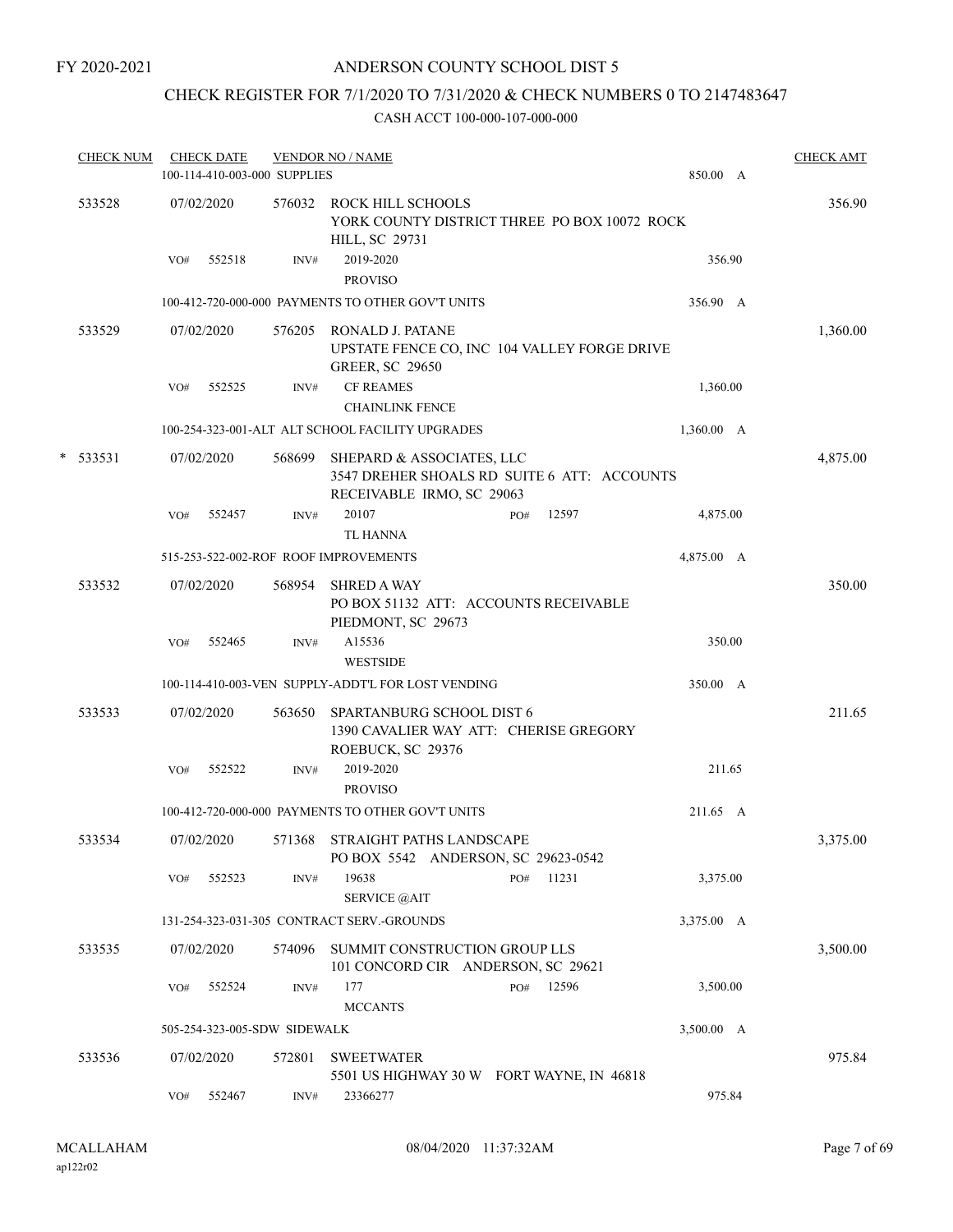## ANDERSON COUNTY SCHOOL DIST 5

## CHECK REGISTER FOR 7/1/2020 TO 7/31/2020 & CHECK NUMBERS 0 TO 2147483647

| <b>CHECK NUM</b> | <b>CHECK DATE</b><br><b>VENDOR NO / NAME</b> |                                  |                |                                                          |                                         |                  | <b>CHECK AMT</b> |
|------------------|----------------------------------------------|----------------------------------|----------------|----------------------------------------------------------|-----------------------------------------|------------------|------------------|
|                  |                                              |                                  |                | <b>WESTSIDE HS</b>                                       |                                         |                  |                  |
|                  |                                              |                                  |                | 100-114-410-003-VEN SUPPLY-ADDT'L FOR LOST VENDING       |                                         | 975.84 A         |                  |
| 533537           |                                              | 07/02/2020                       |                | 573486 TEACHER'S DISCOVERY                               | 2741 PALDAN DRIVE AUBURN HILL, MI 48326 |                  | 570.88           |
|                  | VO#                                          | 552468                           | INV#           | 156811<br><b>WESTSIDE HS</b>                             |                                         | 570.88           |                  |
|                  |                                              | 100-114-410-003-0RE RELATED ARTS |                |                                                          |                                         | 570.88 A         |                  |
|                  |                                              |                                  |                |                                                          |                                         |                  |                  |
| 533538           |                                              | 07/02/2020                       |                | 572513 UNITED LASER<br>P.O. BOX 6889 FLORENCE, SC 29501  |                                         |                  | 2,426.76         |
|                  | VO#                                          | 552470                           | INV#           | 200398<br><b>WESTSIDE HS</b>                             |                                         | 1,011.15         |                  |
|                  |                                              | 100-223-410-003-000 SUPPLIES     |                |                                                          |                                         | $1,011.15$ A     |                  |
|                  | VO#                                          | 552471                           | INV#           | 200549<br><b>WESTSIDE HS</b>                             |                                         | 1,415.61         |                  |
|                  |                                              | 100-223-410-003-000 SUPPLIES     |                |                                                          |                                         | 1,415.61 A       |                  |
| 533539           |                                              | 07/02/2020                       | 573815         | UNITED REFRIGERATION, INC                                | PO BOX 740703 ATLANTA, GA 30374-0703    |                  | 1,760.25         |
|                  | VO#                                          | 552472                           | INV#           | 73844142<br><b>REPAIR PARTS</b>                          |                                         | 67.44            |                  |
|                  |                                              |                                  |                | 100-254-410-006-400 HVAC/ELECTRICAL/PLUMBING             |                                         | 67.44 A          |                  |
|                  | VO#                                          | 552473                           | INV#           | 73843653<br><b>REPAIR PARTS</b>                          |                                         | 1,126.99         |                  |
|                  |                                              |                                  |                | 100-254-410-006-400 HVAC/ELECTRICAL/PLUMBING             |                                         | 1,126.99 A       |                  |
|                  | VO#                                          | 552474                           | INV#           | 73643543                                                 |                                         | 23.81            |                  |
|                  |                                              |                                  |                | <b>REPAIR PARTS</b>                                      |                                         |                  |                  |
|                  |                                              |                                  |                | 100-254-410-000-001 MAINT. SUPPLIES-STRUCTURES           |                                         | 23.81 A          |                  |
|                  | VO#                                          | 552475                           | INV#           | 73636273<br><b>REPAIR PARTS</b>                          |                                         | 28.58            |                  |
|                  |                                              |                                  |                |                                                          |                                         |                  |                  |
|                  | VO#                                          | 552476                           | INV#           | 100-254-410-001-400 HVAC/ELECTRICAL/PLUMBING<br>73950401 |                                         | 28.58 A<br>12.84 |                  |
|                  |                                              |                                  |                | <b>SUPPLIES</b>                                          |                                         |                  |                  |
|                  |                                              |                                  |                | 100-254-410-001-400 HVAC/ELECTRICAL/PLUMBING             |                                         | 12.84 A          |                  |
|                  | VO#                                          | 552477                           | INV#           | 73975016<br><b>SUPPLIES</b>                              |                                         | 99.97            |                  |
|                  |                                              |                                  |                | 100-254-410-020-400 HVAC/ELECTRICAL/PLUMBING             |                                         | 99.97 A          |                  |
|                  | VO#                                          | 552478                           | INV#           | 73643437                                                 |                                         | 91.57            |                  |
|                  |                                              |                                  |                | <b>REPAIR PARTS</b>                                      |                                         |                  |                  |
|                  |                                              |                                  |                | 600-256-323-006-000 REPAIRS TO EQUIPMENT                 |                                         | 91.57 A          |                  |
|                  | VO#                                          | 552479                           | INV#           | 73789764                                                 |                                         | 74.52            |                  |
|                  |                                              |                                  |                | <b>REPAIR PARTS</b>                                      |                                         |                  |                  |
|                  |                                              |                                  |                | 600-256-323-020-000 REPAIRS TO EQUIPMENT                 |                                         | 74.52 A          |                  |
|                  | VO#                                          | 552480                           | $\text{INV}\#$ | 73973304<br><b>SUPPLIES</b>                              |                                         | 180.02           |                  |
|                  |                                              |                                  |                | 600-256-323-002-000 REPAIRS TO EQUIPMENT                 |                                         | 180.02 A         |                  |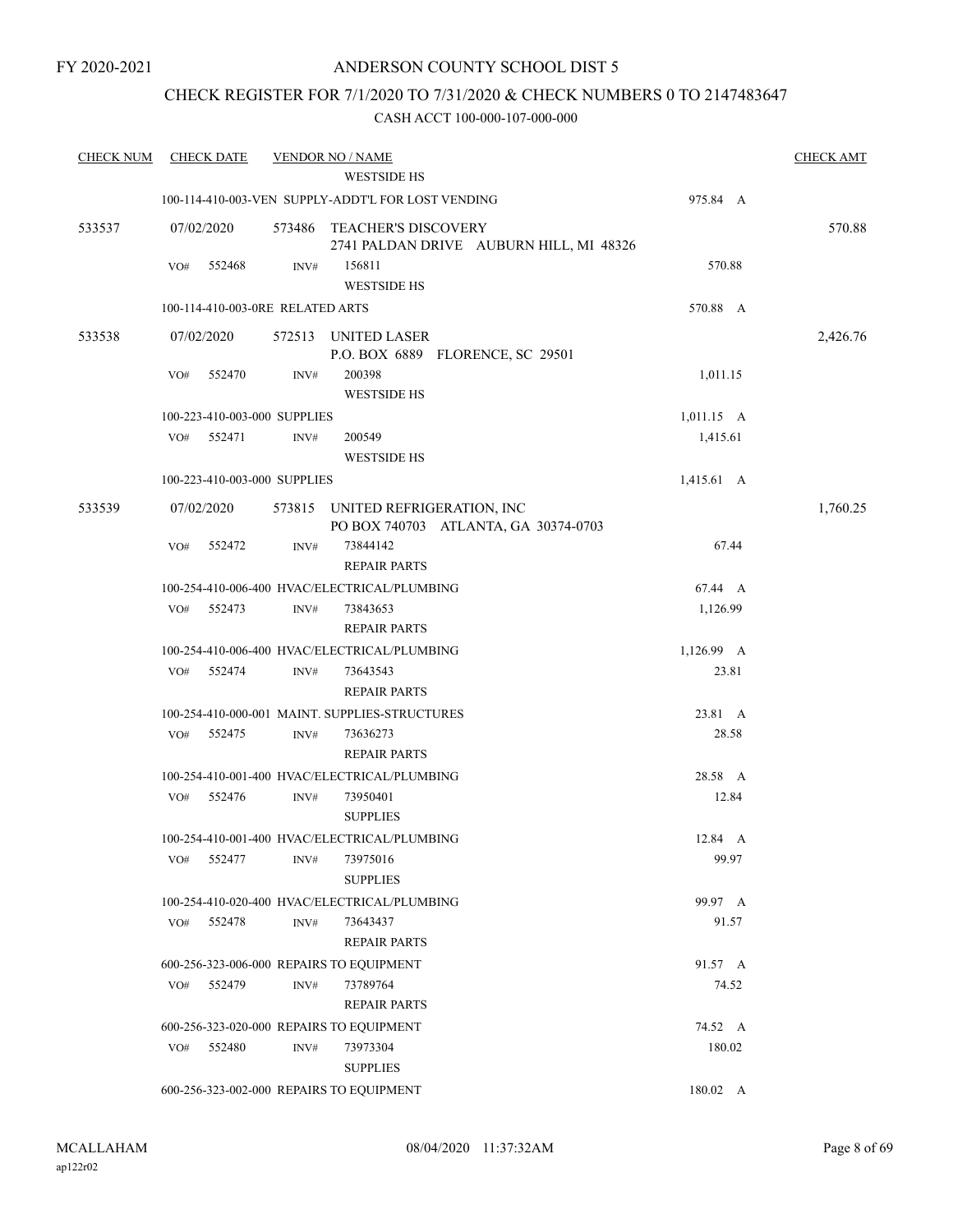# CHECK REGISTER FOR 7/1/2020 TO 7/31/2020 & CHECK NUMBERS 0 TO 2147483647

| <b>CHECK NUM</b> | <b>CHECK DATE</b>              |        | <b>VENDOR NO / NAME</b>                                                               |                  |     |       |                 |   | <b>CHECK AMT</b> |
|------------------|--------------------------------|--------|---------------------------------------------------------------------------------------|------------------|-----|-------|-----------------|---|------------------|
|                  | 552481<br>VO#                  | INV#   | 73927603                                                                              |                  |     |       | 54.51           |   |                  |
|                  |                                |        | <b>SUPPLIES</b>                                                                       |                  |     |       |                 |   |                  |
|                  |                                |        | 600-256-323-011-000 REPAIRS TO EQUIPMENT                                              |                  |     |       | 18.17 A         |   |                  |
|                  |                                |        | 600-256-323-012-000 REPAIRS TO EQUIPMENT                                              |                  |     |       | 18.17 A         |   |                  |
|                  |                                |        | 600-256-323-014-000 REPAIRS TO EQUIPMENT                                              |                  |     |       | 18.17 A         |   |                  |
| 533540           | 07/02/2020                     | 570755 | WILSON & ASSOCIATES SPORTS TURF<br>1737 SOUTH LAKE DRIVE ATT: ACCOUNTS                |                  |     |       |                 |   | 6,940.00         |
|                  |                                |        | RECEIVABLE LEXINGTON, SC 29073                                                        |                  |     |       |                 |   |                  |
|                  | VO#<br>552528                  | INV#   | 16623<br>TLH & WHS                                                                    |                  | PO# | 11340 | 6,940.00        |   |                  |
|                  |                                |        | 100-254-323-002-001 CONTRACTED SERVICES                                               |                  |     |       | $3,120.00 \, A$ |   |                  |
|                  |                                |        | 100-254-323-003-001 CONTRACTED SERVICES                                               |                  |     |       | 2,320.00 A      |   |                  |
|                  |                                |        | 100-254-323-005-001 CONTRACTED SERVICES                                               |                  |     |       | 600.00 A        |   |                  |
|                  |                                |        | 100-254-323-006-001 CONTRACTED SERVICES                                               |                  |     |       | 300.00 A        |   |                  |
|                  |                                |        | 100-254-323-020-001 CONTRACTED SERVICES                                               |                  |     |       | 600.00          | A |                  |
| 533541           | 07/09/2020                     | 573978 | AAA SUPPLY INC<br>PO BOX 17769 GREENVILLE, SC 29606                                   |                  |     |       |                 |   | 217.58           |
|                  | 552610<br>VO#                  | INV#   | 04-29330<br><b>SUPPLIES</b>                                                           |                  |     |       | 217.58          |   |                  |
|                  |                                |        | 100-254-410-010-400 HVAC/ELECTRICAL/PLUMBING                                          |                  |     |       | 217.58 A        |   |                  |
| 533542           | 07/09/2020                     | 576145 | AFL ENTERPRISE SERVICES, INC                                                          |                  |     |       |                 |   | 3,440.39         |
|                  |                                |        | PO BOX 896112 CHARLOTTE, NC 28289-6112                                                |                  |     |       |                 |   |                  |
|                  | 552562<br>VO#                  | INV#   | JC239716<br><b>MCCANTS</b>                                                            |                  | PO# | 12235 | 3,440.39        |   |                  |
|                  | 210-258-410-005-CAM CAMERAS    |        |                                                                                       |                  |     |       | 3,440.39 A      |   |                  |
|                  |                                |        |                                                                                       |                  |     |       |                 |   |                  |
| 533543           | 07/09/2020                     | 566136 | AMTEC<br>90 AVON MEADOW LANE AVON, CT 06001                                           |                  |     |       |                 |   | 500.00           |
|                  | 552557<br>VO#                  | INV#   | 5095-05-20<br><b>GO BOND</b>                                                          |                  |     |       | 500.00          |   |                  |
|                  | 100-231-319-000-000 LEGAL FEES |        |                                                                                       |                  |     |       | 500.00          |   |                  |
| 533544           | 07/09/2020                     | 115100 | ANDERSON SCHOOL DISTRICT ONE<br>PO BOX 99 ATTN: CYNDI DURHAM WILLIAMSTON,<br>SC 29697 |                  |     |       |                 |   | 1,224.75         |
|                  | 552571<br>VO#                  | INV#   | PROVISO BILLING<br>2019-2020                                                          |                  |     |       | 1,224.75        |   |                  |
|                  |                                |        | 100-412-720-000-000 PAYMENTS TO OTHER GOV'T UNITS                                     |                  |     |       | 1,224.75 A      |   |                  |
| 533545           | 07/09/2020                     | 570814 | AT&T<br>PO BOX 105262 ATTN: ACCOUNTS RECEIVABLE                                       | $(864 M09-9122)$ |     |       |                 |   | 931.21           |
|                  | 552578<br>VO#                  | INV#   | ATLANTA, GA 30348-5262<br>91220011970                                                 |                  |     |       | 931.21          |   |                  |
|                  | 100-266-340-000-000 TELEPHONE  |        | <b>SERVICE</b>                                                                        |                  |     |       | 931.21 A        |   |                  |
|                  |                                |        |                                                                                       |                  |     |       |                 |   |                  |
| 533546           | 07/09/2020                     | 156900 | CAROLINA PRODUCE COMPANY                                                              |                  |     |       |                 |   | 7,276.85         |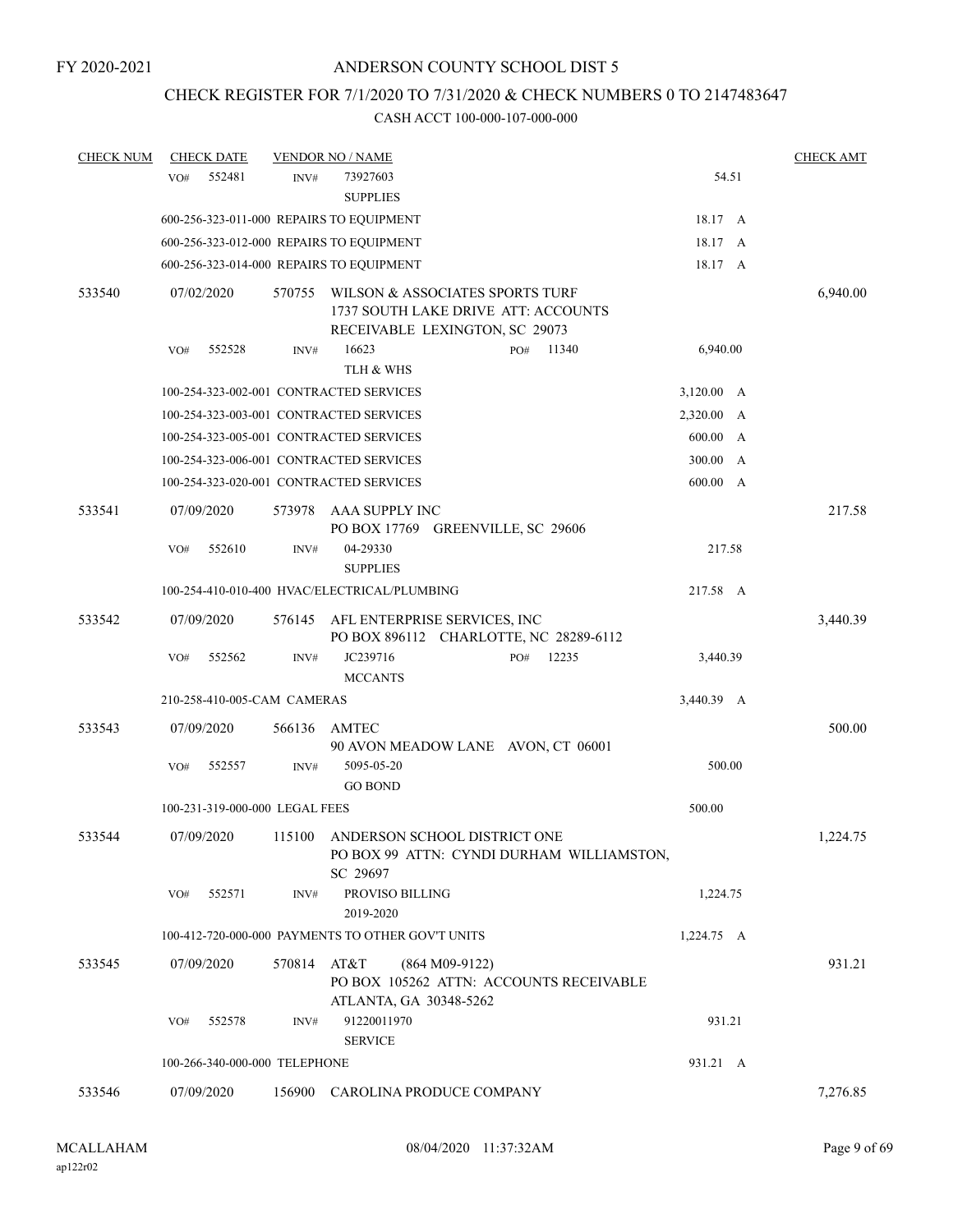## ANDERSON COUNTY SCHOOL DIST 5

## CHECK REGISTER FOR 7/1/2020 TO 7/31/2020 & CHECK NUMBERS 0 TO 2147483647

| <b>CHECK NUM</b> | <b>CHECK DATE</b><br><b>VENDOR NO / NAME</b> |                              |        |                                                                                        |  |     |                        | <b>CHECK AMT</b> |  |           |
|------------------|----------------------------------------------|------------------------------|--------|----------------------------------------------------------------------------------------|--|-----|------------------------|------------------|--|-----------|
|                  |                                              |                              |        | POBOX 3849 ATT: ACCOUNTS RECEIVABLE<br>ANDERSON, SC 29622                              |  |     |                        |                  |  |           |
|                  | VO#                                          | 552633                       | INV#   | <b>JUNE 2020</b><br><b>PRODUCE</b>                                                     |  |     |                        | 7,276.85         |  |           |
|                  |                                              | 600-256-460-003-000 FOOD     |        |                                                                                        |  |     |                        | 436.80 A         |  |           |
|                  |                                              | 600-256-460-006-000 FOOD     |        |                                                                                        |  |     |                        | 771.90 A         |  |           |
|                  |                                              | 600-256-460-011-000 FOOD     |        |                                                                                        |  |     |                        | 255.50 A         |  |           |
|                  |                                              | 600-256-460-014-000 FOOD     |        |                                                                                        |  |     |                        | 268.95 A         |  |           |
|                  |                                              | 600-256-460-019-000 FOOD     |        |                                                                                        |  |     |                        | 739.50 A         |  |           |
|                  |                                              | 600-256-460-020-000 FOOD     |        |                                                                                        |  |     |                        | 4,804.20 A       |  |           |
| 533547           |                                              | 07/09/2020                   | 160602 | CDW GOVERNMENT<br>75 REMITTANCE DRIVE<br>ACCOUNTS RECEIVABLE CHICAGO, IL 60675-1515    |  |     | <b>SUITE 1515 ATT:</b> |                  |  | 936.25    |
|                  | VO#                                          | 552577                       | INV#   | ZFM4151<br><b>PRINTER</b>                                                              |  | PO# | 12714                  | 936.25           |  |           |
|                  |                                              |                              |        | 100-233-410-011-BUD BUDGET APPROVED PRINTER                                            |  |     |                        | 936.25 A         |  |           |
| 533548           |                                              | 07/09/2020                   | 571748 | <b>COLONIAL LIFE</b><br>PREMIUM PROCESSING PO BOX 903 COLUMBIA, SC<br>29202-0903       |  |     |                        |                  |  | 7,402.52  |
|                  | VO#                                          | 552614                       | INV#   | E4041711<br><b>JUNE 2020</b>                                                           |  |     |                        | 7,402.52         |  |           |
|                  |                                              |                              |        | 100-000-469-000-000 LIFE INSURANCE PAYABLE                                             |  |     |                        | 7,402.52 A       |  |           |
| 533549           |                                              | 07/09/2020                   | 572942 | CROMER, AIMEE**<br>1018 THORNEHILL DR ANDERSON, SC 29621                               |  |     |                        |                  |  | 133.75    |
|                  | VO#                                          | 552585                       | INV#   | 0225<br><b>CONTAINER GARDEN</b>                                                        |  |     |                        | 133.75           |  |           |
|                  |                                              | 100-233-410-001-000 SUPPLIES |        |                                                                                        |  |     |                        | 133.75           |  |           |
| 533550           |                                              | 07/09/2020                   | 571485 | DARLINGTON COUNTY SCHOOL DISTRICT<br>PO BOX 1117 LARRY JOHNSON DARLINGTON, SC<br>29540 |  |     |                        |                  |  | 1,435.90  |
|                  | VO#                                          | 552570                       | INV#   | PROVISO BILLING<br>2019-2020                                                           |  |     |                        | 1,435.90         |  |           |
|                  |                                              |                              |        | 100-412-720-000-000 PAYMENTS TO OTHER GOV'T UNITS                                      |  |     |                        | 1,435.90 A       |  |           |
| 533551           |                                              | 07/09/2020                   | 198651 | DELL MARKETING LP<br>POBOX 534118 ATT: ACCOUNTS RECEIVABLE<br>ATLANTA, GA 30353-4118   |  |     |                        |                  |  | 87,472.50 |
|                  | VO#                                          | 552580                       | INV#   | 10403836606<br><b>MONITOR</b>                                                          |  | PO# | 12673                  | 87,472.50        |  |           |
|                  |                                              |                              |        | 100-266-345-000-TEC TECHNOLOGY C19                                                     |  |     |                        | 87,472.50 A      |  |           |
| 533552           |                                              | 07/09/2020                   | 211302 | DUKE ENERGY<br>PO BOX 70516 CHARLOTTE, NC 28272-0516                                   |  |     |                        |                  |  | 82,458.04 |
|                  | VO#                                          | 552630                       | INV#   | 06/30/20<br><b>ELECTRICITY</b>                                                         |  |     |                        | 82,458.04        |  |           |
|                  |                                              |                              |        | 100-254-470-002-000 ENERGY-ELECTRICITY & WATER                                         |  |     |                        | 24,149.95 A      |  |           |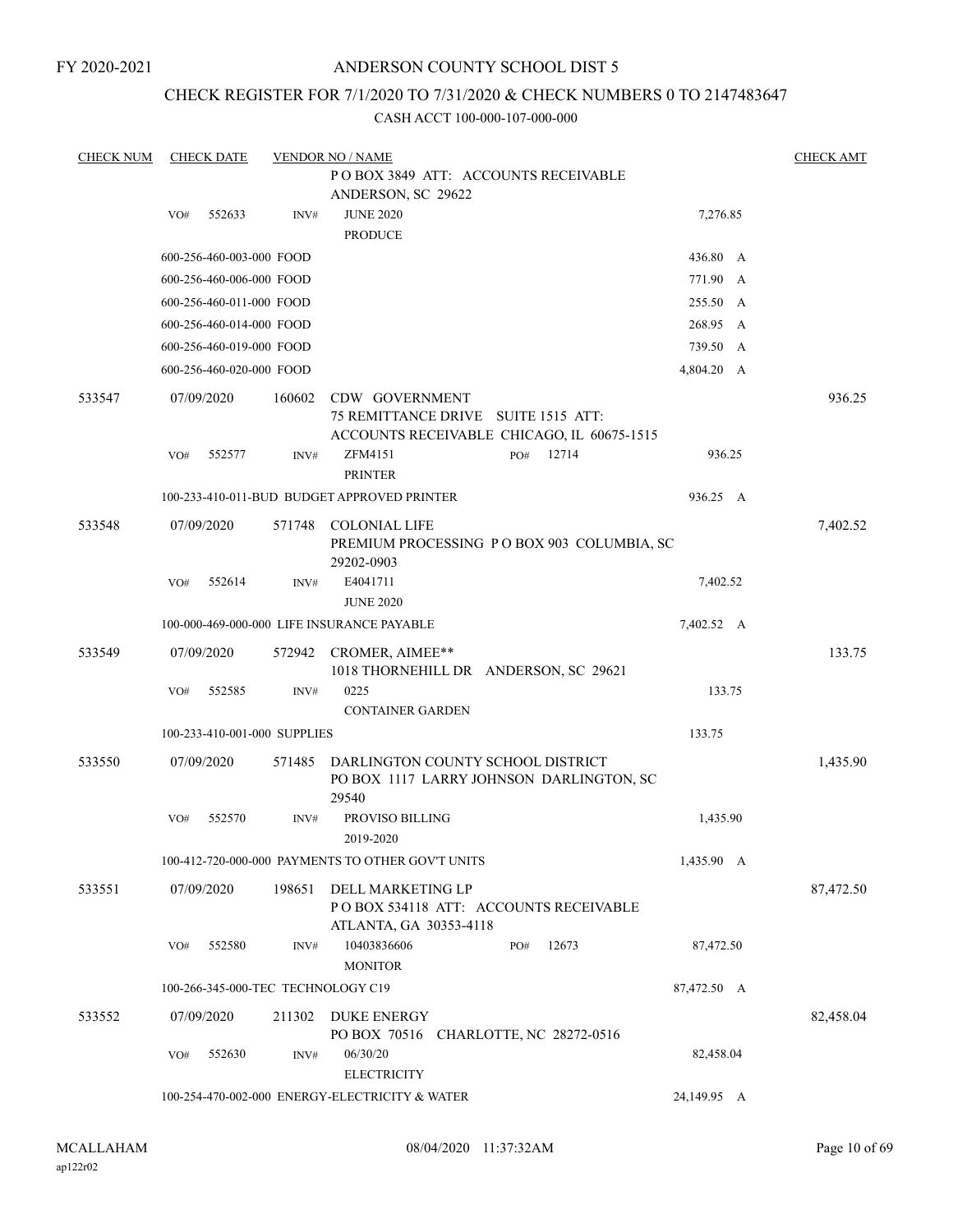## CHECK REGISTER FOR 7/1/2020 TO 7/31/2020 & CHECK NUMBERS 0 TO 2147483647

| <b>CHECK NUM</b> | <b>CHECK DATE</b>                       |        | <b>VENDOR NO / NAME</b>                                                             |     |       |                 | <b>CHECK AMT</b> |
|------------------|-----------------------------------------|--------|-------------------------------------------------------------------------------------|-----|-------|-----------------|------------------|
|                  |                                         |        | 100-254-470-005-000 ENERGY-ELECTRICITY & WATER                                      |     |       | 8,496.05 A      |                  |
|                  |                                         |        | 100-254-470-006-000 ENERGY-ELECTRICITY & WATER                                      |     |       | 14,741.39 A     |                  |
|                  |                                         |        | 100-254-470-008-000 ENERGY-ELECTRICITY & WATER                                      |     |       | 6,575.06 A      |                  |
|                  |                                         |        | 100-254-470-011-000 ENERGY-ELECTRICITY & WATER                                      |     |       | 4,382.90 A      |                  |
|                  |                                         |        | 100-254-470-012-000 ENERGY-ELECTRICITY & WATER                                      |     |       | 5,460.32 A      |                  |
|                  |                                         |        | 100-254-470-014-000 ENERGY-ELECTRICITY & WATER                                      |     |       | 6,868.70 A      |                  |
|                  | 100-254-470-014-THR UTILITIES - THEATRE |        |                                                                                     |     |       | 1,894.61 A      |                  |
|                  |                                         |        | 100-254-470-015-000 ENERGY-ELECTRICITY & WATER                                      |     |       | $12.52 \quad A$ |                  |
|                  |                                         |        | 100-254-470-021-000 ENERGY-ELECTRICITY & WATER                                      |     |       | 9,876.54 A      |                  |
| 533553           | 07/09/2020                              | 571860 | EDMENTUM, INC<br>PO BOX 776725 CHICAGO, IL 60677-6725                               |     |       |                 | 38,059.20        |
|                  | 552568<br>VO#                           | INV#   | 133237                                                                              | PO# | 12951 | 38,059.20       |                  |
|                  |                                         |        | <b>LICENSE</b>                                                                      |     |       |                 |                  |
|                  | 100-114-410-000-NFD SUPPLIES            |        |                                                                                     |     |       | 5,437.03 A      |                  |
|                  | 100-114-410-001-ALT SUPPLIES            |        |                                                                                     |     |       | 5,437.03 A      |                  |
|                  | 100-145-312-000-000 PURCHASED SERVICES  |        |                                                                                     |     |       | 5,437.03 A      |                  |
|                  | 124-114-445-024-000 TECHNOLOGY SUPPLIES |        |                                                                                     |     |       | 5,437.03 A      |                  |
|                  | 203-127-410-001-000 SUPPLIES-LD/DD/OHI  |        |                                                                                     |     |       | 5,437.02 A      |                  |
|                  | 338-221-445-000-EAR TECHNOLOGY SUPPLIES |        |                                                                                     |     |       | 5,437.03 A      |                  |
|                  | 356-182-410-023-000 SUPPLIES            |        |                                                                                     |     |       | 5,437.03 A      |                  |
| 533554           | 07/09/2020                              | 563495 | ELECTRIC CITY UTILITIES<br>CITY OF ANDERSON 601 SOUTH MAIN ST<br>ANDERSON, SC 29624 |     |       |                 | 5,513.43         |
|                  | 552629<br>VO#                           | INV#   | 07/07/2020<br><b>WATER/SEWER</b>                                                    |     |       | 5,513.43        |                  |
|                  |                                         |        | 100-254-470-001-000 ENERGY-ELECTRICITY & WATER                                      |     |       | 640.53 A        |                  |
|                  |                                         |        | 100-254-470-005-000 ENERGY-ELECTRICITY & WATER                                      |     |       | $12.00\quad A$  |                  |
|                  |                                         |        | 100-254-470-006-000 ENERGY-ELECTRICITY & WATER                                      |     |       | 1,721.22 A      |                  |
|                  |                                         |        | 100-254-470-015-000 ENERGY-ELECTRICITY & WATER                                      |     |       | 177.13 A        |                  |
|                  |                                         |        | 100-254-470-016-000 ENERGY-ELECTRICITY & WATER                                      |     |       | $1,302.67 \, A$ |                  |
|                  |                                         |        | 100-254-470-018-000 ENERGY-ELECTRICITY & WATER                                      |     |       | 433.13 A        |                  |
|                  |                                         |        | 100-254-470-021-000 ENERGY-ELECTRICITY & WATER                                      |     |       | 1,226.75 A      |                  |
| 533555           | 07/09/2020                              | 576511 | <b>EMPIRE MANAGED SOLUTIONS LLC</b><br>901 OFFICERS ROW VANCOUVER, WA 98661         |     |       |                 | 306.50           |
|                  | VO#<br>552621                           | INV#   | <b>SUPPLIES</b><br>AIT                                                              | PO# | 12821 | 306.50          |                  |
|                  | 131-115-410-031-000 SUPPLIES            |        |                                                                                     |     |       | 306.50 A        |                  |
| 533556           | 07/09/2020                              | 576519 | ERM SOLUTIONS LLC<br>10601 GRAY FOX WAY SAVANNAH, GA 31406                          |     |       |                 | 414.96           |
|                  | 552620<br>VO#                           | INV#   | MASKS<br>AIT                                                                        | PO# | 12845 | 414.96          |                  |
|                  | 131-115-410-031-000 SUPPLIES            |        |                                                                                     |     |       | 414.96 A        |                  |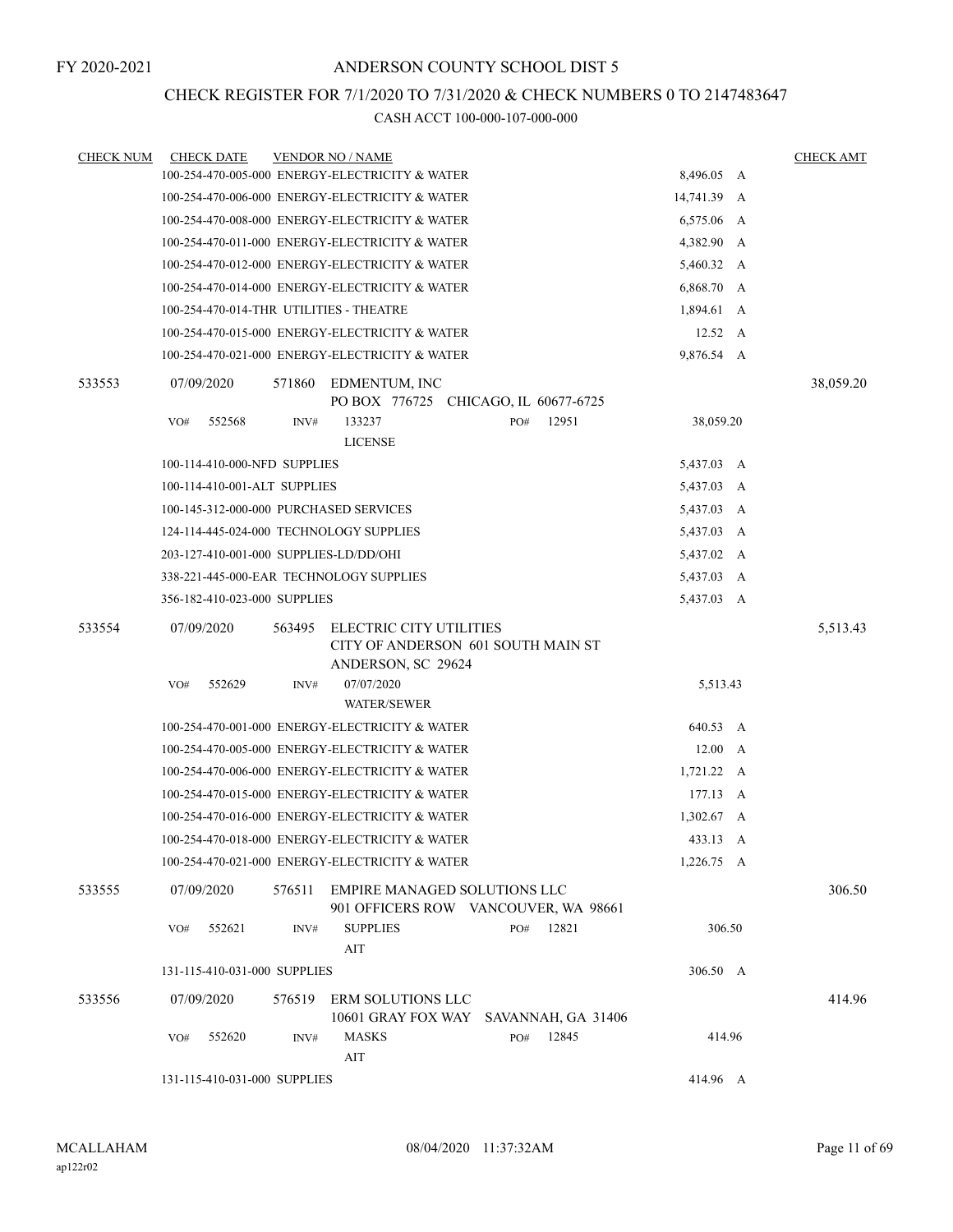## CHECK REGISTER FOR 7/1/2020 TO 7/31/2020 & CHECK NUMBERS 0 TO 2147483647

| <b>CHECK NUM</b> |     | <b>CHECK DATE</b> |                                | <b>VENDOR NO / NAME</b>                                                                                        |     |       |            | <b>CHECK AMT</b> |
|------------------|-----|-------------------|--------------------------------|----------------------------------------------------------------------------------------------------------------|-----|-------|------------|------------------|
| 533557           |     | 07/09/2020        |                                | 576546 FLORENCE SCHOOL DISTRICT THREE<br>PO BOX 1389 ATTN: KASEY MILES FEAGIN, COO<br>LAKE CITY, SC 29560      |     |       |            | 361.05           |
|                  | VO# | 552632            | INV#                           | <b>PROVISO</b><br>2019-2020                                                                                    |     |       | 361.05     |                  |
|                  |     |                   |                                | 100-412-720-000-000 PAYMENTS TO OTHER GOV'T UNITS                                                              |     |       | 361.05 A   |                  |
| 533558           |     | 07/09/2020        | 574279                         | HALLIGAN MAHONEY & WILLIAMS<br>PO BOX 11367 COLUMBIA, SC 29211-1367                                            |     |       |            | 4,364.25         |
|                  | VO# | 552589            | INV#                           | <b>JUNE 2020</b><br><b>SERVICE</b>                                                                             |     |       | 4,364.25   |                  |
|                  |     |                   | 100-231-319-000-000 LEGAL FEES |                                                                                                                |     |       | 4,364.25 A |                  |
| 533559           |     | 07/09/2020        | 576534                         | HENRY F MICHELL CO<br>PO BOX 60160 KING OF PRUSSIA, PA 19406                                                   |     |       |            | 124.46           |
|                  | VO# | 552588            | INV#                           | 83823<br><b>SUPPLIES</b>                                                                                       |     |       | 124.46     |                  |
|                  |     |                   |                                | 329-115-410-031-000 SUPPLIES-STATE EQUIPMENT                                                                   |     |       | 124.46 A   |                  |
| 533560           |     | 07/09/2020        | 565025                         | <b>HOME DEPOT</b><br>3427 CLEMSON BLVD ANDERSON, SC 29621                                                      |     |       |            | 275.87           |
|                  | VO# | 552590            | INV#                           | 5022587<br>8615017                                                                                             |     |       | 275.87     |                  |
|                  |     |                   |                                | 100-254-323-009-RES RESTROOM RENOVATIONS                                                                       |     |       | 194.61 A   |                  |
|                  |     |                   |                                | 100-254-410-002-001 SUPPLIES - MAINTENANCE                                                                     |     |       | 81.26 A    |                  |
| 533561           |     | 07/09/2020        | 576027                         | HOME DEPOT USA, INC<br>PO BOX 742604 ATLANTA, GA 30374-2604                                                    |     |       |            | 1,318.83         |
|                  | VO# | 552612            | INV#                           | 557365673<br><b>SUPPLIES</b>                                                                                   |     |       | 1,318.83   |                  |
|                  |     |                   |                                | 100-254-410-000-000 CUSTODIAL SUPPLIES                                                                         |     |       | 1,318.83 A |                  |
| $*$ 533563       |     | 07/09/2020        | 573556                         | INTERNATIONAL ACADEMY of SCIENCE<br>ACELLUS EDUCATION CENTER 26900 E. PINK HILL<br>ROAD INDEPENDENCE, MO 64057 |     |       |            | 12,595.00        |
|                  | VO# | 552569            | INV#                           | 70887<br><b>ACELLUS LICENSE</b>                                                                                | PO# | 12950 | 12,595.00  |                  |
|                  |     |                   | 100-114-410-000-NFD SUPPLIES   |                                                                                                                |     |       | 1,799.29 A |                  |
|                  |     |                   | 100-114-410-001-ALT SUPPLIES   |                                                                                                                |     |       | 1,799.29 A |                  |
|                  |     |                   |                                | 100-145-312-000-000 PURCHASED SERVICES                                                                         |     |       | 1,799.29 A |                  |
|                  |     |                   |                                | 124-114-445-024-000 TECHNOLOGY SUPPLIES                                                                        |     |       | 1,799.29 A |                  |
|                  |     |                   |                                | 203-127-410-001-000 SUPPLIES-LD/DD/OHI                                                                         |     |       | 1,799.26 A |                  |
|                  |     |                   |                                | 338-221-445-000-EAR TECHNOLOGY SUPPLIES                                                                        |     |       | 1,799.29 A |                  |
|                  |     |                   | 356-182-410-023-000 SUPPLIES   |                                                                                                                |     |       | 1,799.29 A |                  |
| 533564           |     | 07/09/2020        | 572865                         | <b>ISTATION</b><br>8150 NORTH CENTRAL EXPRESSWAY SUITE 200<br>DALLAS, TX 75206                                 |     |       |            | 24,600.00        |
|                  | VO# | 552593            | INV#                           | SIN016598                                                                                                      | PO# | 12998 | 24,600.00  |                  |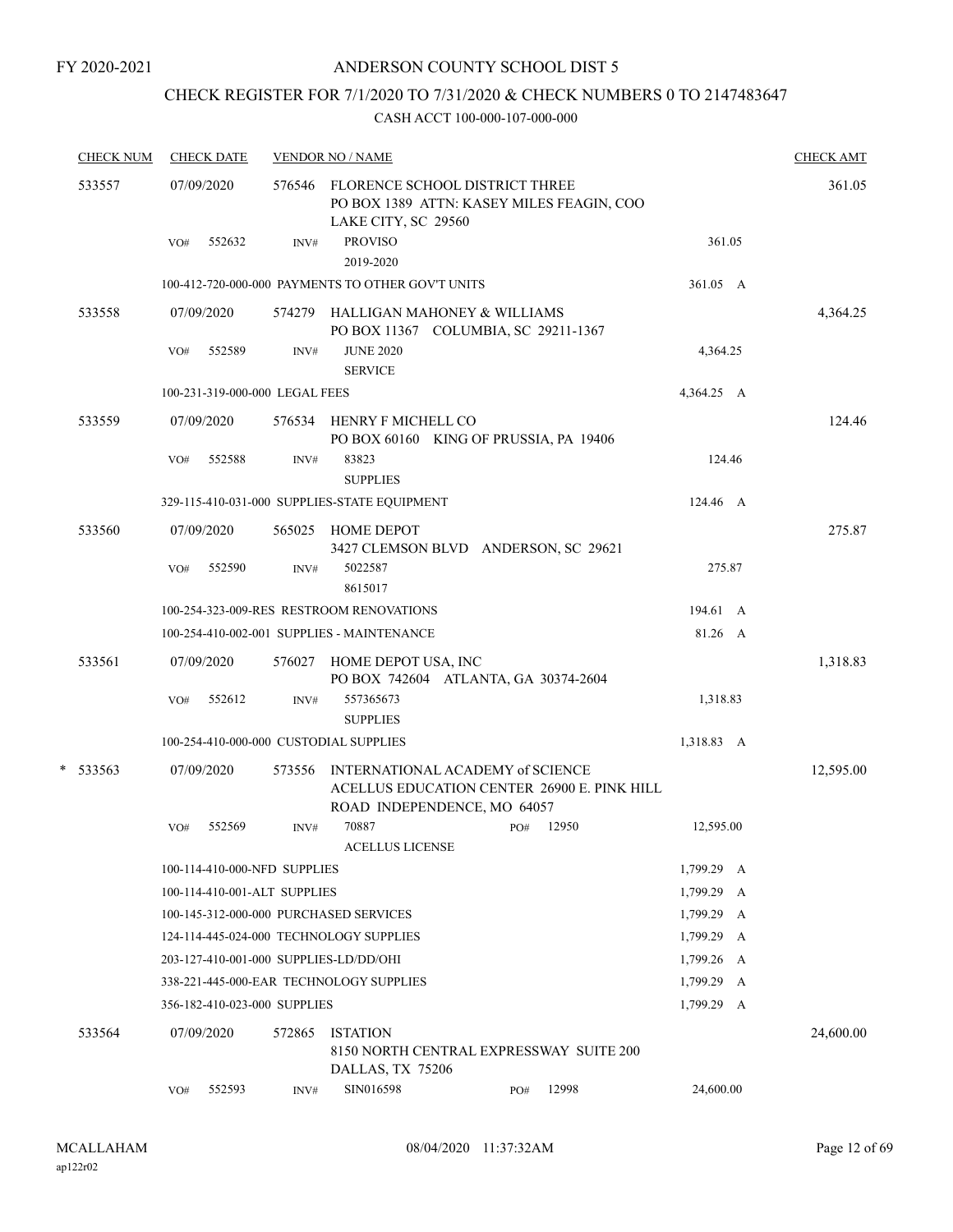## CHECK REGISTER FOR 7/1/2020 TO 7/31/2020 & CHECK NUMBERS 0 TO 2147483647

| <b>CHECK NUM</b> |     | <b>CHECK DATE</b>             |        | <b>VENDOR NO / NAME</b>                                                                                 |     |       |                    | <b>CHECK AMT</b> |
|------------------|-----|-------------------------------|--------|---------------------------------------------------------------------------------------------------------|-----|-------|--------------------|------------------|
|                  |     |                               |        | <b>ISTATION</b>                                                                                         |     |       |                    |                  |
|                  |     |                               |        | 100-221-445-000-000 TECHNOLOGY SUPPLIES                                                                 |     |       | 7,800.00 A         |                  |
|                  |     |                               |        | 100-221-445-009-000 TECHNOLOGY SUPPLIES                                                                 |     |       | 840.00 A           |                  |
|                  |     |                               |        | 100-221-445-011-000 TECHNOLOGY SUPPLIES                                                                 |     |       | 2,520.00 A         |                  |
|                  |     |                               |        | 100-221-445-013-000 TECHNOLOGY SUPPLIES                                                                 |     |       | 1,680.00 A         |                  |
|                  |     |                               |        | 100-221-445-015-000 TECHNOLOGY SUPPLIES                                                                 |     |       | 4,200.00 A         |                  |
|                  |     |                               |        | 100-221-445-018-000 TECHNOLOGY SUPPLIES                                                                 |     |       | 5,880.00 A         |                  |
|                  |     |                               |        | 100-221-445-019-000 TECHNOLOGY SUPPLIES                                                                 |     |       | 1,680.00 A         |                  |
| 533565           |     | 07/09/2020                    | 566870 | K I KRUEGER INTERNATIONAL, INC<br>P.O. BOX 204576 ATT: ACCOUNTS RECEIVABLE<br>DALLAS, TX 75320-4576     |     |       |                    | 16,452.26        |
|                  | VO# | 552601                        | INV#   | 14187589<br><b>FURNITURE</b>                                                                            | PO# | 12772 | 16,452.26          |                  |
|                  |     | 100-114-540-001-ALT FURNITURE |        |                                                                                                         |     |       | 16,452.26 A        |                  |
| 533566           |     | 07/09/2020                    | 313476 | LAKESHORE LEARNING MATERIALS<br>2695 EAST DOMINGUEZ STREET ATT: ACCOUNTS<br>RECEIVABLE CARSON, CA 90895 |     |       |                    | 417.52           |
|                  | VO# | 552566                        | INV#   | 1329380620<br><b>SUPPLIES</b>                                                                           | PO# | 12898 | 417.52             |                  |
|                  |     |                               |        | 326-111-410-000-000 SCIENCE KITS SUPPLIES                                                               |     |       | 417.52 A           |                  |
| 533567           |     | 07/09/2020                    | 568804 | <b>MASSTAR SIGN CORPORATION</b><br>11801 ANDERSON ROAD ATT: ACCOUNTS<br>RECEIVABLE GREENVILLE, SC 29611 |     |       |                    | 2,289.45         |
|                  | VO# | 552623                        | INV#   | 307-02<br><b>NEVITT FOREST</b>                                                                          | PO# | 12721 | 2,289.45           |                  |
|                  |     | 505-254-410-012-SGN SIGNAGE   |        |                                                                                                         |     |       | 2,289.45 A         |                  |
| 533568           |     | 07/09/2020                    | 369400 | <b>NASCO</b><br>POBOX 901 ATT: ACCOUNTS RECEIVABLE FORT<br>ATKINSON, WI 53538-0901                      |     |       |                    | 184.37           |
|                  | VO# | 552624                        | INV#   | 847907<br><b>SUPPLIES</b>                                                                               | PO# | 12894 | 184.37             |                  |
|                  |     |                               |        | 100-114-410-003-SCI SUPPLIES AND MATERIALS - SCIENCE                                                    |     |       | 184.37 A           |                  |
| 533569           |     | 07/09/2020                    | 563478 | NORFOLK WIRE & ELECTRONICS<br>PO BOX 890608 ATT: ACCOUNTS RECEIVABLE<br>CHARLOTTE, NC 28289-0608        |     |       |                    | 495.75           |
|                  | VO# | 552563                        | INV#   | 2635838<br>2635837                                                                                      | PO# | 12999 | 383.45             |                  |
|                  |     |                               |        | 505-266-345-000-TEC SMARTBOARD REPLACMENTS                                                              |     |       | 383.45 A           |                  |
|                  | VO# | 552579                        | INV#   | 2633335<br><b>TECHFLEX</b>                                                                              | PO# | 12897 | 112.30             |                  |
|                  |     |                               |        | 100-266-345-000-TEC TECHNOLOGY C19                                                                      |     |       | $112.30 \text{ A}$ |                  |
| 533570           |     | 07/09/2020                    | 568036 | PIEDMONT NATURAL GAS<br>PO BOX 1246 CHARLOTTE, NC 28201-1246                                            |     |       |                    | 1,008.97         |
|                  | VO# | 552626                        | INV#   | 07/06/20                                                                                                |     |       | 1,008.97           |                  |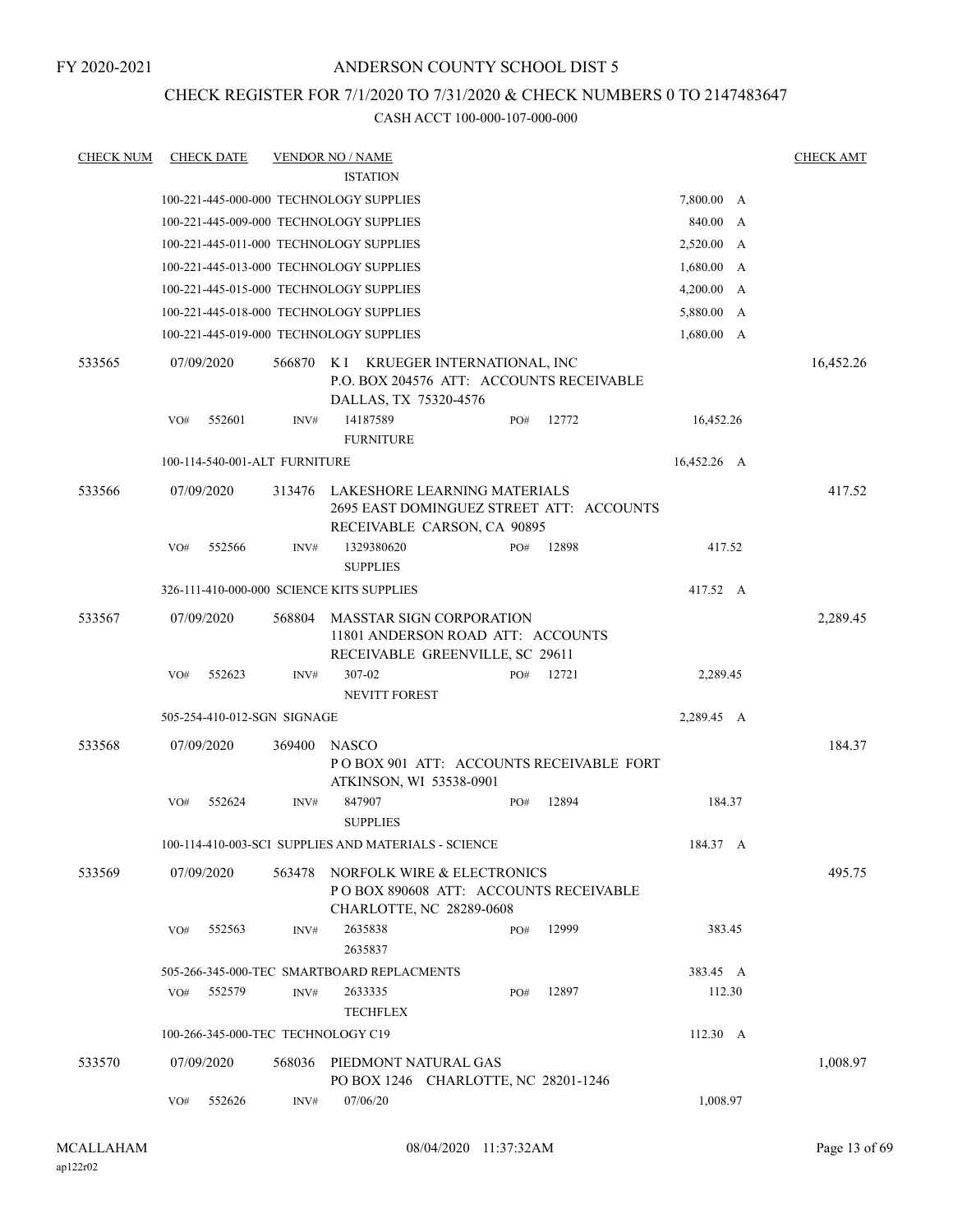## CHECK REGISTER FOR 7/1/2020 TO 7/31/2020 & CHECK NUMBERS 0 TO 2147483647

| <b>CHECK NUM</b> |     | <b>CHECK DATE</b>                   |        | <b>VENDOR NO / NAME</b>                                                             |             | <b>CHECK AMT</b> |
|------------------|-----|-------------------------------------|--------|-------------------------------------------------------------------------------------|-------------|------------------|
|                  |     |                                     |        | <b>NATURAL GAS</b>                                                                  |             |                  |
|                  |     | 100-254-472-000-000 ENERGY-GAS      |        |                                                                                     | 46.75 A     |                  |
|                  |     | 100-254-472-001-000 ENERGY-GAS      |        |                                                                                     | 267.54 A    |                  |
|                  |     | 100-254-472-005-000 ENERGY-GAS      |        |                                                                                     | 30.03 A     |                  |
|                  |     | 100-254-472-011-000 ENERGY-GAS      |        |                                                                                     | 23.54 A     |                  |
|                  |     | 100-254-472-012-000 ENERGY-GAS      |        |                                                                                     | 24.72 A     |                  |
|                  |     | 100-254-472-015-000 ENERGY-GAS      |        |                                                                                     | 58.13 A     |                  |
|                  |     | 100-254-472-016-000 ENERGY-GAS      |        |                                                                                     | 23.54 A     |                  |
|                  |     | 100-254-472-021-000 ENERGY- GAS     |        |                                                                                     | 75.68 A     |                  |
|                  |     | 600-256-470-011-000 ENERGY          |        |                                                                                     | 88.67 A     |                  |
|                  |     | 600-256-470-012-000 ENERGY          |        |                                                                                     | 62.72 A     |                  |
|                  |     | 600-256-470-015-000 ENERGY          |        |                                                                                     | 96.63 A     |                  |
|                  |     | 600-256-470-016-000 ENERGY          |        |                                                                                     | 81.44 A     |                  |
|                  |     | 600-256-470-021-000 ENERGY          |        |                                                                                     | 129.58 A    |                  |
| 533571           |     | 07/09/2020                          | 573691 | POWERSCHOOL GROUP, LLC<br>PO BOX 398408 SAN FRANCISCO, CA 94139-8408                |             | 281.22           |
|                  | VO# | 552617                              | INV#   | 228196                                                                              | 281.22      |                  |
|                  |     |                                     |        | UNIFIED TALENT APP TRACKING                                                         |             |                  |
|                  |     |                                     |        | 100-264-312-000-SOF APPLICATION/SUB SOFTWARE                                        | 281.22      |                  |
| 533572           |     | 07/09/2020                          | 576541 | PRUITTS TRANSMISSION<br>1810 WHITNER ST ANDERSON, SC 29624                          |             | 207.57           |
|                  | VO# | 552587                              | INV#   | 0270670                                                                             | 207.57      |                  |
|                  |     |                                     |        | <b>SERVICE</b>                                                                      |             |                  |
|                  |     |                                     |        | 100-254-412-000-001 TRUCK SERVICE - MAINTENANCE                                     | 207.57 A    |                  |
| 533573           |     | 07/09/2020                          | 575721 | RIDGEWATER ENGINEERING & SURVEYING<br>PO BOX 806 ANDERSON, SC 29622                 |             | 6,800.00         |
|                  | VO# | 552607                              | INV#   | 20130<br>12839<br>PO#<br><b>DISTRICT OFFICE</b>                                     | 6,800.00    |                  |
|                  |     | 100-255-312-000-BLD BUILDING DESIGN |        |                                                                                     | 6,800.00 A  |                  |
| * 533575         |     | 07/09/2020                          | 451105 | <b>SCSBA MEMBERSHIP</b><br>111 RESEARCH DRIVE ATT: MEMBERSHIP<br>COLUMBIA, SC 29203 |             | 34,141.00        |
|                  | VO# | 552635                              | INV#   | 34337<br>12968<br>PO#<br><b>MEMBERSHIP DUES</b>                                     | 34,141.00   |                  |
|                  |     | 100-231-640-000-000 DUES & FEES     |        |                                                                                     | 34,141.00 A |                  |
| 533576           |     | 07/09/2020                          | 451201 | SC SCHOOL BOARDS INSURANCE TRUST<br>111 RESEARCH DRIVE COLUMBIA, SC 29203           |             | 511,452.00       |
|                  | VO# | 552553                              | INV#   | 13216<br><b>WORKER'S COMP</b>                                                       | 207,772.00  |                  |
|                  |     |                                     |        | 100-252-270-000-000 WORKMAN'S COMPENSATION                                          | 207,772.00  |                  |
|                  | VO# | 552554                              | INV#   | 3970                                                                                | 277,857.00  |                  |
|                  |     |                                     |        | PROPERTY & CASUALTY                                                                 |             |                  |
|                  |     |                                     |        | 100-252-324-000-000 PROPERTY INSURANCE                                              | 277,857.00  |                  |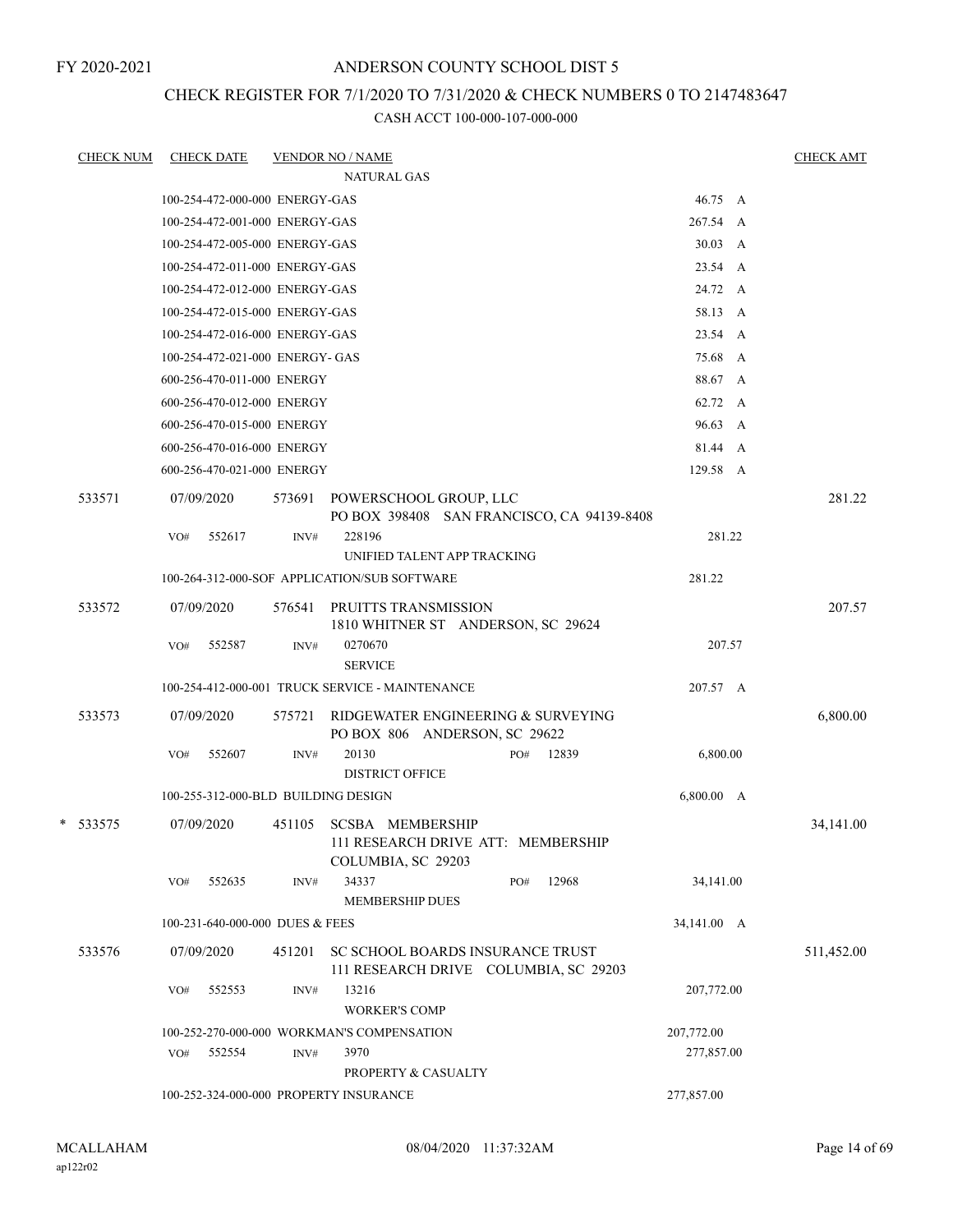## CHECK REGISTER FOR 7/1/2020 TO 7/31/2020 & CHECK NUMBERS 0 TO 2147483647

| <b>CHECK NUM</b> |     | <b>CHECK DATE</b> |                                   | <b>VENDOR NO / NAME</b>                                                                    |     |       |            | <b>CHECK AMT</b> |
|------------------|-----|-------------------|-----------------------------------|--------------------------------------------------------------------------------------------|-----|-------|------------|------------------|
|                  | VO# | 552555            | INV#                              | 13211                                                                                      |     |       | 5,261.00   |                  |
|                  |     |                   |                                   | <b>WORKERS' COMP</b>                                                                       |     |       |            |                  |
|                  |     |                   |                                   | 131-233-270-031-000 WORKERS COMPENSATION                                                   |     |       | 5,261.00   |                  |
|                  | VO# | 552556            | INV#                              | 3965                                                                                       |     |       | 20,562.00  |                  |
|                  |     |                   |                                   | PROPERTY & CASUALTY                                                                        |     |       |            |                  |
|                  |     |                   |                                   | 131-233-324-031-000 PROPERTY INSURANCE                                                     |     |       | 20,562.00  |                  |
| * 533579         |     | 07/09/2020        |                                   | 576477 SUZANNA WATERS<br>3135 OLD WILLIAMSTON ROAD ANDERSON, SC<br>29621                   |     |       |            | 285.00           |
|                  | VO# | 552591            | INV#                              | <b>GLENVIEW</b>                                                                            |     |       | 285.00     |                  |
|                  |     |                   |                                   | FT REFUND                                                                                  |     |       |            |                  |
|                  |     |                   |                                   | 100-271-312-020-C19 CANCELLED FIELD TRIPS                                                  |     |       | 285.00     |                  |
| 533580           |     | 07/09/2020        |                                   | 575770 TACTICAL MEDICAL SOLUTIONS, INC<br>1250 HARRIS BRIDGE ROAD ANDERSON, SC 29621       |     |       |            | 3,506.54         |
|                  | VO# | 552634            | INV#                              | 111352<br><b>BLEEDING CONTROL KIT</b>                                                      | PO# | 12528 | 3,506.54   |                  |
|                  |     |                   |                                   | 210-213-410-000-000 AED EQUIPMENT/SUPPLIES                                                 |     |       | 3,506.54 A |                  |
| 533581           |     | 07/09/2020        | 564442                            | UNITED CHEMICAL & SUPPLY CO<br>POBOX 5066 ATT: ACCOUNTS RECEIVABLE<br>GREENVILLE, SC 29606 |     |       |            | 860.92           |
|                  | VO# | 552613            | INV#                              | 607960<br><b>SUPPLIES</b>                                                                  |     |       | 860.92     |                  |
|                  |     |                   | 100-254-410-000-C19 SUPPIES - C19 |                                                                                            |     |       | 860.92 A   |                  |
| 533582           |     | 07/09/2020        |                                   | 573864 WELLS FARGO VENDOR FIN SERV<br>PO BOX 105710 ATLANTA, GA 30348-5710                 |     |       |            | 2,372.00         |
|                  | VO# | 552592            | INV#                              | 5010882623A<br>3000982171                                                                  | PO# | 12945 | 2,002.85   |                  |
|                  |     |                   | 100-115-410-003-000 SUPPLIES      |                                                                                            |     |       | 2,002.85 A |                  |
|                  | VO# | 552625            | INV#                              | 5010653070<br><b>COPIER</b>                                                                | PO# | 11255 | 369.15     |                  |
|                  |     |                   | 100-113-410-020-000 SUPPLIES      |                                                                                            |     |       | 369.15 A   |                  |
| 533583           |     | 07/16/2020        |                                   | 571975 A3 COMMUNICATIONS<br>DIVISION 700 PO BOX 117343 ATLANTA, GA<br>30368-7343           |     |       |            | 2,159.99         |
|                  | VO# | 552723            | INV#                              | 76540<br><b>GLENVIEW</b>                                                                   | PO# | 13028 | 786.00     |                  |
|                  |     |                   | 505-266-345-020-CAM CAMERAS       |                                                                                            |     |       | 786.00     |                  |
|                  | VO# | 552750            | INV#                              | 76465<br><b>CAMERAS</b>                                                                    |     |       | 1,373.99   |                  |
|                  |     |                   |                                   | 723-190-660-023-911 MISCELLANEOUS- ADULT ED EXPENSE                                        |     |       | 1,373.99   |                  |
| * 533585         |     | 07/16/2020        | 105500                            | ALL PHASE ELECTRIC SUPPLY                                                                  |     |       |            | 200.09           |
|                  | VO# | 552676            | INV#                              | PO BOX 936240 ATLANTA, GA 31193-6240<br>0184-588531<br><b>SUPPLIES</b>                     |     |       | 200.09     |                  |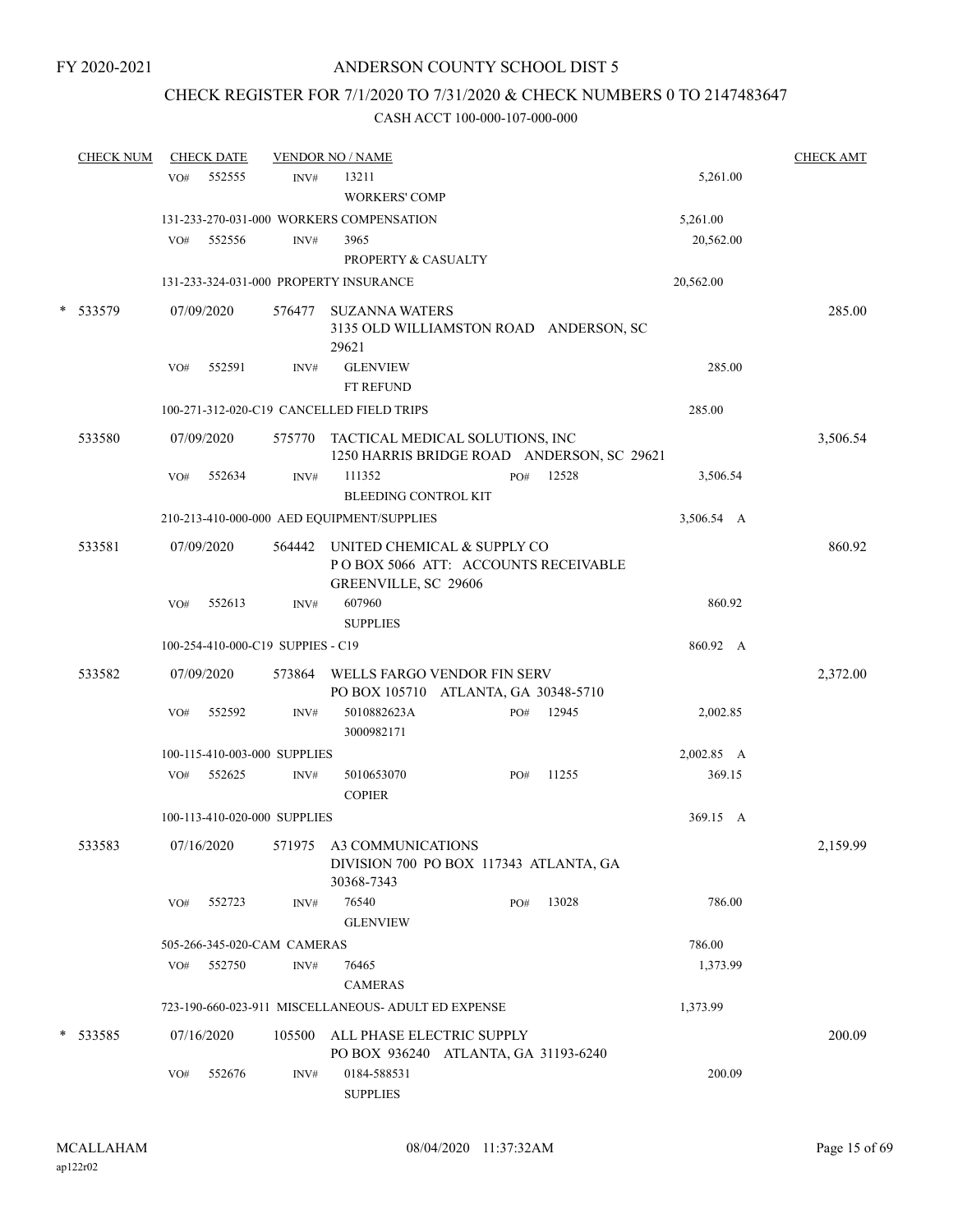## CHECK REGISTER FOR 7/1/2020 TO 7/31/2020 & CHECK NUMBERS 0 TO 2147483647

| <b>CHECK NUM</b> | <b>CHECK DATE</b>                                                                                                                |        | <b>VENDOR NO / NAME</b>                                                                |                  |       |                                            |   | <b>CHECK AMT</b> |
|------------------|----------------------------------------------------------------------------------------------------------------------------------|--------|----------------------------------------------------------------------------------------|------------------|-------|--------------------------------------------|---|------------------|
|                  |                                                                                                                                  |        | 100-254-410-000-001 MAINT. SUPPLIES-STRUCTURES                                         |                  |       | 200.09 A                                   |   |                  |
| 533586           | 07/16/2020                                                                                                                       | 576412 | AMAZON CAPITAL SERVICES<br>PO BOX 035184 SEATTLE, WA 98124-5184                        |                  |       |                                            |   | 388.75           |
|                  | VO#<br>552751                                                                                                                    | INV#   | <b>PURCHASES</b><br>#A2QG7V7TDJIMYY                                                    |                  |       | 171.82                                     |   |                  |
|                  | 329-114-410-000-0CO SUPPLIES-STATE (C/O)                                                                                         |        |                                                                                        |                  |       | 171.82 A                                   |   |                  |
|                  | 552752<br>VO#                                                                                                                    | INV#   | <b>PURCHASES</b>                                                                       |                  |       | 216.93                                     |   |                  |
|                  |                                                                                                                                  |        | #A2QG7V7TDJIMYY                                                                        |                  |       |                                            |   |                  |
|                  |                                                                                                                                  |        | 264-171-410-000-000 SUMMER PRG SUPPLIES(GR.K-8)                                        |                  |       | 149.62                                     |   |                  |
|                  |                                                                                                                                  |        | 394-114-410-063-000 SUPPLIES-SUCCESS CONN/ SUMMER                                      |                  |       | 67.31                                      |   |                  |
| 533587           | 07/16/2020                                                                                                                       | 112250 | ANDERSON COUNTY FINANCE DEPT<br>POBOX 8002 ATT: ALEX MCLEES ANDERSON, SC<br>29622-8002 |                  |       |                                            |   | 42,293.31        |
|                  | 552678<br>VO#                                                                                                                    | INV#   | DEC-MARCH<br><b>CROSSING GUARDS</b>                                                    | PO#              | 11448 | 42,293.31                                  |   |                  |
|                  | 100-258-690-000-000 CROSSING GUARDS                                                                                              |        |                                                                                        |                  |       | 42,293.31 A                                |   |                  |
| 533588           | 07/16/2020                                                                                                                       | 112300 | ANDERSON COUNTY ALTERNATIVE SCHOOL<br>805 EAST WHITNER STREET ANDERSON, SC 29624       |                  |       |                                            |   | 100,184.78       |
|                  | VO#<br>552741                                                                                                                    | INV#   | <b>180 DAYS</b><br>REIMBURSEMENT                                                       | PO#              | 13007 | 100,184.78                                 |   |                  |
|                  |                                                                                                                                  |        | 100-412-720-000-000 PAYMENTS TO OTHER GOV'T UNITS                                      |                  |       | 100,184.78 A                               |   |                  |
| 533589           | 07/16/2020                                                                                                                       | 568170 | ANDERSON UNIVERSITY<br>316 BOULEVARD ANDERSON, SC 29621                                |                  |       |                                            |   | 1,000.00         |
|                  | 552753<br>VO#                                                                                                                    | INV#   | <b>VETA NEW</b><br><b>BOARD VISITORS</b>                                               |                  |       | 1,000.00                                   |   |                  |
|                  | 100-232-640-000-000 DUES AND FEES                                                                                                |        |                                                                                        |                  |       | 1,000.00                                   |   |                  |
| 533590           | 07/16/2020                                                                                                                       | 567907 | AT&T<br>PO BOX 105503 ATT: ACCOUNTS RECEIVABLE<br>ATLANTA, GA 30348-5503               | $(864 M10-0346)$ |       |                                            |   | 3,984.42         |
|                  | 552680<br>VO#                                                                                                                    | INV#   | 864M10-0346<br><b>SERVICE</b>                                                          |                  |       | 3,984.42                                   |   |                  |
|                  | 100-266-340-000-000 TELEPHONE<br>100-266-340-000-000 TELEPHONE<br>100-266-340-000-000 TELEPHONE<br>100-266-340-000-000 TELEPHONE |        |                                                                                        |                  |       | 1,233.49 A<br>83.13<br>16.95 A<br>118.15 A | A |                  |
|                  | 100-266-340-001-000 TELEPHONE                                                                                                    |        |                                                                                        |                  |       | 69.50                                      | A |                  |
|                  | 100-266-340-002-000 TELEPHONE                                                                                                    |        |                                                                                        |                  |       | 378.75 A                                   |   |                  |
|                  | 100-266-340-003-000 TELEPHONE                                                                                                    |        |                                                                                        |                  |       | 383.19 A                                   |   |                  |
|                  | 100-266-340-005-000 TELEPHONE                                                                                                    |        |                                                                                        |                  |       | 83.13 A                                    |   |                  |
|                  | 100-266-340-006-000 TELEPHONE                                                                                                    |        |                                                                                        |                  |       | 69.27                                      | A |                  |
|                  | 100-266-340-007-000 TELEPHONE                                                                                                    |        |                                                                                        |                  |       | 64.75 A                                    |   |                  |
|                  | 100-266-340-008-000 TELEPHONE                                                                                                    |        |                                                                                        |                  |       | 56.19 A                                    |   |                  |
|                  | 100-266-340-009-000 TELEPHONE                                                                                                    |        |                                                                                        |                  |       | 78.51 A                                    |   |                  |
|                  | 100-266-340-010-000 TELEPHONE                                                                                                    |        |                                                                                        |                  |       | 69.27 A                                    |   |                  |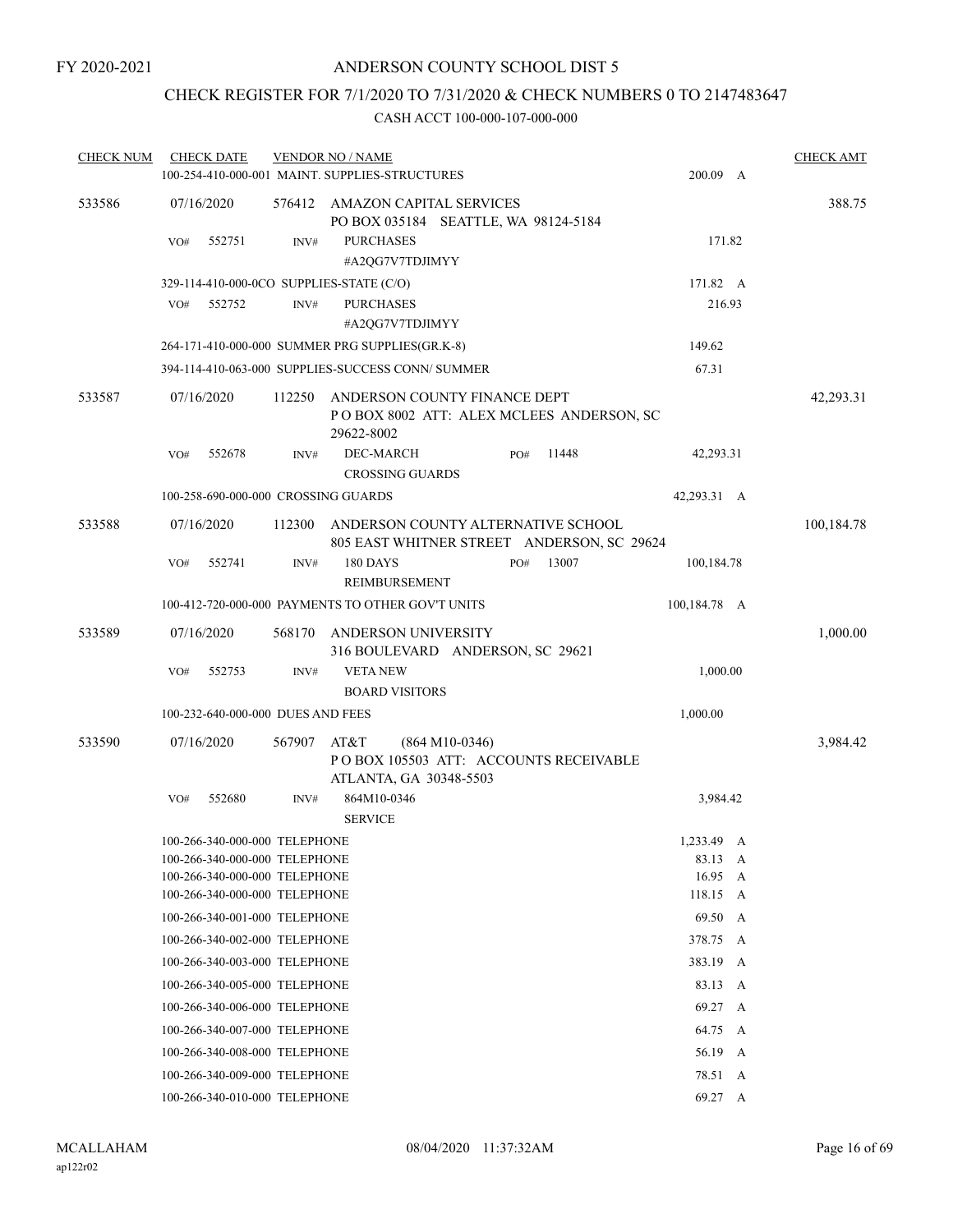## CHECK REGISTER FOR 7/1/2020 TO 7/31/2020 & CHECK NUMBERS 0 TO 2147483647

| <b>CHECK NUM</b> | <b>CHECK DATE</b>                        |        | <b>VENDOR NO / NAME</b>                                                                    |          | <b>CHECK AMT</b> |
|------------------|------------------------------------------|--------|--------------------------------------------------------------------------------------------|----------|------------------|
|                  | 100-266-340-011-000 TELEPHONE            |        |                                                                                            | 250.47 A |                  |
|                  | 100-266-340-012-000 TELEPHONE            |        |                                                                                            | 96.32 A  |                  |
|                  | 100-266-340-013-000 TELEPHONE            |        |                                                                                            | 82.35 A  |                  |
|                  | 100-266-340-014-000 TELEPHONE            |        |                                                                                            | 83.13 A  |                  |
|                  | 100-266-340-015-000 TELEPHONE            |        |                                                                                            | 69.92 A  |                  |
|                  | 100-266-340-016-000 TELEPHONE            |        |                                                                                            | 90.85 A  |                  |
|                  | 100-266-340-017-000 TELEPHONE            |        |                                                                                            | 78.35 A  |                  |
|                  | 100-266-340-018-000 TELEPHONE            |        |                                                                                            | 82.35 A  |                  |
|                  | 100-266-340-019-000 TELEPHONE            |        |                                                                                            | 65.31 A  |                  |
|                  | 100-266-340-020-000 TELEPHONE            |        |                                                                                            | 56.19 A  |                  |
|                  | 100-266-340-021-000 TELEPHONE            |        |                                                                                            | 83.13 A  |                  |
|                  | 100-266-340-023-000 TELEPHONE            |        |                                                                                            | 43.50 A  |                  |
|                  | 124-266-340-024-000 TELEPHONE            |        |                                                                                            | 56.19 A  |                  |
|                  | 131-266-340-031-000 TELEPHONE            |        |                                                                                            | 30.03 A  |                  |
|                  | 600-256-340-000-000 TELEPHONE            |        |                                                                                            | 112.05 A |                  |
| 533591           | 07/16/2020                               | 570003 | AT&T<br>$(803 M24-8701)$<br>PO BOX 9011 ATT: ACCOUNTS RECEIVABLE CAROL<br>STREAM, IL 60197 |          | 1,423.40         |
|                  | 552640<br>VO#                            | INV#   | 803M248701701<br><b>SERVICE</b>                                                            | 1,423.40 |                  |
|                  | 100-266-340-000-000 TELEPHONE            |        |                                                                                            | 355.85 A |                  |
|                  | 100-266-340-015-000 TELEPHONE            |        |                                                                                            | 355.85 A |                  |
|                  | 100-266-340-018-000 TELEPHONE            |        |                                                                                            | 355.85 A |                  |
|                  | 100-266-340-023-000 TELEPHONE            |        |                                                                                            | 355.85 A |                  |
| 533592           | 07/16/2020                               | 569220 | <b>AUTECH</b><br>PO BOX 248 ATT: ACCOUNTS RECEIVABLE<br>WILLIAMSTON, SC 29697              |          | 150.00           |
|                  | 552641<br>VO#                            | INV#   | 7898                                                                                       | 150.00   |                  |
|                  |                                          |        | AIT                                                                                        |          |                  |
|                  | 131-266-314-031-000 REPAIRS TO EQUIPMENT |        |                                                                                            | 150.00 A |                  |
| 533593           |                                          |        | 07/16/2020   567554   BIO-RAD LABORATORIES<br>PO BOX 849740 LOS ANGELES, CA 90084-9740     |          | 134.34           |
|                  | 552642<br>VO#                            | INV#   | 904191854<br>CUST #1062912                                                                 | 134.34   |                  |
|                  |                                          |        | 100-114-410-003-SCI SUPPLIES AND MATERIALS - SCIENCE                                       | 134.34 A |                  |
| 533594           | 07/16/2020                               | 573074 | <b>CAPSTONE</b><br>COUGHLAN COMPANIES PO BOX 776866 CHICAGO, IL<br>60677-6866              |          | 682.64           |
|                  | 552644<br>VO#                            | INV#   | 203460<br>CUST #10276                                                                      | 682.64   |                  |
|                  | 100-113-410-005-BUD SUPPLIES             |        |                                                                                            | 682.64 A |                  |
| 533595           | 07/16/2020                               | 160602 | CDW GOVERNMENT                                                                             |          | 738.90           |
|                  |                                          |        |                                                                                            |          |                  |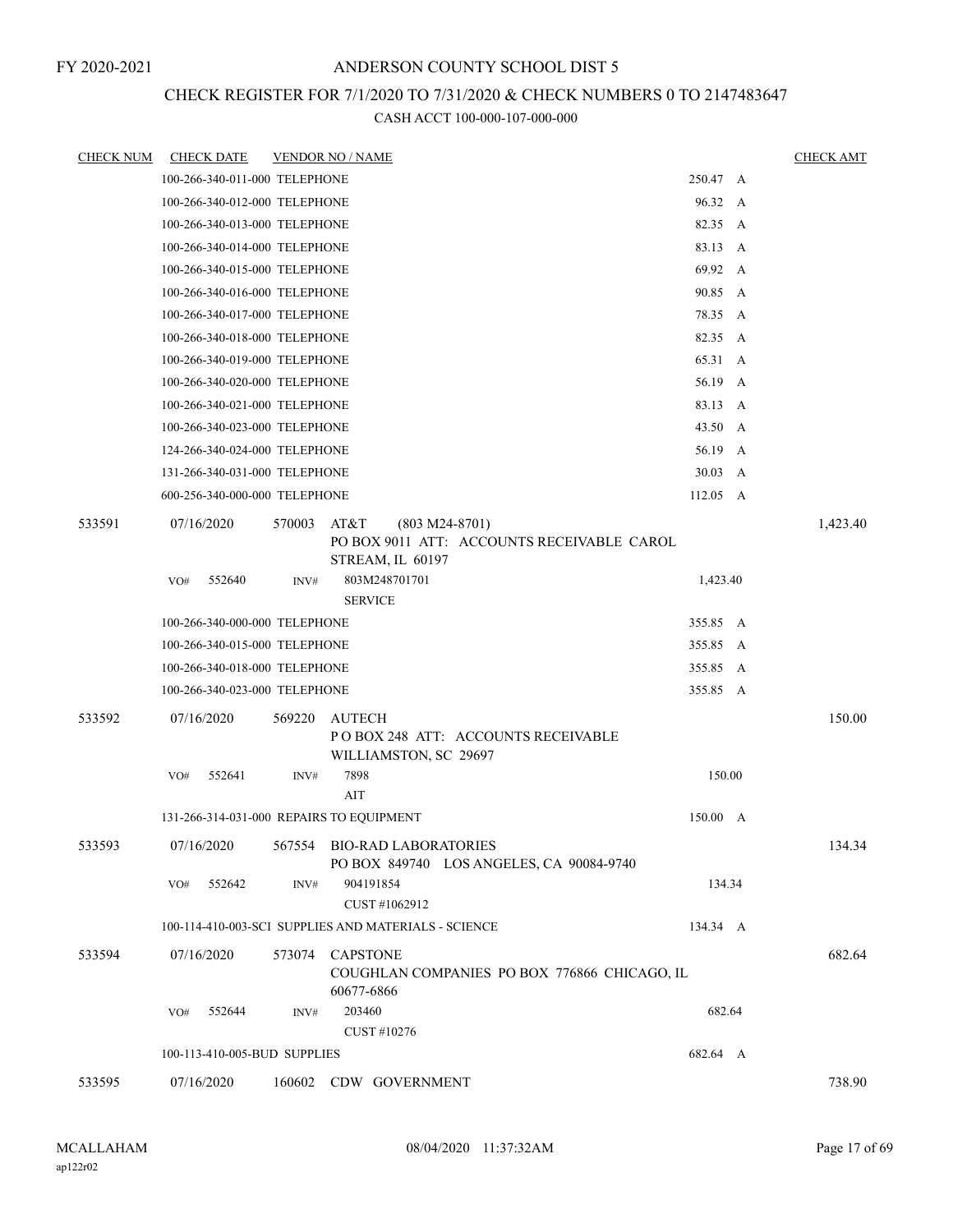## CHECK REGISTER FOR 7/1/2020 TO 7/31/2020 & CHECK NUMBERS 0 TO 2147483647

| <b>CHECK NUM</b> |     | <b>CHECK DATE</b>             |        | <b>VENDOR NO / NAME</b>                                                                           |  |     |       |                        |  | <b>CHECK AMT</b> |
|------------------|-----|-------------------------------|--------|---------------------------------------------------------------------------------------------------|--|-----|-------|------------------------|--|------------------|
|                  |     |                               |        | 75 REMITTANCE DRIVE SUITE 1515 ATT:                                                               |  |     |       |                        |  |                  |
|                  |     |                               |        | ACCOUNTS RECEIVABLE CHICAGO, IL 60675-1515                                                        |  |     |       |                        |  |                  |
|                  | VO# | 552645                        | INV#   | ZGS1667<br><b>PRINTER</b>                                                                         |  | PO# | 12934 | 564.84                 |  |                  |
|                  |     |                               |        | 100-252-410-000-000 SUPPLIES AND MATERIALS                                                        |  |     |       | 564.84 A               |  |                  |
|                  | VO# | 552726                        | INV#   | ZJS5805<br><b>TOWER</b>                                                                           |  | PO# | 13035 | 174.06                 |  |                  |
|                  |     |                               |        | 100-266-314-002-000 REPAIRS TO EQUIPMENT                                                          |  |     |       | 174.06                 |  |                  |
|                  |     |                               |        |                                                                                                   |  |     |       |                        |  |                  |
| 533596           |     | 07/16/2020                    |        | 568558 CHARTER COMMUNICATIONS<br>PO BOX 94188 PALATINE, IL 60094-4188                             |  |     |       |                        |  | 341.25           |
|                  | VO# | 552724                        | INV#   | 672778070620<br><b>SERVICE</b>                                                                    |  |     |       | 94.98                  |  |                  |
|                  |     | 100-266-340-000-000 TELEPHONE |        |                                                                                                   |  |     |       | 94.98                  |  |                  |
|                  | VO# | 552725                        | INV#   | 0663728070620                                                                                     |  |     |       | 246.27                 |  |                  |
|                  |     |                               |        | <b>SERVICE</b>                                                                                    |  |     |       |                        |  |                  |
|                  |     | 100-266-340-000-000 TELEPHONE |        |                                                                                                   |  |     |       | 246.27                 |  |                  |
| 533597           |     | 07/16/2020                    |        | 573557 CLAY-KING<br>125 BEN-ABI ROAD SPARTANBURG, SC 29307-5400                                   |  |     |       |                        |  | 4,063.79         |
|                  | VO# | 552681                        | INV#   | 5050<br><b>WESTSIDE</b>                                                                           |  | PO# | 12947 | 4,063.79               |  |                  |
|                  |     |                               |        | 100-114-410-003-ART SUPPLIES AND MATERIALS - ART                                                  |  |     |       | 4,063.79 A             |  |                  |
| 533598           |     | 07/16/2020                    |        | 576495 COLONY TOOL INC                                                                            |  |     |       |                        |  | 8,216.85         |
|                  |     |                               |        | 518 CONCORD INDUSTRIAL DRIVE SENECA, SC 29672                                                     |  |     |       |                        |  |                  |
|                  | VO# | 552646                        | INV#   | 83671,83713<br><b>SUPPLIES</b>                                                                    |  | PO# | 12784 | 3,239.05               |  |                  |
|                  |     |                               |        | 329-115-410-031-000 SUPPLIES-STATE EQUIPMENT                                                      |  |     |       | $3,024.31 \quad A$     |  |                  |
|                  |     |                               |        | 329-115-410-031-000 SUPPLIES-STATE EQUIPMENT                                                      |  |     |       | 214.74 A               |  |                  |
|                  | VO# | 552647                        | INV#   | PO 12728<br><b>SUPPLIES</b>                                                                       |  | PO# | 12728 | 4,977.80               |  |                  |
|                  |     |                               |        | 329-115-410-031-000 SUPPLIES-STATE EQUIPMENT                                                      |  |     |       | 293.00 A               |  |                  |
|                  |     |                               |        | 329-115-410-031-000 SUPPLIES-STATE EQUIPMENT                                                      |  |     |       | 1,227.66 A             |  |                  |
|                  |     |                               |        | 329-115-410-031-000 SUPPLIES-STATE EQUIPMENT                                                      |  |     |       | 154.73 A               |  |                  |
|                  |     |                               |        | 329-115-410-031-000 SUPPLIES-STATE EQUIPMENT                                                      |  |     |       | 424.81 A               |  |                  |
|                  |     |                               |        | 329-115-410-031-000 SUPPLIES-STATE EQUIPMENT                                                      |  |     |       | $1,066.36$ A           |  |                  |
|                  |     |                               |        | 329-115-410-031-000 SUPPLIES-STATE EQUIPMENT                                                      |  |     |       | 211.64 A               |  |                  |
|                  |     |                               |        | 329-115-410-031-000 SUPPLIES-STATE EQUIPMENT<br>329-115-410-031-000 SUPPLIES-STATE EQUIPMENT      |  |     |       | 1,280.49 A<br>319.11 A |  |                  |
|                  |     |                               |        |                                                                                                   |  |     |       |                        |  |                  |
| 533599           |     | 07/16/2020                    |        | 572942 CROMER, AIMEE**<br>1018 THORNEHILL DR ANDERSON, SC 29621                                   |  |     |       |                        |  | 688.50           |
|                  | VO# | 552648                        | INV#   | 0203                                                                                              |  |     |       | 688.50                 |  |                  |
|                  |     |                               |        | <b>GRADUATION</b>                                                                                 |  |     |       |                        |  |                  |
|                  |     |                               |        | 100-221-410-000-GRA GRADUATION COSTS                                                              |  |     |       | 688.50 A               |  |                  |
| 533600           |     | 07/16/2020                    | 566946 | DATA NETWORK SOLUTIONS<br>629 LAKE TIDE DRIVE ATT: ACCOUNTS RECEIVABLE<br><b>CHAPIN, SC 29036</b> |  |     |       |                        |  | 7,174.51         |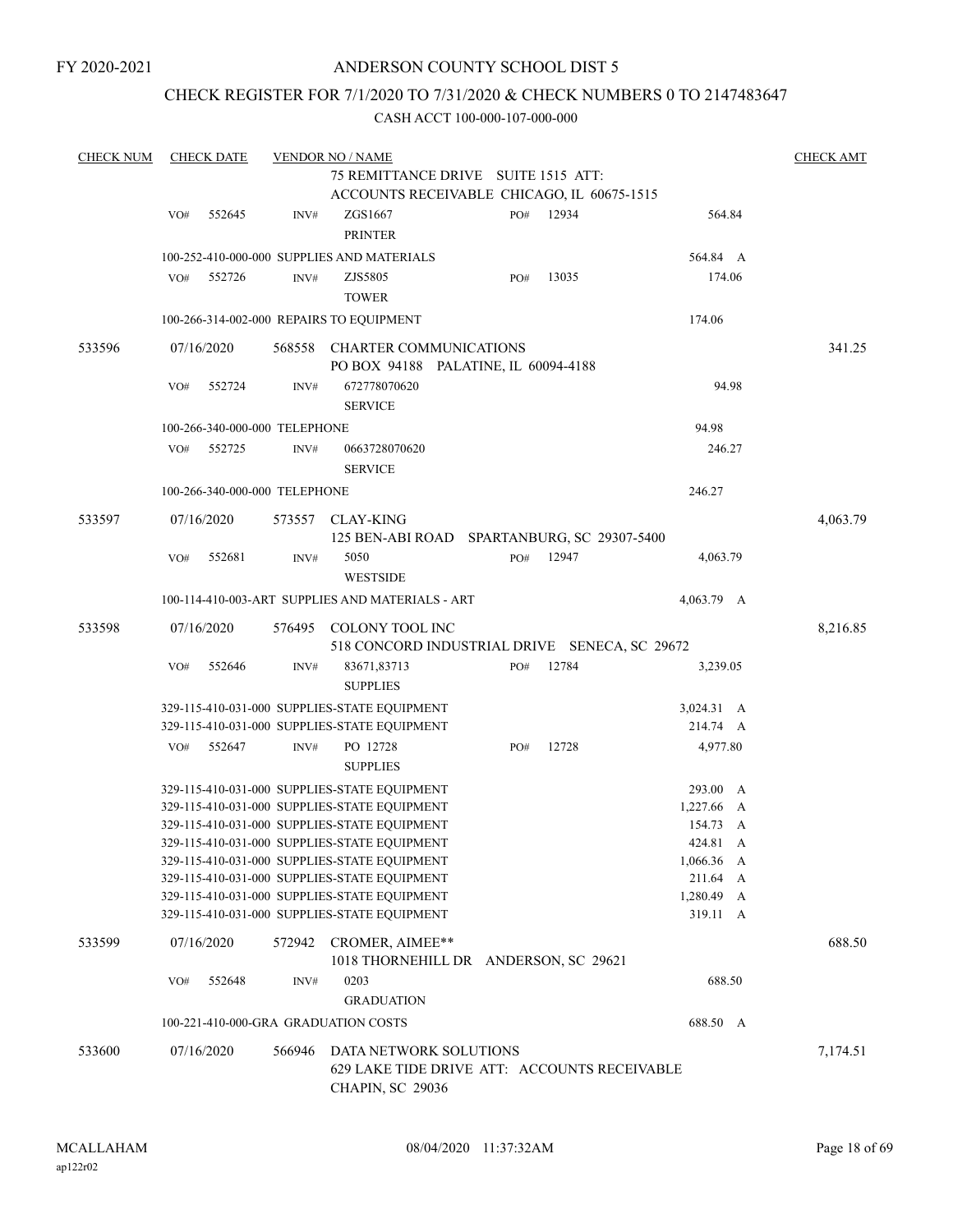## CHECK REGISTER FOR 7/1/2020 TO 7/31/2020 & CHECK NUMBERS 0 TO 2147483647

| <b>CHECK NUM</b> | <b>CHECK DATE</b>                       |        | <b>VENDOR NO / NAME</b>                                                                          |     |                                  |                    |        | <b>CHECK AMT</b> |
|------------------|-----------------------------------------|--------|--------------------------------------------------------------------------------------------------|-----|----------------------------------|--------------------|--------|------------------|
|                  | 552650<br>VO#                           | INV#   | 26485<br><b>BARRACUDA</b>                                                                        | PO# | 12967                            | 7,174.51           |        |                  |
|                  |                                         |        | 100-266-445-000-000 SOFTWARE TECHNOLOGY                                                          |     |                                  | 7,174.51 A         |        |                  |
| 533601           | 07/16/2020                              | 574010 | DIXON POWERS DRUG COMPANY<br>805 NORTH FANT STREET ANDERSON, SC 29621                            |     |                                  |                    |        | 750.00           |
|                  | 552727<br>VO#                           | INV#   | <b>EPI PENS</b><br><b>HANNA &amp; WESTSIDE</b>                                                   |     |                                  | 750.00             |        |                  |
|                  |                                         |        | 100-213-410-000-000 SUPPLIES AND MATERIALS<br>100-213-410-000-000 SUPPLIES AND MATERIALS         |     |                                  | 375.00<br>375.00   |        |                  |
| 533602           | 07/16/2020                              | 211302 | DUKE ENERGY<br>PO BOX 70516 CHARLOTTE, NC 28272-0516                                             |     |                                  |                    |        | 39,111.14        |
|                  | VO#<br>552762                           | INV#   | <b>DUE 7/23</b><br><b>UTILITIES</b>                                                              |     |                                  | 39,111.14          |        |                  |
|                  |                                         |        | 100-254-470-000-000 ENERGY-ELECTRICITY & WATER<br>100-254-470-000-000 ENERGY-ELECTRICITY & WATER |     |                                  | 349.86<br>800.09   | A<br>A |                  |
|                  |                                         |        | 100-254-470-001-000 ENERGY-ELECTRICITY & WATER                                                   |     |                                  | 381.72 A           |        |                  |
|                  |                                         |        | 100-254-470-002-000 ENERGY-ELECTRICITY & WATER                                                   |     |                                  | 18.26 A            |        |                  |
|                  |                                         |        | 100-254-470-013-000 ENERGY-ELECTRICITY & WATER                                                   |     |                                  | 10,513.36 A        |        |                  |
|                  |                                         |        | 100-254-470-014-000 ENERGY-ELECTRICITY & WATER                                                   |     |                                  | 201.74 A           |        |                  |
|                  |                                         |        | 100-254-470-015-000 ENERGY-ELECTRICITY & WATER                                                   |     |                                  | 2,693.29 A         |        |                  |
|                  |                                         |        | 100-254-470-016-000 ENERGY-ELECTRICITY & WATER                                                   |     |                                  | 5,460.11 A         |        |                  |
|                  |                                         |        | 100-254-470-017-000 ENERGY-ELECTRICITY & WATER                                                   |     |                                  | 8,761.86 A         |        |                  |
|                  |                                         |        | 100-254-470-020-000 ENERGY-ELECTRICITY & WATER                                                   |     |                                  | 9,482.90 A         |        |                  |
|                  |                                         |        | 100-254-470-023-000 ENERGY-ELECTRICITY & WATER                                                   |     |                                  | 108.65 A           |        |                  |
|                  | 600-256-470-026-000 ENERGY              |        |                                                                                                  |     |                                  | 339.30 A           |        |                  |
| 533603           | 07/16/2020                              | 576251 | <b>FORMATIVE</b><br>1158 26TH ST., #161 SANTA MONICA, CA 90403                                   |     |                                  |                    |        | 1,099.00         |
|                  | 552729<br>VO#                           | INV#   | 2469<br><b>SOUTHWOOD</b>                                                                         |     |                                  | 1,099.00           |        |                  |
|                  | 100-113-410-021-000 SUPPLIES            |        |                                                                                                  |     |                                  | 1,099.00           |        |                  |
| 533604           | 07/16/2020                              | 575020 | GLENN JR., JOHN W<br>DBA GLENN MECHANICAL, LLC 525 NORTH MAIN ST<br>ANDERSON, SC 29621           |     |                                  |                    |        | 211,250.08       |
|                  | 552653<br>VO#                           | INV#   | APP <sub>3</sub><br>MCCANTS HVAC                                                                 |     |                                  | 211,250.08         |        |                  |
|                  | 505-254-323-005-000 CONTRACTED SERVICES |        |                                                                                                  |     |                                  | 211,250.08 A       |        |                  |
| 533605           | 07/16/2020                              | 573400 | GRAYBAR<br>299 GARLINGTON ROAD                                                                   |     | <b>GREENVILLE, SC 29615-4600</b> |                    |        | 2,324.97         |
|                  | 552730<br>VO#                           | INV#   | 9316712424<br>9316682766                                                                         | PO# | 13014                            | 2,324.97           |        |                  |
|                  |                                         |        | 505-266-345-000-TEC SMARTBOARD REPLACMENTS<br>505-266-345-000-TEC SMARTBOARD REPLACMENTS         |     |                                  | 2,165.54<br>159.43 |        |                  |
| 533606           | 07/16/2020                              | 574279 | HALLIGAN MAHONEY & WILLIAMS                                                                      |     |                                  |                    |        | 1,013.75         |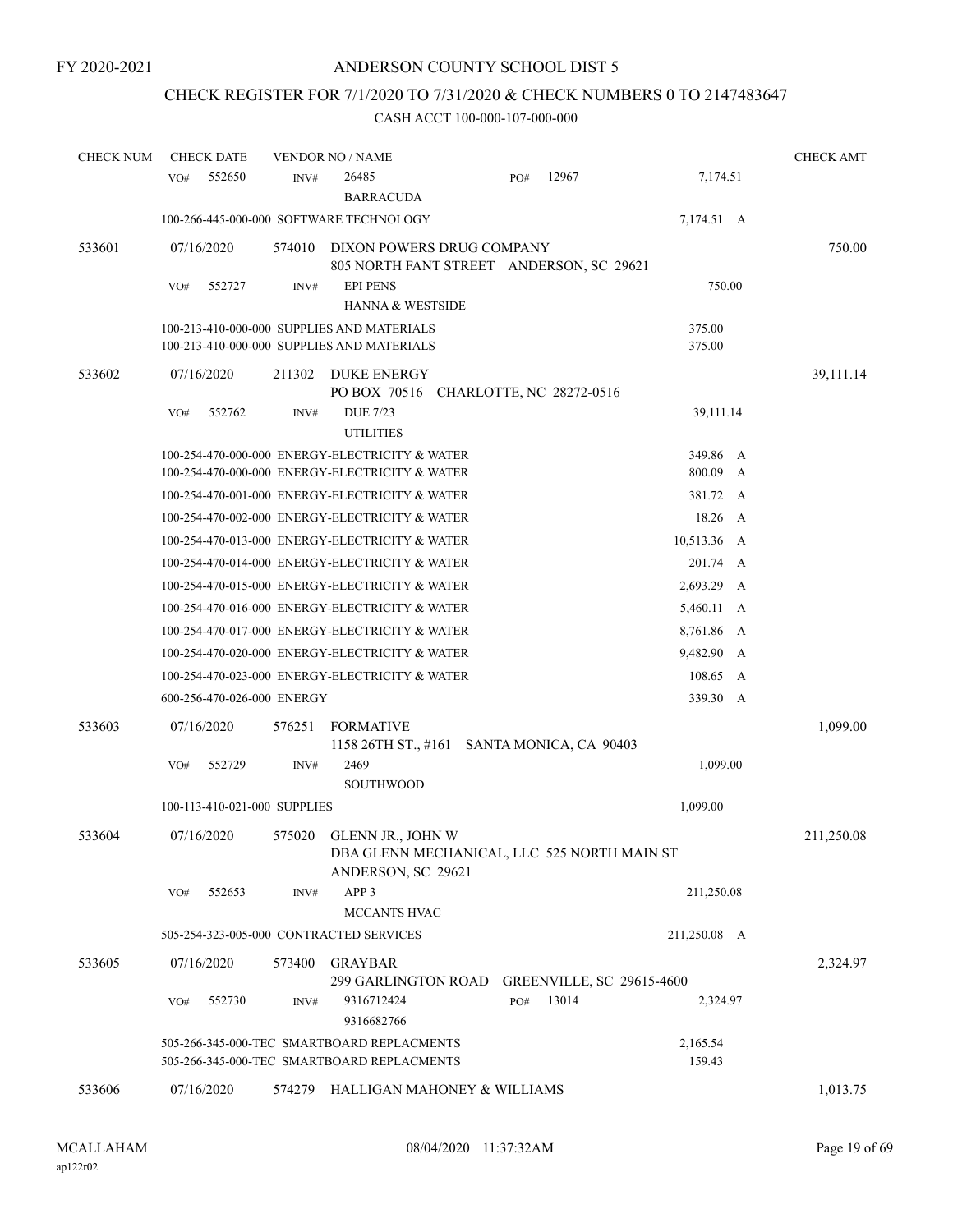## ANDERSON COUNTY SCHOOL DIST 5

## CHECK REGISTER FOR 7/1/2020 TO 7/31/2020 & CHECK NUMBERS 0 TO 2147483647

|   | <b>CHECK NUM</b> |     | <b>CHECK DATE</b> |                                | <b>VENDOR NO / NAME</b>                                                                                      |                                               |       |                      | <b>CHECK AMT</b> |
|---|------------------|-----|-------------------|--------------------------------|--------------------------------------------------------------------------------------------------------------|-----------------------------------------------|-------|----------------------|------------------|
|   |                  |     |                   |                                |                                                                                                              | PO BOX 11367 COLUMBIA, SC 29211-1367          |       |                      |                  |
|   |                  | VO# | 552654            | INV#                           | 14475                                                                                                        |                                               |       | 1,013.75             |                  |
|   |                  |     |                   |                                | <b>APRIL SERVICES</b>                                                                                        |                                               |       |                      |                  |
|   |                  |     |                   | 100-231-319-000-000 LEGAL FEES |                                                                                                              |                                               |       |                      |                  |
|   |                  |     |                   |                                |                                                                                                              |                                               |       | $1,013.75$ A         |                  |
|   | 533609           |     | 07/16/2020        |                                |                                                                                                              | 564353 LAZER CONSTRUCTION COMPANY INC         |       |                      | 192,531.55       |
|   |                  |     |                   |                                |                                                                                                              | POBOX 5103 ATT: ACCOUNTS RECEIVABLE           |       |                      |                  |
|   |                  |     |                   |                                | ANDERSON, SC 29623                                                                                           |                                               |       |                      |                  |
|   |                  | VO# | 552655            | INV#                           | APP 7419-12                                                                                                  |                                               |       | 192,531.55           |                  |
|   |                  |     |                   |                                | <b>TL HANNA</b>                                                                                              |                                               |       |                      |                  |
|   |                  |     |                   |                                | 505-253-520-002-STD STADIUM RENOVATIONS                                                                      |                                               |       | 192,531.55 A         |                  |
| * | 533611           |     | 07/16/2020        |                                |                                                                                                              | 564010 NC CHILD SUPPORT CENTRALIZED COLLECTNS |       |                      | 305.50           |
|   |                  |     |                   |                                |                                                                                                              | POBOX 900012 RALEIGH, NC 27675-9012           |       |                      |                  |
|   |                  | VO# | 552718            | INV#                           | PAYROLL 7/15                                                                                                 |                                               |       | 305.50               |                  |
|   |                  |     |                   |                                | <b>DEDUCTIONS</b>                                                                                            |                                               |       |                      |                  |
|   |                  |     |                   |                                |                                                                                                              |                                               |       |                      |                  |
|   |                  |     |                   |                                | 100-000-435-000-000 WAGE GARNISH/CH SUPPORT                                                                  |                                               |       | 305.50               |                  |
|   | $* 533613$       |     | 07/16/2020        | 567525                         | ROWLAND MECHANICAL                                                                                           |                                               |       |                      | 10,499.17        |
|   |                  |     |                   |                                |                                                                                                              | 4035 HWY 24 ANDERSON, SC 29626                |       |                      |                  |
|   |                  | VO# | 552703            | INV#                           | 9957-9964                                                                                                    | PO#                                           | 11201 | 3,813.67             |                  |
|   |                  |     |                   |                                | <b>BUS REPAIRS</b>                                                                                           |                                               |       |                      |                  |
|   |                  |     |                   |                                | 100-255-323-000-ACT ACTIVITY BUS CONTRACTED SERVICES                                                         |                                               |       | 428.37 A             |                  |
|   |                  |     |                   |                                | 100-255-323-000-ACT ACTIVITY BUS CONTRACTED SERVICES                                                         |                                               |       | 588.06 A             |                  |
|   |                  |     |                   |                                | 100-255-323-000-ACT ACTIVITY BUS CONTRACTED SERVICES                                                         |                                               |       | 588.06 A             |                  |
|   |                  |     |                   |                                | 100-255-323-000-ACT ACTIVITY BUS CONTRACTED SERVICES                                                         |                                               |       | 330.00 A             |                  |
|   |                  |     |                   |                                | 100-255-323-000-ACT ACTIVITY BUS CONTRACTED SERVICES                                                         |                                               |       | 272.69 A             |                  |
|   |                  |     |                   |                                | 100-255-323-000-ACT ACTIVITY BUS CONTRACTED SERVICES                                                         |                                               |       | 430.37 A             |                  |
|   |                  |     |                   |                                | 100-255-323-000-ACT ACTIVITY BUS CONTRACTED SERVICES                                                         |                                               |       | 588.06 A             |                  |
|   |                  |     |                   |                                | 100-255-323-000-ACT ACTIVITY BUS CONTRACTED SERVICES                                                         |                                               |       | 588.06 A             |                  |
|   |                  | VO# | 552704            | INV#                           | 9944-9954                                                                                                    | PO#                                           | 11201 | 6,685.50             |                  |
|   |                  |     |                   |                                | <b>REPAIRS</b>                                                                                               |                                               |       |                      |                  |
|   |                  |     |                   |                                | 100-255-323-000-ACT ACTIVITY BUS CONTRACTED SERVICES                                                         |                                               |       | 830.00 A             |                  |
|   |                  |     |                   |                                | 100-255-323-000-ACT ACTIVITY BUS CONTRACTED SERVICES                                                         |                                               |       | 916.25 A             |                  |
|   |                  |     |                   |                                | 100-255-323-000-ACT ACTIVITY BUS CONTRACTED SERVICES                                                         |                                               |       | 803.30 A             |                  |
|   |                  |     |                   |                                | 100-255-323-000-ACT ACTIVITY BUS CONTRACTED SERVICES                                                         |                                               |       | 1,804.27 A           |                  |
|   |                  |     |                   |                                | 100-255-323-000-ACT ACTIVITY BUS CONTRACTED SERVICES                                                         |                                               |       | 272.69 A             |                  |
|   |                  |     |                   |                                | 100-255-323-000-ACT ACTIVITY BUS CONTRACTED SERVICES                                                         |                                               |       | 430.37 A             |                  |
|   |                  |     |                   |                                | 100-255-323-000-ACT ACTIVITY BUS CONTRACTED SERVICES<br>100-255-323-000-ACT ACTIVITY BUS CONTRACTED SERVICES |                                               |       | 197.50 A             |                  |
|   |                  |     |                   |                                | 100-255-323-000-ACT ACTIVITY BUS CONTRACTED SERVICES                                                         |                                               |       | 455.37 A<br>272.69 A |                  |
|   |                  |     |                   |                                | 100-255-323-000-ACT ACTIVITY BUS CONTRACTED SERVICES                                                         |                                               |       | 588.06 A             |                  |
|   |                  |     |                   |                                | 100-255-323-000-ACT ACTIVITY BUS CONTRACTED SERVICES                                                         |                                               |       | 115.00 A             |                  |
|   |                  |     |                   |                                |                                                                                                              |                                               |       |                      |                  |
|   | 533614           |     | 07/16/2020        |                                | 572892 SAE FOUNDATION                                                                                        |                                               |       |                      | 638.00           |
|   |                  |     |                   |                                |                                                                                                              | 400 COMMONWEALTH DRIVE WARRENDALE, PA         |       |                      |                  |
|   |                  |     |                   |                                | 15096-0001                                                                                                   |                                               |       |                      |                  |
|   |                  | VO# | 552663            | INV#                           | 19368866-1                                                                                                   | PO#                                           | 12899 | 638.00               |                  |
|   |                  |     |                   |                                | <b>SUPPLIES</b>                                                                                              |                                               |       |                      |                  |
|   |                  |     |                   |                                | 326-111-410-000-000 SCIENCE KITS SUPPLIES                                                                    |                                               |       | 473.00 A             |                  |
|   |                  |     |                   |                                | 326-111-410-000-000 SCIENCE KITS SUPPLIES                                                                    |                                               |       | 165.00 A             |                  |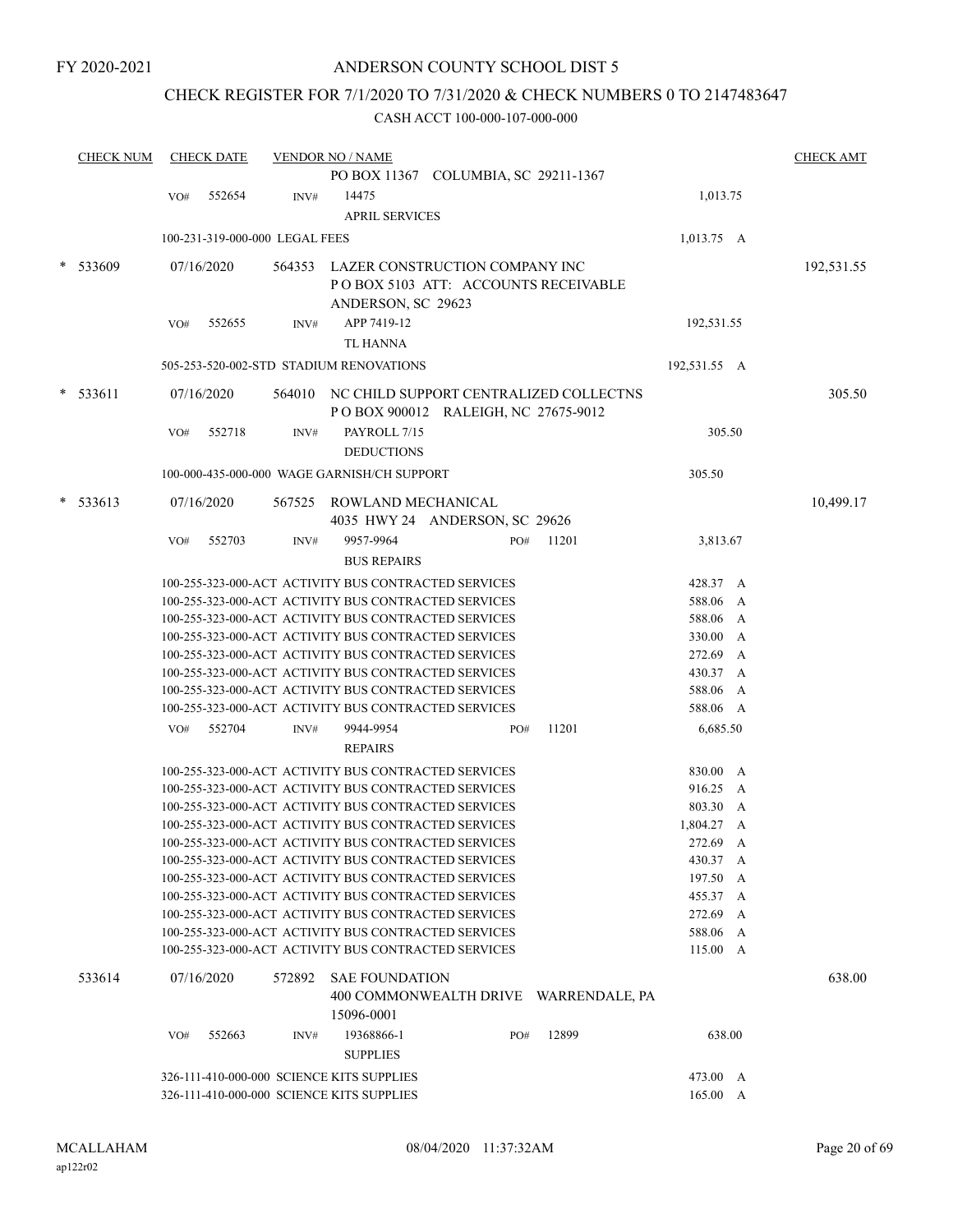# CHECK REGISTER FOR 7/1/2020 TO 7/31/2020 & CHECK NUMBERS 0 TO 2147483647

| <b>CHECK NUM</b> | <b>CHECK DATE</b><br><b>VENDOR NO / NAME</b> |        |                                                                                       |          |          |  |  |  |
|------------------|----------------------------------------------|--------|---------------------------------------------------------------------------------------|----------|----------|--|--|--|
| 533615           | 07/16/2020                                   | 567769 | SASBO<br>PO BOX 524 CLINTON, MS 39060                                                 |          | 200.00   |  |  |  |
|                  | 552705<br>VO#                                | INV#   | 20305<br><b>AMY HEARD</b>                                                             | 200.00   |          |  |  |  |
|                  |                                              |        | 100-224-312-000-000 STAFF DEV. - PURCHASED SERVICES                                   | 200.00   |          |  |  |  |
| 533616           | 07/16/2020                                   | 568980 | SC DEPT OF REVENUE<br>PO BOX 2535 COLUMBIA, SC 29202-2535                             |          | 514.01   |  |  |  |
|                  | 552720<br>VO#                                | INV#   | PAYROLL 7/15<br><b>DEDUCTIONS</b>                                                     | 514.01   |          |  |  |  |
|                  | 100-000-440-000-000 SC STATE TAX LEVY        |        |                                                                                       | 514.01   |          |  |  |  |
| 533617           | 07/16/2020                                   | 450701 | SC RETIREMENT SYSTEM (SPP)<br>POBOX 11960 CAPITOL STATION COLUMBIA, SC<br>29211       |          | 585.61   |  |  |  |
|                  | VO#<br>552715                                | INV#   | PAYROLL 7/15<br><b>DEDUCTIONS</b>                                                     | 585.61   |          |  |  |  |
|                  |                                              |        | 100-000-438-000-000 RETIREMENT SERV PURCHASE                                          | 585.61   |          |  |  |  |
| 533618           | 07/16/2020                                   |        | 576084 SC STATE REIMBURSEMENT UNIT<br>PO BOX 100303 COLUMBIA, SC 29202-3303           |          | 1,284.82 |  |  |  |
|                  | 552719<br>VO#                                | INV#   | PAYROLL 7/15<br><b>DEDUCTIONS</b>                                                     | 1,284.82 |          |  |  |  |
|                  |                                              |        | 100-000-435-000-000 WAGE GARNISH/CH SUPPORT                                           | 1,284.82 |          |  |  |  |
| 533619           | 07/16/2020                                   | 576350 | <b>SEGRA</b><br>SC TELECOMMUNICATIONS GROUP PO BOX 603030<br>CHARLOTTE, NC 28260-3030 |          | 100.34   |  |  |  |
|                  | 552731<br>VO#                                | INV#   | 1727396<br><b>SERVICE</b>                                                             | 100.34   |          |  |  |  |
|                  | 100-266-340-000-000 TELEPHONE                |        |                                                                                       | 4.82     |          |  |  |  |
|                  | 100-266-340-000-000 TELEPHONE                |        |                                                                                       | 67.63    |          |  |  |  |
|                  | 100-266-340-000-000 TELEPHONE                |        |                                                                                       | 0.73     |          |  |  |  |
|                  | 100-266-340-001-000 TELEPHONE                |        |                                                                                       | 1.86     |          |  |  |  |
|                  | 100-266-340-002-000 TELEPHONE                |        |                                                                                       | 7.25     |          |  |  |  |
|                  | 100-266-340-003-000 TELEPHONE                |        |                                                                                       | 6.45     |          |  |  |  |
|                  | 100-266-340-007-000 TELEPHONE                |        |                                                                                       | 0.17     |          |  |  |  |
|                  | 100-266-340-008-000 TELEPHONE                |        |                                                                                       | 1.01     |          |  |  |  |
|                  | 100-266-340-009-000 TELEPHONE                |        |                                                                                       | 1.06     |          |  |  |  |
|                  | 100-266-340-010-000 TELEPHONE                |        |                                                                                       | 0.42     |          |  |  |  |
|                  | 100-266-340-011-000 TELEPHONE                |        |                                                                                       | 0.31     |          |  |  |  |
|                  | 100-266-340-012-000 TELEPHONE                |        |                                                                                       | 0.05     |          |  |  |  |
|                  | 100-266-340-014-000 TELEPHONE                |        |                                                                                       | 1.04     |          |  |  |  |
|                  | 100-266-340-015-000 TELEPHONE                |        |                                                                                       | 0.16     |          |  |  |  |
|                  | 100-266-340-016-000 TELEPHONE                |        |                                                                                       | 3.71     |          |  |  |  |
|                  | 100-266-340-017-000 TELEPHONE                |        |                                                                                       | 1.34     |          |  |  |  |
|                  | 100-266-340-019-000 TELEPHONE                |        |                                                                                       | 2.30     |          |  |  |  |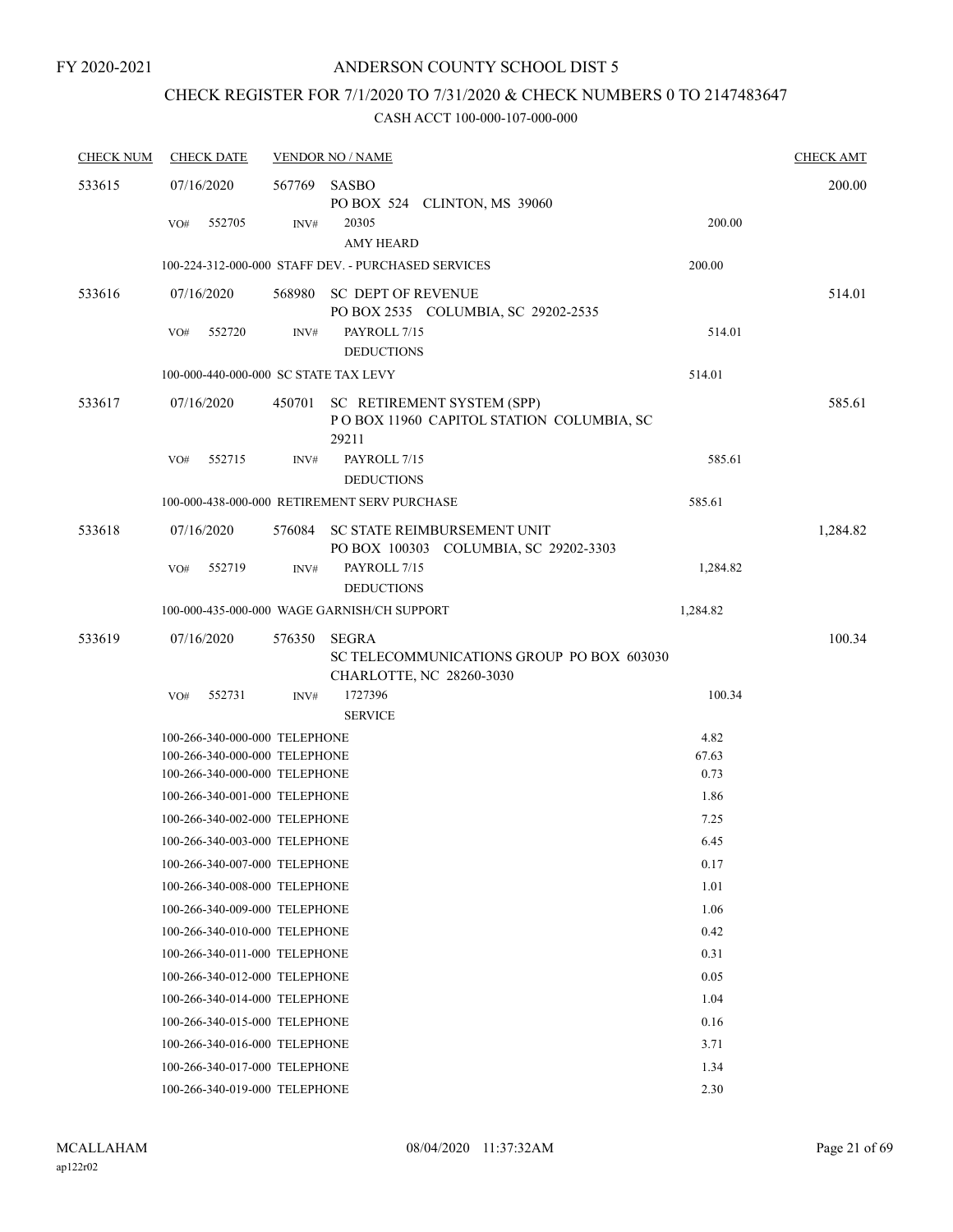# CHECK REGISTER FOR 7/1/2020 TO 7/31/2020 & CHECK NUMBERS 0 TO 2147483647

|  | <b>CHECK NUM</b> | <b>CHECK DATE</b><br>100-266-340-021-000 TELEPHONE |        | <b>VENDOR NO / NAME</b>                                        |     |       | 0.03         |   | <b>CHECK AMT</b> |
|--|------------------|----------------------------------------------------|--------|----------------------------------------------------------------|-----|-------|--------------|---|------------------|
|  | * 533622         | 07/16/2020                                         | 564298 | UNITED WAY OF ANDERSON COUNTY<br>POBOX 2067 ANDERSON, SC 29622 |     |       |              |   | 2,814.81         |
|  |                  | 552716<br>VO#                                      | INV#   | PAYROLL 7/15<br><b>DEDUCTIONS</b>                              |     |       | 2,814.81     |   |                  |
|  |                  | 100-000-455-000-000 UNITED FUND - PAYABLE          |        |                                                                |     |       | 2,814.81     |   |                  |
|  | 533623           | 07/16/2020                                         |        | 510790 US FOODSERVICE<br>POBOX 602292 CHARLOTTE, NC 28260-2292 |     |       |              |   | 32,082.03        |
|  |                  | 552733<br>VO#                                      | INV#   | 20950515<br><b>FOOD &amp; SUPPLIES</b>                         |     |       | 32,082.03    |   |                  |
|  |                  | 600-256-410-003-000 SUPPLIES                       |        |                                                                |     |       | 2,306.09 A   |   |                  |
|  |                  | 600-256-410-006-000 SUPPLIES                       |        |                                                                |     |       | 23.51 A      |   |                  |
|  |                  | 600-256-410-014-000 SUPPLIES                       |        | 159.90 A                                                       |     |       |              |   |                  |
|  |                  | 600-256-410-019-000 SUPPLIES                       |        |                                                                |     |       | 214.90 A     |   |                  |
|  |                  | 600-256-410-020-000 SUPPLIES                       |        |                                                                |     |       | $1,635.30$ A |   |                  |
|  |                  | 600-256-460-003-000 FOOD                           |        |                                                                |     |       | 9,028.65 A   |   |                  |
|  |                  | 600-256-460-006-000 FOOD                           |        |                                                                |     |       | 5,196.35 A   |   |                  |
|  |                  | 600-256-460-014-000 FOOD                           |        |                                                                |     |       | 2,872.91 A   |   |                  |
|  |                  | 600-256-460-019-000 FOOD                           |        |                                                                |     |       | 290.23 A     |   |                  |
|  |                  | 600-256-460-020-000 FOOD                           |        |                                                                |     |       | 10,354.19 A  |   |                  |
|  | 533624           | 07/16/2020                                         | 519401 | <b>VERIZON</b>                                                 |     |       |              |   | 10,122.08        |
|  |                  |                                                    |        | P O BOX 660108 DALLAS, TX 75266-0652                           |     |       |              |   |                  |
|  |                  | 552737<br>VO#                                      | INV#   | 9857387550<br><b>JETPACKS</b>                                  | PO# | 12820 | 2,674.75     |   |                  |
|  |                  |                                                    |        | 220-113-345-000-000 INSTRUCTIONAL SOFTWARE                     |     |       | 2,674.75     |   |                  |
|  |                  | 552738<br>VO#                                      | INV#   | 9857387550<br><b>JETPACK SERVICE</b>                           |     |       | 1,788.67     |   |                  |
|  |                  |                                                    |        | 220-113-345-000-000 INSTRUCTIONAL SOFTWARE                     |     |       | 1,788.67     |   |                  |
|  |                  | 552739<br>VO#                                      | INV#   | 9857387550<br><b>SERVICE</b>                                   |     |       | 5,658.66     |   |                  |
|  |                  | 100-266-340-000-000 TELEPHONE                      |        |                                                                |     |       | 4,276.54 A   |   |                  |
|  |                  | 100-266-340-001-000 TELEPHONE                      |        |                                                                |     |       | 118.32 A     |   |                  |
|  |                  | 100-266-340-002-000 TELEPHONE                      |        |                                                                |     |       | 91.79 A      |   |                  |
|  |                  | 100-266-340-003-000 TELEPHONE                      |        |                                                                |     |       | 106.94 A     |   |                  |
|  |                  | 100-266-340-006-000 TELEPHONE                      |        |                                                                |     |       | 70.99        | A |                  |
|  |                  | 100-266-340-007-000 TELEPHONE                      |        |                                                                |     |       | 66.89        | A |                  |
|  |                  | 100-266-340-008-000 TELEPHONE                      |        |                                                                |     |       | 66.89        | A |                  |
|  |                  | 100-266-340-009-000 TELEPHONE                      |        |                                                                |     |       | 66.89        | A |                  |
|  |                  | 100-266-340-010-000 TELEPHONE                      |        |                                                                |     |       | 13.42 A      |   |                  |
|  |                  | 100-266-340-012-000 TELEPHONE                      |        |                                                                |     |       | 69.63 A      |   |                  |
|  |                  | 100-266-340-013-000 TELEPHONE                      |        |                                                                |     |       | 13.42 A      |   |                  |
|  |                  | 100-266-340-014-000 TELEPHONE                      |        |                                                                |     |       | 66.89        | A |                  |
|  |                  | 100-266-340-015-000 TELEPHONE                      |        |                                                                |     |       | 80.31 A      |   |                  |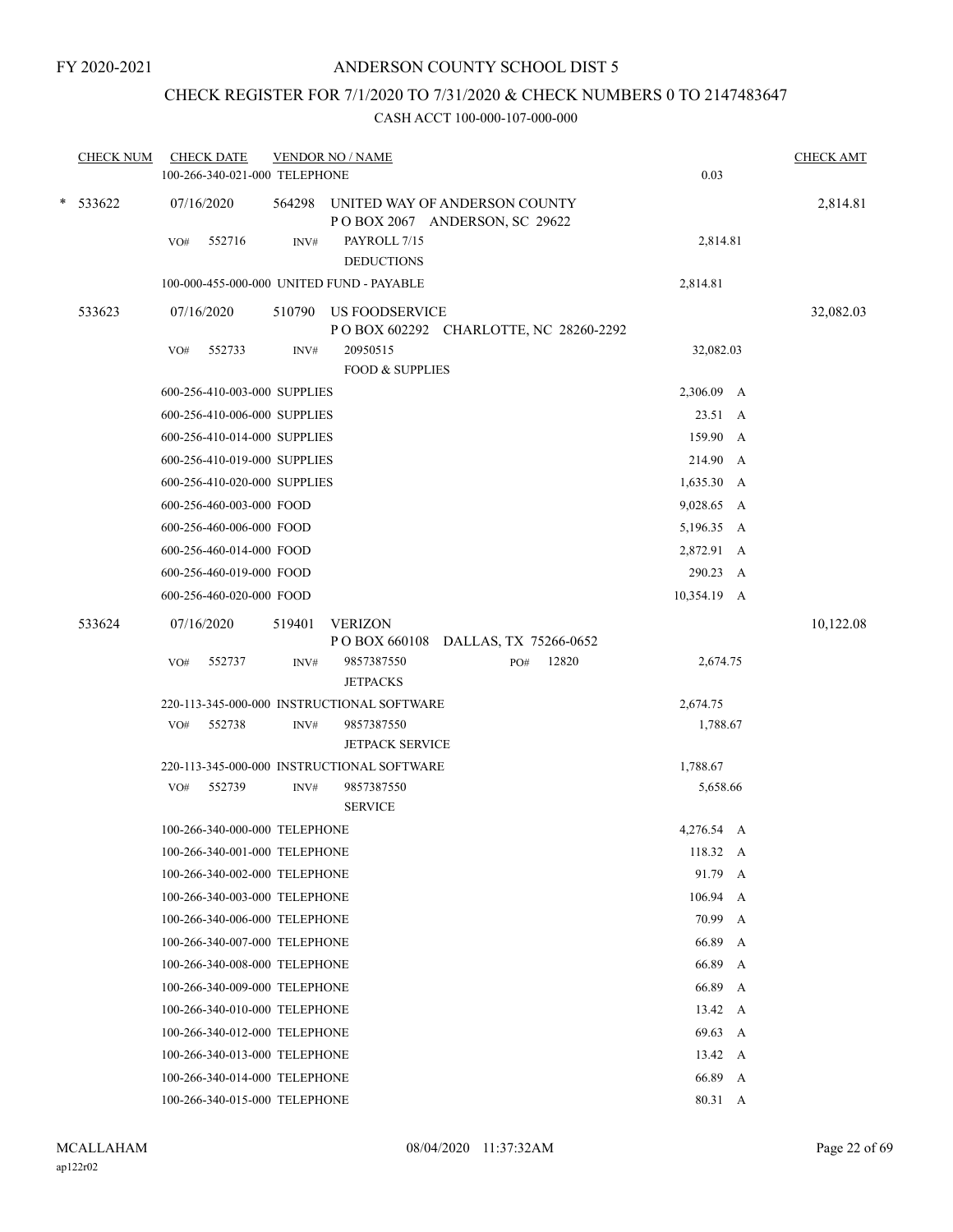## CHECK REGISTER FOR 7/1/2020 TO 7/31/2020 & CHECK NUMBERS 0 TO 2147483647

| <b>CHECK NUM</b> |            | <b>CHECK DATE</b> |                               | <b>VENDOR NO / NAME</b>                                                                     |          | <b>CHECK AMT</b> |
|------------------|------------|-------------------|-------------------------------|---------------------------------------------------------------------------------------------|----------|------------------|
|                  |            |                   | 100-266-340-016-000 TELEPHONE |                                                                                             | 53.47 A  |                  |
|                  |            |                   | 100-266-340-017-000 TELEPHONE |                                                                                             | 76.89 A  |                  |
|                  |            |                   | 100-266-340-018-000 TELEPHONE |                                                                                             | 13.42 A  |                  |
|                  |            |                   | 100-266-340-019-000 TELEPHONE |                                                                                             | 13.42 A  |                  |
|                  |            |                   | 100-266-340-020-000 TELEPHONE |                                                                                             | 17.52 A  |                  |
|                  |            |                   | 131-266-340-031-000 TELEPHONE |                                                                                             | 74.47 A  |                  |
|                  |            |                   | 283-126-340-000-000 TELEPHONE |                                                                                             | 48.66 A  |                  |
|                  |            |                   | 338-221-340-000-EAR TELEPHONE |                                                                                             | 38.01 A  |                  |
|                  |            |                   | 600-256-340-000-000 TELEPHONE |                                                                                             | 160.41 A |                  |
|                  |            |                   |                               | 900-188-340-000-006 HOMELESS TELEPHONE                                                      | 53.47 A  |                  |
| 533625           | 07/16/2020 |                   | 524353                        | WAL-MART COMMUNITY/GEMB<br>PO BOX 530934 ATT: ACCOUNTS RECEIVABLE<br>ATLANTA, GA 30353-0934 |          | 478.68           |
|                  | VO#        | 552671            | INV#                          | 1013 3709<br><b>SUPPLIES</b>                                                                | 478.68   |                  |
|                  |            |                   | 100-256-410-000-C19 SUPPLIES  |                                                                                             | 478.68 A |                  |
| 533626           | 07/16/2020 |                   | 524353                        | WAL-MART COMMUNITY/GEMB<br>PO BOX 530934 ATT: ACCOUNTS RECEIVABLE<br>ATLANTA, GA 30353-0934 |          | 217.84           |
|                  | VO#        | 552712            | INV#                          | 2021 5314                                                                                   | 217.84   |                  |
|                  |            |                   |                               | <b>ROBERT ANDERSON</b>                                                                      |          |                  |
|                  |            |                   | 100-113-410-006-000 SUPPLIES  |                                                                                             | 217.84 A |                  |
| 533627           | 07/16/2020 |                   | 573864                        | WELLS FARGO VENDOR FIN SERV<br>PO BOX 105710 ATLANTA, GA 30348-5710                         |          | 782.17           |
|                  | VO#        | 552674            | INV#                          | 5010957599<br><b>COPIER</b>                                                                 | 174.41   |                  |
|                  |            |                   |                               | 723-190-660-023-913 COPIER EXPENSE                                                          | 174.41   |                  |
|                  | VO#        | 552740            | INV#                          | 5010753977<br><b>COPIER</b>                                                                 | 355.24   |                  |
|                  |            |                   | 100-113-410-021-000 SUPPLIES  |                                                                                             | 355.24 A |                  |
|                  | VO#        | 552761            | INV#                          | 5011040382<br><b>COPIER</b>                                                                 | 252.52   |                  |
|                  |            |                   |                               | 723-190-660-023-913 COPIER EXPENSE                                                          | 252.52   |                  |
| 533628           | 07/16/2020 |                   | 565833                        | <b>WEX BANK</b><br>WRIGHT EXPRESS FLEET SERVICES PO BOX 6293<br>CAROL STREAM, IL 60197-6293 |          | 815.15           |
|                  | VO#        | 552713            | INV#                          | 66402539<br><b>FUEL</b>                                                                     | 815.15   |                  |
|                  |            |                   | 100-255-411-000-000 GASOLINE  |                                                                                             | 485.90 A |                  |
|                  |            |                   | 100-255-411-000-000 GASOLINE  |                                                                                             | 329.25 A |                  |
| 533629           | 07/16/2020 |                   | 575756                        | WOODS, JENNIFER YOUNG**<br>111 JENA LEIGH DRIVE PELZER, SC 29669                            |          | 1,500.00         |
|                  | VO#        | 552675            | INV#                          | 2/17/2020                                                                                   | 1,500.00 |                  |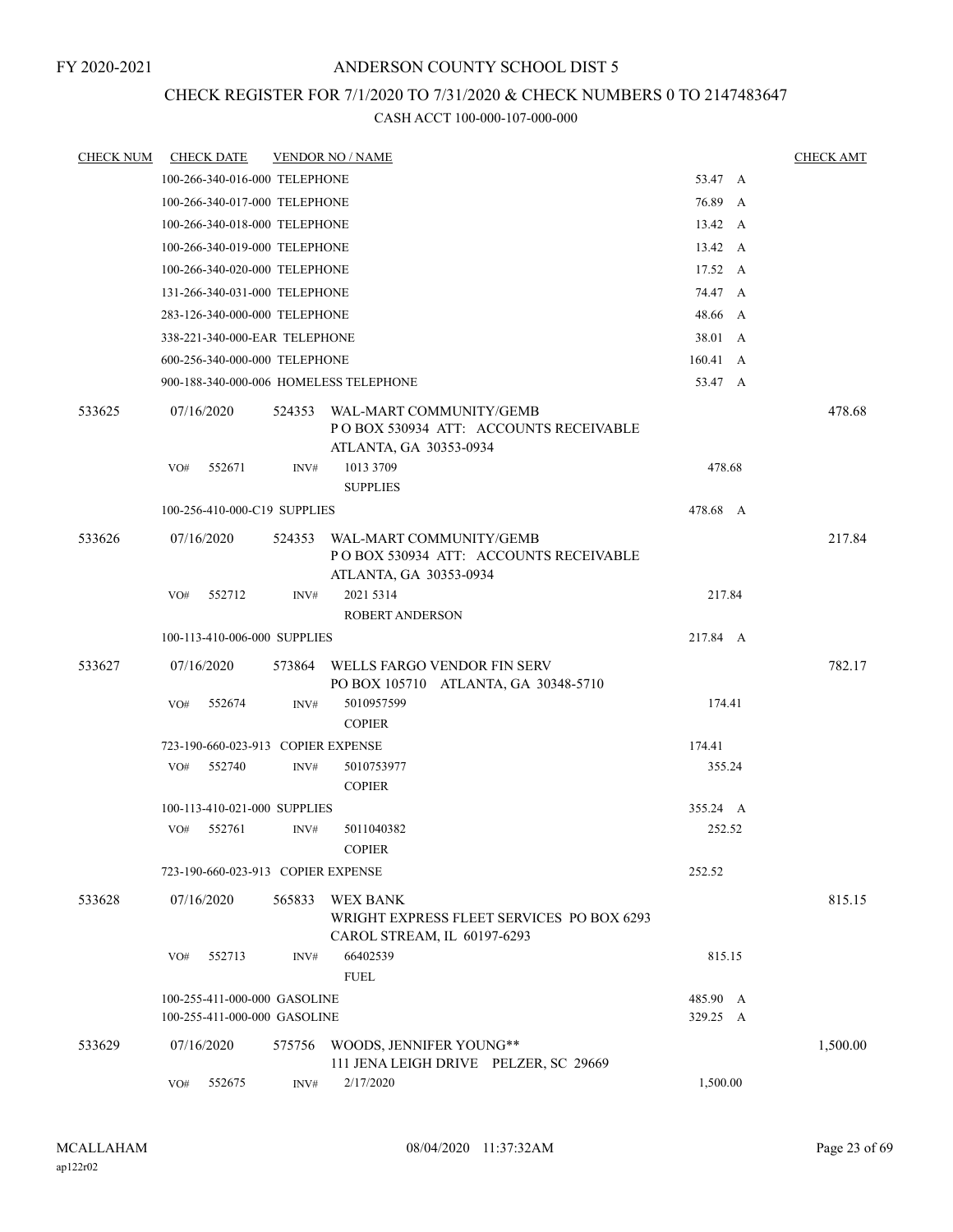## CHECK REGISTER FOR 7/1/2020 TO 7/31/2020 & CHECK NUMBERS 0 TO 2147483647

|   | <b>CHECK NUM</b> |     | <b>CHECK DATE</b>        |                                     | <b>VENDOR NO / NAME</b><br><b>SERVICES</b>                                                             |            | <b>CHECK AMT</b> |
|---|------------------|-----|--------------------------|-------------------------------------|--------------------------------------------------------------------------------------------------------|------------|------------------|
|   |                  |     |                          | 237-128-312-003-000 CONSULTANTS     |                                                                                                        | 1,500.00 A |                  |
|   | 533630           |     | 07/23/2020               | 573301                              | ABC BANNERS & SIGNS, INC.<br>103 SULLIVAN LANE ANDERSON, SC 29625                                      |            | 1,245.62         |
|   |                  | VO# | 552764                   | INV#                                | 20190329-333<br><b>HOMELAND PARK</b>                                                                   | 1,245.62   |                  |
|   |                  |     |                          |                                     | 100-112-410-011-C19 COVID 19 SUPPLIES                                                                  | 1,245.62 A |                  |
|   | 533631           |     | 07/23/2020               | 115100                              | ANDERSON SCHOOL DISTRICT ONE<br>PO BOX 99 ATTN: CYNDI DURHAM WILLIAMSTON,<br>SC 29697                  |            | 10,042.85        |
|   |                  | VO# | 552877                   | INV#                                | 4TH QTR<br><b>ADULT ED</b>                                                                             | 10,042.85  |                  |
|   |                  |     |                          |                                     | 243-181-112-023-RV1 SALARIES-BASIC/AD1, AD2                                                            | 3,555.77 A |                  |
|   |                  |     |                          | 243-181-210-023-RV1 SOCIAL SECURITY |                                                                                                        | 272.02 A   |                  |
|   |                  |     |                          | 243-181-220-023-RV1 RETIREMENT      |                                                                                                        | 775.51 A   |                  |
|   |                  |     |                          |                                     | 243-182-112-023-RV1 SALARIES-SECONDARY/ AD1, AD2                                                       | 3,555.77 A |                  |
|   |                  |     |                          | 243-182-210-023-RV1 SOCIAL SECURITY |                                                                                                        | 272.02 A   |                  |
|   |                  |     |                          | 243-182-220-023-RV1 RETIREMENT      |                                                                                                        | 775.51 A   |                  |
|   |                  |     |                          |                                     | 243-254-312-023-AD1 UTILITIES, RENT, TELEPHONE/ AD1, AD2                                               | 836.25 A   |                  |
|   | 533632           |     | 07/23/2020               | 564421                              | ANDERSON SCHOOL DISTRICT THREE<br>PO BOX 118 ATT: EMILY JARRARD IVA, SC 29655                          |            | 598.59           |
|   |                  | VO# | 552766                   | INV#                                | Q4 CLAIM<br><b>TITLE III ESOL</b>                                                                      | 598.59     |                  |
|   |                  |     |                          | 264-162-410-000-AD3 SUPPLIES        |                                                                                                        | 538.85 A   |                  |
|   |                  |     |                          |                                     | 264-224-333-000-AD3 PD/ TRIPS AND CONFERENCES                                                          | 59.74 A    |                  |
|   | 533633           |     | 07/23/2020               | 568043                              | ANDERSON SCHOOL DISTRICT TWO<br>10990 BELTON-HONEA PATH HWY ATT: LAURA<br>PARNELL HONEA PATH, SC 29654 |            | 1,099.96         |
|   |                  | VO# | 552813                   | INV#                                | FY 20 QTR 4<br><b>TITLE III ESOL</b>                                                                   | 1,099.96   |                  |
|   |                  |     |                          | 264-162-410-000-AD2 SUPPLIES        |                                                                                                        | 1,099.96 A |                  |
| * | 533636           |     | 07/23/2020               | 569356                              | <b>BATTERIES PLUS - 251</b><br>3319-D NORTH MAIN ST ATT: ACCOUNTS<br>RECEIVABLE ANDERSON, SC 29621     |            | 482.65           |
|   |                  | VO# | 552858                   | INV#                                | 28643724<br><b>SUPPLIES</b>                                                                            | 482.65     |                  |
|   |                  |     |                          |                                     | 100-254-410-000-000 CUSTODIAL SUPPLIES                                                                 | 482.65     |                  |
|   | 533637           |     | 07/23/2020               | 574045                              | <b>BORDEN DAIRY COMPANY</b><br>PO BOX 933179 CLEVELAND, OH 44193                                       |            | 11,258.56        |
|   |                  | VO# | 552815                   | INV#                                | 3241682<br><b>JUNE 2020</b>                                                                            | 11,258.56  |                  |
|   |                  |     | 600-256-460-003-000 FOOD |                                     |                                                                                                        | 2,743.84 A |                  |
|   |                  |     | 600-256-460-005-000 FOOD |                                     |                                                                                                        | 948.40 A   |                  |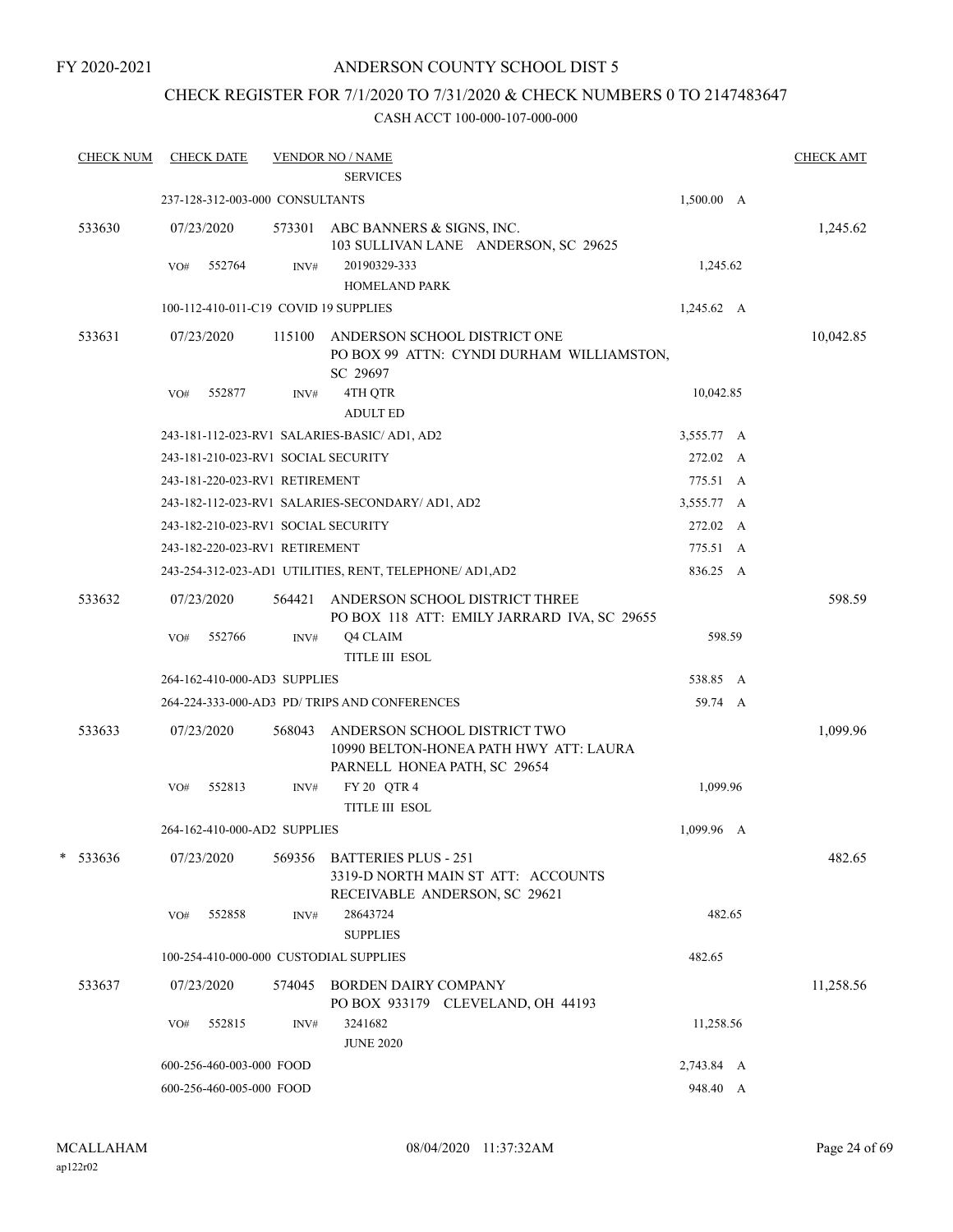## ANDERSON COUNTY SCHOOL DIST 5

## CHECK REGISTER FOR 7/1/2020 TO 7/31/2020 & CHECK NUMBERS 0 TO 2147483647

| <b>CHECK NUM</b> |     | <b>CHECK DATE</b>          |        | <b>VENDOR NO / NAME</b>                                                                            |              |            | <b>CHECK AMT</b> |
|------------------|-----|----------------------------|--------|----------------------------------------------------------------------------------------------------|--------------|------------|------------------|
|                  |     | 600-256-460-006-000 FOOD   |        |                                                                                                    |              | 1,018.08 A |                  |
|                  |     | 600-256-460-010-000 FOOD   |        |                                                                                                    |              | 285.60 A   |                  |
|                  |     | 600-256-460-011-000 FOOD   |        |                                                                                                    |              | 453.60 A   |                  |
|                  |     | 600-256-460-012-000 FOOD   |        |                                                                                                    |              | 509.76 A   |                  |
|                  |     | 600-256-460-014-000 FOOD   |        |                                                                                                    |              | 1,320.08 A |                  |
|                  |     | 600-256-460-019-000 FOOD   |        |                                                                                                    |              | 1,082.56 A |                  |
|                  |     | 600-256-460-020-000 FOOD   |        |                                                                                                    |              | 2,896.64 A |                  |
| 533638           |     | 07/23/2020                 | 572588 | BRYANT ENTERPRISES, LLC<br>3280 NC HWY 69, SUITE 2 HAYESVILLE, NC 28904                            |              |            | 350.00           |
|                  | VO# | 552859                     | INV#   | 13693<br><b>CHARGER</b>                                                                            |              | 350.00     |                  |
|                  |     | 100-233-410-009-RAD RADIOS |        |                                                                                                    |              | 350.00     |                  |
| 533639           |     | 07/23/2020                 |        | 156525 CAROLINA FRESH FARMS #4<br>3620 HWY 81 NORTH ATT: ACCOUNTS RECEIVABLE<br>ANDERSON, SC 29621 |              |            | 160.00           |
|                  | VO# | 552816                     | INV#   | 0401090259<br><b>SOD</b>                                                                           |              | 160.00     |                  |
|                  |     |                            |        | 100-254-410-000-001 MAINT, SUPPLIES-STRUCTURES                                                     |              | 160.00     |                  |
| $*$ 533641       |     | 07/23/2020                 | 171100 | CITY GLASS COMPANY, INC.<br>POBOX 275 ATT: ACCOUNTS RECEIVABLE<br>ANDERSON, SC 29622               |              |            | 603.01           |
|                  | VO# | 552768                     | INV#   | 1490<br>AIT                                                                                        |              | 512.00     |                  |
|                  |     |                            |        | 131-254-323-031-001 CONTRACTED SERVICES                                                            |              | 512.00 A   |                  |
|                  | VO# | 552818                     | INV#   | 84807                                                                                              |              | 91.01      |                  |
|                  |     |                            |        | <b>LAMI CLEAR</b>                                                                                  |              |            |                  |
|                  |     |                            |        | 100-254-410-001-001 SUPPLIES - MAINTENANCE                                                         |              | 91.01      |                  |
| 533642           |     | 07/23/2020                 | 572257 | DAIKIN APPLIED<br>24827 NETWORK PLACE CHICAGO, IL 60673                                            |              |            | 3,856.00         |
|                  | VO# | 552824                     | INV#   | 2005290215<br><b>TL HANNA</b>                                                                      | 12817<br>PO# | 3,856.00   |                  |
|                  |     |                            |        | 100-254-323-002-400 CONTR SERV-HVAC/ELECT/PLUMBING                                                 |              | 3,856.00 A |                  |
| 533643           |     | 07/23/2020                 | 198651 | DELL MARKETING LP<br>PO BOX 534118 ATT: ACCOUNTS RECEIVABLE<br>ATLANTA, GA 30353-4118              |              |            | 402.11           |
|                  | VO# | 552825                     | INV#   | 10409241330<br><b>TONER</b>                                                                        |              | 402.11     |                  |
|                  |     |                            |        | 723-190-660-023-911 MISCELLANEOUS- ADULT ED EXPENSE                                                |              | 402.11     |                  |
| 533644           |     | 07/23/2020                 |        | 574010 DIXON POWERS DRUG COMPANY<br>805 NORTH FANT STREET ANDERSON, SC 29621                       |              |            | 375.00           |
|                  | VO# | 552861                     | INV#   | <b>EPI PENS</b><br><b>CAMPUS ENHANCEMENT</b>                                                       |              | 375.00     |                  |
|                  |     |                            |        | 100-254-410-000-055 OFFICE SUPPLIES & FURNITURE                                                    |              | 375.00     |                  |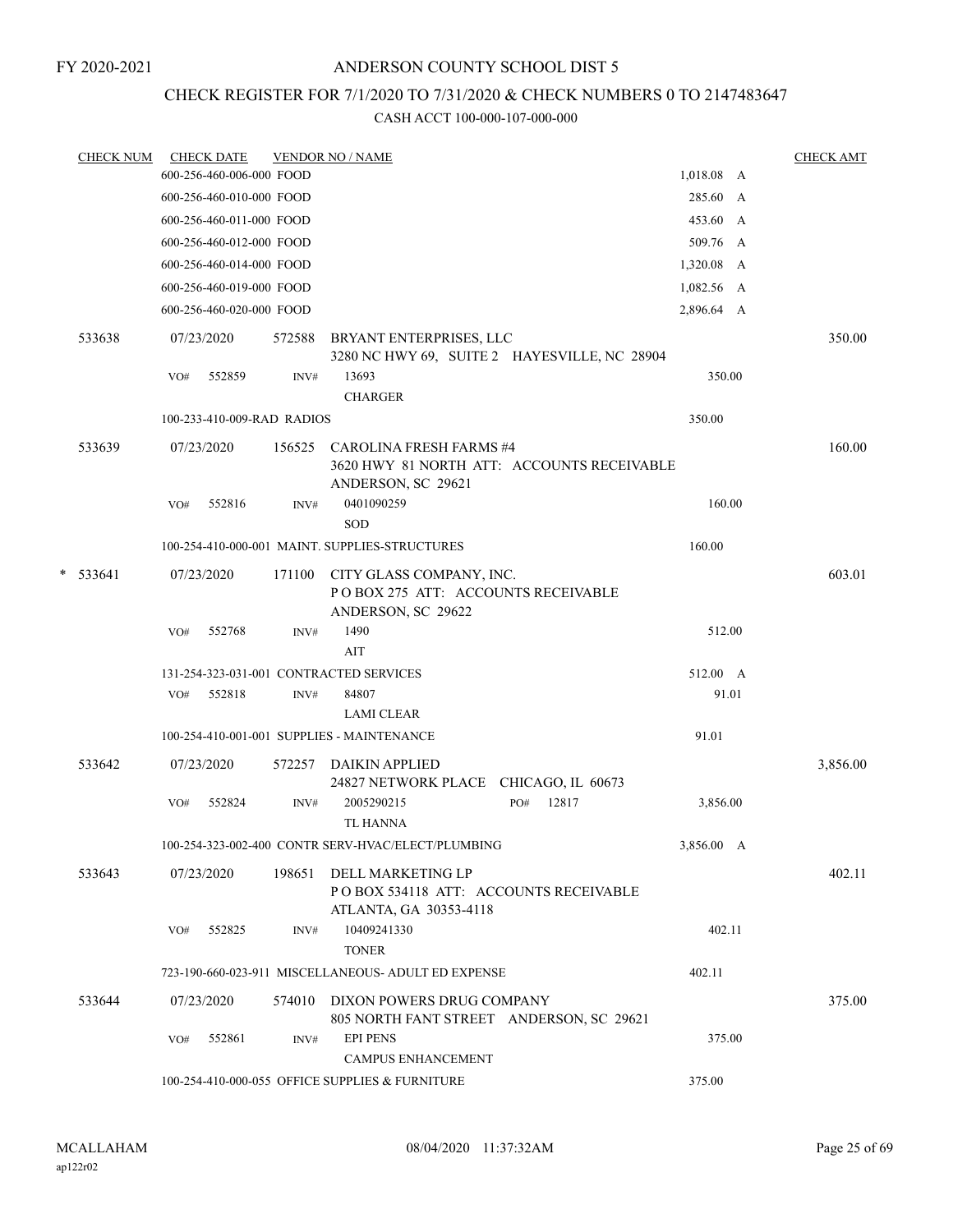# CHECK REGISTER FOR 7/1/2020 TO 7/31/2020 & CHECK NUMBERS 0 TO 2147483647

| <b>CHECK NUM</b> |     | <b>CHECK DATE</b>           |        | <b>VENDOR NO / NAME</b>                                            |                                                                        |       |                | <b>CHECK AMT</b> |
|------------------|-----|-----------------------------|--------|--------------------------------------------------------------------|------------------------------------------------------------------------|-------|----------------|------------------|
| * 533646         | VO# | 07/23/2020<br>552880        | INV#   | 211302 DUKE ENERGY<br>0004418034                                   | PO BOX 70516 CHARLOTTE, NC 28272-0516                                  |       | 8,095.05       | 13,691.93        |
|                  |     |                             |        | <b>UTILITIES</b><br>100-254-470-001-000 ENERGY-ELECTRICITY & WATER |                                                                        |       | 8,095.05 A     |                  |
|                  | VO# | 552881                      | INV#   | 1282029874<br><b>UTILITIES</b>                                     |                                                                        |       | 26.62          |                  |
|                  |     |                             |        | 100-254-470-008-000 ENERGY-ELECTRICITY & WATER                     |                                                                        |       | $26.62\quad A$ |                  |
|                  | VO# | 552882                      | INV#   | 0002050047<br><b>UTILITIES</b>                                     |                                                                        |       | 5,570.26       |                  |
|                  |     |                             |        | 100-254-470-019-000 ENERGY-ELECTRICITY & WATER                     |                                                                        |       | 5,570.26 A     |                  |
| 533647           |     | 07/23/2020                  | 566057 | 29625                                                              | EAST COAST SIGNS & LIGHTING<br>106 NEW PROSPECT CHURCH RD ANDERSON, SC |       |                | 1,418.00         |
|                  | VO# | 552827                      | INV#   | ECS23549<br><b>WESTSIDE</b>                                        | PO#                                                                    | 12881 | 1,418.00       |                  |
|                  |     | 505-254-410-003-SGN SIGNAGE |        |                                                                    |                                                                        |       | 1,418.00 A     |                  |
| 533648           |     | 07/23/2020                  | 576552 |                                                                    | EDUCATION AND BUSINESS SUMMIT<br>PO BOX 1358 COLUMBIA, SC 29202        |       |                | 1,125.00         |
|                  | VO# | 552855                      | INV#   | 2020 SUMMIT<br><b>5 REGISTRATIONS</b>                              |                                                                        |       | 1,125.00       |                  |
|                  |     |                             |        | 207-224-333-031-004 TRIPS AND CONFERENCES                          |                                                                        |       | 1,125.00       |                  |
| 533649           |     | 07/23/2020                  | 563495 | ELECTRIC CITY UTILITIES<br>ANDERSON, SC 29624                      | CITY OF ANDERSON 601 SOUTH MAIN ST                                     |       |                | 2,567.78         |
|                  | VO# | 552878                      | INV#   | <b>DUE 8/10</b><br><b>UTILITIES</b>                                |                                                                        |       | 2,567.78       |                  |
|                  |     |                             |        | 100-254-470-000-000 ENERGY-ELECTRICITY & WATER                     |                                                                        |       | 113.02 A       |                  |
|                  |     |                             |        | 100-254-470-005-000 ENERGY-ELECTRICITY & WATER                     |                                                                        |       | 81.89 A        |                  |
|                  |     |                             |        | 100-254-470-009-000 ENERGY-ELECTRICITY & WATER                     |                                                                        |       | 472.75 A       |                  |
|                  |     |                             |        | 100-254-470-012-000 ENERGY-ELECTRICITY & WATER                     |                                                                        |       | 498.65 A       |                  |
|                  |     |                             |        | 100-254-470-014-000 ENERGY-ELECTRICITY & WATER                     |                                                                        |       | 1,309.04 A     |                  |
|                  |     |                             |        | 100-254-470-023-000 ENERGY-ELECTRICITY & WATER                     |                                                                        |       | 92.43 A        |                  |
| 533650           |     | 07/23/2020                  | 179840 | 28201-1335                                                         | ENCORE TECHNOLOGY GROUP LLC<br>DEPT 720017 P.O. BOX 1335 CHARLOTTE, NC |       |                | 214,795.67       |
|                  | VO# | 552829                      | INV#   | 149950<br><b>TECHNOLOGY</b>                                        | PO#                                                                    | 12654 | 214,795.67     |                  |
|                  |     |                             |        | 100-266-345-000-000 TECHNOLOGY INFRASTRUCTURE                      |                                                                        |       | 85,000.00 A    |                  |
|                  |     |                             |        | 307-266-445-000-000 TECHNOLOGY SUPPLIES                            |                                                                        |       | 52,912.38 A    |                  |
|                  |     |                             |        | 866-266-312-000-000 PURCHASED SERVICES                             |                                                                        |       | 76,883.29 A    |                  |
| 533651           |     | 07/23/2020                  | 576494 | <b>GLEIM PUBLICATIONS</b>                                          | PO BOX 12848 GAINESVILLE, FL 32604                                     |       |                | 3,492.00         |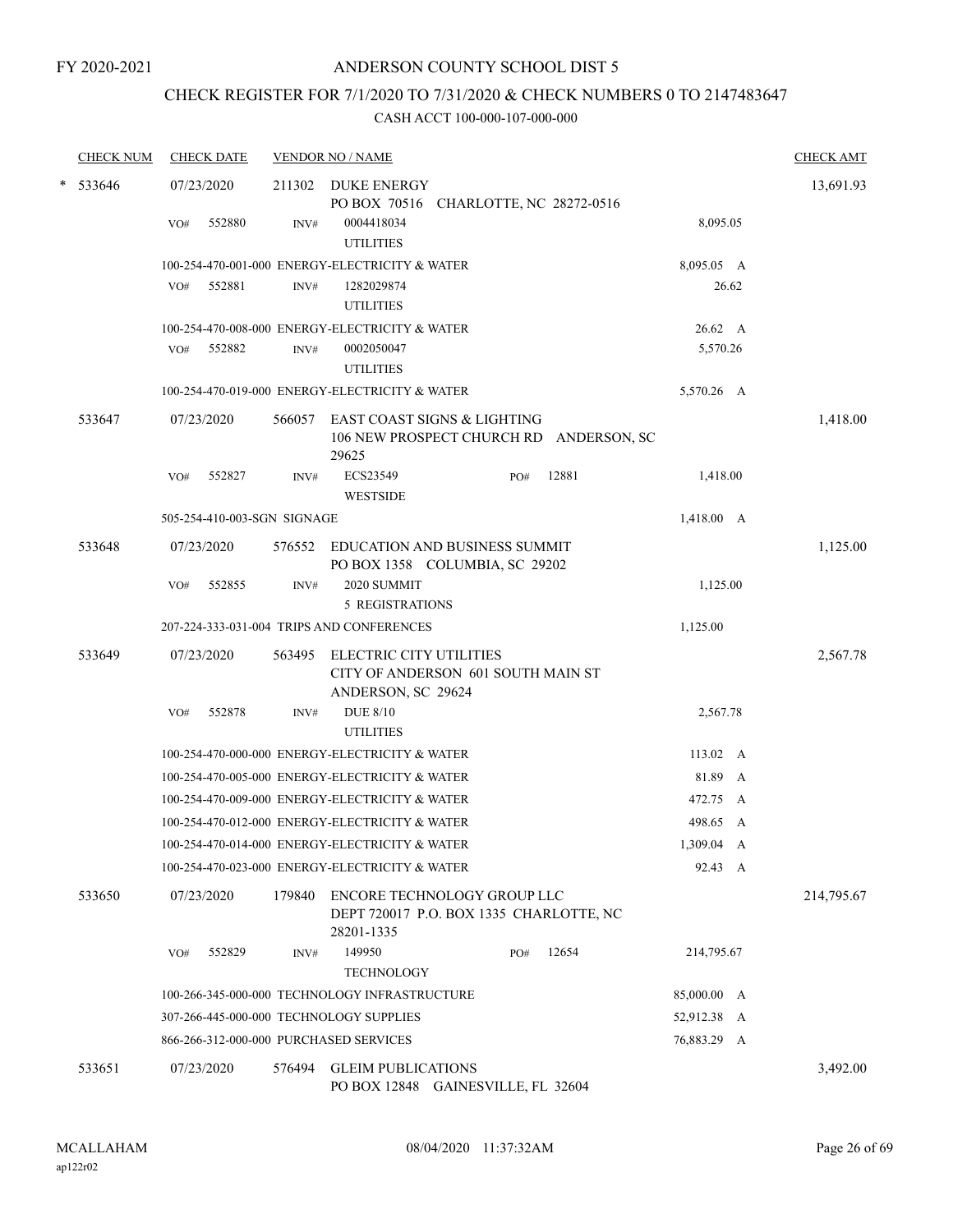# CHECK REGISTER FOR 7/1/2020 TO 7/31/2020 & CHECK NUMBERS 0 TO 2147483647

| <b>CHECK NUM</b> | <b>CHECK DATE</b>                     |        | <b>VENDOR NO / NAME</b>                                                                                    |                           |       |                        | <b>CHECK AMT</b> |
|------------------|---------------------------------------|--------|------------------------------------------------------------------------------------------------------------|---------------------------|-------|------------------------|------------------|
|                  | 552832<br>VO#                         | INV#   | 953860783<br><b>TEST PREP</b>                                                                              | PO#                       | 12856 | 3,492.00               |                  |
|                  |                                       |        | 329-115-410-031-000 SUPPLIES-STATE EQUIPMENT<br>329-115-410-031-000 SUPPLIES-STATE EQUIPMENT               |                           |       | 3,198.00 A<br>294.00 A |                  |
| 533652           | 07/23/2020                            | 573606 | <b>GOLF TEAM PRODUCTS</b><br>PO BOX 259 BEAVERTON, OR 97075-0259                                           |                           |       |                        | 828.00           |
|                  | 552772<br>VO#                         | INV#   | 319809A<br><b>TL HANNA</b>                                                                                 |                           |       | 828.00                 |                  |
|                  | 100-271-410-002-000 SUPPLIES          |        |                                                                                                            |                           |       | 828.00                 |                  |
| 533653           | 07/23/2020                            | 569372 | <b>GREAT AMERICA LEASING CORP</b><br>POBOX 660831 ATT: ACCOUNTS RECEIVABLE<br>DALLAS, TX 75266-0831        |                           |       |                        | 119.84           |
|                  | 552885<br>VO#                         | INV#   | 27407724<br><b>COPIER</b>                                                                                  | PO#                       | 13027 | 119.84                 |                  |
|                  | 100-113-410-005-000 SUPPLIES          |        |                                                                                                            |                           |       | 119.84                 |                  |
| 533654           | 07/23/2020                            | 576540 | HUSTLER TURF EQUIPMENT INC<br>200 S. RIDGE RD HESSTON, KS 67062                                            |                           |       |                        | 24,819.84        |
|                  | VO#<br>552773                         | INV#   | 2271679<br><b>EQUIPMENT</b>                                                                                | PO#                       | 12965 | 24,819.84              |                  |
|                  |                                       |        | 100-254-410-000-001 MAINT. SUPPLIES-STRUCTURES                                                             |                           |       | 24,819.84 A            |                  |
| 533655           | 07/23/2020                            | 571525 | IRRIGATION SERVICE & REPAIR<br>PO BOX 282 ANDERSON, SC 29622                                               |                           |       |                        | 1,325.00         |
|                  | 552774<br>VO#                         | INV#   | 1562<br><b>TL HANNA</b>                                                                                    |                           |       | 1,325.00               |                  |
|                  | 505-254-323-002-FLD FIELD RENOVATIONS |        |                                                                                                            |                           |       | 1,325.00 A             |                  |
| 533656           | 07/23/2020                            | 297700 | JOHN DEERE FINANCIAL<br>PO BOX 4450 CAROL STREAM, IL 60197-4450                                            |                           |       |                        | 410.56           |
|                  | VO#<br>552836                         | INV#   | H495123<br>ACCT 75341-03549                                                                                |                           |       | 410.56                 |                  |
|                  | 100-254-410-000-100 SMALL EQUIPMENT   |        |                                                                                                            |                           |       | 410.56 A               |                  |
| 533657           | 07/23/2020                            |        | 304900 KAPLAN EARLY LEARNING COMPANY<br>PO BOX 890575 ATT: ACCOUNTS RECEIVABLE<br>CHARLOTTE, NC 28289-0575 |                           |       |                        | 114.77           |
|                  | 552776<br>VO#                         | INV#   | 5507926<br><b>SOUTH FANT</b>                                                                               |                           |       | 114.77                 |                  |
|                  | 810-147-410-015-000 SUPPLIES          |        |                                                                                                            |                           |       | 114.77 A               |                  |
| 533658           | 07/23/2020                            | 307795 | <b>KEPHART SERVICES</b><br>POBOX 5748<br>ACCOUNTS RECEIVABLE ANDERSON, SC 29623                            | DBA RCI SERVICES INC ATT: |       |                        | 39,000.00        |
|                  | VO#<br>552777                         | INV#   | PO 12834<br><b>ROBERT ANDERSON</b>                                                                         | PO#                       | 12834 | 39,000.00              |                  |
|                  |                                       |        | 100-254-323-006-CAP CONTRACTED SERVICES                                                                    |                           |       | 39,000.00 A            |                  |
| 533659           | 07/23/2020                            | 572611 | LLOYD ROOFING COMPANY, INC<br>PO BOX 49308 GREENWOOD, SC 29649                                             |                           |       |                        | 70,640.00        |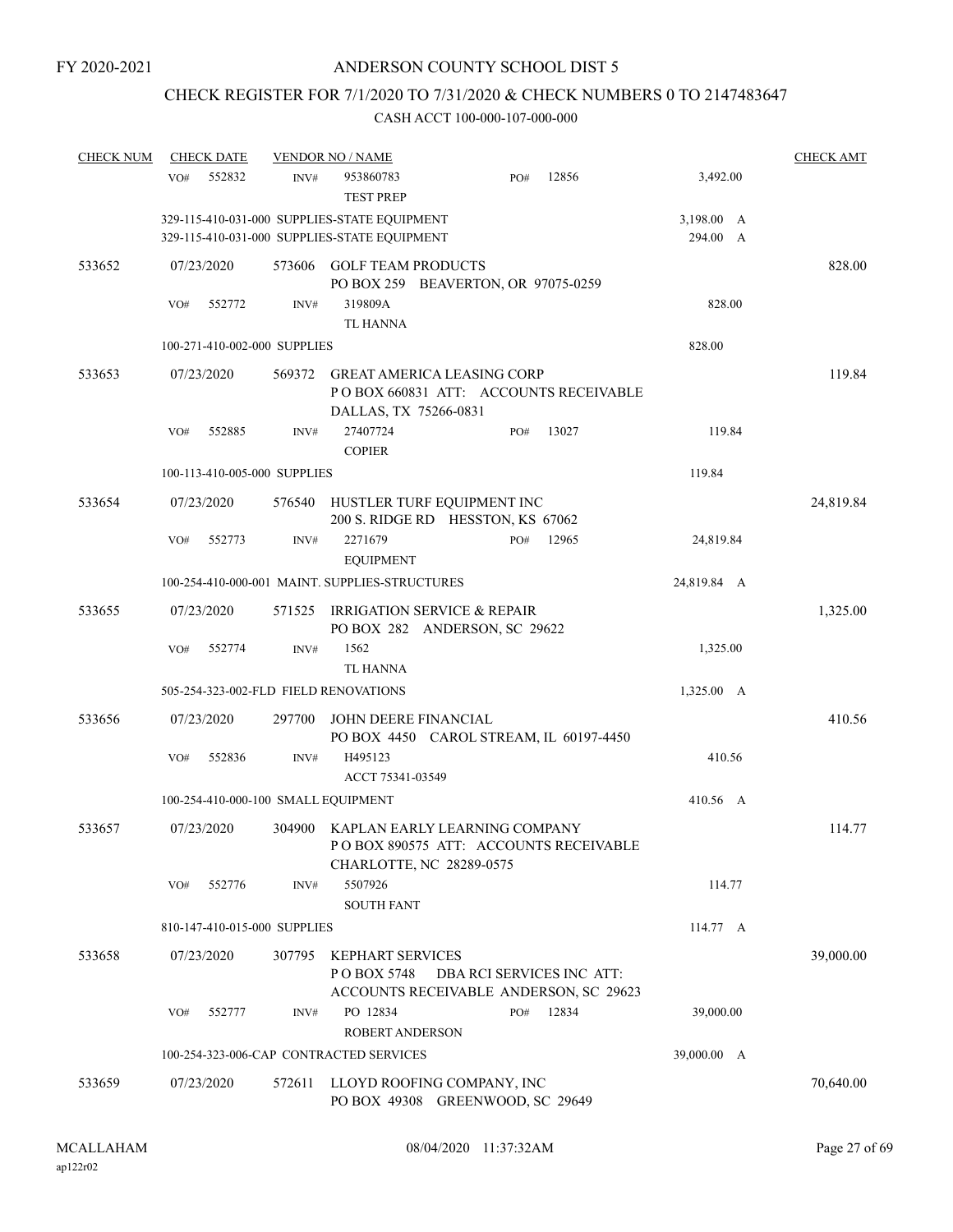# CHECK REGISTER FOR 7/1/2020 TO 7/31/2020 & CHECK NUMBERS 0 TO 2147483647

| <b>CHECK NUM</b> | <b>CHECK DATE</b>               |        | <b>VENDOR NO / NAME</b>                                                                                     |     |       |            | <b>CHECK AMT</b> |
|------------------|---------------------------------|--------|-------------------------------------------------------------------------------------------------------------|-----|-------|------------|------------------|
|                  | 552864<br>VO#                   | INV#   | 35279<br><b>CF REAMES</b>                                                                                   | PO# | 12788 | 70,640.00  |                  |
|                  | 505-254-323-001-ROF ROOF REPAIR |        |                                                                                                             |     |       | 70,640.00  |                  |
| 533660           | 07/23/2020                      | 573808 | LOGO'S SIGNS AND SCREEN PRINTING, LLC<br>2704 NORTH MAIN STREET ANDERSON, SC 29621                          |     |       |            | 123.75           |
|                  | 552778<br>VO#                   | INV#   | 2749<br>TL HANNA                                                                                            |     |       | 123.75     |                  |
|                  | 100-223-410-002-000 Supplies    |        |                                                                                                             |     |       | 123.75     |                  |
| 533661           | 07/23/2020                      | 564827 | <b>MAC'S TIRE SERVICE</b><br>POBOX 78 ATT: ACCOUNTS RECEIVABLE<br>ANDERSON, SC 29622                        |     |       |            | 669.63           |
|                  | 552837<br>VO#                   | INV#   | 98973<br><b>BRAKES</b>                                                                                      |     |       | 669.63     |                  |
|                  |                                 |        | 100-254-412-000-001 TRUCK SERVICE - MAINTENANCE                                                             |     |       | 669.63     |                  |
| 533662           | 07/23/2020                      | 568804 | <b>MASSTAR SIGN CORPORATION</b><br>11801 ANDERSON ROAD ATT: ACCOUNTS<br>RECEIVABLE GREENVILLE, SC 29611     |     |       |            | 1,681.20         |
|                  | 552779<br>VO#                   | INV#   | 200076-1<br><b>CF REAMES</b>                                                                                | PO# | 12727 | 1,681.20   |                  |
|                  |                                 |        | 100-254-410-001-SGN SIGN IMPROVEMENTS                                                                       |     |       | 1,681.20   |                  |
| 533663           | 07/23/2020                      | 569988 | MCMILLAN PAZDAN SMITH, LLC<br>DEPT 999450 PO BOX 537044 ATLANTA, GA 30353-7044                              |     |       |            | 1,965.27         |
|                  | VO#<br>552838                   | INV#   | 02002397                                                                                                    |     |       | 1,965.27   |                  |
|                  |                                 |        | MCCANTS HVAC                                                                                                |     |       |            |                  |
|                  |                                 |        | 505-254-323-005-000 CONTRACTED SERVICES                                                                     |     |       | 1,965.27 A |                  |
| 533664           | 07/23/2020                      | 382750 | NEW FOUNDATIONS CHILDREN & FAM SVCS INC<br>2300 STANDRIDGE ROAD ATT: DONNA HARRINGTON<br>ANDERSON, SC 29625 |     |       |            | 939.60           |
|                  | 552782<br>VO#                   | INV#   | 1765<br>2019-20 MILEAGE                                                                                     |     |       | 939.60     |                  |
|                  |                                 |        | 809-224-333-001-000 TRIPS AND CONFERENCES                                                                   |     |       | 939.60 A   |                  |
| 533665           |                                 |        | 07/23/2020 571490 OTIS ELEVATOR COMPANY<br>PO BOX 73579 CHICAGO, IL 60673-7579                              |     |       |            | 6,883.20         |
|                  | 552866<br>VO#                   | INV#   | 100400021914<br>CUST #61824799                                                                              | PO# | 12971 | 2,231.16   |                  |
|                  |                                 |        | 100-254-323-006-600 MAINTENANCE SERVICES                                                                    |     |       | 2,231.16   |                  |
|                  | 552867<br>VO#                   | INV#   | 100400021977<br>CUST #644147                                                                                | PO# | 12972 | 2,376.12   |                  |
|                  |                                 |        | 100-254-323-012-600 MAINTENANCE SERVICES                                                                    |     |       | 2,376.12   |                  |
|                  | 552868<br>VO#                   | INV#   | 100400021978<br>CUST #652318                                                                                | PO# | 12973 | 2,275.92   |                  |
|                  |                                 |        | 100-254-323-021-600 MAINTENANCE SERVICES                                                                    |     |       | 2,275.92   |                  |
| 533666           | 07/23/2020                      | 576551 | PARRISH, MARIA TERI**<br>4008 SHADY GROVE ROAD HONEA PATH, SC 29654                                         |     |       |            | 1,239.05         |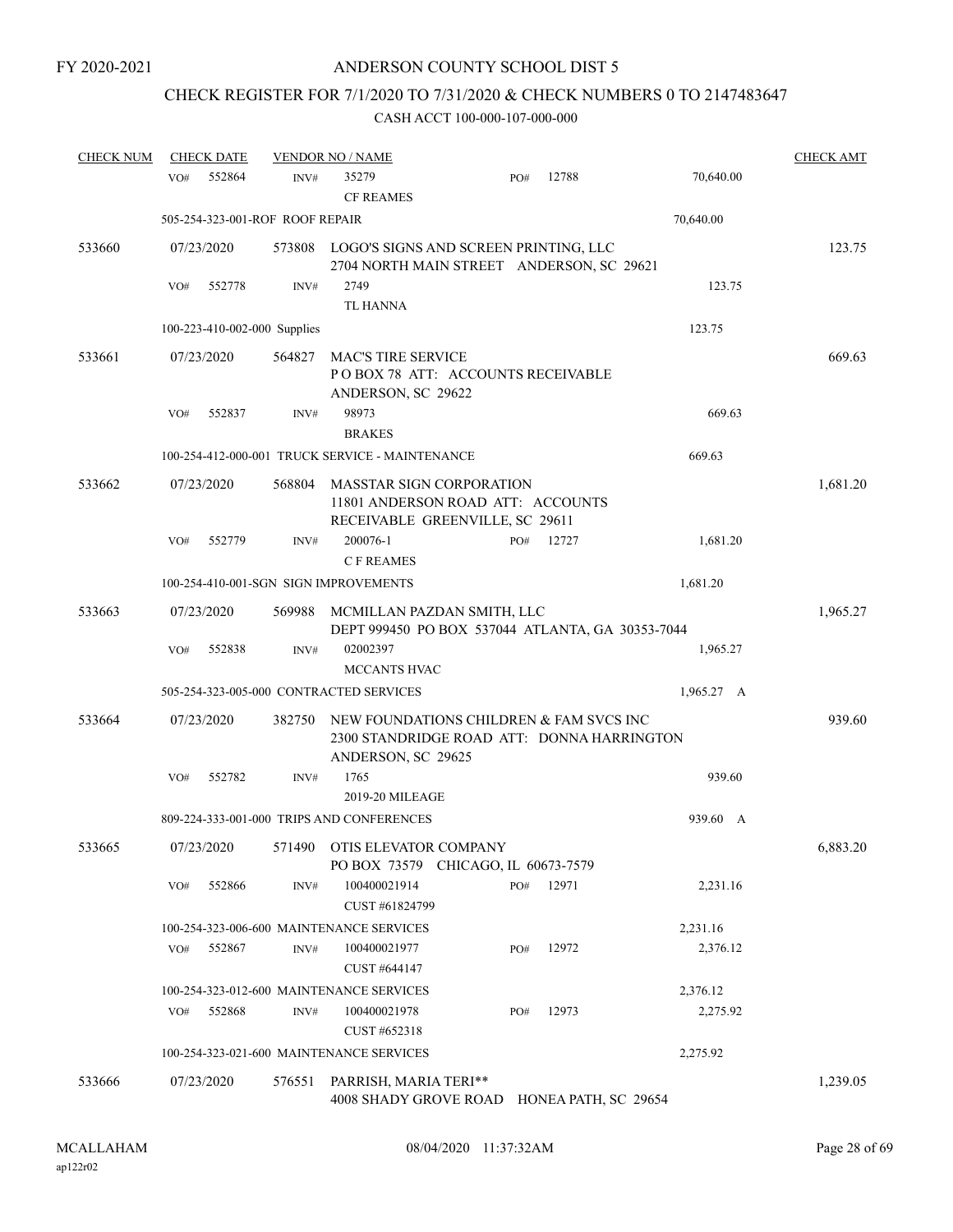# CHECK REGISTER FOR 7/1/2020 TO 7/31/2020 & CHECK NUMBERS 0 TO 2147483647

|        | <b>CHECK NUM</b> | <b>CHECK DATE</b>                      |        | <b>VENDOR NO / NAME</b>                                                                       |     |       |                  |   | <b>CHECK AMT</b> |
|--------|------------------|----------------------------------------|--------|-----------------------------------------------------------------------------------------------|-----|-------|------------------|---|------------------|
|        |                  | 552863<br>VO#                          | INV#   | 17547<br>NORTH POINTE                                                                         |     |       | 1,239.05         |   |                  |
|        |                  | 100-112-410-013-C19 COVID 19 SUPPLIES  |        |                                                                                               |     |       | 1,239.05         |   |                  |
| $\ast$ | 533668           | 07/23/2020                             | 568036 | PIEDMONT NATURAL GAS<br>PO BOX 1246 CHARLOTTE, NC 28201-1246                                  |     |       |                  |   | 3,604.28         |
|        |                  | 552879<br>VO#                          | INV#   | <b>DUE 8/03</b><br><b>UTILITIES</b>                                                           |     |       | 3,604.28         |   |                  |
|        |                  | 100-254-472-000-000 ENERGY-GAS         |        |                                                                                               |     |       | 23.54 A          |   |                  |
|        |                  | 100-254-472-000-000 ENERGY-GAS         |        |                                                                                               |     |       | 28.60 A          |   |                  |
|        |                  | 100-254-472-003-000 ENERGY-GAS         |        |                                                                                               |     |       | 650.71 A         |   |                  |
|        |                  | 100-254-472-006-000 ENERGY-GAS         |        |                                                                                               |     |       | 109.65 A         |   |                  |
|        |                  | 100-254-472-007-000 ENERGY-GAS         |        |                                                                                               |     |       | 23.54 A          |   |                  |
|        |                  | 100-254-472-010-000 ENERGY-GAS         |        |                                                                                               |     |       | 23.54 A          |   |                  |
|        |                  | 131-254-472-031-000 ENERGY-NATURAL GAS |        |                                                                                               |     |       | 2,369.38 A       |   |                  |
|        |                  | 600-256-470-003-000 ENERGY             |        |                                                                                               |     |       | 51.76 A          |   |                  |
|        |                  | 600-256-470-007-000 ENERGY             |        |                                                                                               |     |       | 66.23 A          |   |                  |
|        |                  | 600-256-470-008-000 ENERGY             |        |                                                                                               |     |       | 77.09            | A |                  |
|        |                  | 600-256-470-010-000 ENERGY             |        |                                                                                               |     |       | $121.24 \quad A$ |   |                  |
|        |                  | 600-256-470-018-000 ENERGY             |        |                                                                                               |     |       | 59.00 A          |   |                  |
|        | 533669           | 07/23/2020                             | 572100 | PLAY SAFE EDUCATIONAL HEALTH<br>713 E GREENVILLE STREET SUITE D BOX 230<br>ANDERSON, SC 29621 |     |       |                  |   | 31,750.00        |
|        |                  | 552791<br>VO#                          | INV#   | 05062020                                                                                      | PO# | 12986 | 31,750.00        |   |                  |
|        |                  |                                        |        | 20-21 SERVICES                                                                                |     |       |                  |   |                  |
|        |                  | 100-271-312-002-TRN ATHLETIC TRAINER   |        |                                                                                               |     |       | 8,750.00         |   |                  |
|        |                  | 100-271-312-003-TRN ATHLETIC TRAINER   |        |                                                                                               |     |       | 20,000.00        |   |                  |
|        |                  |                                        |        | 100-271-312-005-TRN MIDDLE SCHOOL TRAINER                                                     |     |       | 1,000.00         |   |                  |
|        |                  |                                        |        | 100-271-312-006-TRN MIDDLE SCHOOL TRAINER                                                     |     |       | 1,000.00         |   |                  |
|        |                  |                                        |        | 100-271-312-020-TRN MIDDLE SCHOOL TRAINER                                                     |     |       | 1,000.00         |   |                  |
|        | 533670           | 07/23/2020                             | 576032 | ROCK HILL SCHOOLS<br>YORK COUNTY DISTRICT THREE PO BOX 10072 ROCK<br>HILL, SC 29731           |     |       |                  |   | 855.00           |
|        |                  | 552792<br>VO#                          | INV#   | 2019-2020<br><b>PROVISO</b>                                                                   |     |       | 855.00           |   |                  |
|        |                  |                                        |        | 100-412-720-000-000 PAYMENTS TO OTHER GOV'T UNITS                                             |     |       | 855.00 A         |   |                  |
|        | 533671           | 07/23/2020                             | 567200 | <b>SCAAE</b><br>C/O CLAIR HAMMONDS, TREASURER 301 LORIS<br>LIONS ROAD LORIS, SC 29569         |     |       |                  |   | 110.00           |
|        |                  | 552848<br>VO#                          | INV#   | <b>2020 DUES</b><br>KIM WHITEHEAD                                                             |     |       | 110.00           |   |                  |
|        |                  |                                        |        | 207-224-333-031-004 TRIPS AND CONFERENCES                                                     |     |       | 110.00           |   |                  |
|        | 533672           | 07/23/2020                             |        | 566995 SC DEPT OF JUVENILE JUSTICE                                                            |     |       |                  |   | 532.08           |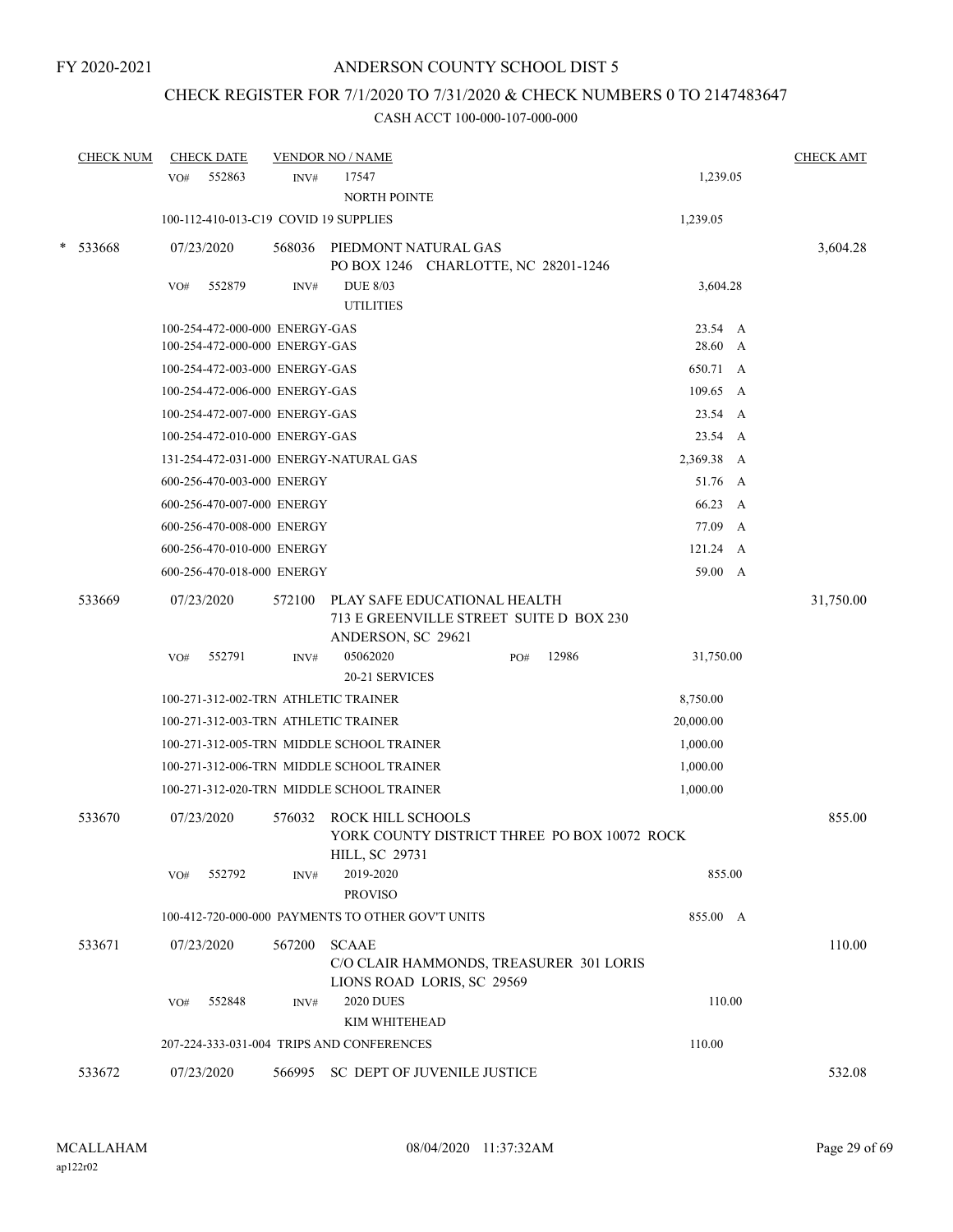## ANDERSON COUNTY SCHOOL DIST 5

## CHECK REGISTER FOR 7/1/2020 TO 7/31/2020 & CHECK NUMBERS 0 TO 2147483647

|   | <b>CHECK NUM</b> |     | <b>CHECK DATE</b> |                                   | <b>VENDOR NO / NAME</b>                            |                                                                                |             | <b>CHECK AMT</b> |
|---|------------------|-----|-------------------|-----------------------------------|----------------------------------------------------|--------------------------------------------------------------------------------|-------------|------------------|
|   |                  |     |                   |                                   | 29221-1069                                         | POBOX 21069 ATT: FISCAL AFFAIRS COLUMBIA, SC                                   |             |                  |
|   |                  | VO# | 552793            | INV#                              | 2000485632<br>CUST #3045003                        |                                                                                | 532.08      |                  |
|   |                  |     |                   |                                   | 100-412-720-000-000 PAYMENTS TO OTHER GOV'T UNITS  |                                                                                | 532.08 A    |                  |
|   | 533673           |     | 07/23/2020        | 501885                            | SCHOOL DISTRICT OF GREENVILLE                      | POBOX 2848 GREENVILLE, SC 29602                                                |             | 1,010.03         |
|   |                  | VO# | 552795            | INV#                              | UM2309                                             |                                                                                | 1,010.03    |                  |
|   |                  |     |                   |                                   | 19-20 PROVISO                                      |                                                                                |             |                  |
|   |                  |     |                   |                                   | 100-412-720-000-000 PAYMENTS TO OTHER GOV'T UNITS  |                                                                                | 1,010.03 A  |                  |
|   | 533674           |     | 07/23/2020        | 570300                            | EASLEY, SC 29640-6997                              | SCHOOL DISTRICT OF PICKENS COUNTY<br>1348 GRIFFIN MILL ROAD ATTN: DANNY ROGERS |             | 813.40           |
|   |                  | VO# | 552796            | INV#                              | 2019-2020<br><b>PROVISO</b>                        |                                                                                | 813.40      |                  |
|   |                  |     |                   |                                   | 100-412-720-000-000 PAYMENTS TO OTHER GOV'T UNITS  |                                                                                | 813.40 A    |                  |
| * | 533676           |     | 07/23/2020        | 576554                            | <b>SIGNS BY TOMORROW</b><br>29607                  | 413 NORTH PLEASANTBURG DRIVE GREENVILLE, SC                                    |             | 1,064.62         |
|   |                  | VO# | 552894            | INV#                              | 42315<br><b>DEPOSIT MCCANTS</b>                    |                                                                                | 1,064.62    |                  |
|   |                  |     |                   |                                   | 100-113-410-005-C19 COVID 19 SUPPLIES              |                                                                                | 1,064.62    |                  |
|   | 533677           |     | 07/23/2020        | 575399                            | <b>SWANK MOVIE LICENSING USA</b>                   | 2844 PAYSPHERE CIRCLE CHICAGO, IL 60674                                        |             | 577.00           |
|   |                  | VO# | 552872            | INV#                              | 1698307<br><b>MCCANTS</b>                          |                                                                                | 577.00      |                  |
|   |                  |     |                   |                                   | 100-113-410-005-VEN SUPPLY-ADDT'L FOR LOST VENDING |                                                                                | 577.00      |                  |
|   | 533678           |     | 07/23/2020        | 574626                            | <b>TEAM ASSURE</b>                                 | 556 CLAY STREET MONTGOMERY, AL 36104                                           |             | 47,392.00        |
|   |                  | VO# | 552883            | INV#                              | 2020-2021<br><b>INSURANCE</b>                      | 12988<br>PO#                                                                   | 47,392.00   |                  |
|   |                  |     |                   |                                   | 100-271-312-000-000 PURCHASED SERVICE              |                                                                                | 47,392.00   |                  |
|   | 533679           |     | 07/23/2020        | 572570                            | <b>TRANSFINDER</b>                                 | 440 STATE STREET SCHENECTADY, NY 12305                                         |             | 3,950.00         |
|   |                  | VO# | 552874            | INV#                              | 40734<br><b>SUPPORT</b>                            | 12987<br>PO#                                                                   | 3,950.00    |                  |
|   |                  |     |                   |                                   | 100-255-323-000-000 CONTRACTED SERVICES            |                                                                                | 3,950.00    |                  |
|   | 533680           |     | 07/23/2020        | 573767                            | TREETOP PRODUCTS                                   | 222 EAST STATE ST. BATAVIA, IL 60510                                           |             | 14,063.01        |
|   |                  | VO# | 552875            | INV#                              | SOTRE65767<br><b>SUPPLIES</b>                      | 12731<br>PO#                                                                   | 14,063.01   |                  |
|   |                  |     |                   | 505-254-410-002-PRK PARKING STOPS |                                                    |                                                                                | 14,063.01 A |                  |
|   | 533681           |     | 07/23/2020        |                                   | 564442 UNITED CHEMICAL & SUPPLY CO                 |                                                                                |             | 2,600.13         |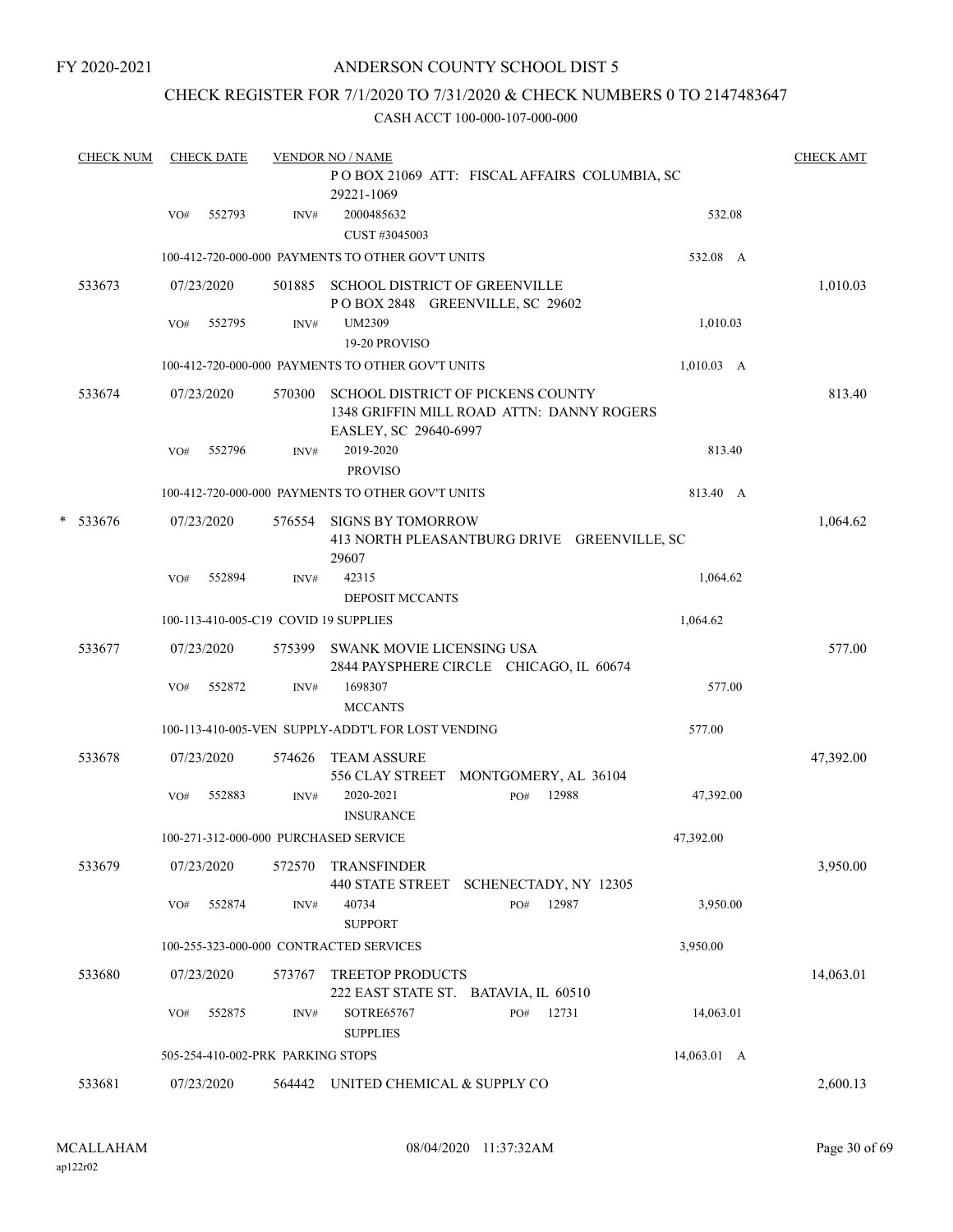## ANDERSON COUNTY SCHOOL DIST 5

## CHECK REGISTER FOR 7/1/2020 TO 7/31/2020 & CHECK NUMBERS 0 TO 2147483647

|   | <b>CHECK NUM</b> |     | <b>CHECK DATE</b>                    |        | <b>VENDOR NO / NAME</b>                            |                                     |     |       |            |  | <b>CHECK AMT</b> |  |
|---|------------------|-----|--------------------------------------|--------|----------------------------------------------------|-------------------------------------|-----|-------|------------|--|------------------|--|
|   |                  |     | PO BOX 5066 ATT: ACCOUNTS RECEIVABLE |        |                                                    |                                     |     |       |            |  |                  |  |
|   |                  |     |                                      |        | GREENVILLE, SC 29606                               |                                     |     |       |            |  |                  |  |
|   |                  | VO# | 552807                               | INV#   | 600060-1                                           |                                     | PO# | 12491 | 2,375.40   |  |                  |  |
|   |                  |     |                                      |        | <b>SUPPLIES</b>                                    |                                     |     |       |            |  |                  |  |
|   |                  |     |                                      |        | 100-254-410-000-DIS DISINFECTING MACHINES          |                                     |     |       | 2,375.40   |  |                  |  |
|   |                  | VO# | 552851                               | INV#   | 606683                                             |                                     |     |       | 224.73     |  |                  |  |
|   |                  |     |                                      |        | <b>SUPPLIES</b>                                    |                                     |     |       |            |  |                  |  |
|   |                  |     |                                      |        | 100-254-410-000-000 CUSTODIAL SUPPLIES             |                                     |     |       | 224.73 A   |  |                  |  |
|   |                  |     |                                      |        |                                                    |                                     |     |       |            |  |                  |  |
|   | 533682           |     | 07/23/2020                           | 574511 | VERIFIED SERVICES LTD, LLC                         |                                     |     |       |            |  | 8,302.41         |  |
|   |                  |     |                                      |        | 518 COUNTRY MDWS ANDERSON, SC 29626                |                                     |     |       |            |  |                  |  |
|   |                  | VO# | 552884                               | INV#   | 180775,180787                                      |                                     | PO# | 12804 | 8,302.41   |  |                  |  |
|   |                  |     |                                      |        | <b>HOMELAND PARK</b>                               |                                     |     |       |            |  |                  |  |
|   |                  |     | 100-266-410-011-BUD SUPPLIES         |        |                                                    |                                     |     |       | 7,839.48 A |  |                  |  |
|   |                  |     | 100-266-410-011-BUD SUPPLIES         |        |                                                    |                                     |     |       | 462.93 A   |  |                  |  |
| * | 533684           |     | 07/23/2020                           | 573864 | WELLS FARGO VENDOR FIN SERV                        |                                     |     |       |            |  | 9,005.29         |  |
|   |                  |     |                                      |        | PO BOX 105710 ATLANTA, GA 30348-5710               |                                     |     |       |            |  |                  |  |
|   |                  | VO# | 552887                               | INV#   | 5011141209                                         |                                     | PO# | 13018 | 355.24     |  |                  |  |
|   |                  |     |                                      |        | <b>COPIER</b>                                      |                                     |     |       |            |  |                  |  |
|   |                  |     | 100-113-410-021-000 SUPPLIES         |        |                                                    |                                     |     |       | 355.24     |  |                  |  |
|   |                  | VO# | 552888                               | INV#   | 5010982846                                         |                                     | PO# | 13017 | 347.36     |  |                  |  |
|   |                  |     |                                      |        | <b>COPIER</b>                                      |                                     |     |       |            |  |                  |  |
|   |                  |     |                                      |        |                                                    |                                     |     |       | 347.36     |  |                  |  |
|   |                  |     | 100-147-410-018-000 SUPPLIES         |        |                                                    |                                     |     |       |            |  |                  |  |
|   |                  | VO# | 552889                               | INV#   | 5011091019                                         |                                     | PO# | 13025 | 226.31     |  |                  |  |
|   |                  |     |                                      |        | <b>COPIER</b>                                      |                                     |     |       |            |  |                  |  |
|   |                  |     |                                      |        | 100-255-323-000-000 CONTRACTED SERVICES            |                                     |     |       | 226.31     |  |                  |  |
|   |                  | VO# | 552890                               | INV#   | 5010901579                                         |                                     | PO# | 13020 | 1,328.56   |  |                  |  |
|   |                  |     |                                      |        | <b>COPIER</b>                                      |                                     |     |       |            |  |                  |  |
|   |                  |     |                                      |        | 100-112-410-008-000 SUPPLIES AND MATERIALS         |                                     |     |       | 1,328.56   |  |                  |  |
|   |                  | VO# | 552891                               | INV#   | 5010434170                                         |                                     | PO# | 13015 | 3,960.24   |  |                  |  |
|   |                  |     |                                      |        | <b>COPIER</b>                                      |                                     |     |       |            |  |                  |  |
|   |                  |     |                                      |        | 124-114-445-024-000 TECHNOLOGY SUPPLIES            |                                     |     |       | 3,960.24   |  |                  |  |
|   |                  | VO# | 552892                               | INV#   | 5010688484                                         |                                     | PO# | 12860 | 2,327.48   |  |                  |  |
|   |                  |     |                                      |        | <b>COPIERS</b>                                     |                                     |     |       |            |  |                  |  |
|   |                  |     | 100-115-410-002-000 SUPPLIES         |        |                                                    |                                     |     |       | 2,327.48 A |  |                  |  |
|   |                  | VO# | 552893                               | INV#   | 5010813363                                         |                                     | PO# | 13022 | 460.10     |  |                  |  |
|   |                  |     |                                      |        | <b>COPIER</b>                                      |                                     |     |       |            |  |                  |  |
|   |                  |     |                                      |        | 100-113-410-005-VEN SUPPLY-ADDT'L FOR LOST VENDING |                                     |     |       | 460.10     |  |                  |  |
|   |                  |     |                                      |        |                                                    |                                     |     |       |            |  |                  |  |
|   | 533685           |     | 07/23/2020                           | 570755 | WILSON & ASSOCIATES SPORTS TURF                    |                                     |     |       |            |  | 3,400.00         |  |
|   |                  |     |                                      |        |                                                    | 1737 SOUTH LAKE DRIVE ATT: ACCOUNTS |     |       |            |  |                  |  |
|   |                  |     |                                      |        | RECEIVABLE LEXINGTON, SC 29073                     |                                     |     |       |            |  |                  |  |
|   |                  | VO# | 552810                               | INV#   | 16646                                              |                                     | PO# | 11340 | 3,400.00   |  |                  |  |
|   |                  |     |                                      |        | <b>WESTSIDE</b>                                    |                                     |     |       |            |  |                  |  |
|   |                  |     |                                      |        | 100-254-323-003-001 CONTRACTED SERVICES            |                                     |     |       | 3,400.00 A |  |                  |  |
|   | 533686           |     | 07/23/2020                           |        | 575599 WRIST-BAND.COM                              |                                     |     |       |            |  | 206.98           |  |
|   |                  |     |                                      |        |                                                    |                                     |     |       |            |  |                  |  |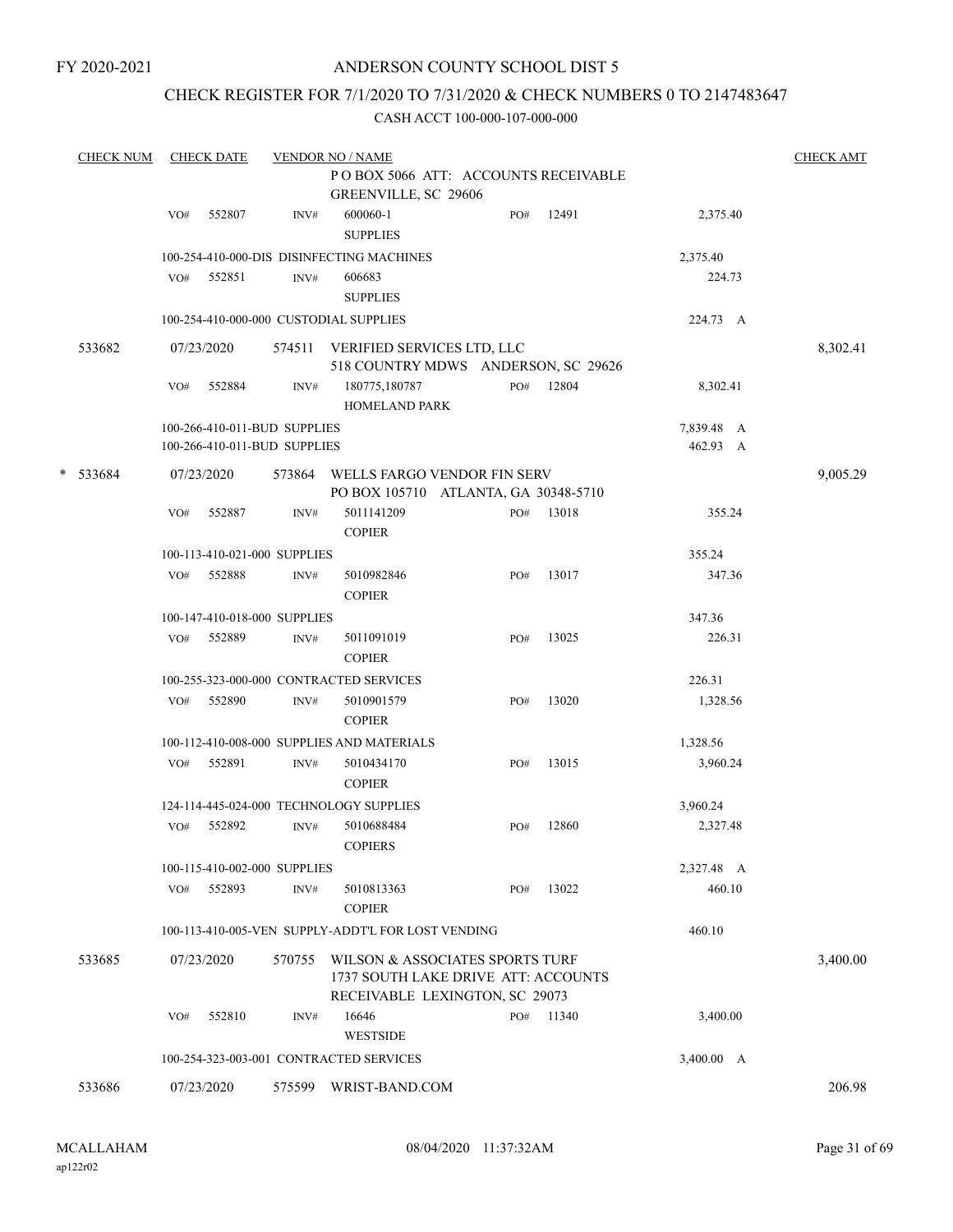## CHECK REGISTER FOR 7/1/2020 TO 7/31/2020 & CHECK NUMBERS 0 TO 2147483647

| <b>CHECK NUM</b> |     | <b>CHECK DATE</b> |                             | <b>VENDOR NO / NAME</b>                      |                                             |                    | <b>CHECK AMT</b> |
|------------------|-----|-------------------|-----------------------------|----------------------------------------------|---------------------------------------------|--------------------|------------------|
|                  |     |                   |                             |                                              | 12505 REED RD #110 SUGAR LAND, TX 77478     |                    |                  |
|                  | VO# | 552876            | INV#                        | 220564363                                    |                                             | 206.98             |                  |
|                  |     |                   |                             | <b>MCCANTS</b>                               |                                             |                    |                  |
|                  |     |                   |                             | 705-271-660-005-411 MISCELLANEOUS EXPENSE    |                                             | 206.98             |                  |
| 533687           |     | 07/23/2020        | 569016                      | YOUNG OFFICE ENVIRONMENTS                    |                                             |                    | 134,016.00       |
|                  |     |                   |                             |                                              | 1280 RIDGE ROAD ATT: ACCOUNTS RECEIVABLE    |                    |                  |
|                  |     |                   |                             | GREENVILLE, SC 29607                         |                                             |                    |                  |
|                  | VO# | 552854            | INV#                        | 490                                          | 12578<br>PO#                                | 134,016.00         |                  |
|                  |     |                   |                             | <b>TL HANNA</b>                              |                                             |                    |                  |
|                  |     |                   | 505-254-323-002-CAR CARPETS |                                              |                                             | 134,016.00         |                  |
| 533688           |     | 07/30/2020        | 573978                      | AAA SUPPLY INC                               |                                             |                    | 144.11           |
|                  |     |                   |                             | PO BOX 17769 GREENVILLE, SC 29606            |                                             |                    |                  |
|                  | VO# | 552920            | INV#                        | 04-531900                                    |                                             | 98.66              |                  |
|                  |     |                   |                             | <b>SUPPLIES</b>                              |                                             |                    |                  |
|                  |     |                   |                             | 100-254-410-009-400 HVAC/ELECTRICAL/PLUMBING |                                             | 98.66 A            |                  |
|                  | VO# | 552921            | INV#                        | 04-532920                                    |                                             | 45.45              |                  |
|                  |     |                   |                             | <b>SUPPLIES</b>                              |                                             |                    |                  |
|                  |     |                   |                             | 100-254-410-012-400 HVAC/ELECTRICAL/PLUMBING |                                             | 45.45              |                  |
| 533689           |     | 07/30/2020        | 576412                      | AMAZON CAPITAL SERVICES                      |                                             |                    | 1,147.44         |
|                  |     |                   |                             | PO BOX 035184 SEATTLE, WA 98124-5184         |                                             |                    |                  |
|                  | VO# | 552922            | INV#                        | <b>PURCHASES</b>                             |                                             | 1,147.44           |                  |
|                  |     |                   |                             | #A2QG7V7TDJIMYY                              |                                             |                    |                  |
|                  |     |                   |                             | 100-221-410-000-TST SUPPLIES-TESTING         |                                             | 70.56              |                  |
|                  |     |                   |                             | 702-271-660-002-663 ATHLETIC GENERAL EXPENSE |                                             | 77.00              |                  |
|                  |     |                   |                             | 720-271-660-020-411 MISCELLANEOUS EXPENSE    |                                             | 999.88             |                  |
| 533690           |     | 07/30/2020        | 574576                      | AMPLIFIED IT, LLC                            |                                             |                    | 30,336.00        |
|                  |     |                   |                             | 812 GRANBY STREET NORFOLK, VA 23510          |                                             |                    |                  |
|                  | VO# | 552981            | INV#                        | 21288                                        | 13067<br>PO#                                | 30,336.00          |                  |
|                  |     |                   |                             | <b>LICENSE</b>                               |                                             |                    |                  |
|                  |     |                   |                             | 220-113-345-000-000 INSTRUCTIONAL SOFTWARE   |                                             | 30,336.00          |                  |
| 533691           |     | 07/30/2020        | 570876                      | ANDERSON COUNTY TREASURER                    |                                             |                    | 1,051.01         |
|                  |     |                   |                             |                                              | ATTN: MANDY DOCKINS P.O. BOX 8002 ANDERSON, |                    |                  |
|                  |     |                   |                             | SC 29622                                     |                                             |                    |                  |
|                  | VO# | 552923            | INV#                        | <b>DEPOSIT</b>                               |                                             | 1,051.01           |                  |
|                  |     |                   |                             | <b>CORRECTION</b>                            |                                             |                    |                  |
|                  |     |                   |                             | 100-000-402-000-000 ACCOUNTS PAYABLE         |                                             | $1,051.01 \quad A$ |                  |
| 533692           |     | 07/30/2020        | 570168                      | APPLE, INC                                   |                                             |                    | 383.06           |
|                  |     |                   |                             |                                              | POBOX 281877 ATT: ACCOUNTS RECEIVABLE       |                    |                  |
|                  |     |                   |                             | ATLANTA, GA 30384-1877                       |                                             |                    |                  |
|                  | VO# | 552982            | INV#                        | AC13747927                                   | 12775<br>PO#                                | 383.06             |                  |
|                  |     |                   |                             | <b>TECHNOLOGY</b>                            |                                             |                    |                  |
|                  |     |                   |                             | 100-112-410-017-WRH WAREHOUSE ORDERS         |                                             | 383.06             |                  |
| 533693           |     | 07/30/2020        | 570814 AT&T                 | $(864 M09-9122)$                             |                                             |                    | 931.21           |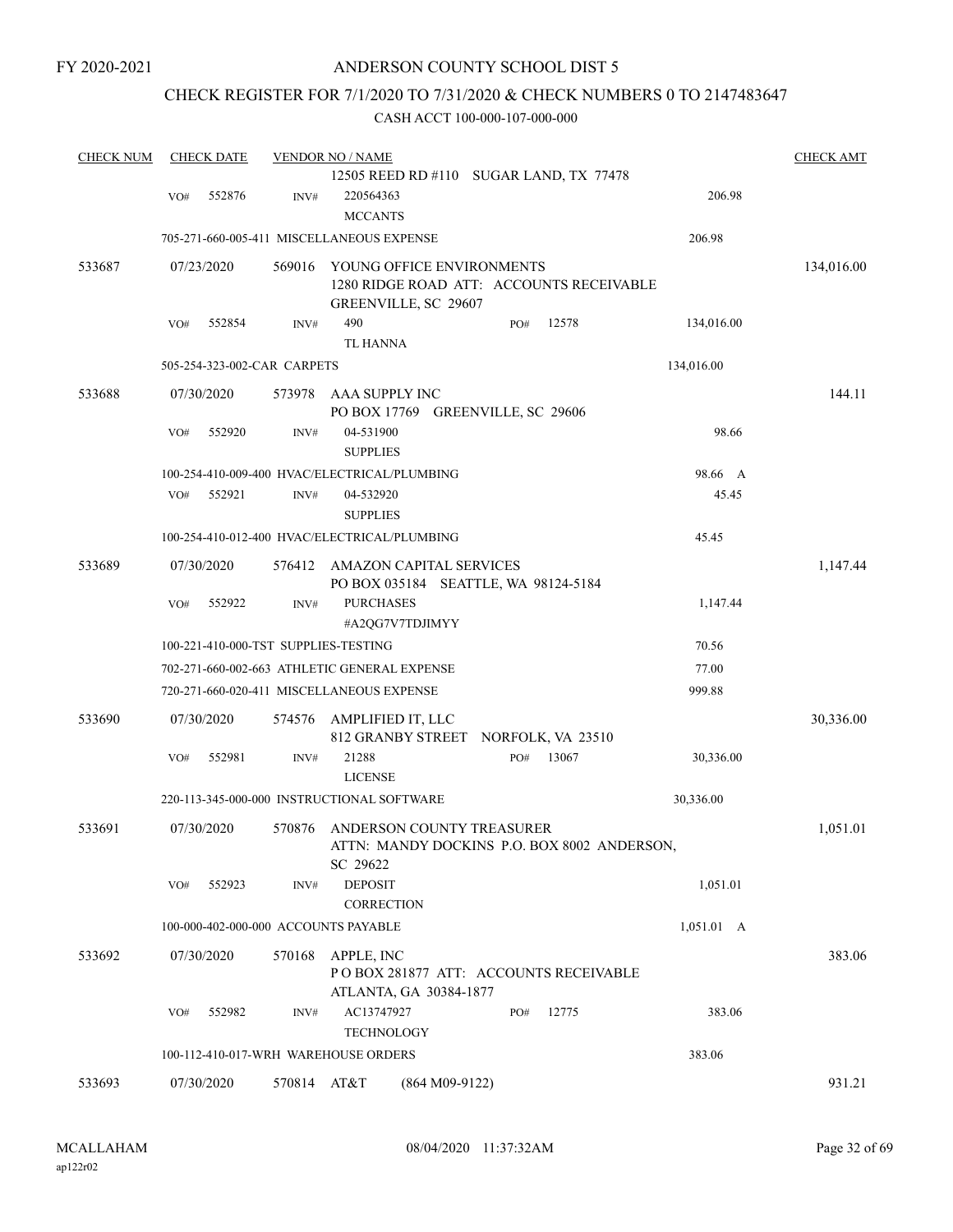## CHECK REGISTER FOR 7/1/2020 TO 7/31/2020 & CHECK NUMBERS 0 TO 2147483647

|   | <b>CHECK NUM</b> |     | <b>CHECK DATE</b> |                               | <b>VENDOR NO / NAME</b>                                                                                                                     | <b>CHECK AMT</b> |
|---|------------------|-----|-------------------|-------------------------------|---------------------------------------------------------------------------------------------------------------------------------------------|------------------|
|   |                  |     |                   |                               | PO BOX 105262 ATTN: ACCOUNTS RECEIVABLE<br>ATLANTA, GA 30348-5262                                                                           |                  |
|   |                  | VO# | 552983            | INV#                          | 864M09-9122<br>931.21<br><b>SERVICE</b>                                                                                                     |                  |
|   |                  |     |                   | 100-266-340-000-000 TELEPHONE | 931.21                                                                                                                                      |                  |
|   | 533694           |     | 07/30/2020        | 569220                        | <b>AUTECH</b><br>PO BOX 248 ATT: ACCOUNTS RECEIVABLE<br>WILLIAMSTON, SC 29697                                                               | 335.60           |
|   |                  | VO# | 552925            | INV#                          | 7997<br>235.60<br><b>MCCANTS</b>                                                                                                            |                  |
|   |                  |     |                   |                               | 235.60<br>100-254-323-005-400 CONTR SERV-HVAC/ELECT/PLUMBING                                                                                |                  |
|   |                  | VO# | 552926            | INV#                          | 7992<br>100.00<br><b>ROBERT ANDERSON</b>                                                                                                    |                  |
|   |                  |     |                   |                               | 100-254-323-006-400 CONTR SERV-HVAC/ELECT/PLUMBING<br>100.00                                                                                |                  |
|   | * 533696         |     | 07/30/2020        |                               | 574974 CALVARY HOME FOR CHILDREN<br>110 CALVARY HOME CIRCLE ANDERSON, SC 29621                                                              | 2,457.80         |
|   |                  | VO# | 553019            | INV#                          | 008<br>2,457.80<br>QTR 4 PAYROLL                                                                                                            |                  |
|   |                  |     |                   |                               | 221-113-312-000-CHC PRG COORDINATORS/TUTORS<br>2,457.80 A                                                                                   |                  |
|   | 533697           |     | 07/30/2020        | 573855 CANA                   | 3939 ROYAL DRIVE, SUITE 204 KENNESAW, GA 30144                                                                                              | 6,559.00         |
|   |                  | VO# | 552984            | INV#                          | 13072<br>37454<br>PO#<br>6,559.00<br>20/21 RENEWAL                                                                                          |                  |
|   |                  |     |                   |                               | 100-266-445-000-000 SOFTWARE TECHNOLOGY<br>6,559.00                                                                                         |                  |
|   | 533698           |     | 07/30/2020        |                               | 575497 CAPITAL LIGHTING & SUPPLY, LLC<br>PO BOX 404749 ATLANTA, GA 30384                                                                    | 206.04           |
|   |                  | VO# | 552985            | INV#                          | S041047635<br>206.04<br><b>SUPPLIES</b>                                                                                                     |                  |
|   |                  |     |                   |                               | 100-254-410-006-001 SUPPLIES - MAINTENANCE<br>206.04                                                                                        |                  |
|   | 533699           |     | 07/30/2020        |                               | 160602 CDW GOVERNMENT<br>75 REMITTANCE DRIVE SUITE 1515 ATT:<br>ACCOUNTS RECEIVABLE CHICAGO, IL 60675-1515                                  | 554.93           |
|   |                  | VO# | 552905            | INV#                          | 13029<br>ZKJ3125<br>PO#<br>554.93<br><b>SUPPLIES</b>                                                                                        |                  |
|   |                  |     |                   |                               | 100-266-345-000-000 TECHNOLOGY INFRASTRUCTURE<br>554.93                                                                                     |                  |
| * | 533701           |     | 07/30/2020        | 576495                        | COLONY TOOL INC<br>518 CONCORD INDUSTRIAL DRIVE SENECA, SC 29672                                                                            | 1,491.28         |
|   |                  | VO# | 553020            | INV#                          | 83891<br>12850<br>PO#<br>1,491.28<br>83864, 84194                                                                                           |                  |
|   |                  |     |                   |                               | 329-115-410-031-000 SUPPLIES-STATE EQUIPMENT<br>1,491.28 A                                                                                  |                  |
|   | 533702           |     | 07/30/2020        | 576555                        | ASSOCIATION FOR LEARNING ENVIRONMENTS<br>COUNCIL OF EDUCATIONAL FACILITY PLANNERS<br>11445 E VIA LINDA, SUITE 2-440 SCOTTSDALE, AZ<br>85259 | 135.00           |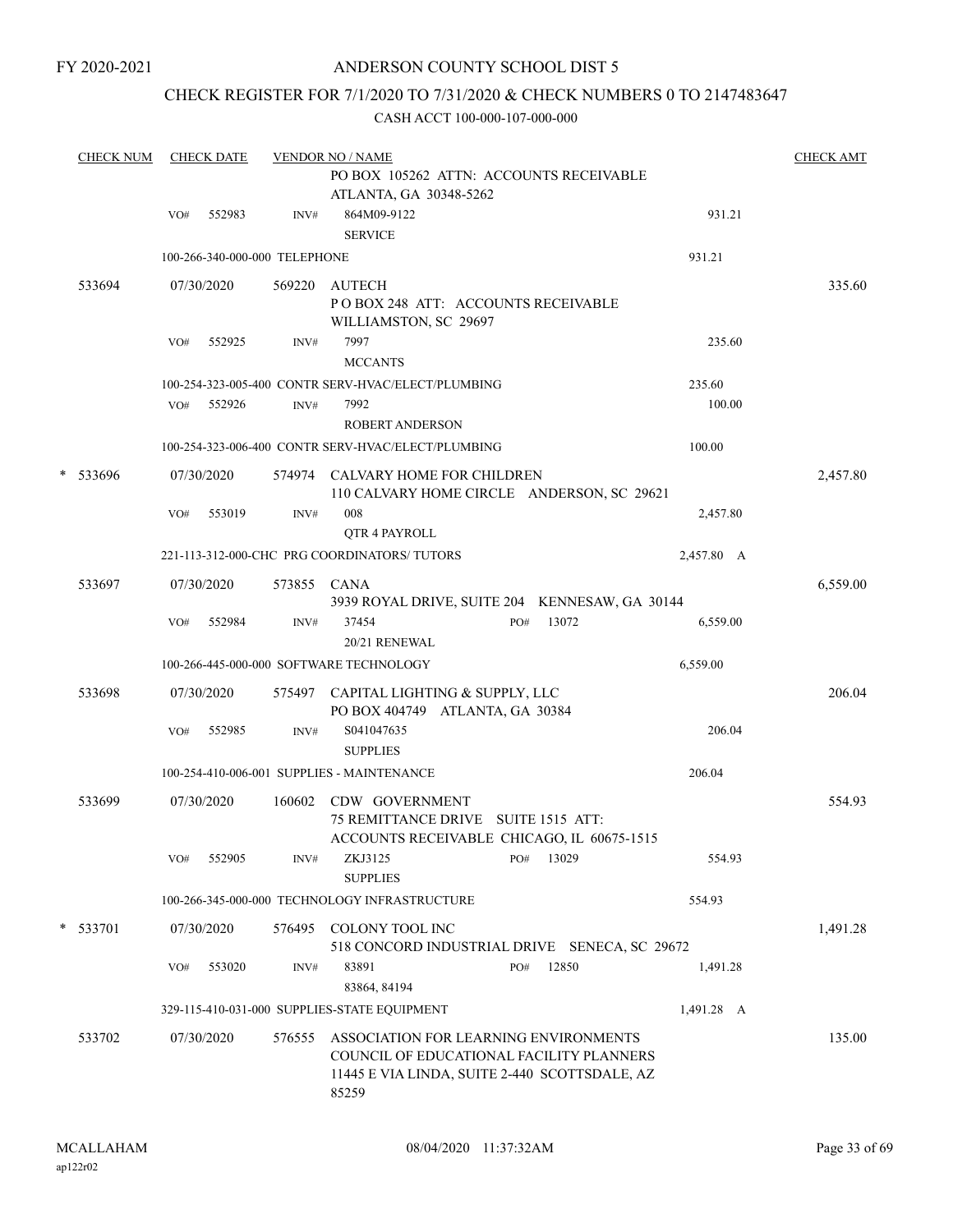# CHECK REGISTER FOR 7/1/2020 TO 7/31/2020 & CHECK NUMBERS 0 TO 2147483647

| <b>CHECK NUM</b> | <b>CHECK DATE</b> |                                         | <b>VENDOR NO / NAME</b>                                                                          |                                                                          |       |                       | <b>CHECK AMT</b> |
|------------------|-------------------|-----------------------------------------|--------------------------------------------------------------------------------------------------|--------------------------------------------------------------------------|-------|-----------------------|------------------|
|                  | VO#               | 552902<br>INV#                          | ID 18903<br><b>WESLEY GRANT</b>                                                                  |                                                                          |       | 135.00                |                  |
|                  |                   | 100-254-410-000-OPS SUPPLIES-OPERATIONS |                                                                                                  |                                                                          |       | 135.00                |                  |
| 533703           | 07/30/2020        |                                         |                                                                                                  | 576543 CRANE MARKETING GROUP LLC<br>65 E INDIA ROW #39D BOSTON, MA 02110 |       |                       | 4,168.80         |
|                  | VO#               | 552903<br>INV#                          | 13001<br><b>CLOROX WIPES</b>                                                                     | PO#                                                                      | 13001 | 4,168.80              |                  |
|                  |                   |                                         | 100-000-170-000-000 WAREHOUSE INVENTORY                                                          |                                                                          |       | 4,168.80              |                  |
| 533704           | 07/30/2020        | 567489                                  | DE LAGE LANDEN                                                                                   | POBOX 41602 PHILADELPHIA, PA 19101-1602                                  |       |                       | 265.36           |
|                  | VO#               | 553029<br>INV#                          | 68865460<br><b>MIDWAY</b>                                                                        | PO#                                                                      | 13026 | 265.36                |                  |
|                  |                   | 100-113-410-017-000 SUPPLIES            |                                                                                                  |                                                                          |       | 265.36                |                  |
| 533705           | 07/30/2020        | 198646                                  | DELL FINANCIAL SERVICES                                                                          | P O BOX 5292 PAYAMENT PROCESSING CENTER<br>CAROL STREAM, IL 60197-5292   |       |                       | 630,159.35       |
|                  | VO#               | 552895<br>INV#                          | 80429420<br>#810-6452392-000                                                                     | PO#                                                                      | 13089 | 630,159.35            |                  |
|                  |                   |                                         | 100-266-545-000-000 1 TO 1 LEASE PAYMENTS                                                        |                                                                          |       | 630,159.35            |                  |
| 533706           | 07/30/2020        | 198651                                  | DELL MARKETING LP<br>ATLANTA, GA 30353-4118                                                      | POBOX 534118 ATT: ACCOUNTS RECEIVABLE                                    |       |                       | 973,432.50       |
|                  | VO#               | 552987<br>INV#                          | 10406807110<br><b>TECHNOLOGY</b>                                                                 | PO#                                                                      | 12673 | 973,432.50            |                  |
|                  |                   | 100-266-345-000-TEC TECHNOLOGY C19      |                                                                                                  |                                                                          |       | 973,432.50            |                  |
| 533707           | 07/30/2020        | 202950                                  | DISCOUNT BARK COMPANY                                                                            | 1820 PEARMAN DAIRY ROAD ATT: ACCOUNTS<br>RECEIVABLE ANDERSON, SC 29625   |       |                       | 8,453.00         |
|                  | VO#               | 552934<br>INV#                          | 13618<br><b>RIVER SAND</b>                                                                       | PO#                                                                      | 12852 | 8,453.00              |                  |
|                  |                   |                                         | 100-254-410-002-001 SUPPLIES - MAINTENANCE                                                       |                                                                          |       | 2,789.48              |                  |
|                  |                   |                                         | 100-254-410-003-001 SUPPLIES - MAINTENANCE                                                       |                                                                          |       | 1,415.88              |                  |
|                  |                   |                                         | 100-254-410-005-001 SUPPLIES - MAINTENANCE                                                       |                                                                          |       | 1,415.88              |                  |
|                  |                   |                                         | 100-254-410-006-001 SUPPLIES - MAINTENANCE                                                       |                                                                          |       | 1,415.88              |                  |
|                  |                   |                                         | 100-254-410-020-001 SUPPLIES - MAINTENANCE                                                       |                                                                          |       | 1,415.88              |                  |
| 533708           | 07/30/2020        | 211302                                  | DUKE ENERGY                                                                                      | PO BOX 70516 CHARLOTTE, NC 28272-0516                                    |       |                       | 38,842.19        |
|                  | VO#               | 553037<br>INV#                          | 7/24/20                                                                                          |                                                                          |       | 38,842.19             |                  |
|                  |                   |                                         | <b>ELECTRICITY</b>                                                                               |                                                                          |       |                       |                  |
|                  |                   |                                         | 100-254-470-002-000 ENERGY-ELECTRICITY & WATER                                                   |                                                                          |       | 159.68 A              |                  |
|                  |                   |                                         | 100-254-470-003-000 ENERGY-ELECTRICITY & WATER                                                   |                                                                          |       | 22,329.95 A           |                  |
|                  |                   |                                         | 100-254-470-005-000 ENERGY-ELECTRICITY & WATER<br>100-254-470-007-000 ENERGY-ELECTRICITY & WATER |                                                                          |       | 85.98 A<br>6,037.27 A |                  |
|                  |                   |                                         |                                                                                                  |                                                                          |       |                       |                  |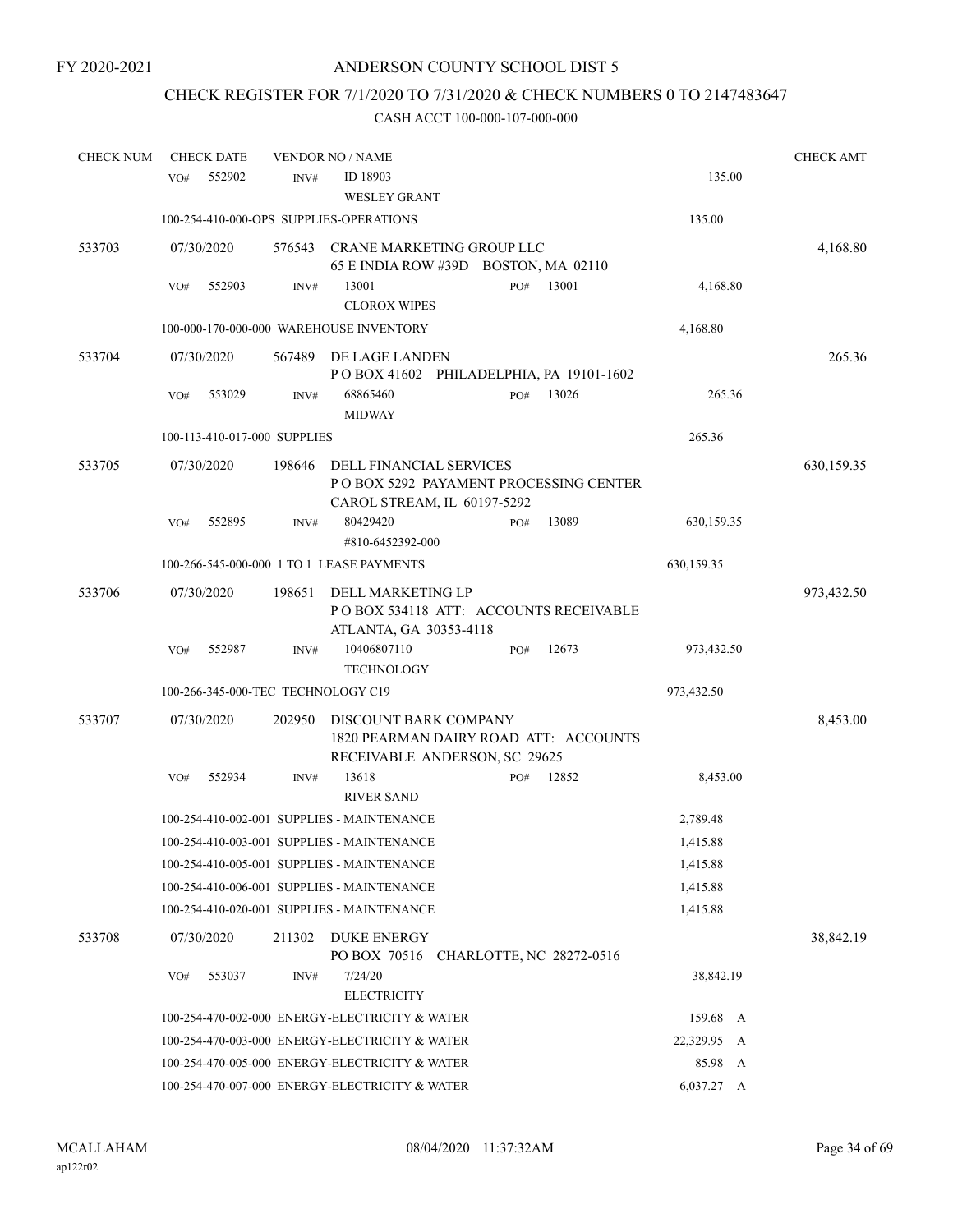## CHECK REGISTER FOR 7/1/2020 TO 7/31/2020 & CHECK NUMBERS 0 TO 2147483647

| <b>CHECK NUM</b> |     | <b>CHECK DATE</b>           |        | <b>VENDOR NO / NAME</b>                                                                         |     |                           |                    | <b>CHECK AMT</b> |
|------------------|-----|-----------------------------|--------|-------------------------------------------------------------------------------------------------|-----|---------------------------|--------------------|------------------|
|                  |     |                             |        | 100-254-470-009-000 ENERGY-ELECTRICITY & WATER                                                  |     |                           | 44.39 A            |                  |
|                  |     |                             |        | 100-254-470-010-000 ENERGY-ELECTRICITY & WATER                                                  |     |                           | 7,330.57 A         |                  |
|                  |     |                             |        | 100-254-470-012-000 ENERGY-ELECTRICITY & WATER                                                  |     |                           | 33.18 A            |                  |
|                  |     |                             |        | 100-254-470-014-000 ENERGY-ELECTRICITY & WATER                                                  |     |                           | 52.47 A            |                  |
|                  |     |                             |        | 100-254-470-023-000 ENERGY-ELECTRICITY & WATER                                                  |     |                           | 2,768.70 A         |                  |
| 533709           |     | 07/30/2020                  | 576165 | EDUCATIONAL FURNITURE, LLC<br>101 WATERSTONE DRIVE OXFORD, MS 38655                             |     |                           |                    | 4,020.55         |
|                  | VO# | 552935                      | INV#   | 2215<br><b>CONCORD ELEM</b>                                                                     | PO# | 12609                     | 4,020.55           |                  |
|                  |     | 100-233-410-009-BEN BENCHES |        |                                                                                                 |     |                           | $4,020.55$ A       |                  |
| 533710           |     | 07/30/2020                  | 563495 | ELECTRIC CITY UTILITIES<br>CITY OF ANDERSON 601 SOUTH MAIN ST<br>ANDERSON, SC 29624             |     |                           |                    | 11,310.32        |
|                  | VO# | 553039                      | INV#   | 7/28/20<br><b>WATER/SEWER</b>                                                                   |     |                           | 11,310.32          |                  |
|                  |     |                             |        | 100-254-470-000-000 ENERGY-ELECTRICITY & WATER                                                  |     |                           | 113.10             |                  |
|                  |     |                             |        | 100-254-470-003-000 ENERGY-ELECTRICITY & WATER                                                  |     |                           | 5,331.83           |                  |
|                  |     |                             |        | 100-254-470-005-000 ENERGY-ELECTRICITY & WATER                                                  |     |                           | 3,827.26           |                  |
|                  |     |                             |        | 100-254-470-007-000 ENERGY-ELECTRICITY & WATER                                                  |     |                           | 612.65             |                  |
|                  |     |                             |        | 100-254-470-019-000 ENERGY-ELECTRICITY & WATER                                                  |     |                           | 704.13             |                  |
|                  |     |                             |        | 131-254-470-031-000 ENERGY-ELECTRICITY/WATER                                                    |     |                           | 721.35             |                  |
| 533711           |     | 07/30/2020                  | 566455 | <b>EPTING DISTRIBUTORS</b><br>300 INDUSTRIAL DR ATT: ACCOUNTS RECEIVABLE<br>LEXINGTON, SC 29072 |     |                           |                    | 1,468.01         |
|                  | VO# | 552936                      | INV#   | S101087995<br><b>SUPPLIES</b>                                                                   |     |                           | 1,468.01           |                  |
|                  |     |                             |        | 100-254-410-005-400 HVAC/ELECTRICAL/PLUMBING                                                    |     |                           | $1,468.01 \quad A$ |                  |
| 533712           |     | 07/30/2020                  |        | 571282 GAGGLE.NET, INC<br>POBOX 1352 BLOOMINGTON, IL 61702-1352                                 |     |                           |                    | 49,987.50        |
|                  | VO# | 552908                      | INV#   | 40010<br>20-21 RENEWAL                                                                          | PO# | 13075                     | 49,987.50          |                  |
|                  |     |                             |        | 100-114-445-000-000 VIRTUAL COURSEWARE                                                          |     |                           | 49,987.50          |                  |
| $*$ 533714       |     | 07/30/2020                  | 569972 | <b>HOBBY LOBBY</b><br>172 STATION DRIVE ANDERSON, SC 29621                                      |     |                           |                    | 676.53           |
|                  | VO# | 552910                      | INV#   | 050772<br><b>FRAMING ORDER</b>                                                                  |     |                           | 676.53             |                  |
|                  |     |                             |        | 708-271-660-008-201 MISCELLANEOUS EXPENSE                                                       |     |                           | 676.53             |                  |
| 533715           |     | 07/30/2020                  | 307795 | <b>KEPHART SERVICES</b><br>PO BOX 5748                                                          |     | DBA RCI SERVICES INC ATT: |                    | 26,130.00        |
|                  |     |                             |        | ACCOUNTS RECEIVABLE ANDERSON, SC 29623                                                          |     |                           |                    |                  |
|                  | VO# | 552991                      | INV#   | PO 12836<br><b>GLENVIEW</b>                                                                     | PO# | 12836                     | 26,130.00          |                  |
|                  |     |                             |        | 100-254-323-020-CAP CONTRACTED SERVICES                                                         |     |                           | 26,130.00 A        |                  |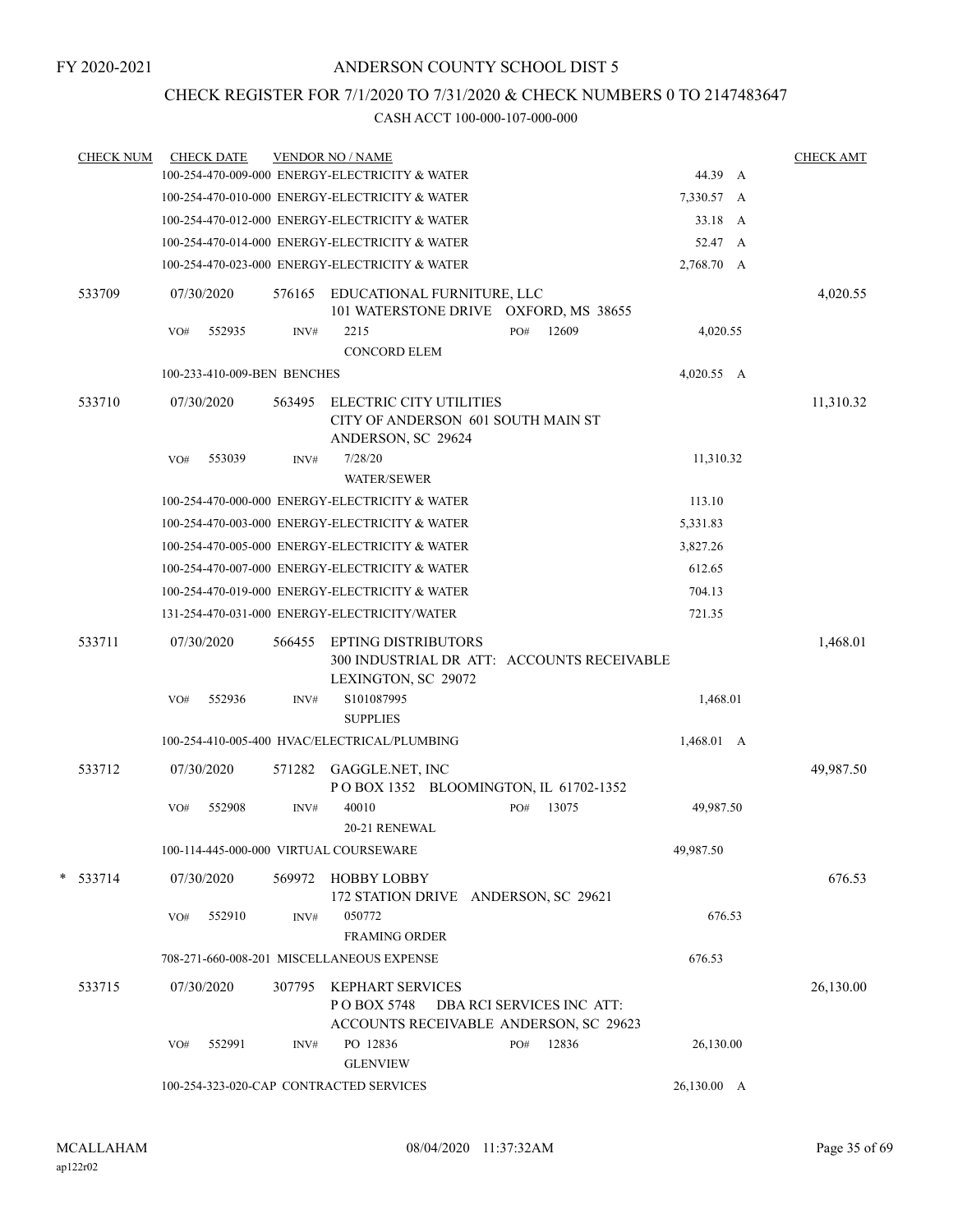## CHECK REGISTER FOR 7/1/2020 TO 7/31/2020 & CHECK NUMBERS 0 TO 2147483647

| <b>CHECK NUM</b> | <b>CHECK DATE</b>                                                      |        | <b>VENDOR NO / NAME</b>                                                                  |                                                                          |                      | <b>CHECK AMT</b> |
|------------------|------------------------------------------------------------------------|--------|------------------------------------------------------------------------------------------|--------------------------------------------------------------------------|----------------------|------------------|
| 533716           | 07/30/2020                                                             |        | 320795 LESLEY COURTS AND PAVING, INC                                                     | 3104 OLD WILLIAMSTON ROAD ATT: ACCOUNTS<br>RECEIVABLE ANDERSON, SC 29621 |                      | 93,000.00        |
|                  | 552992<br>VO#                                                          | INV#   | 3583<br><b>MCCANTS</b>                                                                   | 12833<br>PO#                                                             | 93,000.00            |                  |
|                  |                                                                        |        | 100-254-323-005-CAP CONTRACTED SERVICES                                                  |                                                                          | 93,000.00 A          |                  |
| 533717           | 07/30/2020                                                             | 329401 | LOWES BUSINESS ACCOUNT<br>30353-0954                                                     | PO BOX 530954 CREDIT SERVICES ATLANTA, GA                                |                      | 1,347.58         |
|                  | 553035<br>VO#                                                          | INV#   | 98007288008<br><b>SUPPLIES</b>                                                           |                                                                          | 1,347.58             |                  |
|                  | 100-254-410-000-000 CUSTODIAL SUPPLIES                                 |        |                                                                                          |                                                                          | 64.93 A              |                  |
|                  |                                                                        |        | 100-254-410-000-001 MAINT. SUPPLIES-STRUCTURES                                           |                                                                          | 46.29 A              |                  |
|                  |                                                                        |        | 100-254-410-000-001 MAINT. SUPPLIES-STRUCTURES                                           |                                                                          | $12.73 \quad A$      |                  |
|                  |                                                                        |        | 100-254-410-000-001 MAINT. SUPPLIES-STRUCTURES                                           |                                                                          | $10.15\quad A$       |                  |
|                  |                                                                        |        | 100-254-410-000-001 MAINT. SUPPLIES-STRUCTURES                                           |                                                                          | $15.24 \quad A$      |                  |
|                  | 100-254-410-000-400 HVAC SUPPLIES                                      |        |                                                                                          |                                                                          | $4.15\quad A$        |                  |
|                  | 100-254-410-000-C19 SUPPIES - C19<br>100-254-410-000-C19 SUPPIES - C19 |        |                                                                                          |                                                                          | 296.55 A<br>65.26 A  |                  |
|                  |                                                                        |        |                                                                                          |                                                                          |                      |                  |
|                  |                                                                        |        | 100-254-410-001-001 SUPPLIES - MAINTENANCE                                               |                                                                          | 34.76 A              |                  |
|                  |                                                                        |        | 100-254-410-002-001 SUPPLIES - MAINTENANCE<br>100-254-410-002-001 SUPPLIES - MAINTENANCE |                                                                          | $11.16$ A<br>32.70 A |                  |
|                  |                                                                        |        | 100-254-410-002-001 SUPPLIES - MAINTENANCE                                               |                                                                          | 30.93 A              |                  |
|                  |                                                                        |        | 100-254-410-002-001 SUPPLIES - MAINTENANCE                                               |                                                                          | 113.49 A             |                  |
|                  |                                                                        |        | 100-254-410-003-001 SUPPLIES - MAINTENANCE                                               |                                                                          | $11.15 \quad A$      |                  |
|                  |                                                                        |        | 100-254-410-003-400 HVAC/ELECTRICAL/PLUMBING                                             |                                                                          | 20.29 A              |                  |
|                  |                                                                        |        | 100-254-410-005-001 SUPPLIES - MAINTENANCE                                               |                                                                          | 153.76 A             |                  |
|                  |                                                                        |        | 100-254-410-009-001 SUPPLIES - MAINTENANCE                                               |                                                                          | 40.02 A              |                  |
|                  |                                                                        |        | 100-254-410-009-001 SUPPLIES - MAINTENANCE                                               |                                                                          | 14.28 A              |                  |
|                  |                                                                        |        | 100-254-410-017-001 SUPPLIES - MANTENANCE                                                |                                                                          | $15.20\quad A$       |                  |
|                  |                                                                        |        | 100-254-410-018-001 SUPPLIES - MAINTENANCE                                               |                                                                          | 15.19<br>A           |                  |
|                  |                                                                        |        | 100-254-410-020-001 SUPPLIES - MAINTENANCE                                               |                                                                          | 15.19 A              |                  |
|                  |                                                                        |        | 100-254-410-020-001 SUPPLIES - MAINTENANCE                                               |                                                                          | 68.09 A              |                  |
|                  |                                                                        |        | 100-254-410-021-001 SUPPLIES - MAINTENANCE                                               |                                                                          | $31.20\quad A$       |                  |
|                  |                                                                        |        | 100-254-410-021-001 SUPPLIES - MAINTENANCE                                               |                                                                          | 14.83 A              |                  |
|                  |                                                                        |        | 100-254-410-021-001 SUPPLIES - MAINTENANCE<br>100-254-410-021-001 SUPPLIES - MAINTENANCE |                                                                          | 204.63 A<br>35.50 A  |                  |
|                  |                                                                        |        | 100-254-410-021-001 SUPPLIES - MAINTENANCE                                               |                                                                          | $4.24\quad A$        |                  |
|                  |                                                                        |        | 100-254-410-021-400 HVAC/ELECTRICAL/PLUMBING                                             |                                                                          | $-34.33 A$           |                  |
| * 533720         | 07/30/2020                                                             |        | 576242 LUNCHBOX CREATIVE, LLC                                                            | 1214-B NORTH MAIN ST ANDERSON, SC 29621                                  |                      | 614.18           |
|                  | 552938<br>VO#                                                          | INV#   | 0452                                                                                     |                                                                          | 614.18               |                  |
|                  |                                                                        |        | <b>CALHOUN ELEM</b>                                                                      |                                                                          |                      |                  |
|                  |                                                                        |        | 714-271-660-014-201 MISCELLANEOUS EXPENSE                                                |                                                                          | 614.18               |                  |
| * 533722         | 07/30/2020                                                             | 576558 |                                                                                          | CTM EDUCATIONAL CONSULTING LLC                                           |                      | 600.00           |
|                  |                                                                        |        |                                                                                          |                                                                          |                      |                  |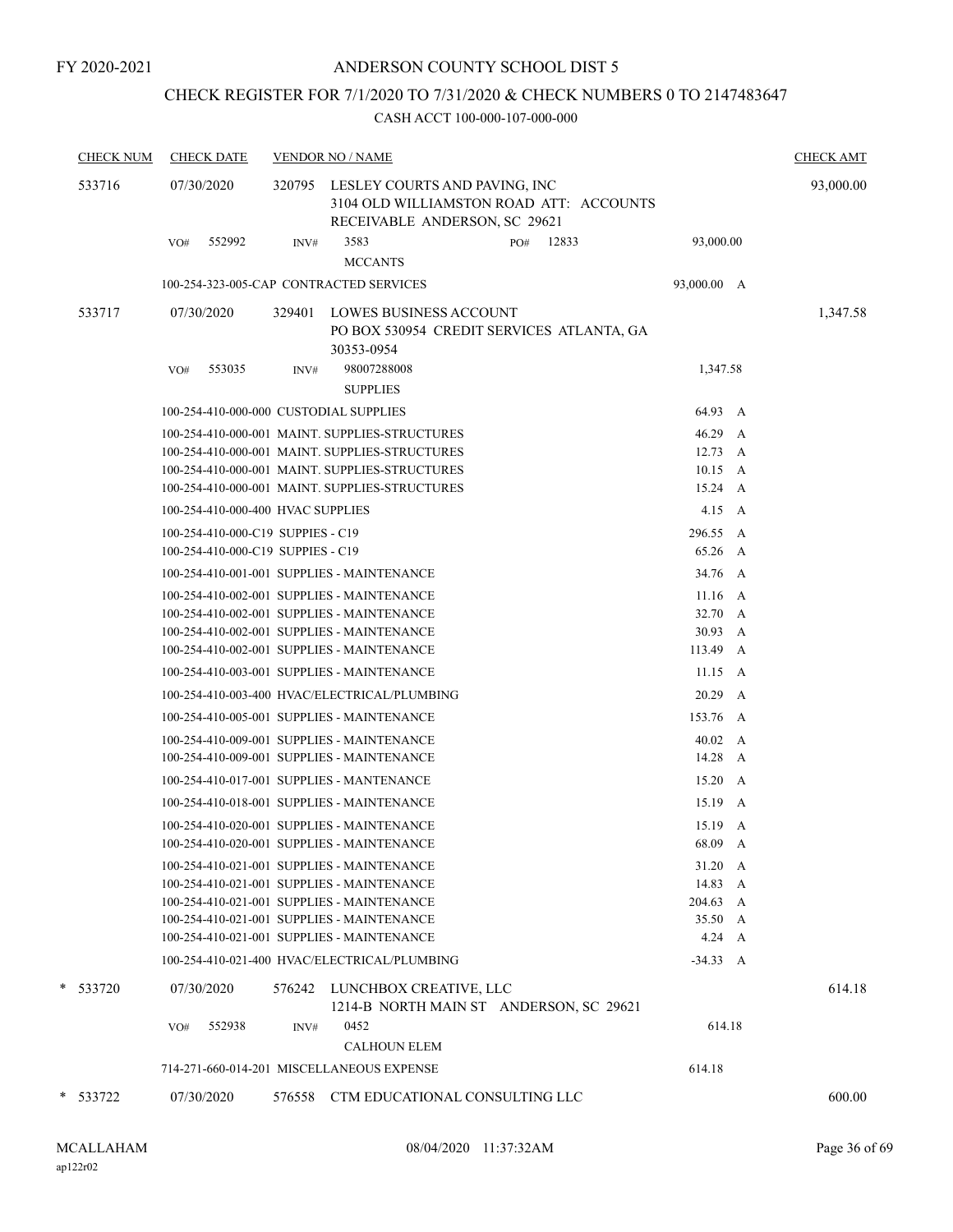## CHECK REGISTER FOR 7/1/2020 TO 7/31/2020 & CHECK NUMBERS 0 TO 2147483647

| <b>CHECK NUM</b> |     | <b>CHECK DATE</b>                 |        | <b>VENDOR NO / NAME</b>                                                                                              |     |       |            | <b>CHECK AMT</b> |
|------------------|-----|-----------------------------------|--------|----------------------------------------------------------------------------------------------------------------------|-----|-------|------------|------------------|
|                  |     |                                   |        | 110 FIELDSTONE WAY ANDERSON, SC 29621                                                                                |     |       |            |                  |
|                  | VO# | 552900                            | INV#   | <b>TRAINING</b><br><b>SC STANDARDS</b>                                                                               |     |       | 600.00     |                  |
|                  |     |                                   |        |                                                                                                                      |     |       |            |                  |
|                  |     |                                   |        | 100-224-312-000-TEF TEACHER EFFECTIVENESS                                                                            |     |       | 600.00     |                  |
| 533723           |     | 07/30/2020                        |        | 564010 NC CHILD SUPPORT CENTRALIZED COLLECTNS<br>POBOX 900012 RALEIGH, NC 27675-9012                                 |     |       |            | 305.50           |
|                  | VO# | 552970                            | INV#   | PAYROLL 7/30<br><b>DEDUCTIONS</b>                                                                                    |     |       | 305.50     |                  |
|                  |     |                                   |        | 100-000-435-000-000 WAGE GARNISH/CH SUPPORT                                                                          |     |       | 305.50     |                  |
| 533724           |     | 07/30/2020                        | 573208 | NETSOURCE ET<br>1500 ELEAZER ROAD IRMO, SC 29063                                                                     |     |       |            | 2,951.67         |
|                  | VO# | 552940                            | INV#   | 2470<br><b>RENEWAL-PMT#2</b>                                                                                         | PO# | 13086 | 2,951.67   |                  |
|                  |     |                                   |        | 100-266-445-000-000 SOFTWARE TECHNOLOGY                                                                              |     |       | 2,951.67 A |                  |
|                  |     |                                   |        |                                                                                                                      |     |       |            |                  |
| 533725           |     | 07/30/2020                        | 564531 | NIGP NATIONAL INST GOVT PURCHASING<br>2411 DULLES CORNER PARK SUITE #350 HERNDON,<br>VA 20171                        |     |       |            | 370.00           |
|                  | VO# | 552911                            | INV#   | 2020-2021<br><b>RENEWAL</b>                                                                                          | PO# | 12990 | 370.00     |                  |
|                  |     | 100-257-640-000-000 DUES AND FEES |        |                                                                                                                      |     |       | 370.00 A   |                  |
| 533726           |     | 07/30/2020                        | 563478 | NORFOLK WIRE & ELECTRONICS                                                                                           |     |       |            | 1,579.74         |
|                  |     |                                   |        | PO BOX 890608 ATT: ACCOUNTS RECEIVABLE<br>CHARLOTTE, NC 28289-0608                                                   |     |       |            |                  |
|                  | VO# | 552941                            | INV#   | 2638715                                                                                                              | PO# | 12999 | 431.63     |                  |
|                  |     |                                   |        | <b>SUPPLIES</b>                                                                                                      |     |       |            |                  |
|                  |     |                                   |        | 505-266-345-000-TEC SMARTBOARD REPLACMENTS                                                                           |     |       | 431.63     |                  |
|                  | VO# | 553001                            | INV#   | 2640825<br><b>SUPPLIES</b>                                                                                           |     |       | 96.26      |                  |
|                  |     |                                   |        | 505-266-345-000-TEC SMARTBOARD REPLACMENTS                                                                           |     |       | 96.26      |                  |
|                  | VO# | 553002                            | INV#   | 2640920<br><b>SUPPLIES</b>                                                                                           |     |       | 32.75      |                  |
|                  |     |                                   |        | 505-266-345-000-TEC SMARTBOARD REPLACMENTS                                                                           |     |       | 32.75      |                  |
|                  | VO# | 553003                            | INV#   | 2639987<br><b>SUPPLIES</b>                                                                                           |     |       | 65.51      |                  |
|                  |     |                                   |        | 505-266-345-000-TEC SMARTBOARD REPLACMENTS                                                                           |     |       | 65.51      |                  |
|                  | VO# | 553004                            | INV#   | 2641211                                                                                                              | PO# | 13100 | 953.59     |                  |
|                  |     |                                   |        | <b>SUPPLIES</b>                                                                                                      |     |       |            |                  |
|                  |     |                                   |        | 505-266-345-000-TEC SMARTBOARD REPLACMENTS                                                                           |     |       | 953.59     |                  |
| 533727           |     | 07/30/2020                        | 576031 | PATHS EDUCATION WORLDWIDE LLC<br>SOCIAL EMOTIONAL LEARNING WORLDWIDE 621<br>SPRINGFIELD BLVD BOWLING GREEN, KY 42104 |     |       |            | 467.60           |
|                  | VO# | 553030                            | INV#   | NEVFOR003<br>10/14/19                                                                                                |     |       | 467.60     |                  |
|                  |     | 201-224-312-012-000 PD CONSULTANT |        |                                                                                                                      |     |       | 467.60 A   |                  |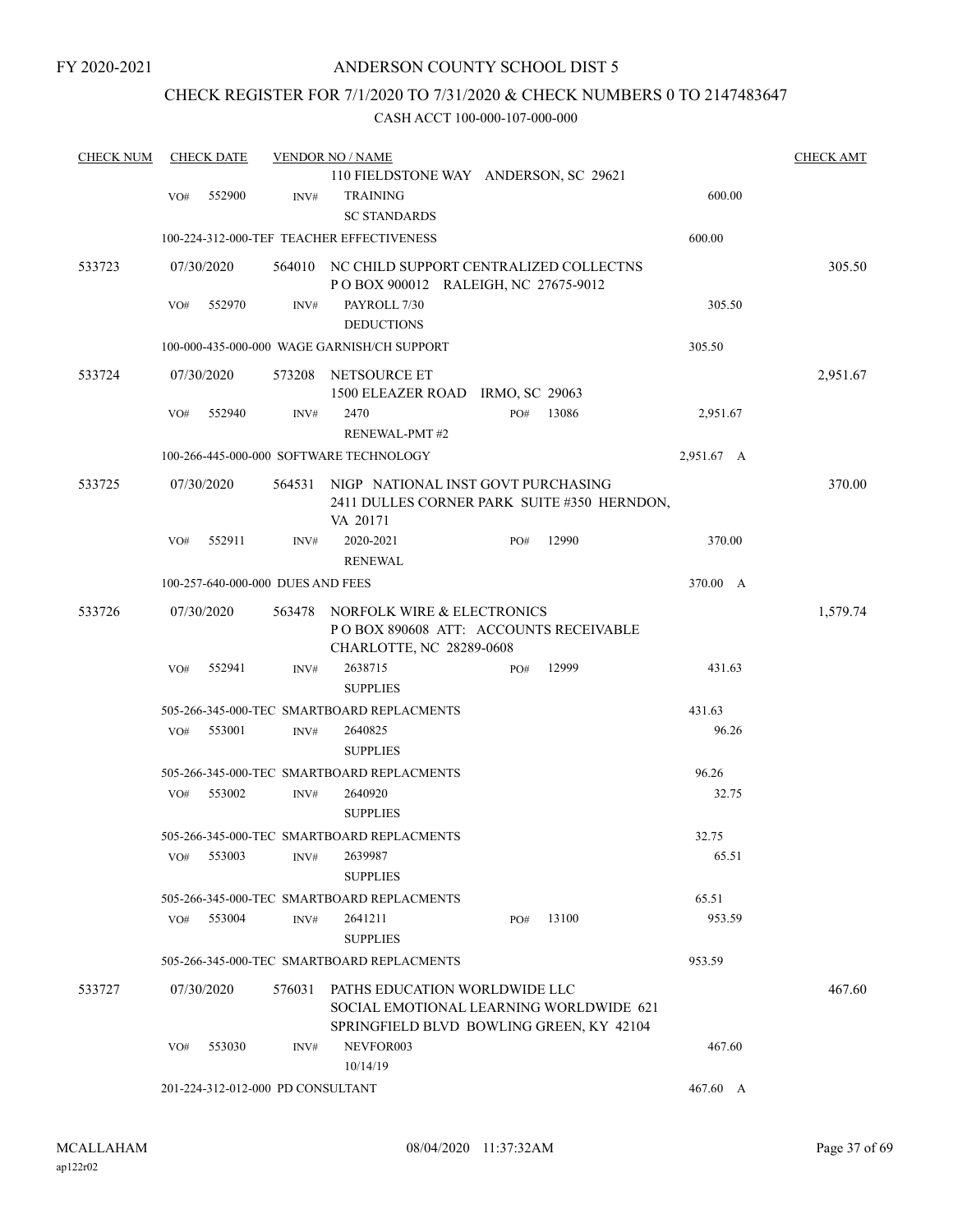# CHECK REGISTER FOR 7/1/2020 TO 7/31/2020 & CHECK NUMBERS 0 TO 2147483647

| <b>CHECK NUM</b> | <b>CHECK DATE</b>              |        | <b>VENDOR NO / NAME</b> |                                                                                                  |  |     |       |           |           |   | <b>CHECK AMT</b> |
|------------------|--------------------------------|--------|-------------------------|--------------------------------------------------------------------------------------------------|--|-----|-------|-----------|-----------|---|------------------|
| 533728           | 07/30/2020                     |        | 568036                  | PIEDMONT NATURAL GAS                                                                             |  |     |       |           |           |   | 1,282.46         |
|                  |                                |        |                         | PO BOX 1246 CHARLOTTE, NC 28201-1246                                                             |  |     |       |           |           |   |                  |
|                  | VO#                            | 553038 | INV#                    | 7/23/20                                                                                          |  |     |       |           | 1,282.46  |   |                  |
|                  |                                |        |                         | <b>NATURAL GAS</b>                                                                               |  |     |       |           |           |   |                  |
|                  | 100-254-472-002-000 ENERGY-GAS |        |                         |                                                                                                  |  |     |       | 447.70 A  |           |   |                  |
|                  | 100-254-472-005-000 ENERGY-GAS |        |                         |                                                                                                  |  |     |       | 125.83 A  |           |   |                  |
|                  | 100-254-472-009-000 ENERGY-GAS |        |                         |                                                                                                  |  |     |       |           | 58.91 A   |   |                  |
|                  | 100-254-472-013-000 ENERGY-GAS |        |                         |                                                                                                  |  |     |       | 59.73     |           | A |                  |
|                  | 100-254-472-014-000 ENERGY-GAS |        |                         |                                                                                                  |  |     |       | 77.20     |           | A |                  |
|                  | 100-254-472-019-000 ENERGY-GAS |        |                         |                                                                                                  |  |     |       |           | 24.72 A   |   |                  |
|                  | 100-254-472-020-000 ENERGY-GAS |        |                         |                                                                                                  |  |     |       |           | 117.62 A  |   |                  |
|                  | 100-254-472-023-000 ENERGY-GAS |        |                         |                                                                                                  |  |     |       |           | 49.44 A   |   |                  |
|                  | 600-256-470-002-000 ENERGY     |        |                         |                                                                                                  |  |     |       |           | 23.54 A   |   |                  |
|                  | 600-256-470-005-000 ENERGY     |        |                         |                                                                                                  |  |     |       | 46.75     | A         |   |                  |
|                  | 600-256-470-009-000 ENERGY     |        |                         |                                                                                                  |  |     |       |           | 24.72 A   |   |                  |
|                  | 600-256-470-014-000 ENERGY     |        |                         |                                                                                                  |  |     |       |           | 72.59 A   |   |                  |
|                  | 600-256-470-017-000 ENERGY     |        |                         |                                                                                                  |  |     |       |           | 57.56 A   |   |                  |
|                  | 600-256-470-019-000 ENERGY     |        |                         |                                                                                                  |  |     |       |           | 96.15 A   |   |                  |
| 533729           | 07/30/2020                     |        | 573691                  | POWERSCHOOL GROUP, LLC                                                                           |  |     |       |           |           |   | 8,981.74         |
|                  |                                |        |                         | PO BOX 398408 SAN FRANCISCO, CA 94139-8408                                                       |  |     |       |           |           |   |                  |
|                  | VO#                            | 552912 | INV#                    | 223464                                                                                           |  | PO# | 13061 |           | 8,981.74  |   |                  |
|                  |                                |        |                         | 20-21 TRACKING                                                                                   |  |     |       |           |           |   |                  |
|                  |                                |        |                         | 100-264-312-000-SOF APPLICATION/SUB SOFTWARE                                                     |  |     |       | 8,981.74  |           |   |                  |
| 533730           | 07/30/2020                     |        | 573906                  | PRODUCTIONS UNLIMITED, INC.<br>870 ANDERSON RIDGE RD. GREER, SC 29651                            |  |     |       |           |           |   | 78,581.76        |
|                  | VO#                            | 553010 | INV#                    | 18106<br><b>CALHOUN ELEM</b>                                                                     |  | PO# | 12944 |           | 78,581.76 |   |                  |
|                  |                                |        |                         | 505-254-410-014-AUD AUDITORIUM LIGHTING                                                          |  |     |       | 78,581.76 |           |   |                  |
|                  |                                |        |                         |                                                                                                  |  |     |       |           |           |   |                  |
| 533731           | 07/30/2020                     |        | 571652                  | PROSOURCE LLC<br>P.O. BOX 5339 GREENVILLE, SC 29606                                              |  |     |       |           |           |   | 393.16           |
|                  | VO#                            | 552945 | INV#                    | S2227815<br><b>SUPPLIES</b>                                                                      |  |     |       |           | 393.16    |   |                  |
|                  |                                |        |                         | 100-254-410-012-400 HVAC/ELECTRICAL/PLUMBING                                                     |  |     |       | 393.16    |           |   |                  |
| 533732           | 07/30/2020                     |        | 570470                  | RICHARD KAY SUPERSTORE<br>1935 PEARMAN DAIRY ROAD ATT: ACCOUNTS<br>RECEIVABLE ANDERSON, SC 29625 |  |     |       |           |           |   | 5,424.26         |
|                  | VO#                            | 552913 | INV#                    | 1881, 3015<br><b>TRUCK REPAIRS</b>                                                               |  | PO# | 12993 |           | 5,371.84  |   |                  |
|                  |                                |        |                         | 100-254-540-000-001 EQUIPMENT - MAINTENANCE                                                      |  |     |       | 4,908.32  |           |   |                  |
|                  |                                |        |                         | 100-254-540-000-001 EQUIPMENT - MAINTENANCE                                                      |  |     |       | 463.52    |           |   |                  |
|                  | VO#                            | 552946 | INV#                    | 3027                                                                                             |  |     |       |           | 52.42     |   |                  |
|                  |                                |        |                         | <b>VAN SERVICE</b>                                                                               |  |     |       |           |           |   |                  |
|                  |                                |        |                         | 100-254-412-000-001 TRUCK SERVICE - MAINTENANCE                                                  |  |     |       | 52.42     |           |   |                  |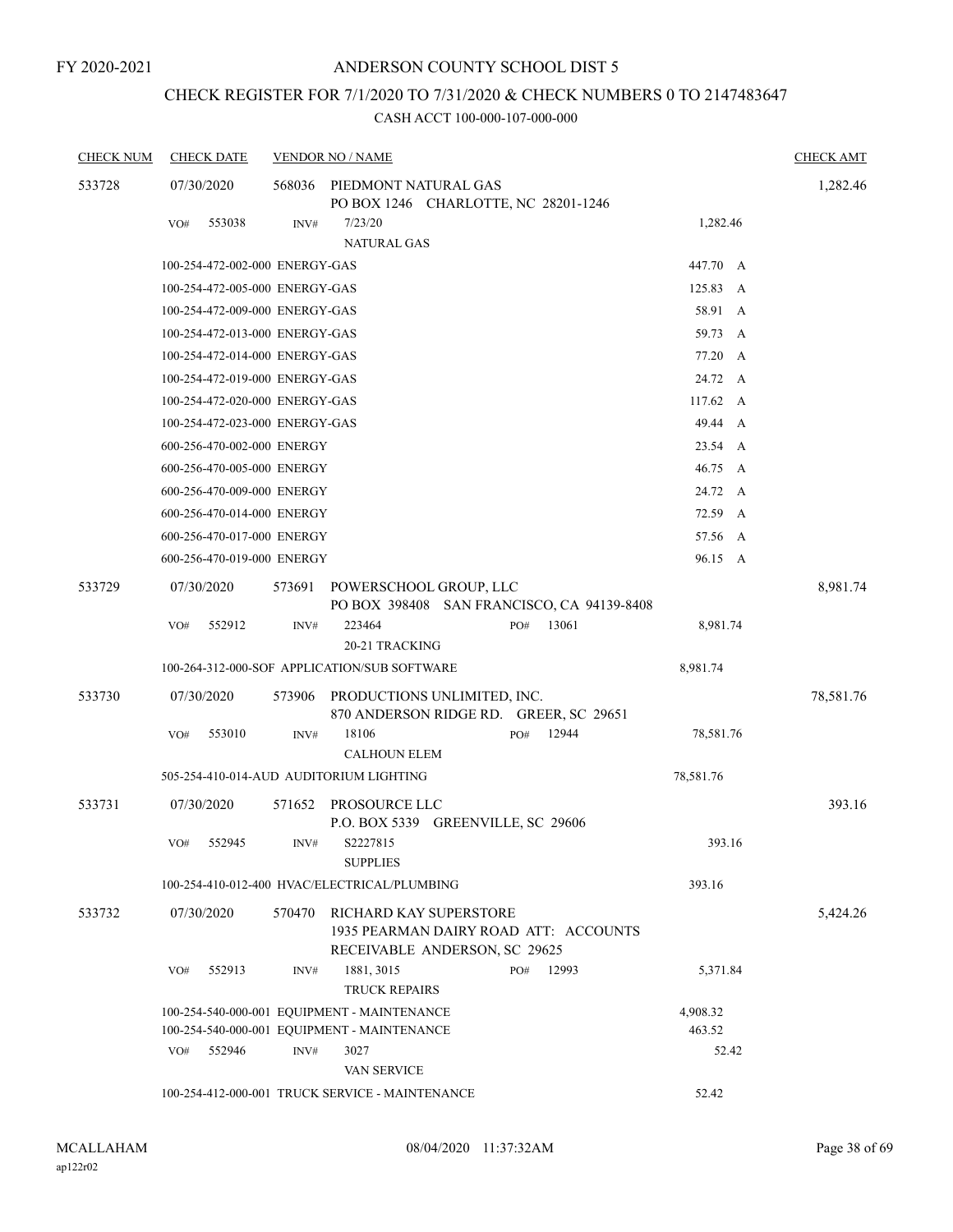## CHECK REGISTER FOR 7/1/2020 TO 7/31/2020 & CHECK NUMBERS 0 TO 2147483647

| <b>CHECK NUM</b> |            | <b>CHECK DATE</b> |                                   | <b>VENDOR NO / NAME</b>                                                                                      | <b>CHECK AMT</b> |
|------------------|------------|-------------------|-----------------------------------|--------------------------------------------------------------------------------------------------------------|------------------|
| 533733           | 07/30/2020 |                   | 576205                            | RONALD J. PATANE<br>UPSTATE FENCE CO, INC 104 VALLEY FORGE DRIVE<br><b>GREER, SC 29650</b>                   | 950.00           |
|                  | VO#        | 553017            | INV#                              | <b>REPAIR</b><br><b>NEVITT FOREST</b>                                                                        | 950.00           |
|                  |            |                   |                                   | 100-254-323-012-001 CONTRACTED SERVICES                                                                      | 950.00           |
| 533734           | 07/30/2020 |                   |                                   | 443275 ROTARY CLUB OF ANDERSON<br>PO BOX 434 ANDERSON, SC 29622                                              | 667.00           |
|                  | VO#        | 553028            | INV#                              | 2846759<br><b>ANNUAL DUES</b>                                                                                | 667.00           |
|                  |            |                   | 100-263-640-000-000 DUES AND FEES |                                                                                                              | 667.00           |
| 533735           | 07/30/2020 |                   |                                   | 567525 ROWLAND MECHANICAL<br>4035 HWY 24 ANDERSON, SC 29626                                                  | 5,275.51         |
|                  | VO#        | 552947            | INV#                              | 9967<br>13096<br>PO#<br><b>BUS REPAIR</b>                                                                    | 3,007.35         |
|                  |            |                   |                                   | 100-255-323-000-ACT ACTIVITY BUS CONTRACTED SERVICES                                                         | 3,007.35         |
|                  | VO#        | 553011            | INV#                              | 9968-9971<br>13096<br>PO#<br><b>REPAIRS</b>                                                                  | 2,268.16         |
|                  |            |                   |                                   | 100-255-323-000-ACT ACTIVITY BUS CONTRACTED SERVICES                                                         | 1,819.66         |
|                  |            |                   |                                   | 100-255-323-000-ACT ACTIVITY BUS CONTRACTED SERVICES                                                         | 161.00           |
|                  |            |                   |                                   | 100-255-323-000-ACT ACTIVITY BUS CONTRACTED SERVICES<br>100-255-323-000-ACT ACTIVITY BUS CONTRACTED SERVICES | 241.50<br>46.00  |
| 533736           | 07/30/2020 |                   | 575888                            | ROWLAND'S AUTOMOTIVE SPECIALIST<br>650 MCGEE RD ANDERSON, SC 29625-1400                                      | 451.79           |
|                  | VO#        | 552948            | INV#                              | 1017301                                                                                                      | 451.79           |
|                  |            |                   |                                   | <b>BRAKES</b>                                                                                                |                  |
|                  |            |                   |                                   | 100-254-412-000-001 TRUCK SERVICE - MAINTENANCE                                                              | 451.79           |
| 533737           | 07/30/2020 |                   | 448502                            | SC DEPT OF EDUCATION/ACCOUNTING<br>1429 SENATE ST ROOM 307 ATTN: DIANE HOUSE<br>COLUMBIA, SC 29201           | 7,153.48         |
|                  | VO#        | 553025            | INV#                              | <b>REIMBURSEMENT</b><br>20 CATE Q3                                                                           | 7,153.48         |
|                  |            |                   |                                   | 207-004-210-000-000 CATE- PERKINS AID (FEDERAL)                                                              | 7,153.48 A       |
| * 533739         | 07/30/2020 |                   | 450701                            | SC RETIREMENT SYSTEM (SPP)<br>POBOX 11960 CAPITOL STATION COLUMBIA, SC<br>29211                              | 585.61           |
|                  | VO#        | 552968            | INV#                              | PAYROLL 7/30<br><b>DEDUCTIONS</b>                                                                            | 585.61           |
|                  |            |                   |                                   | 100-000-438-000-000 RETIREMENT SERV PURCHASE                                                                 | 585.61           |
| 533740           | 07/30/2020 |                   | 576084                            | SC STATE REIMBURSEMENT UNIT<br>PO BOX 100303 COLUMBIA, SC 29202-3303                                         | 1,141.80         |
|                  | VO#        | 552971            | INV#                              | PAYROLL 7/30<br><b>DEDUCTIONS</b>                                                                            | 1,141.80         |
|                  |            |                   |                                   | 100-000-435-000-000 WAGE GARNISH/CH SUPPORT                                                                  | 1,141.80         |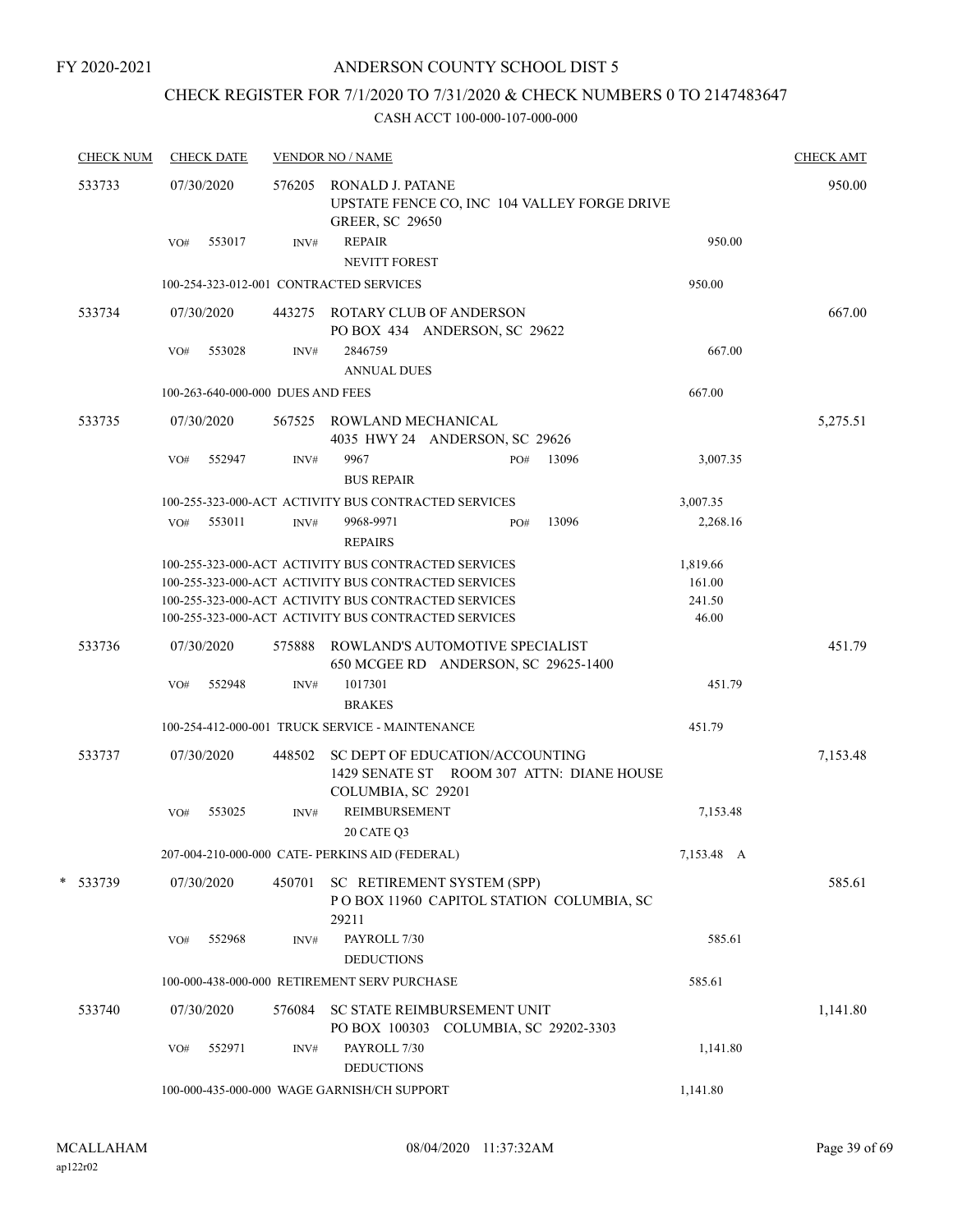## ANDERSON COUNTY SCHOOL DIST 5

## CHECK REGISTER FOR 7/1/2020 TO 7/31/2020 & CHECK NUMBERS 0 TO 2147483647

| <b>CHECK NUM</b> | <b>CHECK DATE</b>                      |        | <b>VENDOR NO / NAME</b>                                                                                          |            | <b>CHECK AMT</b> |
|------------------|----------------------------------------|--------|------------------------------------------------------------------------------------------------------------------|------------|------------------|
| 533741           | 07/30/2020                             | 568954 | <b>SHRED A WAY</b><br>PO BOX 51132 ATT: ACCOUNTS RECEIVABLE<br>PIEDMONT, SC 29673                                |            | 278.00           |
|                  | 553014<br>VO#                          | INV#   | A16085<br><b>TRANSPORTATION</b>                                                                                  | 180.00     |                  |
|                  |                                        |        | 100-255-323-000-000 CONTRACTED SERVICES                                                                          | 180.00     |                  |
|                  | 553015<br>VO#                          | INV#   | A16086<br><b>FINANCE</b>                                                                                         | 65.00      |                  |
|                  | 100-252-312-000-000 PURCHASED SERVICES |        |                                                                                                                  | 65.00      |                  |
|                  | VO#<br>553022                          | INV#   | 35487<br><b>NORTH POINTE</b>                                                                                     | 33.00      |                  |
|                  |                                        |        | 713-271-660-013-201 MISCELLANEOUS EXPENSE                                                                        | 33.00      |                  |
| 533742           | 07/30/2020                             | 576559 | SLOAN, DEBORAH**<br>223 PENINSULA DR ANDERSON, SC 29226                                                          |            | 150.00           |
|                  | 553016<br>VO#                          | INV#   | 7/13<br><b>MASKS</b>                                                                                             | 150.00     |                  |
|                  | 900-188-410-000-006 HOMELESS SUPPLIES  |        |                                                                                                                  | 150.00     |                  |
| 533743           | 07/30/2020                             | 573721 | SSBT AS TTEE FOR SCORP MM61953-001-042<br>MASS MUTUAL RETIREMENT SERVICES PO BOX<br>219062 KANSAS CITY, MO 64121 |            | 21,373.26        |
|                  | 552976<br>VO#                          | INV#   | PAYROLL 7/30<br><b>DEDUCTIONS</b>                                                                                | 21,373.26  |                  |
|                  |                                        |        | 100-000-468-000-000 OPTIONAL RETIREMENT PLAN                                                                     | 13,739.98  |                  |
|                  |                                        |        | 100-000-484-000-000 EMPLOYER RETIREMENT PAYABLE                                                                  | 7,633.28   |                  |
| 533744           | 07/30/2020                             | 492250 | <b>SUMTER SCHOOL DISTRICT</b><br>PO DRAWER 2039 ATTN: MARIA THOMAS SUMTER,<br>SC 29151-2039                      |            | 747.00           |
|                  | 553026<br>VO#                          | INV#   | <b>PROVISO</b><br>ELETU, TERRAN                                                                                  | 747.00     |                  |
|                  |                                        |        | 100-412-720-000-000 PAYMENTS TO OTHER GOV'T UNITS                                                                | 747.00 A   |                  |
| 533745           | 07/30/2020                             | 575405 | TC EDUCATIONAL CONSULTING LLC<br>219 COUNTRY GLEN LANE PELZER, SC 29669                                          |            | 600.00           |
|                  | 552901<br>VO#                          | INV#   | <b>TRAINING</b><br><b>SC STANDARDS</b>                                                                           | 600.00     |                  |
|                  |                                        |        | 100-224-312-000-TEF TEACHER EFFECTIVENESS                                                                        | 600.00     |                  |
| 533746           | 07/30/2020                             | 572503 | TG<br>PO BOX 659601<br>SAN ANTONIO, TX 78265-9601                                                                |            | 354.45           |
|                  | 552973<br>VO#                          | INV#   | PAYROLL 7/30<br><b>DEDUCTIONS</b>                                                                                | 354.45     |                  |
|                  | 100-000-441-000-000 MISCELLANEOUS      |        |                                                                                                                  | 354.45     |                  |
| 533747           | 07/30/2020                             | 501425 | THE LIGHTING CO & ELECT CONSTRUCT LLC<br>PO BOX 111 ATT: ACCOUNTS RECEIVABLE<br>CHESNEE, SC 29323-0111           |            | 957,650.00       |
|                  | 552916<br>VO#                          | INV#   | 4794<br>12507<br>PO#                                                                                             | 957,650.00 |                  |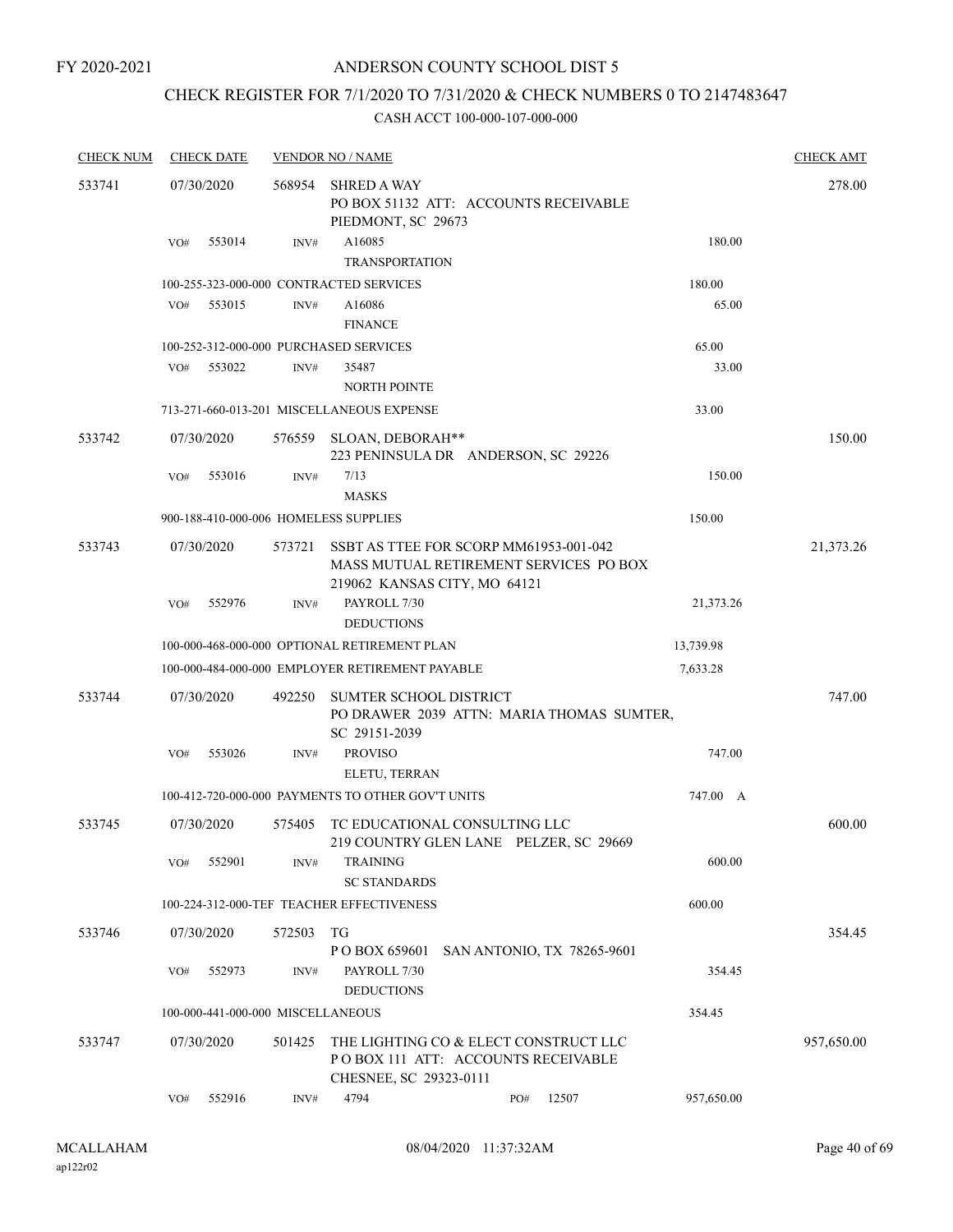## ANDERSON COUNTY SCHOOL DIST 5

# CHECK REGISTER FOR 7/1/2020 TO 7/31/2020 & CHECK NUMBERS 0 TO 2147483647

| <b>CHECK NUM</b> | <b>CHECK DATE</b>                 |        | <b>VENDOR NO / NAME</b>                                                                     |            | <b>CHECK AMT</b> |
|------------------|-----------------------------------|--------|---------------------------------------------------------------------------------------------|------------|------------------|
|                  |                                   |        | TLH & WHS                                                                                   |            |                  |
|                  | 505-254-323-002-LIT LIGHTS        |        |                                                                                             | 478,825.00 |                  |
|                  | 505-254-323-003-LIT LIGHTS        |        |                                                                                             | 478,825.00 |                  |
| 533748           | 07/30/2020                        | 504890 | <b>TIAA-CREF</b>                                                                            |            | 28,175.12        |
|                  |                                   |        | POBOX 105316 ATLANTA, GA 30348-5316                                                         |            |                  |
|                  | 552974<br>VO#                     | INV#   | PAYROLL 7/30                                                                                | 28,175.12  |                  |
|                  |                                   |        | <b>DEDUCTIONS</b>                                                                           |            |                  |
|                  |                                   |        | 100-000-468-000-000 OPTIONAL RETIREMENT PLAN                                                | 18,112.59  |                  |
|                  |                                   |        | 100-000-484-000-000 EMPLOYER RETIREMENT PAYABLE                                             | 10,062.53  |                  |
| 533749           | 07/30/2020                        |        | 573815 UNITED REFRIGERATION, INC<br>PO BOX 740703 ATLANTA, GA 30374-0703                    |            | 380.47           |
|                  | 552953<br>VO#                     | INV#   | 74376483<br><b>SUPPLIES</b>                                                                 | 103.43     |                  |
|                  |                                   |        | 100-254-410-003-400 HVAC/ELECTRICAL/PLUMBING                                                | 103.43     |                  |
|                  | 552954<br>VO#                     | INV#   | 74206873                                                                                    | 217.53     |                  |
|                  |                                   |        | <b>SUPPLIES</b>                                                                             |            |                  |
|                  |                                   |        | 100-254-410-016-400 HVAC/ELECTRICAL/PLUMBING                                                | 217.53     |                  |
|                  | 552955<br>VO#                     | INV#   | 74340853                                                                                    | 13.62      |                  |
|                  |                                   |        | <b>SUPPLIES</b>                                                                             |            |                  |
|                  |                                   |        | 100-254-410-006-400 HVAC/ELECTRICAL/PLUMBING                                                | 13.62      |                  |
|                  | VO#<br>552956                     | INV#   | 74261622                                                                                    | 45.89      |                  |
|                  |                                   |        | <b>SUPPLIES</b>                                                                             |            |                  |
|                  | 100-254-410-000-400 HVAC SUPPLIES |        |                                                                                             | 45.89      |                  |
| 533750           | 07/30/2020                        | 564298 | UNITED WAY OF ANDERSON COUNTY<br>POBOX 2067 ANDERSON, SC 29622                              |            | 2,814.81         |
|                  | 552969<br>VO#                     | INV#   | PAYROLL 7/30                                                                                | 2,814.81   |                  |
|                  |                                   |        | <b>DEDUCTIONS</b>                                                                           |            |                  |
|                  |                                   |        | 100-000-455-000-000 UNITED FUND - PAYABLE                                                   | 2,814.81   |                  |
| 533751           | 07/30/2020                        | 575086 | <b>VALIC</b>                                                                                |            | 50,097.19        |
|                  |                                   |        | C/O JP MORGAN CHASE PO BOX 301701 DALLAS,<br>TX 75303-1701                                  |            |                  |
|                  | VO# 552975                        | INV#   | PAYROLL 7/30<br><b>DEDUCTIONS</b>                                                           | 50,097.19  |                  |
|                  |                                   |        | 100-000-468-000-000 OPTIONAL RETIREMENT PLAN                                                | 32,205.26  |                  |
|                  |                                   |        | 100-000-484-000-000 EMPLOYER RETIREMENT PAYABLE                                             | 17,891.93  |                  |
| 533752           | 07/30/2020                        | 574511 | VERIFIED SERVICES LTD, LLC<br>518 COUNTRY MDWS ANDERSON, SC 29626                           |            | 4,980.00         |
|                  | 552957<br>VO#                     | INV#   | VSSC180786<br>PO#<br>12732                                                                  | 4,980.00   |                  |
|                  |                                   |        | TL HANNA                                                                                    |            |                  |
|                  | 505-254-410-002-PRK PARKING STOPS |        |                                                                                             | 4,980.00 A |                  |
| 533753           | 07/30/2020                        | 524353 | WAL-MART COMMUNITY/GEMB<br>PO BOX 530934 ATT: ACCOUNTS RECEIVABLE<br>ATLANTA, GA 30353-0934 |            | 355.00           |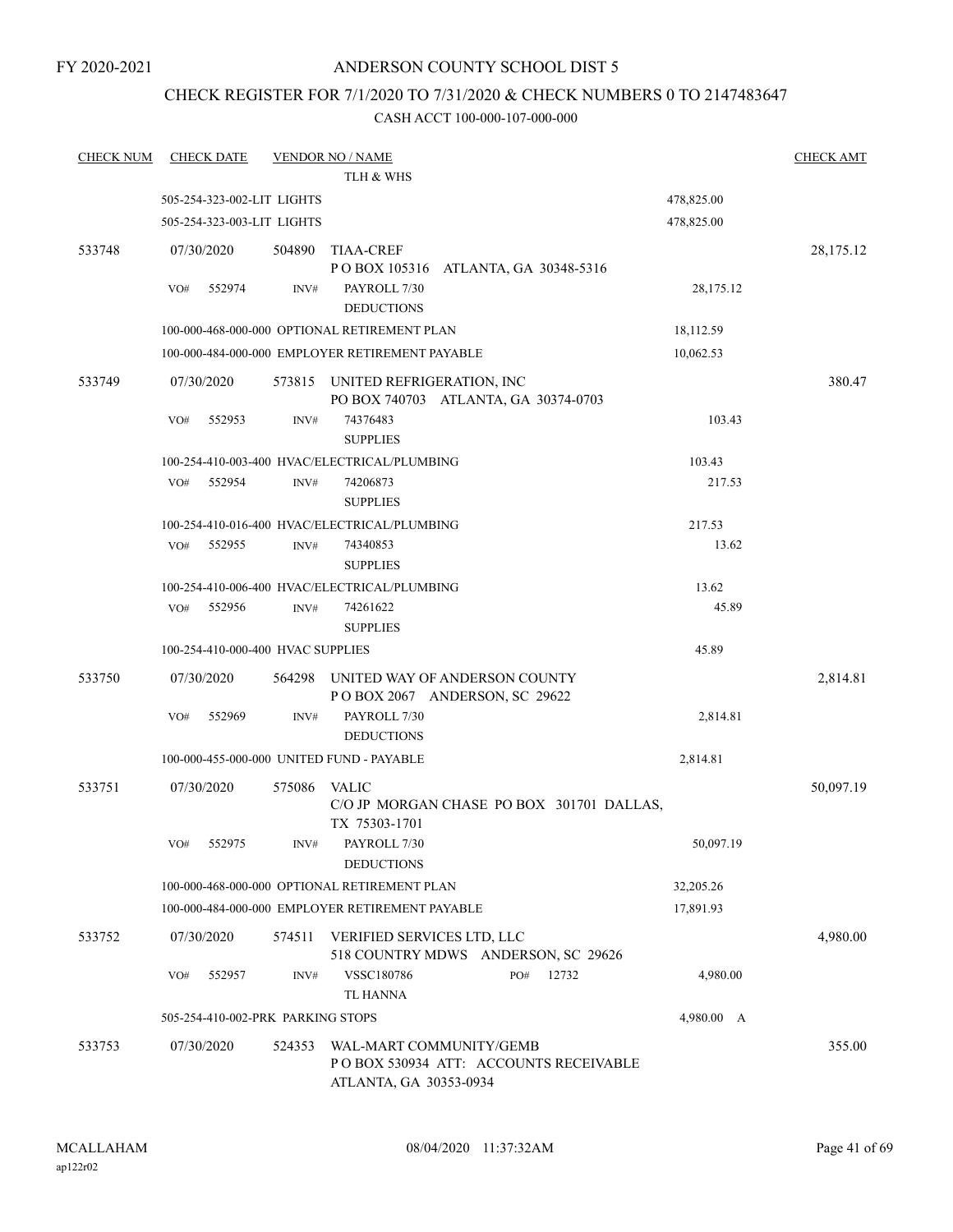## CHECK REGISTER FOR 7/1/2020 TO 7/31/2020 & CHECK NUMBERS 0 TO 2147483647

|            | <b>CHECK NUM</b> |            | <b>CHECK DATE</b>            |                                          | <b>VENDOR NO / NAME</b>                                                                                   |                                                | <b>CHECK AMT</b> |            |
|------------|------------------|------------|------------------------------|------------------------------------------|-----------------------------------------------------------------------------------------------------------|------------------------------------------------|------------------|------------|
|            |                  | VO#        | 553021                       | INV#                                     | 3782<br><b>VARENNES</b>                                                                                   | 355.00                                         |                  |            |
|            |                  |            |                              |                                          | 716-271-660-016-201 MISCELLANEOUS EXPENSE                                                                 | 355.00                                         |                  |            |
|            | $* 533755$       |            | 07/30/2020                   |                                          | 564185 WOOD INSULATING & VINYL SIDING<br>PO BOX 40 ANDERSON, SC 29622                                     |                                                | 209.88           |            |
|            |                  | VO#        | 552967                       | INV#                                     | 90404<br><b>DOOR UNIT</b>                                                                                 | 209.88                                         |                  |            |
|            |                  |            |                              |                                          | 100-254-410-021-001 SUPPLIES - MAINTENANCE                                                                | 209.88                                         |                  |            |
| 13359<br>* |                  | 07/02/2020 | 102640                       | <b>ACTION AUTO</b><br>ANDERSON, SC 29625 | 529 FAIR STREET ATT: ACCOUNTS RECEIVABLE                                                                  | 118.84 E                                       |                  |            |
|            |                  | VO#        | 552398                       | INV#                                     | 90346<br><b>REPAIR</b>                                                                                    | 118.84                                         |                  |            |
|            |                  |            |                              |                                          | 100-254-540-000-001 EQUIPMENT - MAINTENANCE                                                               | 118.84 A                                       |                  |            |
|            | 13360            |            | 07/02/2020                   | 566562                                   | ANDERSON OUTDOOR POWER EQUIPMENT<br>110 MIRACLE MILE DRIVE ATT: ACCOUNTS<br>RECEIVABLE ANDERSON, SC 29621 |                                                | 3,509.83         | $_{\rm E}$ |
|            |                  | VO#        | 552399                       | INV#                                     | 242768<br><b>SUPPLIES</b>                                                                                 | 258.16                                         |                  |            |
|            |                  |            |                              |                                          | 100-254-410-000-100 SMALL EQUIPMENT                                                                       | 258.16 A                                       |                  |            |
|            |                  | VO#        | 552400                       | INV#                                     | 242508<br><b>SUPPLIES</b>                                                                                 | 65.81                                          |                  |            |
|            |                  |            |                              |                                          | 100-254-410-000-001 MAINT. SUPPLIES-STRUCTURES                                                            | 65.81 A                                        |                  |            |
|            |                  | VO#        | 552401                       | INV#                                     | 242590<br><b>SUPPLIES</b>                                                                                 | 1,519.24                                       |                  |            |
|            |                  |            |                              |                                          | 100-254-410-000-100 SMALL EQUIPMENT                                                                       | 1,519.24 A                                     |                  |            |
|            |                  | VO#        | 552489                       | INV#                                     | 243200<br><b>EQUIPMENT</b>                                                                                | 1,666.62                                       |                  |            |
|            |                  |            |                              |                                          | 100-254-410-000-001 MAINT. SUPPLIES-STRUCTURES                                                            | $1,666.62 \quad A$                             |                  |            |
|            | 13361            |            | 07/02/2020                   | 569895                                   | BROADWAY TECHNOLOGIES, INC                                                                                | 203 N. HAMILTON STREET WILLIAMSTON, SC 29697   | 2,335.40 E       |            |
|            |                  | VO#        | 552409                       | INV#                                     | 8774<br><b>WESTSIDE</b>                                                                                   | 2,335.40                                       |                  |            |
|            |                  |            | 100-114-410-003-000 SUPPLIES |                                          |                                                                                                           | 2,335.40 A                                     |                  |            |
|            | 13362            |            | 07/02/2020                   |                                          | 564176 BSN SPORTS, LLC<br>PO BOX 660176 DALLAS, TX 75209-0176                                             |                                                | 1,695.00 E       |            |
|            |                  | VO#        | 552411                       | INV#                                     | 6128488<br><b>WESTSIDE</b>                                                                                | 1,695.00                                       |                  |            |
|            |                  |            |                              |                                          | 100-114-410-003-VEN SUPPLY-ADDT'L FOR LOST VENDING                                                        | 1,695.00 A                                     |                  |            |
|            | 13363            |            | 07/02/2020                   | 575811                                   | <b>BULK BOOKSTORE</b>                                                                                     | 3330 NW YEON AVE, SUITE 230 PORTLAND, OR 97210 | 2,144.61 E       |            |
|            |                  | VO#        | 552410                       | INV#                                     | 64181<br><b>WESTSIDE</b>                                                                                  | 2,144.61                                       |                  |            |
|            |                  |            | 100-114-410-003-000 SUPPLIES |                                          |                                                                                                           | 2,144.61 A                                     |                  |            |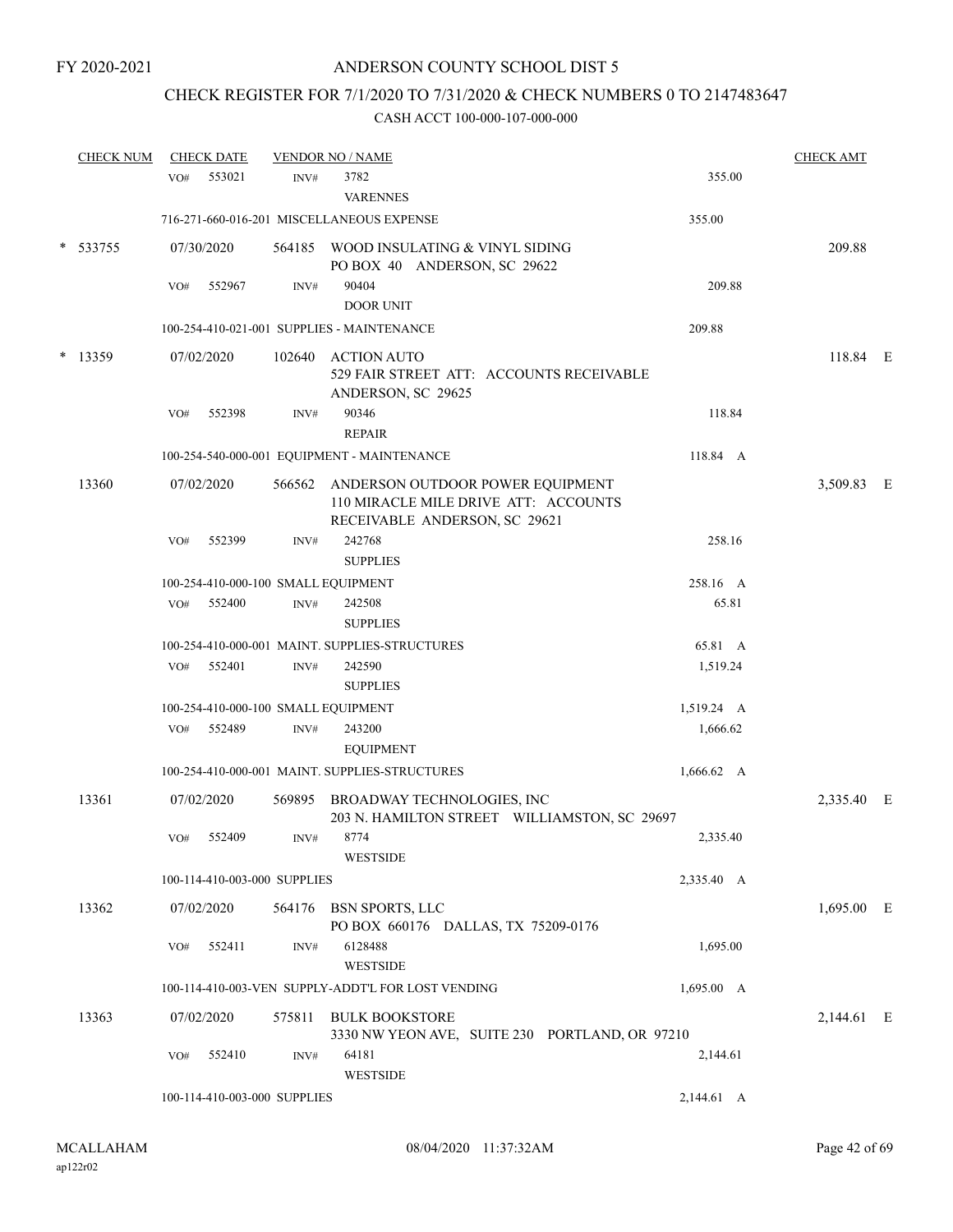## CHECK REGISTER FOR 7/1/2020 TO 7/31/2020 & CHECK NUMBERS 0 TO 2147483647

| <b>CHECK NUM</b> |     | <b>CHECK DATE</b>            |                | <b>VENDOR NO / NAME</b>                                                                             |     |           |            | <b>CHECK AMT</b> |  |
|------------------|-----|------------------------------|----------------|-----------------------------------------------------------------------------------------------------|-----|-----------|------------|------------------|--|
| $*$ 13367        |     | 07/02/2020                   |                | 202600 DILLARD'S SPORTS CENTER<br>708 WHITEHALL ROAD ATT: ACCOUNTS<br>RECEIVABLE ANDERSON, SC 29625 |     |           |            | 8,399.50 E       |  |
|                  | VO# | 552417                       | INV#           | 108284<br><b>WALL PADS</b>                                                                          |     | PO# 12346 | 8,399.50   |                  |  |
|                  |     |                              |                | 505-271-540-002-BSC BASEBALL&SOFTBALL COMPLEX                                                       |     |           | 4,199.75 A |                  |  |
|                  |     |                              |                | 505-271-540-003-BSC BASEBALL&SOFTBALL COMPLEX                                                       |     |           | 4,199.75 A |                  |  |
| $*$ 13369        |     | 07/02/2020                   |                | 237555 FORMS & SUPPLY<br>POBOX 563953 ATT: ACCOUNTS RECEIVABLE<br>CHARLOTTE, NC 28256               |     |           |            | 749.51 E         |  |
|                  | VO# | 552496                       | INV#           | 5452640<br><b>SUPPLIES</b>                                                                          |     |           | 239.02     |                  |  |
|                  |     | 100-113-410-006-000 SUPPLIES |                |                                                                                                     |     |           | 239.02 A   |                  |  |
|                  |     | VO# 552497                   | INV#           | 5461502<br><b>SUPPLIES</b>                                                                          | PO# | 12940     | 160.18     |                  |  |
|                  |     |                              |                | 100-252-410-000-000 SUPPLIES AND MATERIALS                                                          |     |           | 160.18 A   |                  |  |
|                  | VO# | 552498                       | $\text{INV}\#$ | 5461788<br><b>SUPPLIES</b>                                                                          | PO# | 12941     | 28.18      |                  |  |
|                  |     |                              |                | 100-252-410-000-000 SUPPLIES AND MATERIALS                                                          |     |           | 28.18 A    |                  |  |
|                  |     | VO# 552499                   | INV#           | 5458559<br><b>SUPPLIES</b>                                                                          | PO# | 12920     | 21.92      |                  |  |
|                  |     |                              |                | 100-252-410-000-000 SUPPLIES AND MATERIALS                                                          |     |           | 21.92 A    |                  |  |
|                  | VO# | 552500                       | INV#           | 5463933<br><b>SUPPLIES</b>                                                                          |     |           | 134.68     |                  |  |
|                  |     |                              |                | 100-252-410-000-000 SUPPLIES AND MATERIALS                                                          |     |           | 134.68 A   |                  |  |
|                  | VO# | 552501                       | INV#           | 5463138<br><b>SUPPLIES</b>                                                                          |     |           | 31.99      |                  |  |
|                  |     |                              |                | 100-252-410-000-000 SUPPLIES AND MATERIALS                                                          |     |           | 31.99 A    |                  |  |
|                  | VO# | 552502                       | INV#           | 5466414<br><b>SUPPLIES</b>                                                                          |     |           | 133.54     |                  |  |
|                  |     |                              |                | 100-252-410-000-000 SUPPLIES AND MATERIALS                                                          |     |           | 133.54 A   |                  |  |
| $*$ 13371        |     | 07/02/2020                   |                | 570843 GATEWAY SUPPLY CO<br>CORPORATE OFFICES P.O. BOX 2826 COLUMBIA, SC<br>29202                   |     |           |            | 440.20 E         |  |
|                  | VO# | 552420                       | INV#           | S4825467<br><b>SUPPLIES</b>                                                                         |     |           | 327.25     |                  |  |
|                  |     |                              |                | 100-254-410-016-400 HVAC/ELECTRICAL/PLUMBING                                                        |     |           | 327.25 A   |                  |  |
|                  | VO# | 552421                       | INV#           | S4888149                                                                                            |     |           | 112.95     |                  |  |
|                  |     |                              |                | <b>SUPPLIES</b>                                                                                     |     |           |            |                  |  |
|                  |     |                              |                | 100-254-323-009-RES RESTROOM RENOVATIONS                                                            |     |           | 112.95 A   |                  |  |
| 13372            |     | 07/02/2020                   | 252650         | <b>GRAINGER</b><br>DEPT 867098550 ATT: ACCOUNTS RECEIVABLE<br>PALATINE, IL 60038-0001               |     |           |            | 144.76 E         |  |
|                  | VO# | 552423                       | INV#           | 9550687272                                                                                          |     |           | 144.76     |                  |  |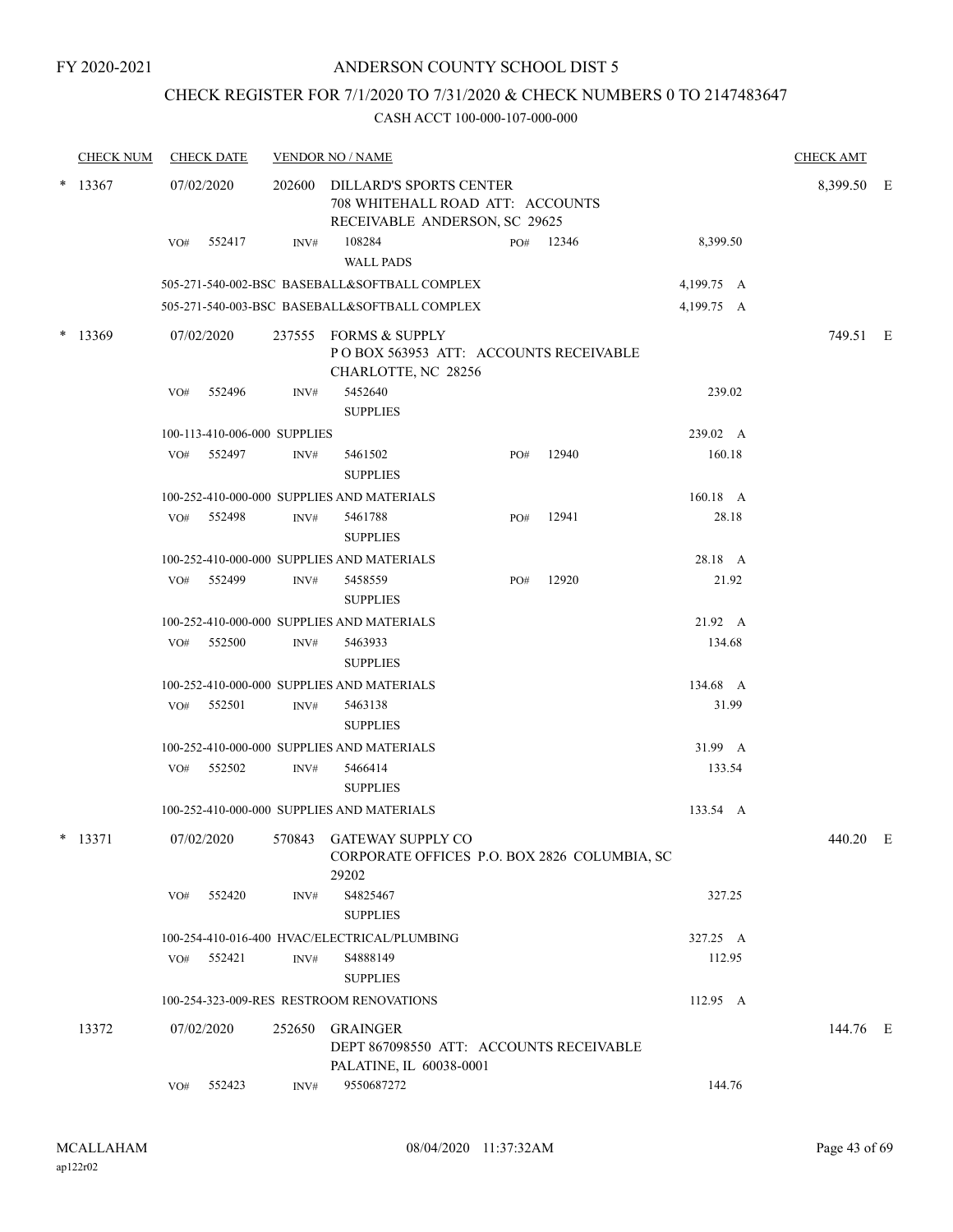## CHECK REGISTER FOR 7/1/2020 TO 7/31/2020 & CHECK NUMBERS 0 TO 2147483647

|        | <b>CHECK NUM</b> |     | <b>CHECK DATE</b>    |                                   | <b>VENDOR NO / NAME</b><br><b>SUPPLIES</b>                                                         |     |       |                          | <b>CHECK AMT</b> |  |
|--------|------------------|-----|----------------------|-----------------------------------|----------------------------------------------------------------------------------------------------|-----|-------|--------------------------|------------------|--|
|        |                  |     |                      | 100-254-410-000-400 HVAC SUPPLIES |                                                                                                    |     |       | 144.76 A                 |                  |  |
|        | $*$ 13374        |     | 07/02/2020           |                                   | 264114 HEINEMANN<br>15963 COLLECTIONS CENTER DRIVE ATT: ACCOUNTS<br>RECEIVABLE CHICAGO, IL 60693   |     |       |                          | 33,168.46 E      |  |
|        |                  | VO# | 552505               | INV#                              | 7212508<br><b>VARENNES</b>                                                                         | PO# | 12539 | 13,057.98                |                  |  |
|        |                  |     |                      |                                   | 100-112-410-016-TXT CLASSROOM TEXT                                                                 |     |       | 7,546.18 A               |                  |  |
|        |                  |     |                      |                                   | 100-113-410-016-TXT CLASSROOM TEXT<br>100-113-410-016-TXT CLASSROOM TEXT                           |     |       | 4,488.82 A<br>1,022.98 A |                  |  |
|        |                  | VO# | 552506               | INV#                              | 7212507<br>CONCORD ELEM                                                                            | PO# | 12536 | 20,110.48                |                  |  |
|        |                  |     |                      |                                   | 100-112-410-009-TXT CLASSROOM TEXT                                                                 |     |       | 15,092.35 A              |                  |  |
|        |                  |     |                      |                                   | 100-113-410-009-TXT CLASSROOM TEXT<br>100-113-410-009-TXT CLASSROOM TEXT                           |     |       | 3,442.65 A<br>1,575.48 A |                  |  |
| $\ast$ | 13376            |     | 07/02/2020           | 564696                            | JOHNSTONE SUPPLY<br>POBOX 17466 GREENVILLE, SC 29606                                               |     |       |                          | 557.61 E         |  |
|        |                  | VO# | 552428               | INV#                              | 4016229<br><b>SUPPLIES</b>                                                                         |     |       | 69.88                    |                  |  |
|        |                  |     |                      |                                   | 100-254-410-006-400 HVAC/ELECTRICAL/PLUMBING                                                       |     |       | 69.88 A                  |                  |  |
|        |                  | VO# | 552429               | INV#                              | 4016239<br><b>SUPPLIES</b>                                                                         |     |       | 453.77                   |                  |  |
|        |                  |     |                      |                                   | 100-254-410-006-400 HVAC/ELECTRICAL/PLUMBING                                                       |     |       | 453.77 A                 |                  |  |
|        |                  |     | VO# 552430           | INV#                              | 4016384<br><b>SUPPLIES</b>                                                                         |     |       | 33.96                    |                  |  |
|        |                  |     |                      |                                   | 100-254-410-001-400 HVAC/ELECTRICAL/PLUMBING                                                       |     |       | 33.96 A                  |                  |  |
|        | 13377            |     | 07/02/2020           | 300176                            | JOSTENS INC<br>21336 NETWORK PLACE ATT: ACCOUNTS<br>RECEIVABLE CHICAGO, IL 60673                   |     |       |                          | $1,065.72$ E     |  |
|        |                  | VO# | 552431               | INV#                              | ORDER 2302713<br><b>WESTSIDE HS</b>                                                                |     |       | 1,065.72                 |                  |  |
|        |                  |     |                      |                                   | 100-114-410-003-VEN SUPPLY-ADDT'L FOR LOST VENDING                                                 |     |       | $1,065.72 \quad A$       |                  |  |
|        | 13378            | VO# | 07/02/2020<br>552535 | 574889<br>INV#                    | <b>EMPLOYEE VENDOR</b><br>PE SUPPLIES                                                              |     |       | 661.14                   | 661.14 E         |  |
|        |                  |     |                      |                                   | REIMBURSEMENT                                                                                      |     |       |                          |                  |  |
|        |                  |     |                      | 937-113-410-019-000 SUPPLIES      |                                                                                                    |     |       | 661.14 A                 |                  |  |
|        | 13379            |     | 07/02/2020           | 572165                            | MCGRAW-HILL SCHOOL EDUCATION, LLC<br>BMO HARRIS BANK, N.A. LOCKBOX 71545 CHICAGO,<br>IL 60694-1545 |     |       |                          | 2,470.50 E       |  |
|        |                  | VO# | 552433               | INV#                              | 53703017<br><b>WESTSIDE</b>                                                                        |     |       | 2,470.50                 |                  |  |
|        |                  |     |                      |                                   | 100-114-410-003-INQ INQUIRY BASED LEARNING                                                         |     |       | $1,147.26$ A             |                  |  |
|        |                  |     |                      |                                   | 100-114-410-003-VEN SUPPLY-ADDT'L FOR LOST VENDING                                                 |     |       | $1,323.24 \quad A$       |                  |  |
|        | 13380            |     | 07/02/2020           | 349701                            | MED CENTRAL HEALTH RESOURCES                                                                       |     |       |                          | 130.00 E         |  |
|        |                  |     |                      |                                   |                                                                                                    |     |       |                          |                  |  |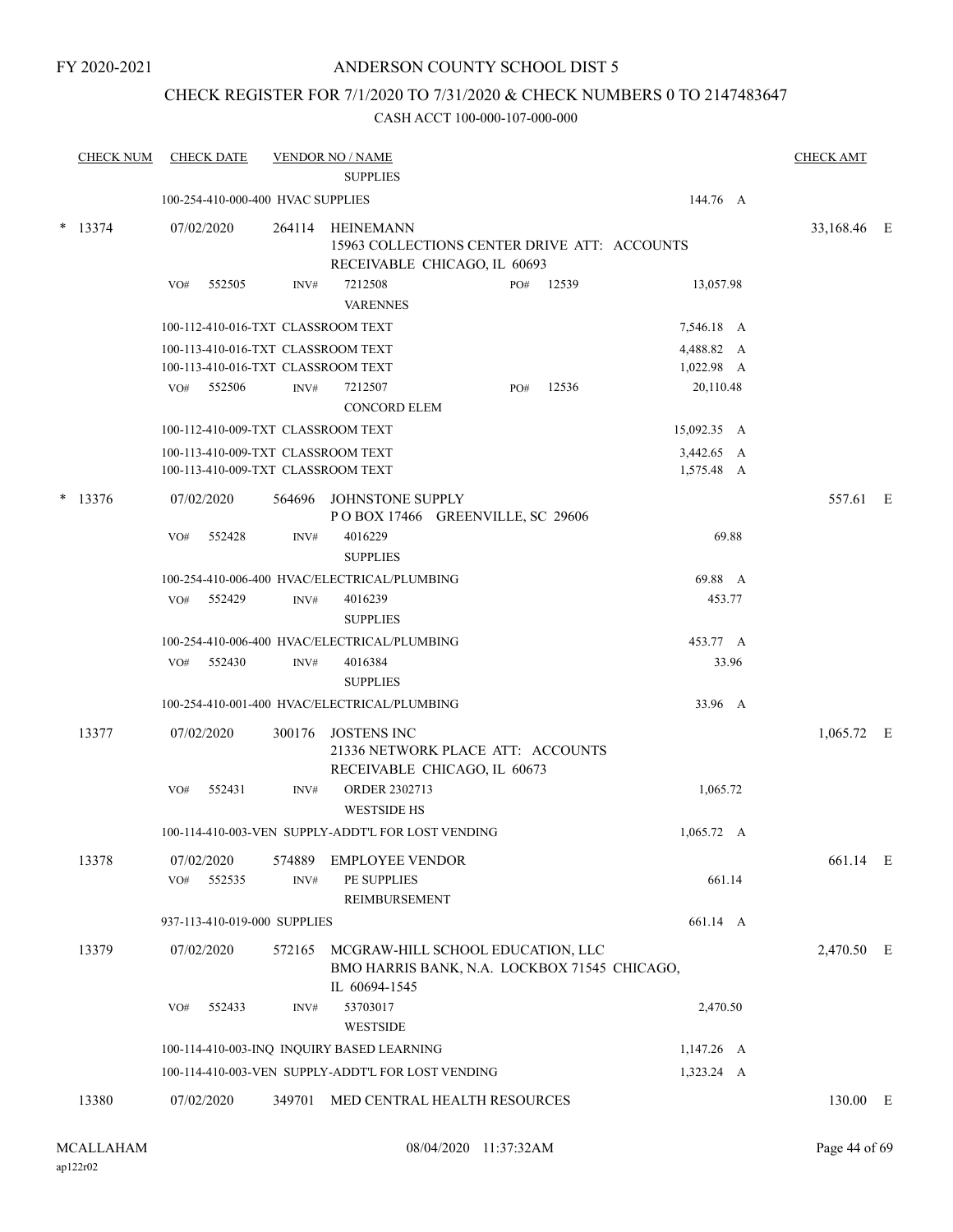## ANDERSON COUNTY SCHOOL DIST 5

## CHECK REGISTER FOR 7/1/2020 TO 7/31/2020 & CHECK NUMBERS 0 TO 2147483647

| <b>CHECK NUM</b> |     | <b>CHECK DATE</b>                      |        | <b>VENDOR NO / NAME</b>                         |     |       |                  | <b>CHECK AMT</b> |  |
|------------------|-----|----------------------------------------|--------|-------------------------------------------------|-----|-------|------------------|------------------|--|
|                  |     |                                        |        | 3424 CLEMSON BLVD ATT: ACCOUNTS RECEIVABLE      |     |       |                  |                  |  |
|                  |     |                                        |        | ANDERSON, SC 29621                              |     |       |                  |                  |  |
|                  | VO# | 552514                                 | INV#   | 54452                                           |     |       | 65.00            |                  |  |
|                  |     |                                        |        | <b>HEATON</b>                                   |     |       |                  |                  |  |
|                  |     |                                        |        | 100-255-323-000-000 CONTRACTED SERVICES         |     |       | 65.00 A          |                  |  |
|                  | VO# | 552515                                 | INV#   | 16819                                           |     |       | 65.00            |                  |  |
|                  |     |                                        |        | LEE                                             |     |       |                  |                  |  |
|                  |     |                                        |        | 100-255-323-000-000 CONTRACTED SERVICES         |     |       | 65.00 A          |                  |  |
| $*$ 13382        |     | 07/02/2020                             |        | 389900 OFFICE DEPOT                             |     |       |                  | 985.01 E         |  |
|                  |     |                                        |        | POBOX 1413 CHARLOTTE, NC 28201-1413             |     |       |                  |                  |  |
|                  | VO# | 552439                                 | INV#   | 2409383133                                      |     |       | 14.20            |                  |  |
|                  |     |                                        |        | <b>SUPPLIES</b>                                 |     |       |                  |                  |  |
|                  |     | 100-114-410-003-000 SUPPLIES           |        |                                                 |     |       | 14.20 A          |                  |  |
|                  | VO# | 552440                                 | INV#   | 508367388001                                    |     |       | 146.42           |                  |  |
|                  |     |                                        |        | <b>SUPPLIES</b>                                 |     |       |                  |                  |  |
|                  |     | 100-114-410-003-000 SUPPLIES           |        |                                                 |     |       | 146.42 A         |                  |  |
|                  |     | VO# 552441                             | INV#   | 512976143001                                    | PO# | 12933 | 94.36            |                  |  |
|                  |     |                                        |        | <b>SUPPLIES</b>                                 |     |       |                  |                  |  |
|                  |     |                                        |        | 100-212-410-000-000 SUPPLIES AND MATERIALS      |     |       | 94.36 A          |                  |  |
|                  |     | VO# 552442                             | INV#   | 510026813001                                    |     |       | 208.04           |                  |  |
|                  |     |                                        |        | <b>SUPPLIES</b>                                 |     |       |                  |                  |  |
|                  |     |                                        |        |                                                 |     |       | 208.04 A         |                  |  |
|                  | VO# | 100-264-410-000-000 SUPPLIES<br>552443 |        |                                                 | PO# | 12896 | 102.36           |                  |  |
|                  |     |                                        | INV#   | 511352847001<br><b>SUPPLIES</b>                 |     |       |                  |                  |  |
|                  |     |                                        |        | 395-212-410-000-000 SUPPLIES AND MATERIALS      |     |       | 102.36 A         |                  |  |
|                  |     | VO# 552444                             | INV#   | 511352589001                                    | PO# | 12896 | 107.02           |                  |  |
|                  |     |                                        |        | <b>SUPPLIES</b>                                 |     |       |                  |                  |  |
|                  |     |                                        |        | 395-212-410-000-000 SUPPLIES AND MATERIALS      |     |       | $107.02 \quad A$ |                  |  |
|                  | VO# | 552508                                 | INV#   | 512444990001                                    | PO# | 12913 | 29.43            |                  |  |
|                  |     |                                        |        | <b>SUPPLIES</b>                                 |     |       |                  |                  |  |
|                  |     |                                        |        | 100-221-410-000-000 SUPPLIES AND MATERIALS      |     |       | 29.43 A          |                  |  |
|                  | VO# | 552509                                 | INV#   | 512254534001                                    |     |       | 23.45            |                  |  |
|                  |     |                                        |        | <b>SUPPLIES</b>                                 |     |       |                  |                  |  |
|                  |     |                                        |        | 100-254-410-000-055 OFFICE SUPPLIES & FURNITURE |     |       | 23.45 A          |                  |  |
|                  | VO# | 552510                                 | INV#   | 512250303001                                    |     |       | 248.00           |                  |  |
|                  |     |                                        |        | <b>SUPPLIES</b>                                 |     |       |                  |                  |  |
|                  |     |                                        |        | 100-254-410-000-055 OFFICE SUPPLIES & FURNITURE |     |       | 248.00 A         |                  |  |
|                  |     | VO# 552511                             | INV#   | 512254532001                                    |     |       | 11.73            |                  |  |
|                  |     |                                        |        | <b>SUPPLIES</b>                                 |     |       |                  |                  |  |
|                  |     |                                        |        | 100-254-410-000-055 OFFICE SUPPLIES & FURNITURE |     |       | $11.73 \quad A$  |                  |  |
| 13383            |     | 07/02/2020                             | 391100 | OLD STONE TRACTOR CO, INC                       |     |       |                  | 407.48 E         |  |
|                  |     |                                        |        | PO BOX 13565 ATT: ACCOUNTS RECEIVABLE           |     |       |                  |                  |  |
|                  |     |                                        |        | ANDERSON, SC 29624                              |     |       |                  |                  |  |
|                  | VO# | 552445                                 | INV#   | CT08032                                         |     |       | 78.10            |                  |  |
|                  |     |                                        |        | <b>REPAIR PARTS</b>                             |     |       |                  |                  |  |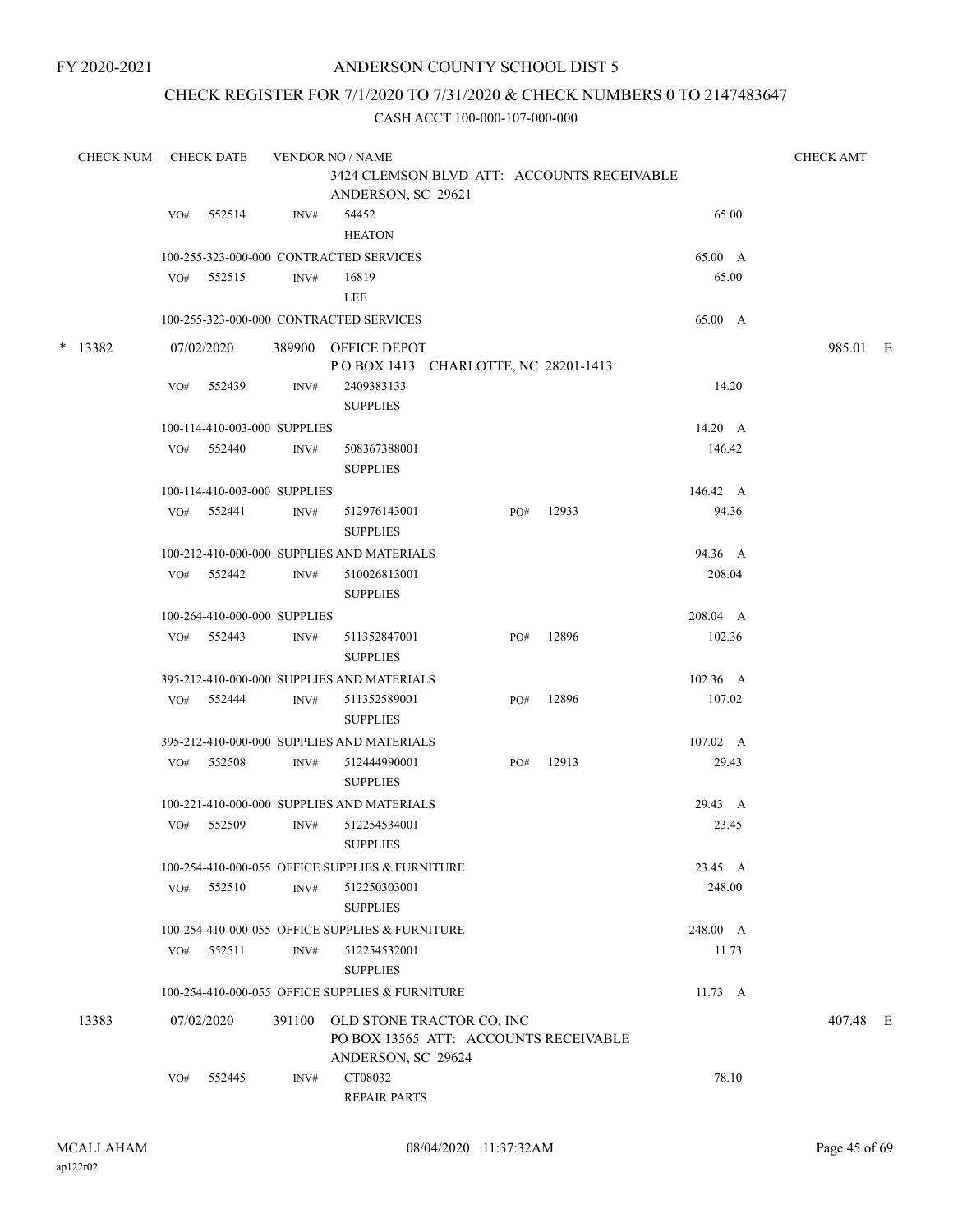# CHECK REGISTER FOR 7/1/2020 TO 7/31/2020 & CHECK NUMBERS 0 TO 2147483647

| <b>CHECK NUM</b> |     | <b>CHECK DATE</b>                 |        | <b>VENDOR NO / NAME</b>                                                                                  |     |       |               | <b>CHECK AMT</b> |   |
|------------------|-----|-----------------------------------|--------|----------------------------------------------------------------------------------------------------------|-----|-------|---------------|------------------|---|
|                  |     |                                   |        | 100-254-410-000-001 MAINT. SUPPLIES-STRUCTURES                                                           |     |       | 78.10 A       |                  |   |
|                  | VO# | 552512                            | INV#   | CT08194                                                                                                  |     |       | 8.76          |                  |   |
|                  |     |                                   |        | <b>REPAIR PARTS</b>                                                                                      |     |       |               |                  |   |
|                  |     |                                   |        | 100-254-410-000-001 MAINT. SUPPLIES-STRUCTURES                                                           |     |       | 8.76 A        |                  |   |
|                  | VO# | 552513                            | INV#   | WO38887                                                                                                  |     |       | 320.62        |                  |   |
|                  |     |                                   |        | <b>REPAIR</b>                                                                                            |     |       |               |                  |   |
|                  |     |                                   |        | 100-254-412-000-001 TRUCK SERVICE - MAINTENANCE                                                          |     |       | 320.62 A      |                  |   |
| 13384            |     | 07/02/2020                        | 394675 | PIP PRINTING<br>1005 NORTH FANT STREET ATT: ACCOUNTS<br>RECEIVABLE ANDERSON, SC 29621                    |     |       |               | 711.20 E         |   |
|                  | VO# | 552447                            | INV#   | 100579<br><b>WESTSIDE</b>                                                                                |     |       | 711.20        |                  |   |
|                  |     | 100-114-410-003-000 SUPPLIES      |        |                                                                                                          |     |       | 711.20 A      |                  |   |
| 13385            |     | 07/02/2020                        |        | 416350 PRESENTATION SYSTEMS SOUTH, INC<br>POBOX 3872 ATT: ACCOUNTS RECEIVABLE<br>MOORESVILLE, NC 28117   |     |       |               | 1,384.58 E       |   |
|                  | VO# | 552448                            | INV#   | 201191<br><b>SUPPLIES</b>                                                                                | PO# | 12816 | 1,384.58      |                  |   |
|                  |     |                                   |        | 329-114-410-000-0CO SUPPLIES-STATE (C/O)                                                                 |     |       | 1,384.58 A    |                  |   |
| $*$ 13387        |     | 07/02/2020                        | 573043 | SCHOOL DISTRICT OF OCONEE COUNTY<br>414 S. PINE ST. ATTN: ANDREA BRANER<br>WALHALLA, SC 29691            |     |       |               | 2,004.25 E       |   |
|                  | VO# | 552520                            | INV#   | 2019-2020                                                                                                |     |       | 2,004.25      |                  |   |
|                  |     |                                   |        | <b>PROVISO</b>                                                                                           |     |       |               |                  |   |
|                  |     |                                   |        | 100-412-720-000-000 PAYMENTS TO OTHER GOV'T UNITS                                                        |     |       | 2,004.25 A    |                  |   |
| 13388            |     | 07/02/2020                        | 570099 | SCHOOL SPECIALTY, INC.<br>32656 COLLECTION CENTER DR. ATT: ACCOUNTS<br>RECEIVABLE CHICAGO, IL 60693-0656 |     |       |               | 275.32 E         |   |
|                  | VO# | 552521                            | INV#   | 208125285941<br><b>ROBERT ANDERSON</b>                                                                   |     |       | 275.32        |                  |   |
|                  |     | 100-113-410-006-OPE PE SUPPLIES   |        |                                                                                                          |     |       | 275.32 A      |                  |   |
| 13389            |     | 07/02/2020                        |        | 469775 SEVEN OAKS DOORS & HARDWARE, INC<br>POBOX 280 ATT: ACCOUNTS RECEIVABLE<br>OAKBORO, NC 28129       |     |       |               | 4,985.38         | E |
|                  | VO# | 552451                            | INV#   | 981352                                                                                                   | PO# | 12567 | 4,985.38      |                  |   |
|                  |     |                                   |        | <b>INSTALLATION</b>                                                                                      |     |       |               |                  |   |
|                  |     |                                   |        | 100-254-410-020-DOR GYM DOOR ADDITION                                                                    |     |       | 4,985.38 A    |                  |   |
| 13390            |     | 07/02/2020                        |        | 570059 SHARP BUSINESS SYSTEMS<br>DEPT 1216 PO BOX 121216 DALLAS, TX 75312-1216                           |     |       |               | 187.09 E         |   |
|                  | VO# | 552452                            | INV#   | 9002812195<br><b>COPIES</b>                                                                              |     |       | 4.40          |                  |   |
|                  |     | 100-254-323-000-001 CONTRACT SRVS |        |                                                                                                          |     |       | $4.40\quad A$ |                  |   |
|                  | VO# | 552453                            | INV#   | 9002821022<br><b>COPIES</b>                                                                              |     |       | 13.70         |                  |   |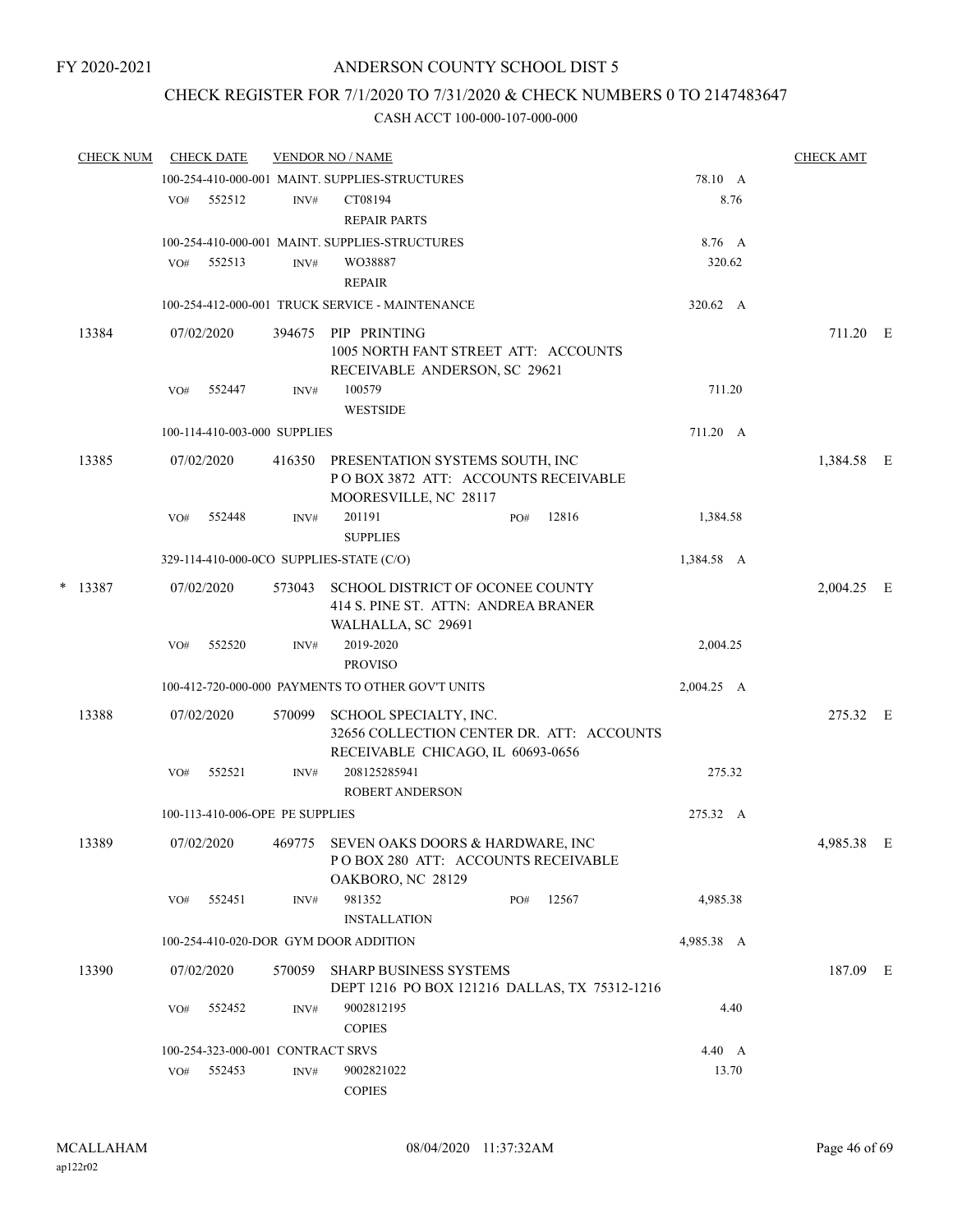## CHECK REGISTER FOR 7/1/2020 TO 7/31/2020 & CHECK NUMBERS 0 TO 2147483647

| <b>CHECK NUM</b> |     | <b>CHECK DATE</b> |        | <b>VENDOR NO / NAME</b>                            |     |       |                  | <b>CHECK AMT</b> |      |
|------------------|-----|-------------------|--------|----------------------------------------------------|-----|-------|------------------|------------------|------|
|                  |     |                   |        | 100-114-410-003-VEN SUPPLY-ADDT'L FOR LOST VENDING |     |       | 13.70 A          |                  |      |
|                  |     | VO# 552454        | INV#   | 9002816665                                         |     |       | 0.22             |                  |      |
|                  |     |                   |        | <b>COPIES</b>                                      |     |       |                  |                  |      |
|                  |     |                   |        | 329-115-690-031-000 OTHER OBJECTS-WBL              |     |       | 0.22 A           |                  |      |
|                  | VO# | 552455            | INV#   | 9002816663                                         |     |       | 167.81           |                  |      |
|                  |     |                   |        | <b>COPIES</b>                                      |     |       |                  |                  |      |
|                  |     |                   |        | 329-115-690-031-000 OTHER OBJECTS-WBL              |     |       | 167.81 A         |                  |      |
|                  | VO# | 552456            | INV#   | 9002816671                                         |     |       | 0.96             |                  |      |
|                  |     |                   |        | <b>COPIES</b>                                      |     |       |                  |                  |      |
|                  |     |                   |        | 329-115-690-031-000 OTHER OBJECTS-WBL              |     |       | $0.96\quad A$    |                  |      |
| 13391            |     | 07/02/2020        |        | 472700 SHERWIN WILLIAMS                            |     |       |                  | 785.49 E         |      |
|                  |     |                   |        | 613 NORTH MURRAY AVENUE ATT: ACCOUNTS              |     |       |                  |                  |      |
|                  |     |                   |        | RECEIVABLE ANDERSON, SC 29625                      |     |       |                  |                  |      |
|                  | VO# | 552458            | INV#   | 5518-7                                             |     |       | 87.25            |                  |      |
|                  |     |                   |        | <b>SUPPLIES</b>                                    |     |       |                  |                  |      |
|                  |     |                   |        | 100-254-410-013-001 SUPPLIES - MAINTENANCE         |     |       | 87.25 A          |                  |      |
|                  |     | VO# 552459        | INV#   | 6251-4                                             |     |       | 25.08            |                  |      |
|                  |     |                   |        | <b>SUPPLIES</b>                                    |     |       |                  |                  |      |
|                  |     |                   |        | 100-254-410-013-001 SUPPLIES - MAINTENANCE         |     |       | 25.08 A          |                  |      |
|                  | VO# | 552460            | INV#   | 6530-1                                             |     |       | 105.68           |                  |      |
|                  |     |                   |        | <b>SUPPLIES</b>                                    |     |       |                  |                  |      |
|                  |     |                   |        | 100-254-410-001-ALT ALT SCHOOL FACILITY SUPPLIES   |     |       | 105.68 A         |                  |      |
|                  | VO# | 552461            | INV#   | 1439-9                                             |     |       | 33.34            |                  |      |
|                  |     |                   |        | <b>SUPPLIES</b>                                    |     |       |                  |                  |      |
|                  |     |                   |        | 100-254-410-021-001 SUPPLIES - MAINTENANCE         |     |       | 33.34 A          |                  |      |
|                  |     | VO# 552462        | INV#   | 1408-4                                             |     |       | 107.47           |                  |      |
|                  |     |                   |        | <b>SUPPLIES</b>                                    |     |       |                  |                  |      |
|                  |     |                   |        | 100-254-410-006-001 SUPPLIES - MAINTENANCE         |     |       | $107.47 \quad A$ |                  |      |
|                  |     | VO# 552463        | INV#   | 5790-2                                             |     |       | 95.77            |                  |      |
|                  |     |                   |        | <b>SUPPLIES</b>                                    |     |       |                  |                  |      |
|                  |     |                   |        | 100-254-410-001-ALT ALT SCHOOL FACILITY SUPPLIES   |     |       | 95.77 A          |                  |      |
|                  | VO# | 552464            | INV#   | 1079-3                                             |     |       | 330.90           |                  |      |
|                  |     |                   |        | <b>SUPPLIES</b>                                    |     |       |                  |                  |      |
|                  |     |                   |        | 100-254-410-002-001 SUPPLIES - MAINTENANCE         |     |       | 165.45 A         |                  |      |
|                  |     |                   |        |                                                    |     |       |                  |                  |      |
|                  |     |                   |        | 100-254-410-003-001 SUPPLIES - MAINTENANCE         |     |       | 165.45 A         |                  |      |
| 13392            |     | 07/02/2020        | 563982 | SOUTHEASTERN PAPER GROUP                           |     |       |                  | 380.72 E         |      |
|                  |     |                   |        | PO BOX 890671 ATT: ACCOUNTS RECEIVABLE             |     |       |                  |                  |      |
|                  |     |                   |        | CHARLOTTE, NC 28289-0671                           |     |       |                  |                  |      |
|                  | VO# | 552466            | INV#   | 4893011                                            | PO# | 12900 | 380.72           |                  |      |
|                  |     |                   |        | <b>DUSTERS</b>                                     |     |       |                  |                  |      |
|                  |     |                   |        | 100-000-170-000-000 WAREHOUSE INVENTORY            |     |       | 380.72 A         |                  |      |
| 13393            |     | 07/02/2020        |        | 507850 TRANE                                       |     |       |                  | 4,699.00         | - 13 |
|                  |     |                   |        | POBOX 406469 ATT: ACCOUNTS RECEIVABLE              |     |       |                  |                  |      |
|                  |     |                   |        | ATLANTA, GA 30384-6469                             |     |       |                  |                  |      |
|                  | VO# | 552469            | INV#   | 310898128                                          | PO# | 12733 | 4,699.00         |                  |      |
|                  |     |                   |        |                                                    |     |       |                  |                  |      |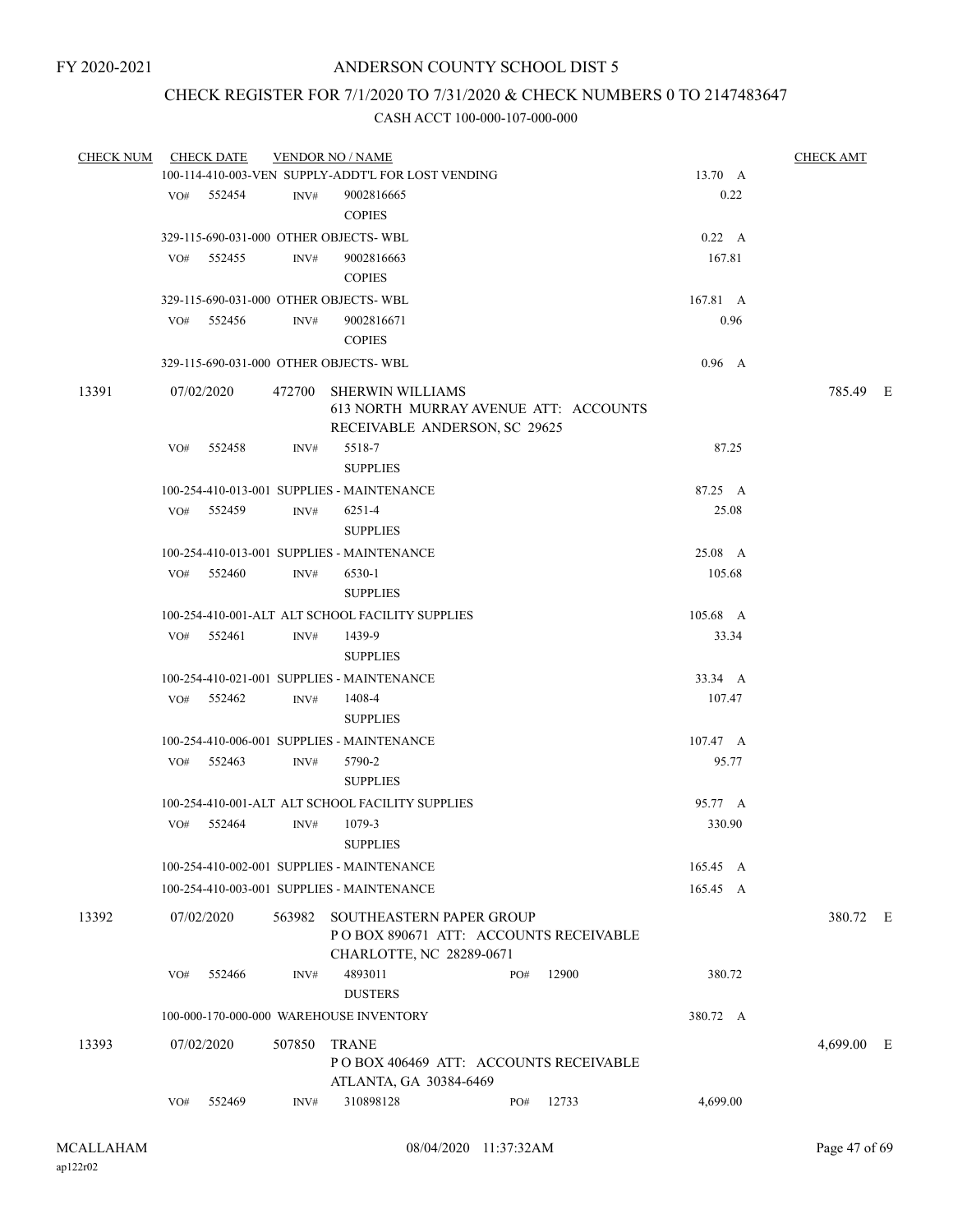## CHECK REGISTER FOR 7/1/2020 TO 7/31/2020 & CHECK NUMBERS 0 TO 2147483647

| <b>CHECK NUM</b> |            | <b>CHECK DATE</b>                 |      | <b>VENDOR NO / NAME</b>                                                                        |            |       | <b>CHECK AMT</b> |  |
|------------------|------------|-----------------------------------|------|------------------------------------------------------------------------------------------------|------------|-------|------------------|--|
|                  |            |                                   |      | <b>CENTERVILLE</b>                                                                             |            |       |                  |  |
|                  |            |                                   |      | 100-254-410-007-400 HVAC/ELECTRICAL/PLUMBING                                                   | 4,699.00 A |       |                  |  |
| $*$ 13395        | 07/02/2020 | VO# 552396                        | INV# | 574608 EMPLOYEE VENDOR<br><b>HALL PASSES</b><br>REIMBURSEMENT                                  | 258.92     |       | 695.27 E         |  |
|                  |            |                                   |      | 100-114-410-003-VEN SUPPLY-ADDT'L FOR LOST VENDING                                             | 258.92 A   |       |                  |  |
|                  |            | VO# 552397                        | INV# | <b>WHITEBOARDS</b><br>REIMBURSEMENT                                                            | 436.35     |       |                  |  |
|                  |            | 100-223-410-003-000 SUPPLIES      |      |                                                                                                | 436.35 A   |       |                  |  |
| $*$ 13397        | 07/02/2020 |                                   |      | 532300 WHITE JONES ACE HARDWARE<br>PO BOX 13012 ATT: ACCOUNTS RECEIVABLE<br>ANDERSON, SC 29624 |            |       | 164.19 E         |  |
|                  | VO#        | 552483                            | INV# | 404790<br><b>SUPPLIES</b>                                                                      | 22.88      |       |                  |  |
|                  |            |                                   |      | 100-254-410-006-001 SUPPLIES - MAINTENANCE                                                     | 22.88 A    |       |                  |  |
|                  |            | VO# 552484                        | INV# | 404675<br><b>SUPPLIES</b>                                                                      | 23.63      |       |                  |  |
|                  |            |                                   |      | 100-254-410-002-400 HVAC/ELECTRICAL/PLUMBING                                                   | 23.63 A    |       |                  |  |
|                  |            | VO# 552485                        | INV# | 891460<br><b>SUPPLIES</b>                                                                      |            | 26.14 |                  |  |
|                  |            |                                   |      | 100-254-410-002-400 HVAC/ELECTRICAL/PLUMBING                                                   | 26.14 A    |       |                  |  |
|                  |            | VO# 552486                        | INV# | 404758<br><b>SUPPLIES</b>                                                                      |            | 59.48 |                  |  |
|                  |            |                                   |      | 100-254-410-009-400 HVAC/ELECTRICAL/PLUMBING                                                   | 59.48 A    |       |                  |  |
|                  |            | VO# 552487                        | INV# | 891348<br><b>SUPPLIES</b>                                                                      | 11.79      |       |                  |  |
|                  |            |                                   |      | 600-256-323-002-000 REPAIRS TO EQUIPMENT                                                       | 11.79 A    |       |                  |  |
|                  |            | VO# 552527                        | INV# | 404686<br><b>SUPPLIES</b>                                                                      |            | 20.27 |                  |  |
|                  |            | 100-254-410-000-C19 SUPPIES - C19 |      |                                                                                                | 20.27 A    |       |                  |  |
| 13398            | 07/09/2020 |                                   |      | 574682 EMPLOYEE VENDOR                                                                         |            |       | 164.67 E         |  |
|                  |            | VO# 552599                        | INV# | REIMBURSEMENT<br><b>BUSINESS CARDS</b>                                                         | 164.67     |       |                  |  |
|                  |            | 821-221-410-000-000 SUPPLIES      |      |                                                                                                | 164.67 A   |       |                  |  |
| 13399            | 07/09/2020 |                                   |      | 574547 EDGENUITY INC.<br>DEPT LA 24561 PASADENA, CA 91185-4561                                 |            |       | 15,875.00 E      |  |
|                  | VO#        | 552558                            | INV# | 751967<br>12949<br>PO#<br>ODYSSEYWARE                                                          | 15,875.00  |       |                  |  |
|                  |            | 100-114-410-000-NFD SUPPLIES      |      |                                                                                                | 2,267.86 A |       |                  |  |
|                  |            | 100-114-410-001-ALT SUPPLIES      |      |                                                                                                | 2,267.86 A |       |                  |  |
|                  |            |                                   |      | 100-145-312-000-000 PURCHASED SERVICES                                                         | 2,267.86 A |       |                  |  |
|                  |            |                                   |      | 124-114-445-024-000 TECHNOLOGY SUPPLIES                                                        | 2,267.86 A |       |                  |  |
|                  |            |                                   |      | 203-127-410-001-000 SUPPLIES-LD/DD/OHI                                                         | 2,267.84 A |       |                  |  |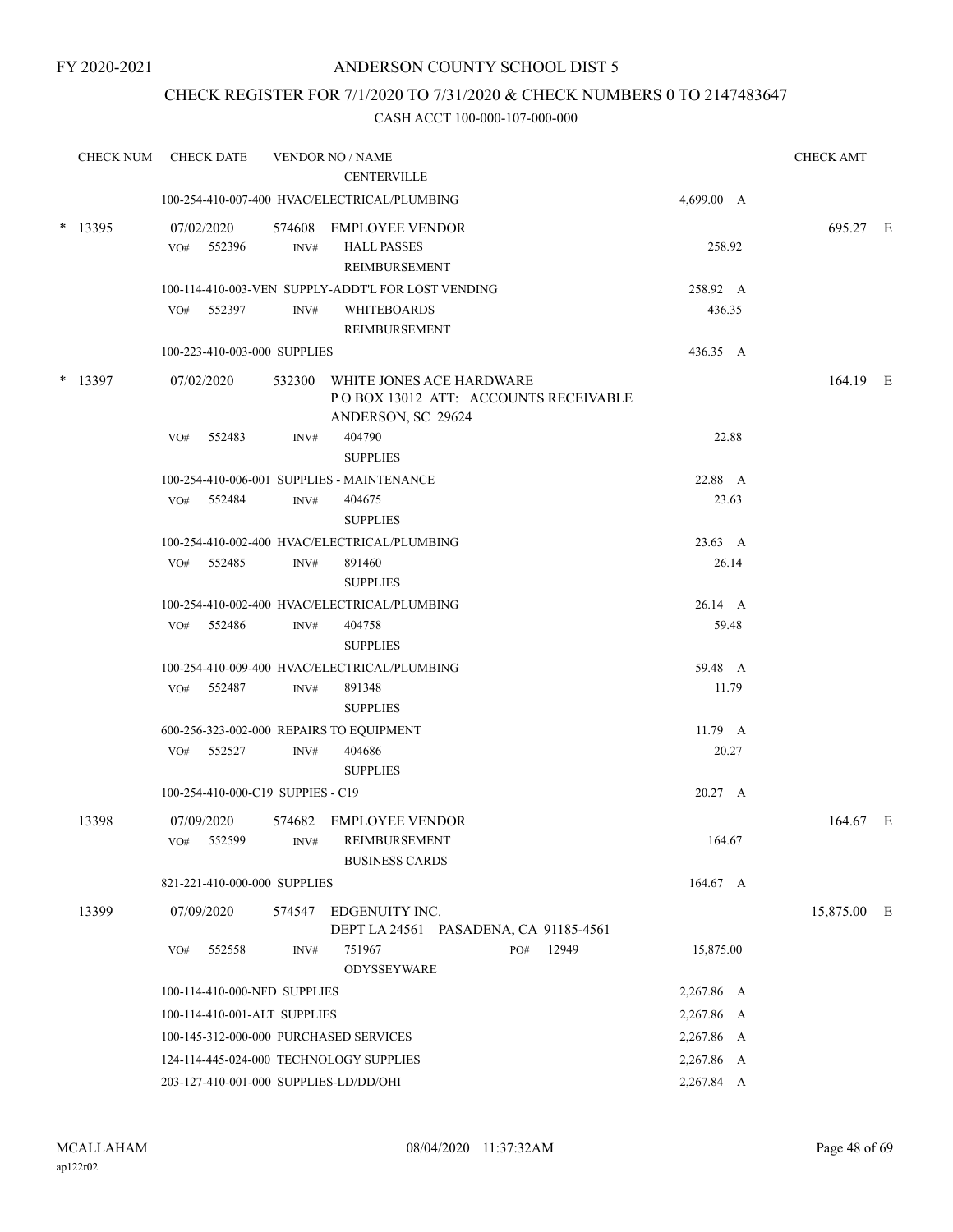## CHECK REGISTER FOR 7/1/2020 TO 7/31/2020 & CHECK NUMBERS 0 TO 2147483647

|       | <b>CHECK NUM</b> | <b>CHECK DATE</b>                      |                          | <b>VENDOR NO / NAME</b><br>338-221-445-000-EAR TECHNOLOGY SUPPLIES                                                |                                       |       | 2,267.86 A  | <b>CHECK AMT</b> |  |
|-------|------------------|----------------------------------------|--------------------------|-------------------------------------------------------------------------------------------------------------------|---------------------------------------|-------|-------------|------------------|--|
|       |                  | 356-182-410-023-000 SUPPLIES           |                          |                                                                                                                   |                                       |       | 2,267.86 A  |                  |  |
| 13400 | 07/09/2020       | 569871                                 |                          | FOLLETT SCHOOL SOLUTIONS, INC<br>91826 COLLECTION CENTER DRIVE ATT: ACCOUNTS<br>RECEIVABLE CHICAGO, IL 60693-0918 |                                       |       | 49,605.66   | – E              |  |
|       |                  | 552602<br>VO#                          | INV#                     | 692571F<br><b>BOOKS</b>                                                                                           |                                       |       | 1,070.99    |                  |  |
|       |                  | 100-222-410-007-000 SUPPLIES           |                          |                                                                                                                   |                                       |       | 1,070.99 A  |                  |  |
|       |                  | 552619<br>VO#                          | INV#                     | 713477<br><b>BOOKS</b>                                                                                            |                                       |       | 2,015.28    |                  |  |
|       |                  | 100-222-410-003-000 SUPPLIES           |                          |                                                                                                                   |                                       |       | 2,015.28 A  |                  |  |
|       |                  | 552622<br>VO#                          | INV#                     | 711449F<br><b>BOOKS</b>                                                                                           | PO#                                   | 12870 | 46,519.39   |                  |  |
|       |                  | 397-222-410-006-000 MEDIA SUPPLIES     |                          |                                                                                                                   |                                       |       | 46,519.39 A |                  |  |
|       | 13401            | 07/09/2020                             | 237555                   | FORMS & SUPPLY<br>CHARLOTTE, NC 28256                                                                             | POBOX 563953 ATT: ACCOUNTS RECEIVABLE |       |             | 2,088.21 E       |  |
|       |                  | VO#<br>552584                          | INV#                     | 5441760-0<br><b>SUPPLIES</b>                                                                                      |                                       |       | 2,088.21    |                  |  |
|       |                  | 100-114-410-001-ALT SUPPLIES           |                          |                                                                                                                   |                                       |       | 2,088.21 A  |                  |  |
| *     | 13405            | 07/09/2020                             | 564696                   | JOHNSTONE SUPPLY                                                                                                  | POBOX 17466 GREENVILLE, SC 29606      |       |             | 658.31 E         |  |
|       |                  | 552611<br>VO#                          | INV#                     | 4016302<br><b>SUPPLIES</b>                                                                                        |                                       |       | 658.31      |                  |  |
|       |                  |                                        |                          | 100-254-410-006-400 HVAC/ELECTRICAL/PLUMBING                                                                      |                                       |       | 658.31      |                  |  |
|       | 13406            | 07/09/2020<br>552559<br>VO#            | 563964<br>$\text{INV}\#$ | <b>EMPLOYEE VENDOR</b><br><b>JUNE 2020</b><br><b>MILEAGE</b>                                                      |                                       |       | 136.36      | 136.36 E         |  |
|       |                  | 100-266-332-000-000 IN-DISTRICT TRAVEL |                          |                                                                                                                   |                                       |       | 136.36 A    |                  |  |
|       | 13407            | 07/09/2020<br>552609<br>VO#            | 575186<br>INV#           | <b>EMPLOYEE VENDOR</b><br><b>REIMBURSMENT</b>                                                                     |                                       |       | 352.40      | 352.40 E         |  |
|       |                  |                                        |                          | <b>BOOKS</b>                                                                                                      |                                       |       |             |                  |  |
|       |                  | 100-222-410-020-000 SUPPLIES           |                          |                                                                                                                   |                                       |       | 352.40 A    |                  |  |
|       | 13408            | 07/09/2020<br>552615<br>VO#            | 575125<br>INV#           | EMPLOYEE VENDOR<br><b>REIMBURSEMENT</b>                                                                           |                                       |       | 219.99      | 219.99 E         |  |
|       |                  |                                        |                          | <b>REGISTRATION</b><br>809-224-333-011-000 TRIPS AND CONFERENCES                                                  |                                       |       | 219.99 A    |                  |  |
|       |                  |                                        |                          |                                                                                                                   |                                       |       |             |                  |  |
|       | $* 13410$        | 07/09/2020                             | 389900                   | OFFICE DEPOT                                                                                                      | POBOX 1413 CHARLOTTE, NC 28201-1413   |       |             | 2,547.13 E       |  |
|       |                  | 552550<br>VO#                          | INV#                     | 100197053001<br><b>SUPPLIES</b>                                                                                   |                                       |       | 83.21       |                  |  |
|       |                  | 600-256-410-000-000 SUPPLIES           |                          |                                                                                                                   |                                       |       | 83.21 A     |                  |  |
|       |                  | 552572<br>VO#                          | INV#                     | 508325448001                                                                                                      |                                       |       | 56.66       |                  |  |
|       |                  |                                        |                          |                                                                                                                   |                                       |       |             |                  |  |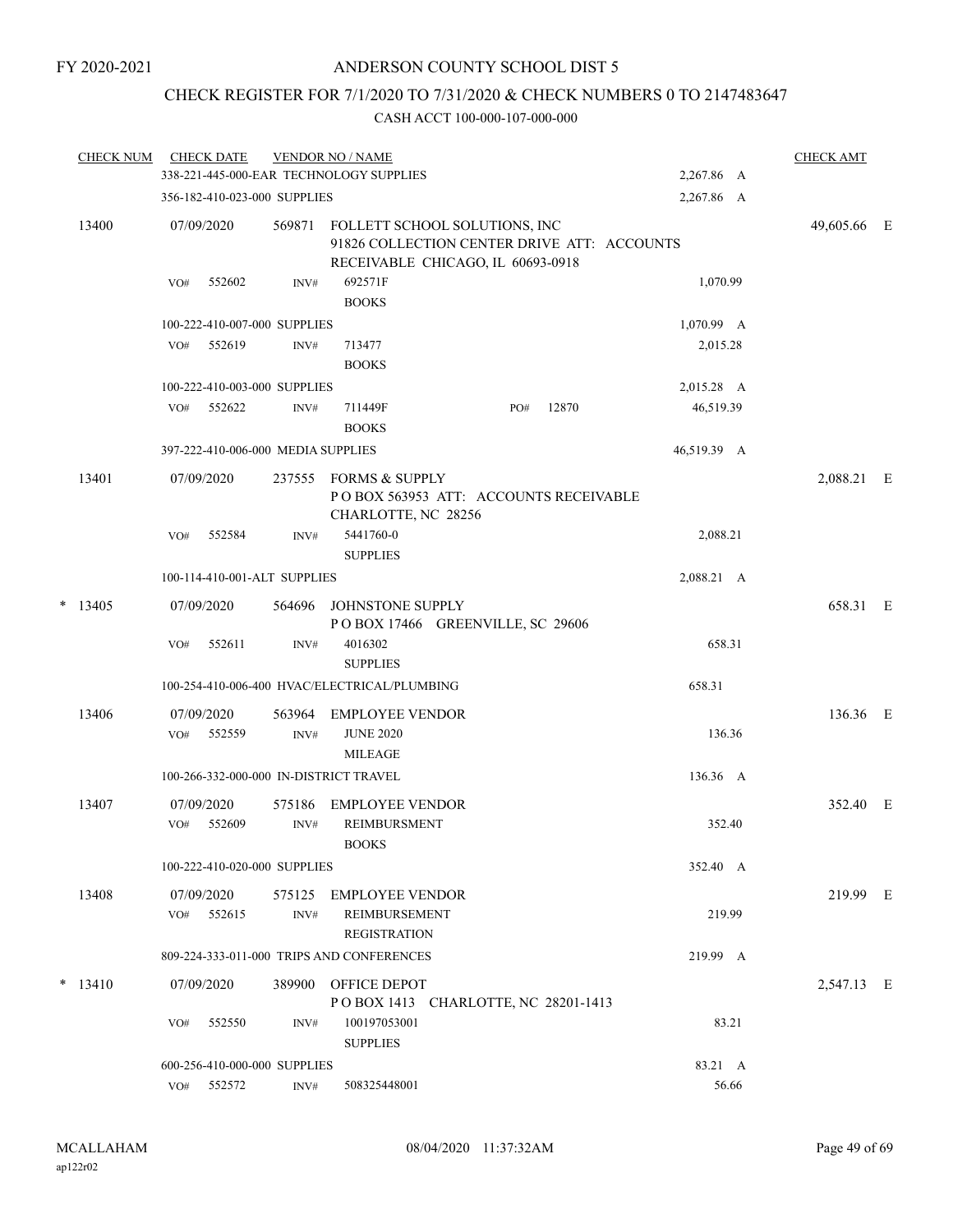## CHECK REGISTER FOR 7/1/2020 TO 7/31/2020 & CHECK NUMBERS 0 TO 2147483647

| <b>CHECK NUM</b> |     | <b>CHECK DATE</b>                     |        | <b>VENDOR NO / NAME</b>                                         |     |       |                  | <b>CHECK AMT</b> |
|------------------|-----|---------------------------------------|--------|-----------------------------------------------------------------|-----|-------|------------------|------------------|
|                  |     |                                       |        | <b>SUPPLIES</b>                                                 |     |       |                  |                  |
|                  |     | 100-233-410-007-000 SUPPLIES          |        |                                                                 |     |       | 56.66 A          |                  |
|                  |     | VO# 552573                            | INV#   | 508325735001                                                    |     |       | 4.02             |                  |
|                  |     |                                       |        | <b>SUPPLIES</b>                                                 |     |       |                  |                  |
|                  |     | 100-233-410-007-000 SUPPLIES          |        |                                                                 |     |       | $4.02 \quad A$   |                  |
|                  |     | VO# 552583                            | INV#   | 509340878001                                                    | PO# | 12883 | 417.29           |                  |
|                  |     |                                       |        | <b>SUPPLIES</b>                                                 |     |       |                  |                  |
|                  |     | 100-212-410-006-000 SUPPLIES          |        |                                                                 |     |       | 417.29 A         |                  |
|                  |     | VO# 552594                            | INV#   | 511403391001                                                    | PO# | 12902 | 348.66           |                  |
|                  |     |                                       |        | 511429824001                                                    |     |       |                  |                  |
|                  |     | 100-233-410-000-000 SUPPLIES          |        |                                                                 |     |       | 219.06 A         |                  |
|                  |     | 100-233-410-000-C19 SUPPLIES          |        |                                                                 |     |       | $129.60\quad A$  |                  |
|                  |     | VO# 552595                            | INV#   | 489896743001                                                    |     |       | $-21.38$         |                  |
|                  |     |                                       |        | <b>SUPPLIES</b>                                                 |     |       |                  |                  |
|                  |     | 100-233-410-003-000 SUPPLIES          |        |                                                                 |     |       | $-21.38$ A       |                  |
|                  |     | VO# 552596                            | INV#   | 2406708262                                                      |     |       | $-54.77$         |                  |
|                  |     |                                       |        | <b>SUPPLIES</b>                                                 |     |       |                  |                  |
|                  |     |                                       |        | 100-114-410-003-VEN SUPPLY-ADDT'L FOR LOST VENDING              |     |       | $-54.77 A$       |                  |
|                  |     | VO# 552597                            | INV#   | 504372469001                                                    |     |       | 100.68           |                  |
|                  |     |                                       |        | <b>SUPPLIES</b>                                                 |     |       |                  |                  |
|                  |     | 100-112-410-007-000 SUPPLIES          |        |                                                                 |     |       | $100.68$ A       |                  |
|                  |     | VO# 552598                            | INV#   | 504362128001                                                    |     |       | $-100.68$        |                  |
|                  |     |                                       |        | <b>SUPPLIES</b>                                                 |     |       |                  |                  |
|                  |     | 100-112-410-007-000 SUPPLIES          |        |                                                                 |     |       | $-100.68$ A      |                  |
|                  | VO# | 552603                                | INV#   | 511563900001<br><b>SUPPLIES</b>                                 |     |       | 416.02           |                  |
|                  |     | 100-112-410-013-C19 COVID 19 SUPPLIES |        |                                                                 |     |       | $416.02 \quad A$ |                  |
|                  |     | VO# 552604                            | INV#   | 511563899001                                                    |     |       | 320.89           |                  |
|                  |     |                                       |        | <b>SUPPLIES</b>                                                 |     |       |                  |                  |
|                  |     | 100-112-410-013-C19 COVID 19 SUPPLIES |        |                                                                 |     |       | 320.89 A         |                  |
|                  |     | VO# 552605                            | INV#   | 511563260001                                                    |     |       | 202.73           |                  |
|                  |     |                                       |        | <b>SUPPLIES</b>                                                 |     |       |                  |                  |
|                  |     | 100-112-410-013-C19 COVID 19 SUPPLIES |        |                                                                 |     |       | 202.73 A         |                  |
|                  | VO# | 552606                                | INV#   | 511563901001                                                    |     |       | 663.80           |                  |
|                  |     |                                       |        | <b>SUPPLIES</b>                                                 |     |       |                  |                  |
|                  |     | 810-147-410-013-000 SUPPLIES          |        |                                                                 |     |       | 663.80 A         |                  |
|                  | VO# | 552608                                | INV#   | 509820707001                                                    |     |       | 110.00           |                  |
|                  |     |                                       |        | <b>SUPPLIES</b>                                                 |     |       |                  |                  |
|                  |     |                                       |        | 100-113-410-020-VEN SUPPLY-ADDT'L FOR LOST VENDING              |     |       | 110.00 A         |                  |
| 13411            |     | 07/09/2020                            | 570443 | PROJECT LEAD THE WAY<br>3939 PRIORITY WAY SOUTH DRIVE SUITE 400 |     |       |                  | 4,750.00 E       |
|                  |     |                                       |        | INDIANAPOLIS, IN 46240                                          |     |       |                  |                  |
|                  | VO# | 552618                                | INV#   | 227676                                                          | PO# | 12997 | 4,750.00         |                  |
|                  |     |                                       |        | PARTICIPATION FEE                                               |     |       |                  |                  |
|                  |     |                                       |        | 100-221-410-005-PLW PROJECT LEAD THE WAY                        |     |       | 950.00 A         |                  |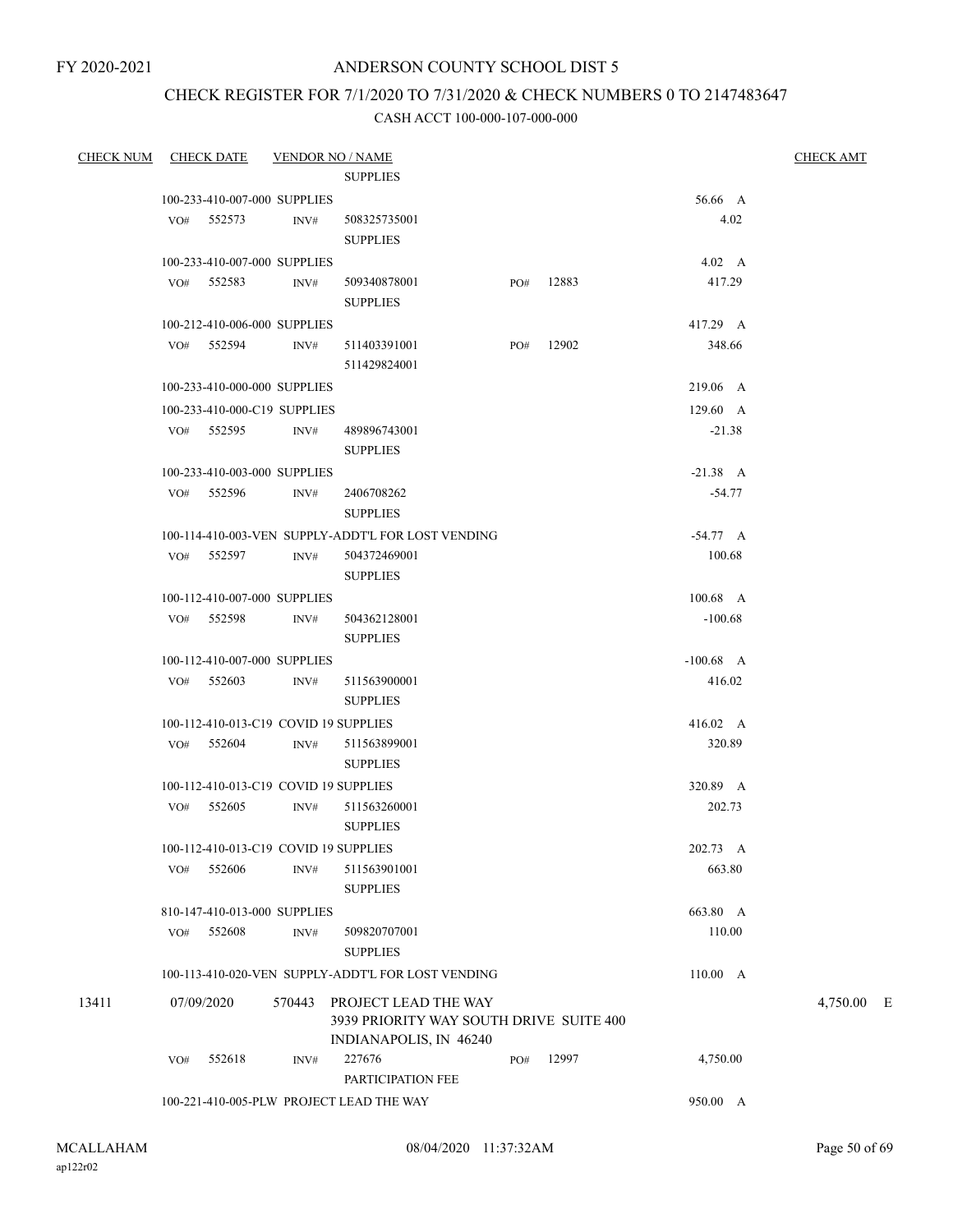## CHECK REGISTER FOR 7/1/2020 TO 7/31/2020 & CHECK NUMBERS 0 TO 2147483647

| <b>CHECK NUM</b> | <b>CHECK DATE</b> |        | <b>VENDOR NO / NAME</b>                                                                                     |                       |       |                        | <b>CHECK AMT</b> |  |
|------------------|-------------------|--------|-------------------------------------------------------------------------------------------------------------|-----------------------|-------|------------------------|------------------|--|
|                  |                   |        | 100-221-410-006-PLW PROJECT LEAD THE WAY                                                                    |                       |       | 950.00 A               |                  |  |
|                  |                   |        | 100-221-410-011-PLW PROJECT LEAD THE WAY                                                                    |                       |       | 950.00 A               |                  |  |
|                  |                   |        | 100-221-410-017-PLW PROJECT LEAD THE WAY                                                                    |                       |       | 950.00 A               |                  |  |
|                  |                   |        | 100-221-410-020-PLW PROJECT LEAD THE WAY                                                                    |                       |       | 950.00 A               |                  |  |
| 13412            | 07/09/2020        | 463000 | SCHOLASTIC INC/SCHOLASTIC MAGAZINES<br>POBOX 3725 ATT: ACCOUNTS RECEIVABLE<br>JEFFERSON CITY, MO 65102-3725 |                       |       |                        | 2,036.95 E       |  |
|                  | 552575<br>VO#     | INV#   | 51212080<br><b>CLASSMAGS</b>                                                                                | PO#                   | 12522 | 2,036.95               |                  |  |
|                  |                   |        | 201-112-410-014-000 SUPPLIES AND MATERIALS<br>201-112-410-014-000 SUPPLIES AND MATERIALS                    |                       |       | 1,868.75 A<br>168.20 A |                  |  |
| $*$ 13414        | 07/09/2020        | 570855 | ULINE - ATLANTA<br>P.O. BOX 88741 ATT: ACCOUNTS RECEIVABLE<br>CHICAGO, IL 60680-1741                        |                       |       |                        | 375.42 E         |  |
|                  | 552564<br>VO#     | INV#   | 121503458<br><b>CABLE TIES</b>                                                                              |                       |       | 375.42                 |                  |  |
|                  |                   |        | 505-266-345-000-TEC SMARTBOARD REPLACMENTS                                                                  |                       |       | 375.42 A               |                  |  |
| 13415            | 07/09/2020        | 573929 | VEX ROBOTICS, INC<br>6725 W FM 1570 GREENVILLE, TX 75402                                                    |                       |       |                        | 32,359.58 E      |  |
|                  | 552600<br>VO#     | INV#   | 467344<br><b>CLASSROOM BUNDLE</b>                                                                           | PO#                   | 12991 | 32,359.58              |                  |  |
|                  |                   |        | 100-221-410-002-PLW PROJECT LEAD THE WAY                                                                    |                       |       | 3,206.79 A             |                  |  |
|                  |                   |        | 100-221-410-003-PLW PROJECT LEAD THE WAY                                                                    |                       |       | 3,206.79 A             |                  |  |
|                  |                   |        | 100-221-410-007-PLW PROJECT LEAD THE WAY                                                                    |                       |       | 2,177.40 A             |                  |  |
|                  |                   |        | 100-221-410-008-PLW PROJECT LEAD THE WAY                                                                    |                       |       | 2,177.41 A             |                  |  |
|                  |                   |        | 100-221-410-009-PLW PROJECT LEAD THE WAY                                                                    |                       |       | 2,177.40 A             |                  |  |
|                  |                   |        | 100-221-410-010-PLW PROJECT LEAD THE WAY                                                                    |                       |       | 2,177.41 A             |                  |  |
|                  |                   |        | 100-221-410-012-PLW PROJECT LEAD THE WAY                                                                    |                       |       | 2,177.40 A             |                  |  |
|                  |                   |        | 100-221-410-013-PLW PROJECT LEAD THE WAY                                                                    |                       |       | 2,177.41 A             |                  |  |
|                  |                   |        | 100-221-410-014-PLW PROJECT LEAD THE WAY                                                                    |                       |       | 2,177.40 A             |                  |  |
|                  |                   |        | 100-221-410-016-PLW PROJECT LEAD THE WAY                                                                    |                       |       | 2,177.41 A             |                  |  |
|                  |                   |        | 100-221-410-017-PLW PROJECT LEAD THE WAY                                                                    |                       |       | 2,177.40 A             |                  |  |
|                  |                   |        | 100-221-410-019-PLW PROJECT LEAD THE WAY                                                                    |                       |       | 2,177.41 A             |                  |  |
|                  |                   |        | 100-221-410-020-PLW PROJECT LEAD THE WAY                                                                    |                       |       | 4,171.95 A             |                  |  |
| 13416            | 07/09/2020        | 529275 | <b>WESTAR TIRE</b><br>PO BOX 400<br>ACCOUNTS RECEIVABLE ANDERSON, SC 29622                                  | 715 NORTH MURRAY ATT: |       |                        | 329.93 E         |  |
|                  | 552552<br>VO#     | INV#   | 159910                                                                                                      |                       |       | 329.93                 |                  |  |
|                  |                   |        | OIL CHANGE<br>600-256-323-000-000 REPAIRS TO EQUIPMENT                                                      |                       |       | 329.93 A               |                  |  |
| 13417            | 07/09/2020        | 332750 | WILLIAM V MACGILL & CO                                                                                      |                       |       |                        | 2,296.85 E       |  |
|                  |                   |        | 1000 NORTH LOMBARD ROAD ATT: ACCOUNTS<br>RECEIVABLE LOMBARD, IL 60148                                       |                       |       |                        |                  |  |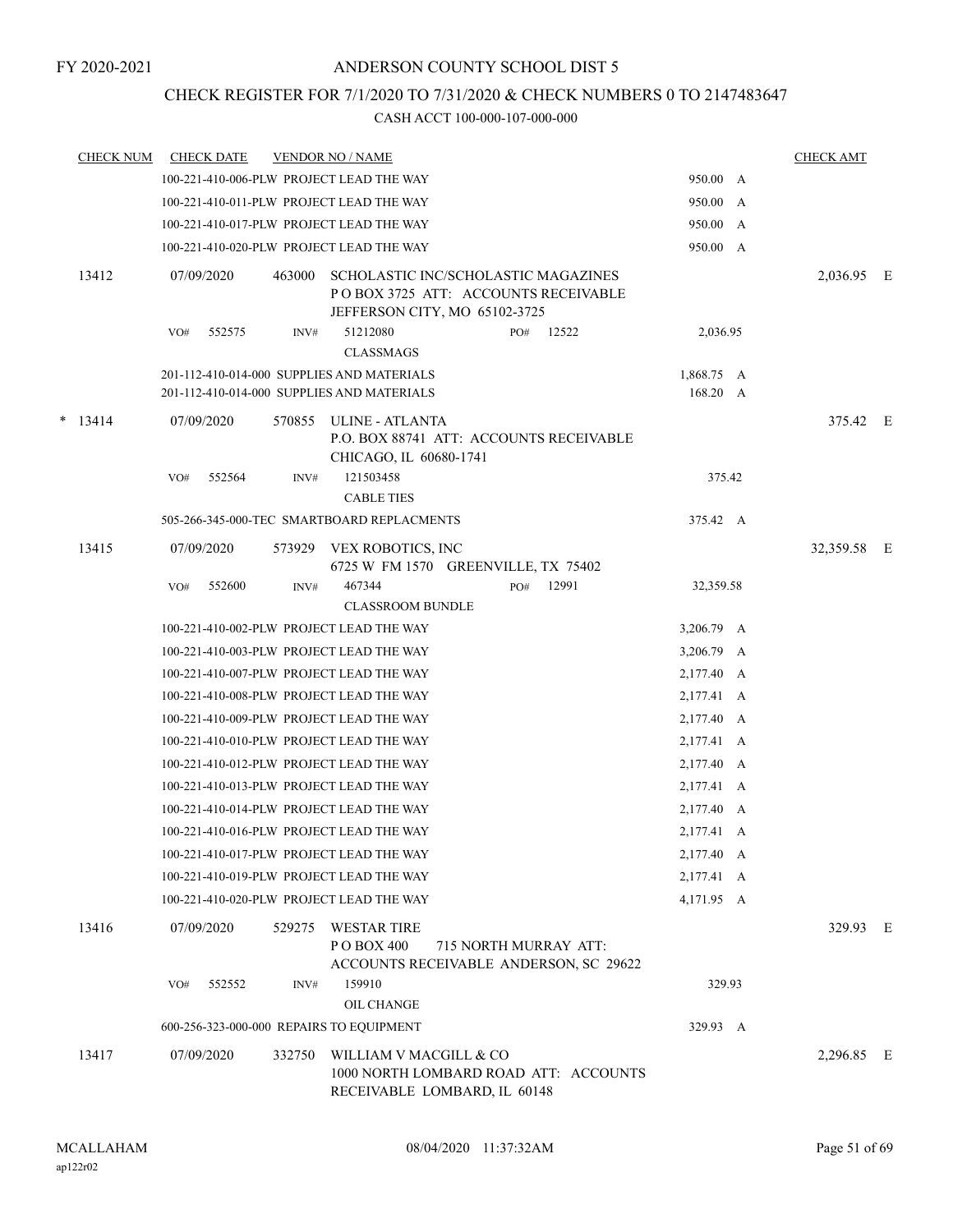## CHECK REGISTER FOR 7/1/2020 TO 7/31/2020 & CHECK NUMBERS 0 TO 2147483647

|   | <b>CHECK NUM</b> |     | <b>CHECK DATE</b>                |        | <b>VENDOR NO / NAME</b>                                                                                           |     |       |           |            | <b>CHECK AMT</b> |   |
|---|------------------|-----|----------------------------------|--------|-------------------------------------------------------------------------------------------------------------------|-----|-------|-----------|------------|------------------|---|
|   |                  | VO# | 552567                           | INV#   | 0723139                                                                                                           | PO# | 12826 |           | 2,296.85   |                  |   |
|   |                  |     |                                  |        | <b>SUPPLIES</b>                                                                                                   |     |       |           |            |                  |   |
|   |                  |     |                                  |        | 100-213-410-000-000 SUPPLIES AND MATERIALS                                                                        |     |       |           | 981.88 A   |                  |   |
|   |                  |     |                                  |        | 100-213-410-000-C19 COVID-19 SUPPLIES                                                                             |     |       |           | 931.75 A   |                  |   |
|   |                  |     |                                  |        | 100-213-410-002-000 SUPPLIES-HEALTH SERVICE                                                                       |     |       |           | 145.00 A   |                  |   |
|   |                  |     |                                  |        | 100-213-410-003-000 SUPPLIES-HEALTH SERVICES                                                                      |     |       |           | 94.50 A    |                  |   |
|   |                  |     |                                  |        | 100-213-410-008-000 SUPPLIES AND MATERIALS                                                                        |     |       |           | 57.00 A    |                  |   |
|   |                  |     | 100-213-410-017-000 SUPPLIES     |        |                                                                                                                   |     |       |           | 86.72 A    |                  |   |
| * | 13419            |     | 07/16/2020                       | 110901 | ANDERSON AREA CHAMBER OF COMMERCE<br>129 N. MAIN ST SUITE 200 ANDERSON, SC 29621                                  |     |       |           |            | 1,500.00 E       |   |
|   |                  | VO# | 552677                           | INV#   | 10055759<br><b>CELECIA HUMPHREY</b>                                                                               |     |       |           | 1,500.00   |                  |   |
|   |                  |     |                                  |        | 100-224-312-000-000 STAFF DEV. - PURCHASED SERVICES                                                               |     |       |           | 1,500.00   |                  |   |
|   | 13420            |     | 07/16/2020                       | 574534 | <b>EMPLOYEE VENDOR</b>                                                                                            |     |       |           |            | 130.91 E         |   |
|   |                  | VO# | 552679                           | INV#   | <b>SNACKS</b>                                                                                                     |     |       |           | 130.91     |                  |   |
|   |                  |     |                                  |        | REIMBURSEMENT                                                                                                     |     |       |           |            |                  |   |
|   |                  |     |                                  |        | 100-224-312-000-TEF TEACHER EFFECTIVENESS                                                                         |     |       |           | 130.91     |                  |   |
|   | 13421            |     | 07/16/2020                       | 126675 | ATTAWAY INC<br>PO BOX 302 ATT: ACCOUNTS RECEIVABLE<br>ANDERSON, SC 29622                                          |     |       |           |            | 4,019.73         | E |
|   |                  | VO# | 552639                           | INV#   | 228885<br><b>ADULT ED</b>                                                                                         |     |       |           | 234.33     |                  |   |
|   |                  |     |                                  |        | 723-190-660-023-911 MISCELLANEOUS- ADULT ED EXPENSE                                                               |     |       |           | 234.33     |                  |   |
|   |                  | VO# | 552743                           | INV#   | 228327<br>TL HANNA SIGNS                                                                                          | PO# | 12831 |           | 3,785.40   |                  |   |
|   |                  |     |                                  |        | 100-114-410-002-C19 COVID 19 SUPPLIES                                                                             |     |       |           | 3,785.40 A |                  |   |
|   | $*$ 13424        |     | 07/16/2020                       | 572771 | <b>EMPLOYEE VENDOR</b>                                                                                            |     |       |           |            | 118.48 E         |   |
|   |                  | VO# | 552748                           | INV#   | <b>SMARTSIGN</b><br><b>REIMBURSEMENT</b>                                                                          |     |       |           | 118.48     |                  |   |
|   |                  |     | 124-114-410-024-000 SUPPLIES     |        |                                                                                                                   |     |       |           | 118.48     |                  |   |
|   | $*$ 13426        |     | 07/16/2020                       | 571257 | EMS LINQ, INC.<br>EDUCATION MANAGEMENT SYSTEMS PO BOX<br>745000 ATLANTA, GA 30374                                 |     |       |           |            | 30,615.00        | Ε |
|   |                  | VO# | 552728                           | INV#   | $C-1636$                                                                                                          | PO# | 13046 |           | 30,615.00  |                  |   |
|   |                  |     |                                  |        | CUST # C-00277                                                                                                    |     |       |           |            |                  |   |
|   |                  |     |                                  |        | 100-233-312-000-000 PURCHASED SERVICES                                                                            |     |       | 30,615.00 |            |                  |   |
|   | 13427            |     | 07/16/2020                       | 569871 | FOLLETT SCHOOL SOLUTIONS, INC<br>91826 COLLECTION CENTER DRIVE ATT: ACCOUNTS<br>RECEIVABLE CHICAGO, IL 60693-0918 |     |       |           |            | 487.59 E         |   |
|   |                  | VO# | 552683                           | INV#   | 709055F<br>NEVITT FOREST                                                                                          | PO# | 12725 |           | 487.59     |                  |   |
|   |                  |     | 100-222-410-012-MDA MEDIA EBOOKS |        |                                                                                                                   |     |       |           | 487.59     |                  |   |
|   |                  |     |                                  |        |                                                                                                                   |     |       |           |            |                  |   |
|   | 13428            |     | 07/16/2020                       |        | 237555 FORMS & SUPPLY                                                                                             |     |       |           |            | 3,366.36 E       |   |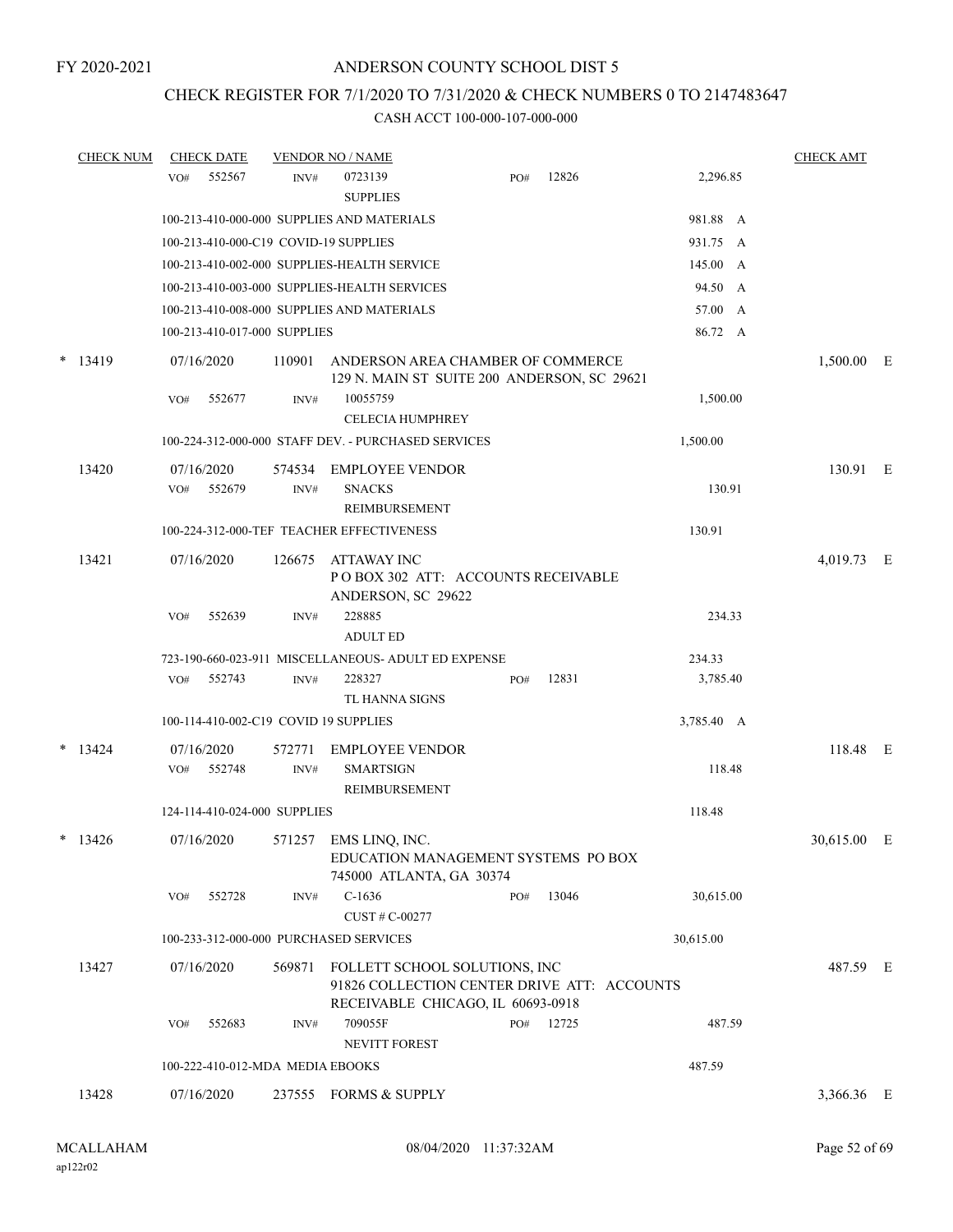## ANDERSON COUNTY SCHOOL DIST 5

## CHECK REGISTER FOR 7/1/2020 TO 7/31/2020 & CHECK NUMBERS 0 TO 2147483647

| <b>CHECK NUM</b> |     | <b>CHECK DATE</b>            |      | <b>VENDOR NO / NAME</b>                                                                                 |     |       |            | <b>CHECK AMT</b> |  |
|------------------|-----|------------------------------|------|---------------------------------------------------------------------------------------------------------|-----|-------|------------|------------------|--|
|                  |     |                              |      | POBOX 563953 ATT: ACCOUNTS RECEIVABLE                                                                   |     |       |            |                  |  |
|                  |     |                              |      | CHARLOTTE, NC 28256                                                                                     |     |       |            |                  |  |
|                  | VO# | 552651                       | INV# | 5467636<br>THERMOMETERS                                                                                 |     |       | 1,284.00   |                  |  |
|                  |     | 100-256-410-000-C19 SUPPLIES |      |                                                                                                         |     |       | 1,284.00 A |                  |  |
|                  | VO# | 552652                       | INV# | 22411<br><b>SOUTH FANT</b>                                                                              | PO# | 12963 | 1,506.97   |                  |  |
|                  |     | 100-233-410-015-FUR SUPPLIES |      |                                                                                                         |     |       | 1,506.97 A |                  |  |
|                  | VO# | 552684                       | INV# | 5457128<br><b>SUPPLIES</b>                                                                              |     |       | 31.46      |                  |  |
|                  |     |                              |      | 100-112-410-013-C19 COVID 19 SUPPLIES                                                                   |     |       | 31.46 A    |                  |  |
|                  | VO# | 552685                       | INV# | 5477280<br><b>SUPPLIES</b>                                                                              |     |       | 417.64     |                  |  |
|                  |     |                              |      | 100-252-410-000-000 SUPPLIES AND MATERIALS                                                              |     |       | 417.64     |                  |  |
|                  | VO# | 552686                       | INV# | 5475293<br><b>SUPPLIES</b>                                                                              |     |       | 81.80      |                  |  |
|                  |     |                              |      | 100-252-410-000-000 SUPPLIES AND MATERIALS                                                              |     |       | 81.80      |                  |  |
|                  | VO# | 552687                       | INV# | 5458559-2<br><b>SUPPLIES</b>                                                                            | PO# | 12920 | 44.49      |                  |  |
|                  |     |                              |      | 100-252-410-000-000 SUPPLIES AND MATERIALS                                                              |     |       | 44.49      |                  |  |
| 13429            | VO# | 07/16/2020<br>552745         | INV# | 574569 EMPLOYEE VENDOR<br><b>REGISTRATION</b><br>REIMBURSEMENT                                          |     |       | 655.00     | 655.00 E         |  |
|                  |     |                              |      | 100-221-312-000-000 PURCHASED SERVICES                                                                  |     |       | 655.00 A   |                  |  |
| 13430            | VO# | 07/16/2020<br>552734         | INV# | 564815 EMPLOYEE VENDOR<br><b>GIFTS</b><br>REIMBURSEMENT                                                 |     |       | 213.98     | 213.98 E         |  |
|                  |     |                              |      | 721-190-660-021-429 FACULTY EXPENSE                                                                     |     |       | 213.98     |                  |  |
| 13431            |     | 07/16/2020                   |      | 349701 MED CENTRAL HEALTH RESOURCES<br>3424 CLEMSON BLVD ATT: ACCOUNTS RECEIVABLE<br>ANDERSON, SC 29621 |     |       |            | 195.00 E         |  |
|                  | VO# | 552688                       | INV# | 56335<br><b>WHITE</b>                                                                                   |     |       | 20.00      |                  |  |
|                  |     |                              |      | 100-255-323-000-000 CONTRACTED SERVICES                                                                 |     |       | 20.00 A    |                  |  |
|                  | VO# | 552689                       | INV# | 56335<br>WHITE                                                                                          |     |       | 65.00      |                  |  |
|                  |     |                              |      | 100-255-323-000-000 CONTRACTED SERVICES                                                                 |     |       | 65.00 A    |                  |  |
|                  | VO# | 552690                       | INV# | 49391<br><b>LIGON</b>                                                                                   |     |       | 45.00      |                  |  |
|                  |     |                              |      | 100-255-323-000-000 CONTRACTED SERVICES                                                                 |     |       | 45.00      |                  |  |
|                  | VO# | 552691                       | INV# | 55454<br><b>BOWEN</b>                                                                                   |     |       | 65.00      |                  |  |
|                  |     |                              |      | 100-255-323-000-000 CONTRACTED SERVICES                                                                 |     |       | 65.00      |                  |  |
| 13432            |     | 07/16/2020                   |      | 572183 EMPLOYEE VENDOR                                                                                  |     |       |            | 329.29 E         |  |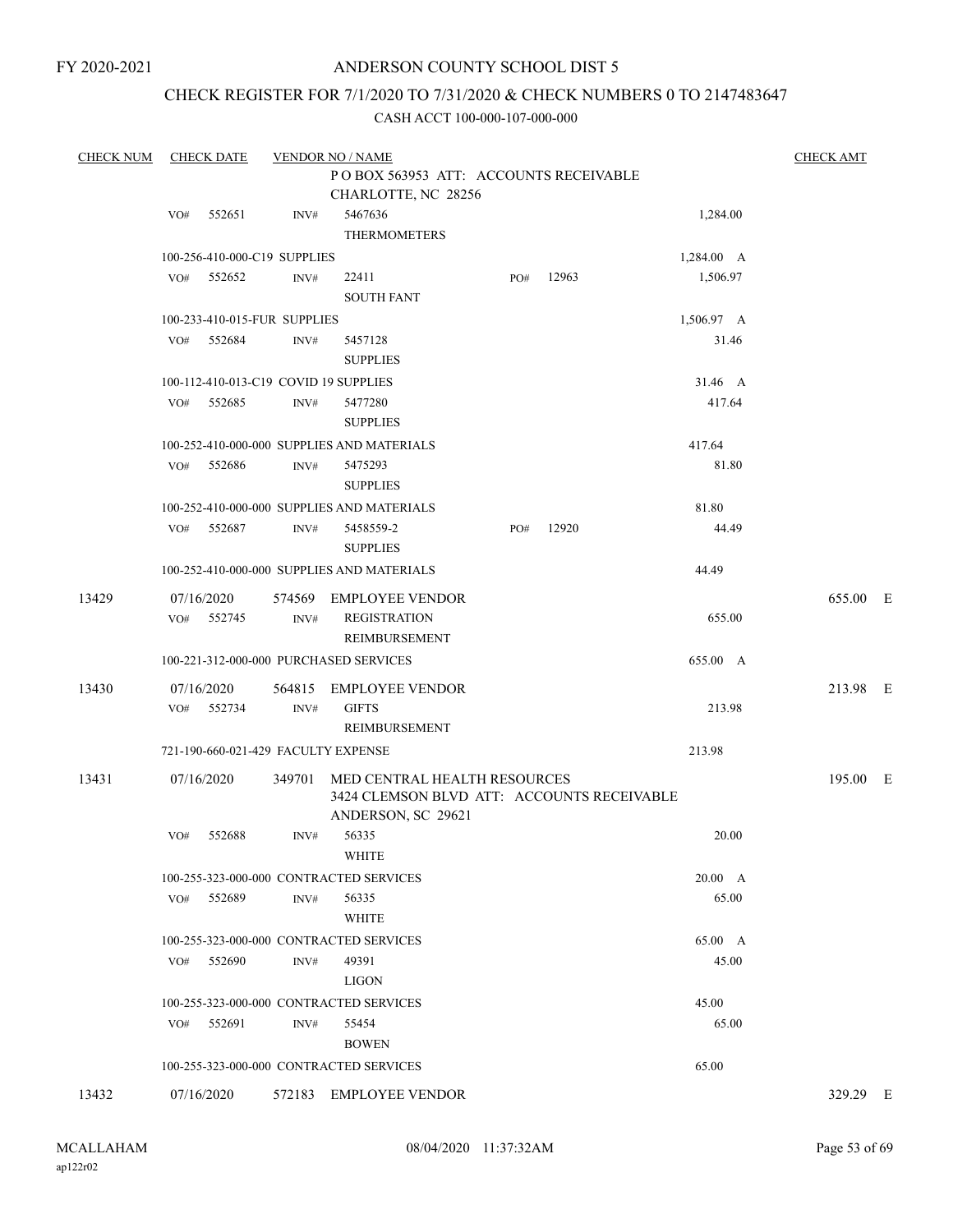# CHECK REGISTER FOR 7/1/2020 TO 7/31/2020 & CHECK NUMBERS 0 TO 2147483647

| <b>CHECK NUM</b> | <u>CHECK DATE</u> |                              | <b>VENDOR NO / NAME</b>                             |                      | <b>CHECK AMT</b> |  |
|------------------|-------------------|------------------------------|-----------------------------------------------------|----------------------|------------------|--|
|                  | VO# 552749        | INV#                         | <b>SUPPLIES</b>                                     | 329.29               |                  |  |
|                  |                   |                              | REIMBURSEMENT                                       |                      |                  |  |
|                  |                   | 100-233-410-001-000 SUPPLIES |                                                     | 329.29 A             |                  |  |
| 13433            | 07/16/2020        |                              | 389900 OFFICE DEPOT                                 |                      | 5,600.42 E       |  |
|                  |                   |                              | POBOX 1413 CHARLOTTE, NC 28201-1413                 |                      |                  |  |
|                  | VO# 552656        | INV#                         | 100220434001                                        | 256.77               |                  |  |
|                  |                   |                              | <b>THERMOMETERS</b>                                 |                      |                  |  |
|                  |                   | 100-213-410-001-C19 SUPPLIES |                                                     | 256.77 A             |                  |  |
|                  | VO# 552657        | INV#                         | 512823044001                                        | 1,021.63             |                  |  |
|                  |                   |                              | <b>SUPPLIES</b>                                     |                      |                  |  |
|                  |                   | 100-114-410-003-000 SUPPLIES |                                                     | $1,021.63 \text{ A}$ |                  |  |
|                  | VO# 552658        | INV#                         | 512921934001                                        | 313.29               |                  |  |
|                  |                   |                              | <b>SUPPLIES</b>                                     |                      |                  |  |
|                  |                   |                              | 100-114-410-003-VEN SUPPLY-ADDT'L FOR LOST VENDING  | 313.29 A             |                  |  |
|                  | VO# 552659        | INV#                         | 512922611001                                        | 244.79               |                  |  |
|                  |                   |                              | <b>SUPPLIES</b>                                     |                      |                  |  |
|                  |                   |                              | 100-114-410-003-VEN SUPPLY-ADDT'L FOR LOST VENDING  | 244.79 A             |                  |  |
|                  | VO# 552660        | INV#                         | 512922612001                                        | 216.76               |                  |  |
|                  |                   |                              | <b>SUPPLIES</b>                                     |                      |                  |  |
|                  |                   |                              | 100-114-410-003-VEN SUPPLY-ADDT'L FOR LOST VENDING  | 216.76 A             |                  |  |
|                  | VO# 552661        | INV#                         | 380557998001                                        | 77.92                |                  |  |
|                  |                   |                              | <b>SUPPLIES</b>                                     |                      |                  |  |
|                  |                   | 124-114-410-024-000 SUPPLIES |                                                     | 77.92 A              |                  |  |
|                  | VO# 552662        | INV#                         | 100361405001                                        | 36.37                |                  |  |
|                  |                   |                              | <b>SUPPLIES</b>                                     |                      |                  |  |
|                  |                   |                              | 723-190-660-023-911 MISCELLANEOUS- ADULT ED EXPENSE | 36.37                |                  |  |
|                  | VO# 552692        | INV#                         | 2413427729                                          | 146.24               |                  |  |
|                  |                   |                              | <b>SUPPLIES</b>                                     |                      |                  |  |
|                  |                   | 100-223-410-003-000 SUPPLIES |                                                     | 146.24 A             |                  |  |
|                  | VO# 552693        | INV#                         | 514039608001                                        | 545.28               |                  |  |
|                  |                   |                              | <b>SUPPLIES</b>                                     |                      |                  |  |
|                  |                   | 100-223-410-003-000 SUPPLIES |                                                     | 545.28 A             |                  |  |
|                  | VO#               | 552694<br>INV#               | 100139388001<br><b>SUPPLIES</b>                     | 9.62                 |                  |  |
|                  |                   |                              | 100-114-410-003-VEN SUPPLY-ADDT'L FOR LOST VENDING  | 9.62 A               |                  |  |
|                  | $VO#$ 552695      | INV#                         | 100142756001                                        | 362.14               |                  |  |
|                  |                   |                              | <b>SUPPLIES</b>                                     |                      |                  |  |
|                  |                   |                              | 100-114-410-003-VEN SUPPLY-ADDT'L FOR LOST VENDING  | 362.14 A             |                  |  |
|                  | VO#               | INV#<br>552696               | 100142759001<br><b>SUPPLIES</b>                     | 353.09               |                  |  |
|                  |                   |                              | 100-114-410-003-VEN SUPPLY-ADDT'L FOR LOST VENDING  | 353.09 A             |                  |  |
|                  | VO# 552697        | INV#                         | 100251826001                                        | 172.79               |                  |  |
|                  |                   |                              | <b>SUPPLIES</b>                                     |                      |                  |  |
|                  |                   | 100-222-410-003-000 SUPPLIES |                                                     | 172.79 A             |                  |  |
|                  | VO# 552698        | INV#                         | 100251825001                                        | 6.41                 |                  |  |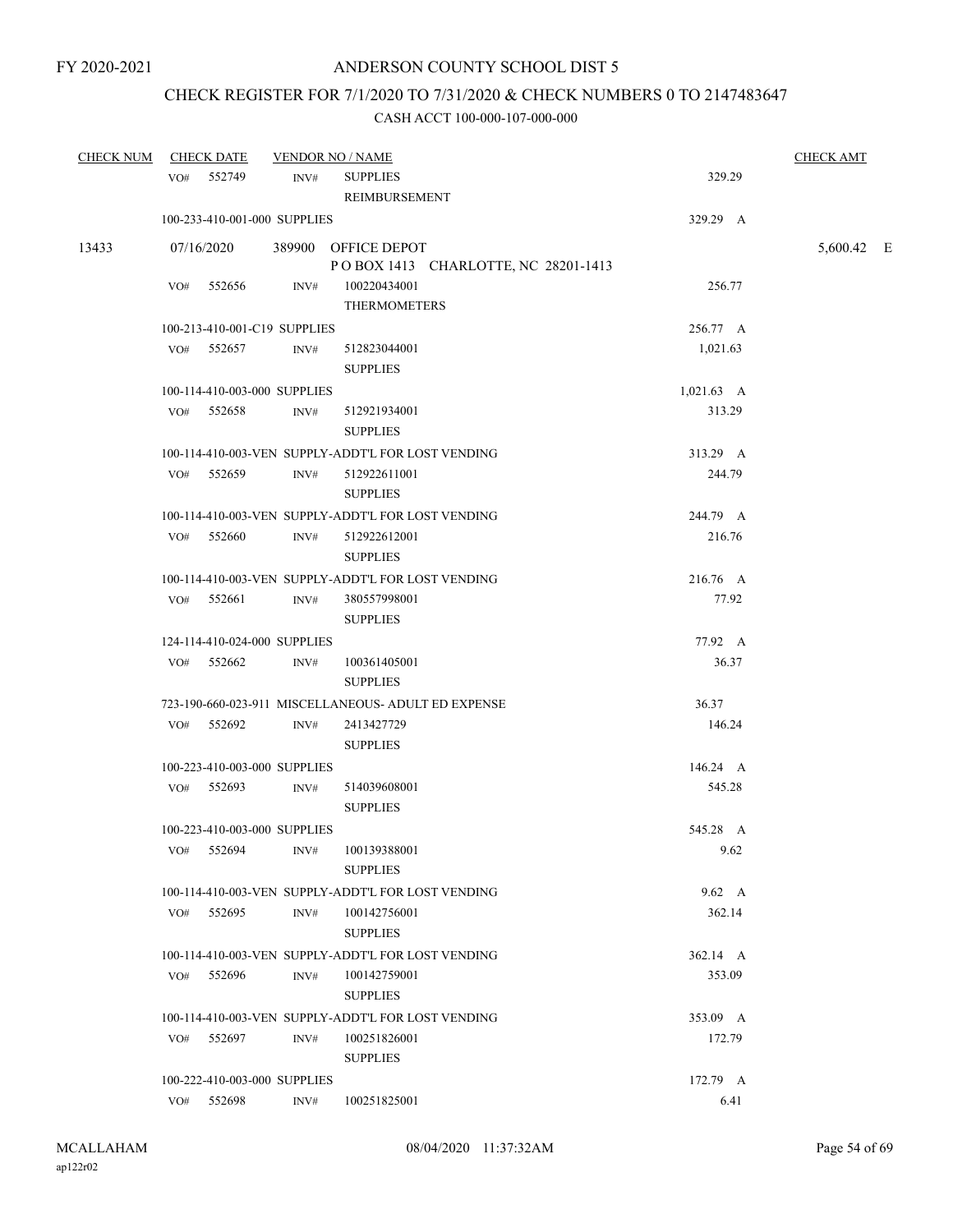## CHECK REGISTER FOR 7/1/2020 TO 7/31/2020 & CHECK NUMBERS 0 TO 2147483647

| <b>CHECK NUM CHECK DATE</b> |     |                                  |        | <u> VENDOR NO / NAME</u>                       |           |                                           |                  | <b>CHECK AMT</b> |  |
|-----------------------------|-----|----------------------------------|--------|------------------------------------------------|-----------|-------------------------------------------|------------------|------------------|--|
|                             |     |                                  |        | <b>SUPPLIES</b>                                |           |                                           |                  |                  |  |
|                             |     | 100-222-410-003-000 SUPPLIES     |        |                                                |           |                                           | $6.41\quad A$    |                  |  |
|                             |     | VO# 552699                       | INV#   | 100251801002                                   |           |                                           | 163.70           |                  |  |
|                             |     |                                  |        | <b>SUPPLIES</b>                                |           |                                           |                  |                  |  |
|                             |     | 100-222-410-003-000 SUPPLIES     |        |                                                |           |                                           | $163.70\quad A$  |                  |  |
|                             |     | VO# 552700                       | INV#   | 100251801001                                   |           |                                           | 565.10           |                  |  |
|                             |     |                                  |        | <b>SUPPLIES</b>                                |           |                                           |                  |                  |  |
|                             |     | 100-222-410-003-000 SUPPLIES     |        |                                                |           |                                           | 565.10 A         |                  |  |
|                             |     | VO# 552701                       | INV#   | 510026813002                                   |           |                                           | 109.11           |                  |  |
|                             |     |                                  |        | <b>SUPPLIES</b>                                |           |                                           |                  |                  |  |
|                             |     | 100-264-410-000-000 SUPPLIES     |        |                                                |           |                                           | $109.11 \quad A$ |                  |  |
|                             |     | VO# 552754                       | INV#   | 104086722001                                   |           |                                           | 417.30           |                  |  |
|                             |     |                                  |        | <b>SUPPLIES</b>                                |           |                                           |                  |                  |  |
|                             |     |                                  |        | 100-221-410-000-000 SUPPLIES AND MATERIALS     |           |                                           | 417.30           |                  |  |
|                             |     | VO# 552755                       | INV#   | 100674207001                                   |           |                                           | 78.56            |                  |  |
|                             |     |                                  |        | <b>SUPPLIES</b>                                |           |                                           |                  |                  |  |
|                             |     |                                  |        | 100-221-445-000-000 TECHNOLOGY SUPPLIES        |           |                                           | 78.56 A          |                  |  |
|                             |     | VO# 552756                       | INV#   | 100031128001                                   |           |                                           | 68.98            |                  |  |
|                             |     |                                  |        | <b>SUPPLIES</b>                                |           |                                           |                  |                  |  |
|                             |     |                                  |        | 326-112-410-000-000 SCIENCE KITS SUPPLIES      |           |                                           | 68.98 A          |                  |  |
|                             |     | VO# 552757                       | INV#   | 100031126001                                   |           |                                           | 35.20            |                  |  |
|                             |     |                                  |        | <b>SUPPLIES</b>                                |           |                                           |                  |                  |  |
|                             |     |                                  |        | 326-112-410-000-000 SCIENCE KITS SUPPLIES      |           |                                           | 35.20 A          |                  |  |
|                             |     | VO# 552758                       | INV#   | 100025599001                                   |           |                                           | 328.23           |                  |  |
|                             |     |                                  |        | <b>SUPPLIES</b>                                |           |                                           |                  |                  |  |
|                             |     |                                  |        | 326-112-410-000-000 SCIENCE KITS SUPPLIES      |           |                                           | 328.23 A         |                  |  |
|                             |     | VO# 552759                       | INV#   | 511681379001<br><b>SUPPLIES</b>                |           |                                           | 71.14            |                  |  |
|                             |     | 124-114-410-024-000 SUPPLIES     |        |                                                |           |                                           | 71.14 A          |                  |  |
| $*$ 13436                   |     | 07/16/2020                       |        | 573830 SCHOLASTIC EDUCATION                    |           |                                           |                  | 487.23 E         |  |
|                             |     |                                  |        | PO BOX 7502 JEFFERSON CITY, MO 65102           |           |                                           |                  |                  |  |
|                             |     | VO# 552742                       | INV#   | 22977022                                       | PO# 12931 |                                           | 487.23           |                  |  |
|                             |     |                                  |        | <b>SUPPLIES</b>                                |           |                                           |                  |                  |  |
|                             |     |                                  |        | 100-112-410-000-000 SUPPLIES AND MATERIALS     |           |                                           | 96.82 A          |                  |  |
|                             |     |                                  |        | 900-112-410-019-043 DUKE ENERGY - READING CAMP |           |                                           | 390.41 A         |                  |  |
| 13437                       |     | 07/16/2020                       | 570099 | SCHOOL SPECIALTY, INC.                         |           |                                           |                  | 2,746.06 E       |  |
|                             |     |                                  |        |                                                |           | 32656 COLLECTION CENTER DR. ATT: ACCOUNTS |                  |                  |  |
|                             |     |                                  |        | RECEIVABLE CHICAGO, IL 60693-0656              |           |                                           |                  |                  |  |
|                             | VO# | 552664                           | INV#   | 208125196908                                   |           |                                           | 38.74            |                  |  |
|                             |     |                                  |        | <b>SUPPLIES</b>                                |           |                                           |                  |                  |  |
|                             |     |                                  |        | 709-271-660-009-201 MISCELLANEOUS EXPENSE      |           |                                           | 38.74            |                  |  |
|                             | VO# | 552706                           | INV#   | 208125293588                                   |           |                                           | 23.17            |                  |  |
|                             |     |                                  |        | <b>NORTH POINTE</b>                            |           |                                           |                  |                  |  |
|                             |     | 100-112-410-013-0RE RELATED ARTS |        |                                                |           |                                           | 23.17 A          |                  |  |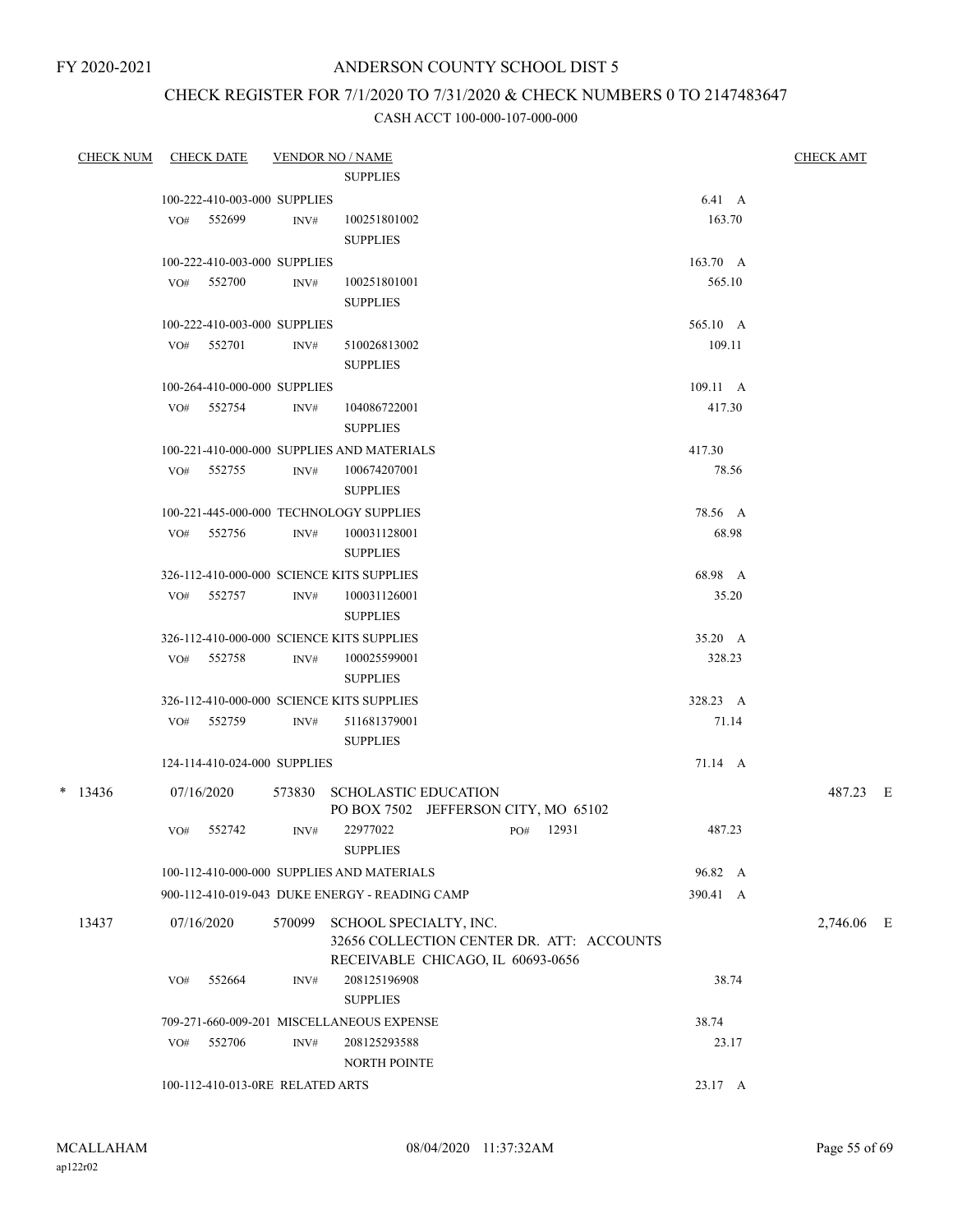# CHECK REGISTER FOR 7/1/2020 TO 7/31/2020 & CHECK NUMBERS 0 TO 2147483647

|   | <b>CHECK NUM</b> |     | <b>CHECK DATE</b>                  |                          | <b>VENDOR NO / NAME</b>                                                        |     |       |                 | <b>CHECK AMT</b> |  |
|---|------------------|-----|------------------------------------|--------------------------|--------------------------------------------------------------------------------|-----|-------|-----------------|------------------|--|
|   |                  | VO# | 552707                             | INV#                     | 208125357814<br><b>MCCANTS</b>                                                 | PO# | 12611 | 2,684.15        |                  |  |
|   |                  |     | 100-113-410-005-BUD SUPPLIES       |                          |                                                                                |     |       | 2,684.15 A      |                  |  |
|   | 13438            |     | 07/16/2020                         |                          | 570059 SHARP BUSINESS SYSTEMS<br>DEPT 1216 PO BOX 121216 DALLAS, TX 75312-1216 |     |       |                 | 280.19 E         |  |
|   |                  | VO# | 552665                             | INV#                     | 9002851142<br><b>COPIES</b>                                                    |     |       | 10.63           |                  |  |
|   |                  |     | 201-112-490-010-000 COPIER COST    |                          |                                                                                |     |       | $10.63 \quad A$ |                  |  |
|   |                  | VO# | 552666                             | INV#                     | 9002823325<br><b>COPIES</b>                                                    |     |       | 83.43           |                  |  |
|   |                  |     | 709-271-660-009-362 COPIER EXPENSE |                          |                                                                                |     |       | 83.43           |                  |  |
|   |                  | VO# | 552670                             | INV#                     | 9002838842<br><b>SOFTWARE</b>                                                  |     |       | 12.84           |                  |  |
|   |                  |     | 723-190-660-023-913 COPIER EXPENSE |                          |                                                                                |     |       | 12.84           |                  |  |
|   |                  | VO# | 552708                             | INV#                     | 9002819689<br><b>COPIES</b>                                                    |     |       | 21.08           |                  |  |
|   |                  |     | 713-271-660-013-362 COPIER EXPENSE |                          |                                                                                |     |       | 21.08           |                  |  |
|   |                  | VO# | 552709                             | INV#                     | 9002825227<br><b>COPIES</b>                                                    |     |       | 59.53           |                  |  |
|   |                  |     |                                    |                          | 100-255-323-000-000 CONTRACTED SERVICES                                        |     |       | 59.53 A         |                  |  |
|   |                  |     | VO# 552732                         | INV#                     | 9002816697<br><b>COPIES</b>                                                    |     |       | 92.68           |                  |  |
|   |                  |     |                                    |                          | 100-113-120-021-000 SUBSTITUTE SALARIES                                        |     |       | 92.68 A         |                  |  |
|   | 13439            | VO# | 07/16/2020<br>552668               | INV#                     | 574599 EMPLOYEE VENDOR<br>OFFICE DEPOT                                         |     |       | 92.50           | 287.80 E         |  |
|   |                  |     |                                    |                          | REIMBURSEMENT                                                                  |     |       |                 |                  |  |
|   |                  |     | 100-113-410-021-000 SUPPLIES       |                          |                                                                                |     |       | 92.50 A         |                  |  |
|   |                  | VO# | 552669                             | INV#                     | <b>LOWES</b><br>REIMBURSEMENT                                                  |     |       | 195.30          |                  |  |
|   |                  |     | 100-113-410-021-000 SUPPLIES       |                          |                                                                                |     |       | 195.30 A        |                  |  |
|   | 13440            |     | 07/16/2020                         | 568718                   | THE READING WAREHOUSE<br>POBOX 41328 ATT: ACCOUNTS RECEIVABLE NORTH            |     |       |                 | 1,907.90 E       |  |
|   |                  | VO# | 552760                             | INV#                     | CHARLESTON, SC 29423<br>203281<br><b>STEM PROJECTS</b>                         | PO# | 12906 | 1,907.90        |                  |  |
|   |                  |     |                                    |                          | 326-111-410-000-000 SCIENCE KITS SUPPLIES                                      |     |       | 1,000.00 A      |                  |  |
|   |                  |     |                                    |                          | 326-112-410-000-000 SCIENCE KITS SUPPLIES                                      |     |       | 907.90 A        |                  |  |
| * | 13442            | VO# | 07/16/2020<br>552746               | 525400<br>INV#           | <b>EMPLOYEE VENDOR</b><br><b>CAMP SUPPLIES</b><br>REIMBURSEMENT                |     |       | 185.55          | 185.55 E         |  |
|   |                  |     |                                    |                          | 264-171-410-000-000 SUMMER PRG SUPPLIES(GR.K-8)                                |     |       | 185.55          |                  |  |
|   | 13443            | VO# | 07/16/2020<br>552721               | 526475<br>$\text{INV}\#$ | <b>EMPLOYEE VENDOR</b><br><b>MASKS</b>                                         |     |       | 787.31          | 2,476.78 E       |  |
|   |                  |     |                                    |                          |                                                                                |     |       |                 |                  |  |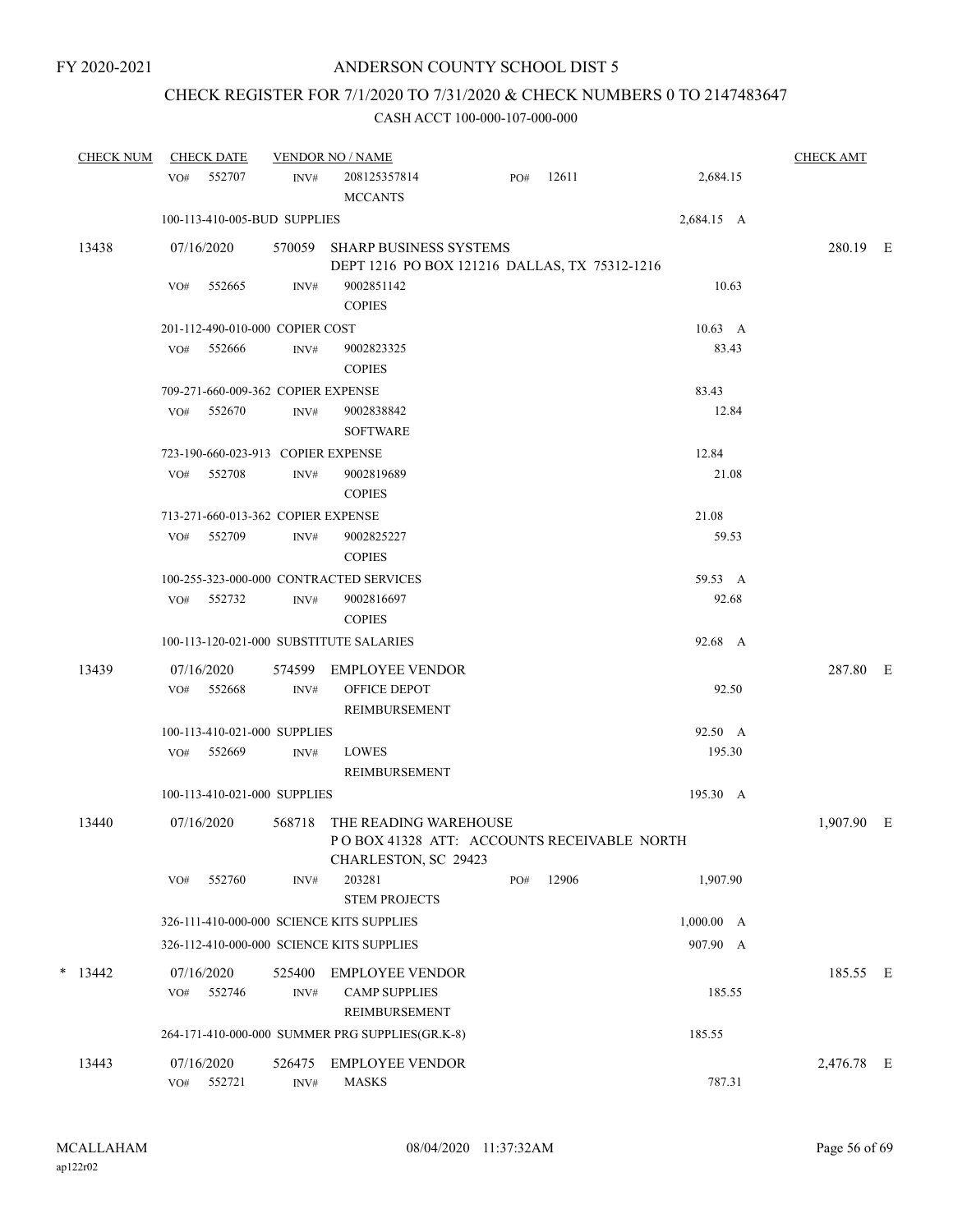## CHECK REGISTER FOR 7/1/2020 TO 7/31/2020 & CHECK NUMBERS 0 TO 2147483647

| <b>CHECK NUM</b> | <b>CHECK DATE</b> |                                       | <b>VENDOR NO / NAME</b>                                                                                   |     |       |            | <b>CHECK AMT</b> |  |
|------------------|-------------------|---------------------------------------|-----------------------------------------------------------------------------------------------------------|-----|-------|------------|------------------|--|
|                  |                   |                                       | REIMBURSEMENT                                                                                             |     |       |            |                  |  |
|                  |                   | 100-139-410-015-C19 COVID 19 SUPPLIES |                                                                                                           |     |       | 787.31 A   |                  |  |
|                  | VO#<br>552722     | INV#                                  | <b>SUPPLIES</b>                                                                                           |     |       | 1,689.47   |                  |  |
|                  |                   |                                       | REIMBURSEMENT                                                                                             |     |       |            |                  |  |
|                  |                   | 810-147-410-015-000 SUPPLIES          |                                                                                                           |     |       | 1,689.47 A |                  |  |
| 13444            | 07/16/2020        | 529000                                | WEST ANDERSON WATER COMPANY<br>504 HWY 187 SOUTH ATT: ACCOUNTS RECEIVABLE<br>ANDERSON, SC 29626           |     |       |            | 3,756.40 E       |  |
|                  | 552672<br>VO#     | INV#                                  | <b>ACCT 6473</b><br><b>UTILITIES</b>                                                                      |     |       | 1,937.65   |                  |  |
|                  |                   |                                       | 100-254-470-008-000 ENERGY-ELECTRICITY & WATER                                                            |     |       | 1,937.65 A |                  |  |
|                  | 552673<br>VO#     | INV#                                  | <b>ACCT 5438</b><br><b>UTILITIES</b>                                                                      |     |       | 1,818.75   |                  |  |
|                  |                   |                                       | 100-254-470-010-000 ENERGY-ELECTRICITY & WATER                                                            |     |       |            |                  |  |
|                  |                   |                                       |                                                                                                           |     |       | 1,818.75 A |                  |  |
| $*$ 13446        | 07/23/2020        | 569031                                | AIRGAS USA<br>POBOX 532609 ATT: ACCOUNTS RECEIVABLE<br>ATLANTA, GA 30353-2609                             |     |       |            | 994.98 E         |  |
|                  | 552812<br>VO#     | INV#                                  | 9971910327<br><b>RENTAL</b>                                                                               |     |       | 994.98     |                  |  |
|                  |                   |                                       | 329-115-410-031-000 SUPPLIES-STATE EQUIPMENT                                                              |     |       | 994.98 A   |                  |  |
| 13447            | 07/23/2020        | 113600                                | ANDERSON FIRE & SAFETY<br>POBOX 1265 ATT: ACCOUNTS RECEIVABLE<br>ANDERSON, SC 29622                       |     |       |            | 2,133.50 E       |  |
|                  | 552857<br>VO#     | INV#                                  | PO 12981<br><b>INSPECTIONS</b>                                                                            | PO# | 12981 | 2,133.50   |                  |  |
|                  |                   |                                       | 100-254-323-001-600 MAINTENANCE SERVICES                                                                  |     |       | 180.00 A   |                  |  |
|                  |                   |                                       | 100-254-323-002-600 MAINTENANCE SERVICES                                                                  |     |       | 358.00 A   |                  |  |
|                  |                   |                                       | 100-254-323-003-600 MAINTENANCE SERVICES                                                                  |     |       | 324.00 A   |                  |  |
|                  |                   |                                       | 100-254-323-007-600 MAINTENANCE SERVICES                                                                  |     |       | 110.00 A   |                  |  |
|                  |                   |                                       | 100-254-323-008-600 MAINTENANCE SERVICES                                                                  |     |       | 200.00 A   |                  |  |
|                  |                   |                                       | 100-254-323-010-600 MAINTENANCE SERVICES                                                                  |     |       | 136.00 A   |                  |  |
|                  |                   |                                       | 100-254-323-011-600 MAINTENANCE SERVICES                                                                  |     |       | 84.00 A    |                  |  |
|                  |                   |                                       | 100-254-323-016-600 MAINTENANCE SERVICES                                                                  |     |       | 149.50 A   |                  |  |
|                  |                   |                                       | 100-254-323-018-600 MAINTENANCE SERVICES                                                                  |     |       | 340.00 A   |                  |  |
|                  |                   |                                       | 100-254-323-019-600 MAINTENANCE SERVICES                                                                  |     |       | 84.00 A    |                  |  |
|                  |                   |                                       | 100-254-323-020-600 MAINTENANCE SERVICES                                                                  |     |       | 168.00 A   |                  |  |
| 13448            | 07/23/2020        | 566562                                | ANDERSON OUTDOOR POWER EQUIPMENT<br>110 MIRACLE MILE DRIVE ATT: ACCOUNTS<br>RECEIVABLE ANDERSON, SC 29621 |     |       |            | 100.52 E         |  |
|                  | 552765<br>VO#     | INV#                                  | 243831<br><b>REPAIR PARTS</b>                                                                             |     |       | 35.30      |                  |  |
|                  |                   |                                       | 100-254-410-000-001 MAINT. SUPPLIES-STRUCTURES                                                            |     |       | 35.30      |                  |  |
|                  | 552814<br>VO#     | INV#                                  | 244533<br><b>SUPPLIES</b>                                                                                 |     |       | 65.22      |                  |  |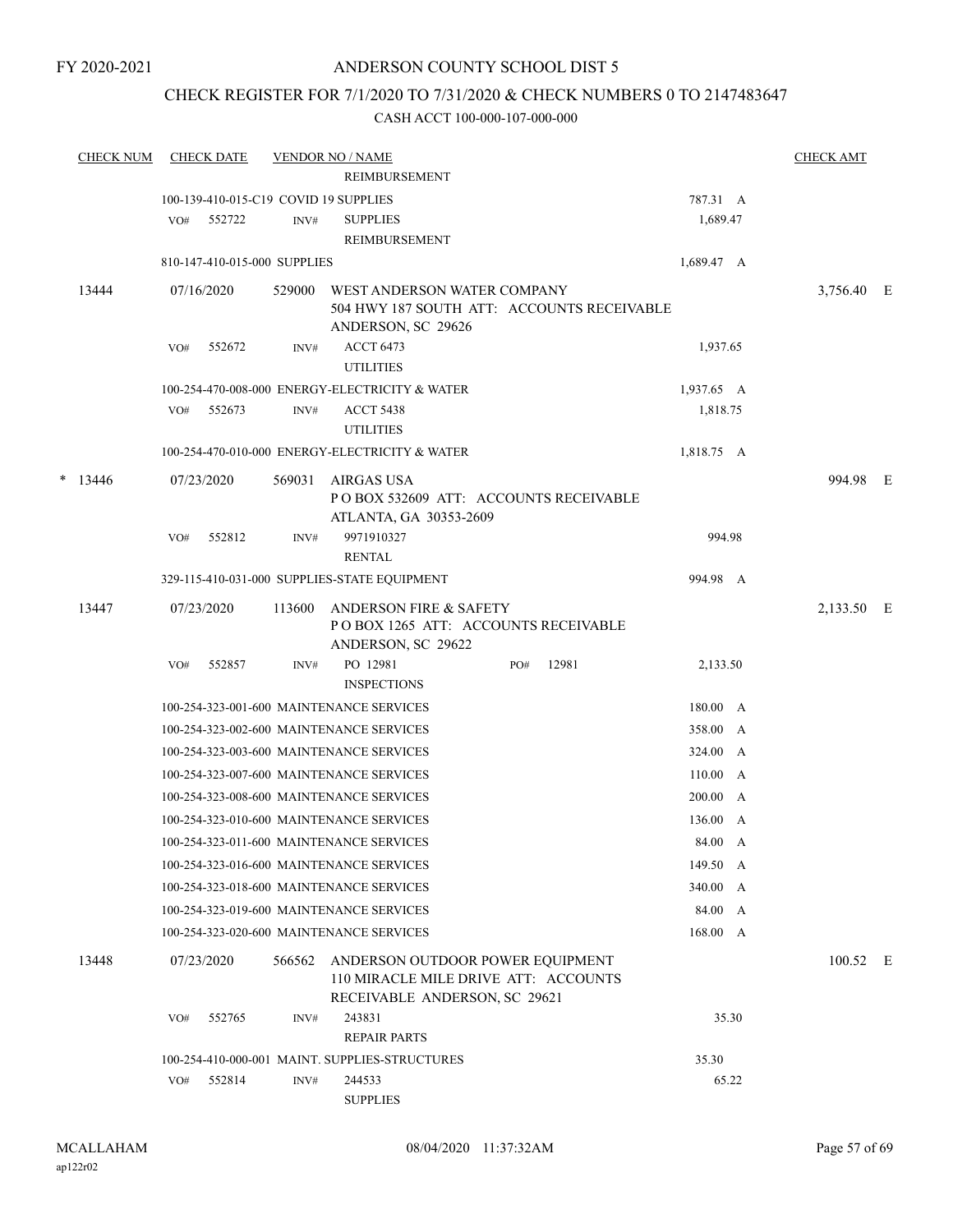## CHECK REGISTER FOR 7/1/2020 TO 7/31/2020 & CHECK NUMBERS 0 TO 2147483647

| <b>CHECK NUM</b> |     | <b>CHECK DATE</b>                 |                | <b>VENDOR NO / NAME</b>                                  |                                                |          | <b>CHECK AMT</b> |  |
|------------------|-----|-----------------------------------|----------------|----------------------------------------------------------|------------------------------------------------|----------|------------------|--|
|                  |     |                                   |                | 100-254-410-000-001 MAINT. SUPPLIES-STRUCTURES           |                                                | 65.22    |                  |  |
| $*$ 13450        |     | 07/23/2020                        |                | 572787 CC&I SERVICES LLC                                 | 4795 S CHURCH ST EXT SUITE 2 ROEBUCK, SC 29376 |          | 4,603.20 E       |  |
|                  | VO# | 552817                            | INV#           | 5531<br><b>TL HANNA</b>                                  | 11061<br>PO#                                   | 4,603.20 |                  |  |
|                  |     |                                   |                | 505-253-520-002-STD STADIUM RENOVATIONS                  |                                                | 4,603.20 |                  |  |
| 13451            |     | 07/23/2020                        |                | 187300 CRESCENT SUPPLY CO, INC<br>GREENVILLE, SC 29604   | POBOX 8798 ATT: ACCOUNTS RECEIVABLE            |          | 584.66 E         |  |
|                  | VO# | 552819                            | INV#           | 391945<br><b>SUPPLIES</b>                                |                                                | 74.90    |                  |  |
|                  |     |                                   |                | 100-254-410-011-400 HVAC/ELECTRICAL/PLUMBING             |                                                | 74.90 A  |                  |  |
|                  | VO# | 552820                            | $\text{INV}\#$ | 391903<br><b>SUPPLIES</b>                                |                                                | 23.01    |                  |  |
|                  |     | 100-254-410-000-400 HVAC SUPPLIES |                |                                                          |                                                | 23.01 A  |                  |  |
|                  | VO# | 552821                            | $\text{INV}\#$ | 391876<br><b>SUPPLIES</b>                                |                                                | 263.39   |                  |  |
|                  |     | 100-254-410-000-400 HVAC SUPPLIES |                |                                                          |                                                | 263.39 A |                  |  |
|                  | VO# | 552822                            | INV#           | 391902<br><b>SUPPLIES</b>                                |                                                | 148.46   |                  |  |
|                  |     |                                   |                | 100-254-410-014-400 HVAC/ELECTRICAL/PLUMBING             |                                                | 148.46 A |                  |  |
|                  |     | VO# 552823                        | INV#           | 391946<br><b>SUPPLIES</b>                                |                                                | 74.90    |                  |  |
|                  |     |                                   |                | 100-254-410-008-400 HVAC/ELECTRICAL/PLUMBING             |                                                | 74.90 A  |                  |  |
| 13452            |     | 07/23/2020                        |                | 199000 DEMCO, INC<br>POBOX 8048 MADISON, WI 53708-8048   |                                                |          | 1,464.60 E       |  |
|                  | VO# | 552769                            | $\text{INV}\#$ | 6814929<br><b>SUPPLIES</b>                               | 12720<br>PO#                                   | 1,464.60 |                  |  |
|                  |     | 100-222-410-006-000 SUPPLIES      |                |                                                          |                                                | 1,464.60 |                  |  |
| 13453            |     | 07/23/2020                        | 202600         | DILLARD'S SPORTS CENTER<br>RECEIVABLE ANDERSON, SC 29625 | 708 WHITEHALL ROAD ATT: ACCOUNTS               |          | 813.74 E         |  |
|                  | VO# | 552860                            | INV#           | 107788<br><b>MCCANTS</b>                                 |                                                | 813.74   |                  |  |
|                  |     |                                   |                | 100-271-410-005-C19 COVID 19 SUPPLIES                    |                                                | 813.74 A |                  |  |
| 13454            |     | 07/23/2020                        | 211400         | <b>EMPLOYEE VENDOR</b>                                   |                                                |          | 277.15 E         |  |
|                  | VO# | 552763                            | INV#           | JULY 14<br><b>CHARLESTON</b>                             |                                                | 277.15   |                  |  |
|                  |     |                                   |                | 100-221-333-000-000 TRIPS AND CONFERENCES                |                                                | 277.15   |                  |  |
| 13455            |     | 07/23/2020                        |                | 213300 EBS, INC<br>RECEIVABLE ANDERSON, SC 29624         | 615 EAST RIVER STREET ATT: ACCOUNTS            |          | 169.96 E         |  |
|                  | VO# | 552770                            | INV#           | 106749<br><b>KEYS</b>                                    |                                                | 64.08    |                  |  |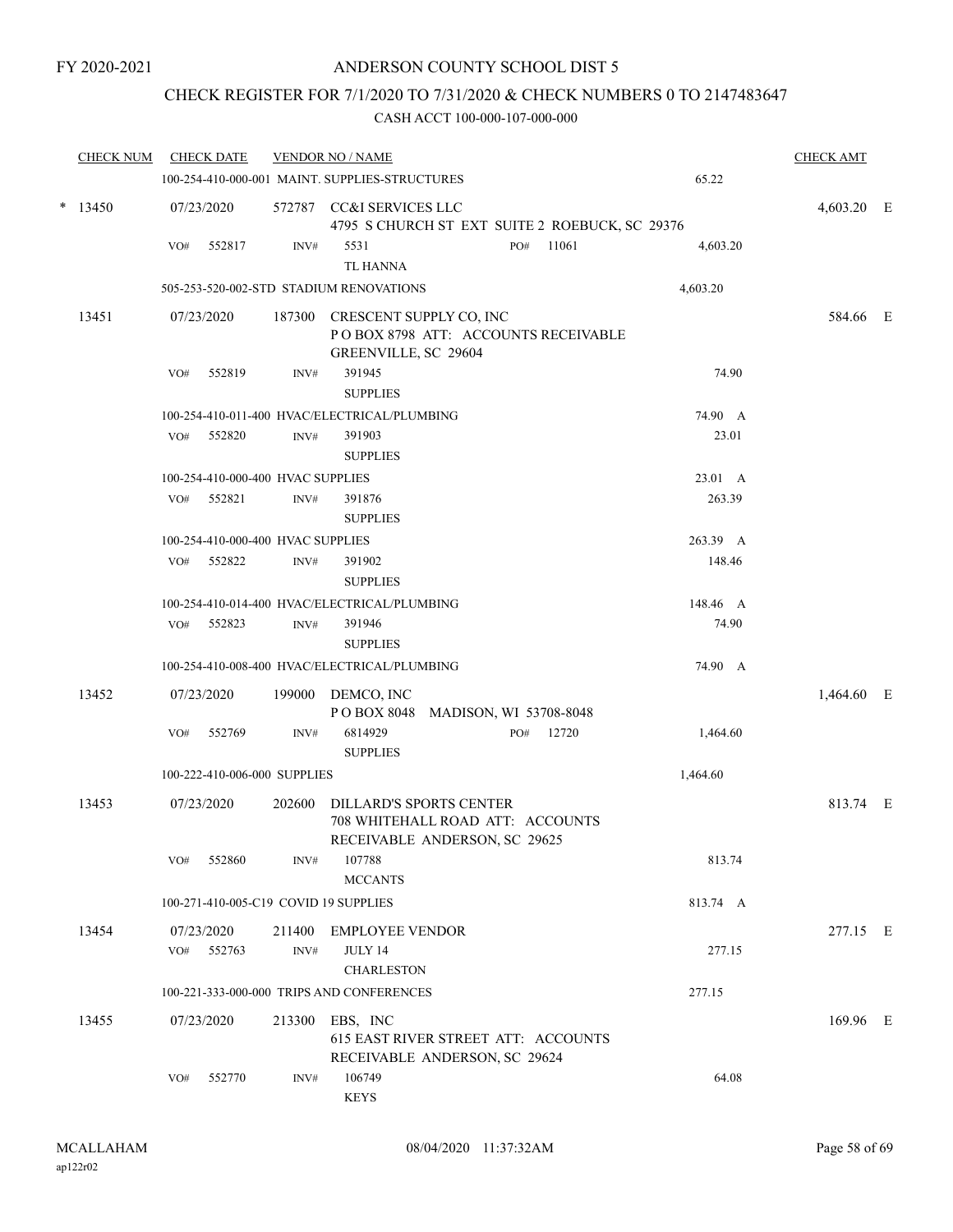## CHECK REGISTER FOR 7/1/2020 TO 7/31/2020 & CHECK NUMBERS 0 TO 2147483647

|     |        |                                                                                         |                                   |                                                                                                                                                                                                                                                                                                                                                                                                                                                                                                                                    |                                                                                                             |                                                                                                                                                                     | <b>CHECK AMT</b>                                                                                                                                                                                                                                |                                                                   |
|-----|--------|-----------------------------------------------------------------------------------------|-----------------------------------|------------------------------------------------------------------------------------------------------------------------------------------------------------------------------------------------------------------------------------------------------------------------------------------------------------------------------------------------------------------------------------------------------------------------------------------------------------------------------------------------------------------------------------|-------------------------------------------------------------------------------------------------------------|---------------------------------------------------------------------------------------------------------------------------------------------------------------------|-------------------------------------------------------------------------------------------------------------------------------------------------------------------------------------------------------------------------------------------------|-------------------------------------------------------------------|
|     |        |                                                                                         |                                   |                                                                                                                                                                                                                                                                                                                                                                                                                                                                                                                                    |                                                                                                             | 64.08 A                                                                                                                                                             |                                                                                                                                                                                                                                                 |                                                                   |
| VO# | 552828 | INV#                                                                                    | 106769<br><b>SOUTHWOOD</b>        |                                                                                                                                                                                                                                                                                                                                                                                                                                                                                                                                    |                                                                                                             | 105.88                                                                                                                                                              |                                                                                                                                                                                                                                                 |                                                                   |
|     |        |                                                                                         |                                   |                                                                                                                                                                                                                                                                                                                                                                                                                                                                                                                                    |                                                                                                             | 105.88                                                                                                                                                              |                                                                                                                                                                                                                                                 |                                                                   |
|     |        | 224625                                                                                  |                                   |                                                                                                                                                                                                                                                                                                                                                                                                                                                                                                                                    |                                                                                                             |                                                                                                                                                                     |                                                                                                                                                                                                                                                 |                                                                   |
| VO# | 552771 | INV#                                                                                    | 26995<br><b>MCLEES ELEM</b>       |                                                                                                                                                                                                                                                                                                                                                                                                                                                                                                                                    |                                                                                                             | 2,440.00                                                                                                                                                            |                                                                                                                                                                                                                                                 |                                                                   |
|     |        |                                                                                         |                                   |                                                                                                                                                                                                                                                                                                                                                                                                                                                                                                                                    |                                                                                                             | 2,440.00 A                                                                                                                                                          |                                                                                                                                                                                                                                                 |                                                                   |
|     |        | 569871                                                                                  |                                   |                                                                                                                                                                                                                                                                                                                                                                                                                                                                                                                                    |                                                                                                             |                                                                                                                                                                     |                                                                                                                                                                                                                                                 |                                                                   |
| VO# | 552862 | INV#                                                                                    | 707244<br><b>MCCANTS</b>          | PO#                                                                                                                                                                                                                                                                                                                                                                                                                                                                                                                                | 12814                                                                                                       | 995.00                                                                                                                                                              |                                                                                                                                                                                                                                                 |                                                                   |
|     |        |                                                                                         |                                   |                                                                                                                                                                                                                                                                                                                                                                                                                                                                                                                                    |                                                                                                             | 995.00 A                                                                                                                                                            |                                                                                                                                                                                                                                                 |                                                                   |
|     |        | 570843                                                                                  | <b>GATEWAY SUPPLY CO</b><br>29202 |                                                                                                                                                                                                                                                                                                                                                                                                                                                                                                                                    |                                                                                                             |                                                                                                                                                                     |                                                                                                                                                                                                                                                 |                                                                   |
| VO# | 552830 | INV#                                                                                    | 4892016<br><b>SUPPLIES</b>        |                                                                                                                                                                                                                                                                                                                                                                                                                                                                                                                                    |                                                                                                             | 1,425.24                                                                                                                                                            |                                                                                                                                                                                                                                                 |                                                                   |
|     |        |                                                                                         |                                   |                                                                                                                                                                                                                                                                                                                                                                                                                                                                                                                                    |                                                                                                             |                                                                                                                                                                     |                                                                                                                                                                                                                                                 |                                                                   |
| VO# | 552831 | INV#                                                                                    | 4900745                           |                                                                                                                                                                                                                                                                                                                                                                                                                                                                                                                                    |                                                                                                             | 200.97                                                                                                                                                              |                                                                                                                                                                                                                                                 |                                                                   |
|     |        |                                                                                         | <b>SUPPLIES</b>                   |                                                                                                                                                                                                                                                                                                                                                                                                                                                                                                                                    |                                                                                                             |                                                                                                                                                                     |                                                                                                                                                                                                                                                 |                                                                   |
|     |        |                                                                                         |                                   |                                                                                                                                                                                                                                                                                                                                                                                                                                                                                                                                    |                                                                                                             | 200.97 A                                                                                                                                                            |                                                                                                                                                                                                                                                 |                                                                   |
|     |        | 571584                                                                                  |                                   |                                                                                                                                                                                                                                                                                                                                                                                                                                                                                                                                    |                                                                                                             |                                                                                                                                                                     |                                                                                                                                                                                                                                                 |                                                                   |
| VO# | 552833 | INV#                                                                                    | 710189071<br><b>WEBINAR</b>       | PO#                                                                                                                                                                                                                                                                                                                                                                                                                                                                                                                                | 12960                                                                                                       | 1,600.00                                                                                                                                                            |                                                                                                                                                                                                                                                 |                                                                   |
|     |        |                                                                                         |                                   |                                                                                                                                                                                                                                                                                                                                                                                                                                                                                                                                    |                                                                                                             | 800.00                                                                                                                                                              |                                                                                                                                                                                                                                                 |                                                                   |
|     |        |                                                                                         |                                   |                                                                                                                                                                                                                                                                                                                                                                                                                                                                                                                                    |                                                                                                             | 800.00                                                                                                                                                              |                                                                                                                                                                                                                                                 |                                                                   |
| VO# | 552834 | INV#                                                                                    | 710189337<br><b>MATERIALS</b>     | PO#                                                                                                                                                                                                                                                                                                                                                                                                                                                                                                                                | 12960                                                                                                       | 86,255.79                                                                                                                                                           |                                                                                                                                                                                                                                                 |                                                                   |
|     |        |                                                                                         |                                   |                                                                                                                                                                                                                                                                                                                                                                                                                                                                                                                                    |                                                                                                             | 43,767.06                                                                                                                                                           |                                                                                                                                                                                                                                                 |                                                                   |
|     |        |                                                                                         |                                   |                                                                                                                                                                                                                                                                                                                                                                                                                                                                                                                                    |                                                                                                             | 37,945.70                                                                                                                                                           |                                                                                                                                                                                                                                                 |                                                                   |
|     |        |                                                                                         |                                   |                                                                                                                                                                                                                                                                                                                                                                                                                                                                                                                                    |                                                                                                             | 3,040.47                                                                                                                                                            |                                                                                                                                                                                                                                                 |                                                                   |
|     |        |                                                                                         |                                   |                                                                                                                                                                                                                                                                                                                                                                                                                                                                                                                                    |                                                                                                             | 1,502.56                                                                                                                                                            |                                                                                                                                                                                                                                                 |                                                                   |
|     |        | 300176                                                                                  | <b>JOSTENS INC</b>                |                                                                                                                                                                                                                                                                                                                                                                                                                                                                                                                                    |                                                                                                             |                                                                                                                                                                     |                                                                                                                                                                                                                                                 |                                                                   |
| VO# | 552775 | INV#                                                                                    | CUST#1143730                      |                                                                                                                                                                                                                                                                                                                                                                                                                                                                                                                                    |                                                                                                             | 6,878.72                                                                                                                                                            |                                                                                                                                                                                                                                                 |                                                                   |
|     |        |                                                                                         |                                   |                                                                                                                                                                                                                                                                                                                                                                                                                                                                                                                                    |                                                                                                             |                                                                                                                                                                     |                                                                                                                                                                                                                                                 |                                                                   |
|     |        | <b>CHECK DATE</b><br>07/23/2020<br>07/23/2020<br>07/23/2020<br>07/23/2020<br>07/23/2020 |                                   | <b>VENDOR NO / NAME</b><br>100-254-410-020-001 SUPPLIES - MAINTENANCE<br>100-254-410-021-001 SUPPLIES - MAINTENANCE<br>ANDERSON, SC 29622<br>397-222-410-005-000 MEDIA SUPPLIES<br>100-254-410-005-400 HVAC/ELECTRICAL/PLUMBING<br>100-254-323-009-RES RESTROOM RENOVATIONS<br>CHICAGO, IL 60693<br>237-128-312-002-020 CONSULTANTS<br>237-128-312-003-020 CONSULTANTS<br>237-127-410-000-000 SUPPLIES<br>237-127-410-002-020 SUPPLIES<br>237-127-410-003-020 SUPPLIES<br><b>YEARBOOKS</b><br>707-190-660-007-240 YEARBOOK EXPENSE | 100-254-323-008-400 CONTR SERV-HVAC/ELECT/PLUMBING<br>203-127-410-000-000 SUPPLIES- LD/DD/OHI, SUPPLEMENTAL | ELECTRIC CITY SIGNS & NEON, INC.<br>FOLLETT SCHOOL SOLUTIONS, INC<br>RECEIVABLE CHICAGO, IL 60693-0918<br>HOUGHTON MIFFLIN HARCOURT<br>RECEIVABLE CHICAGO, IL 60673 | POBOX 656 ATT: ACCOUNTS RECEIVABLE<br>91826 COLLECTION CENTER DRIVE ATT: ACCOUNTS<br>CORPORATE OFFICES P.O. BOX 2826 COLUMBIA, SC<br>1,425.24 A<br>STECK VAUGHN 14046 COLLECTIONS CENTER DRIVE<br>21336 NETWORK PLACE ATT: ACCOUNTS<br>6,878.72 | 2,440.00 E<br>995.00 E<br>1,626.21 E<br>87,855.79 E<br>6,878.72 E |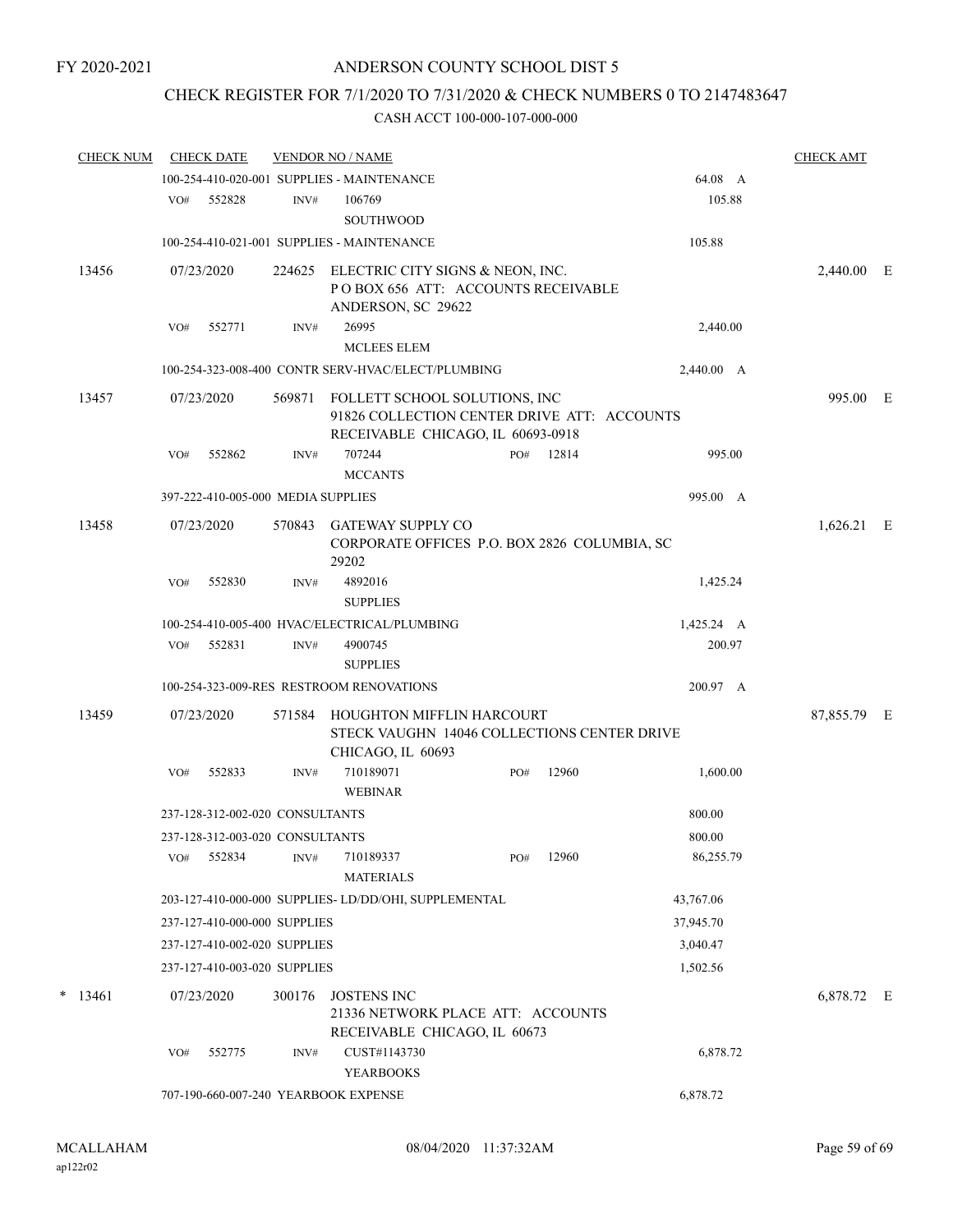# CHECK REGISTER FOR 7/1/2020 TO 7/31/2020 & CHECK NUMBERS 0 TO 2147483647

| <b>CHECK NUM</b> |            | <b>CHECK DATE</b>                     |                | <b>VENDOR NO / NAME</b>                                    |          | <b>CHECK AMT</b> |  |
|------------------|------------|---------------------------------------|----------------|------------------------------------------------------------|----------|------------------|--|
| $* 13463$        | 07/23/2020 |                                       |                | 389900 OFFICE DEPOT<br>POBOX 1413 CHARLOTTE, NC 28201-1413 |          | 2,893.68 E       |  |
|                  | VO#        | 552783                                | INV#           | 101351754001<br><b>SUPPLIES</b>                            | 475.91   |                  |  |
|                  |            | 100-223-410-002-000 Supplies          |                |                                                            | 475.91 A |                  |  |
|                  |            | VO# 552784                            | INV#           | 101353935001<br><b>SUPPLIES</b>                            | 83.40    |                  |  |
|                  |            | 100-223-410-002-000 Supplies          |                |                                                            | 83.40 A  |                  |  |
|                  |            | VO# 552785                            | $\text{INV}\#$ | 511346976001<br><b>SUPPLIES</b>                            | 40.92    |                  |  |
|                  |            | 100-223-410-002-000 Supplies          |                |                                                            | 40.92 A  |                  |  |
|                  | VO#        | 552786                                | INV#           | 509333793001<br><b>SUPPLIES</b>                            | 22.67    |                  |  |
|                  |            | 100-223-410-002-000 Supplies          |                |                                                            | 22.67 A  |                  |  |
|                  |            | VO# 552787                            | $\text{INV}\#$ | 509376585001<br><b>SUPPLIES</b>                            | 20.43    |                  |  |
|                  |            | 100-223-410-002-000 Supplies          |                |                                                            | 20.43 A  |                  |  |
|                  |            | VO# 552788                            | INV#           | 511346822001<br><b>SUPPLIES</b>                            | 190.57   |                  |  |
|                  |            | 100-223-410-002-000 Supplies          |                |                                                            | 190.57 A |                  |  |
|                  |            | VO# 552839                            | INV#           | 2413427730<br><b>SUPPLIES</b>                              | 45.28    |                  |  |
|                  |            |                                       |                | 100-254-410-000-055 OFFICE SUPPLIES & FURNITURE            | 45.28 A  |                  |  |
|                  |            | VO# 552840                            | INV#           | 103932446001<br><b>SUPPLIES</b>                            | 28.67    |                  |  |
|                  |            |                                       |                | 243-182-410-023-FLC SUPPLIES-FAMILY LITERACY               | 28.67    |                  |  |
|                  |            | VO# 552841                            | INV#           | 504900252001<br><b>SUPPLIES</b>                            | 153.00   |                  |  |
|                  |            |                                       |                | 723-190-660-023-911 MISCELLANEOUS- ADULT ED EXPENSE        | 153.00   |                  |  |
|                  |            | VO# 552842                            | INV#           | 103933322001<br><b>SUPPLIES</b>                            | 53.66    |                  |  |
|                  |            |                                       |                | 723-190-660-023-911 MISCELLANEOUS- ADULT ED EXPENSE        | 53.66    |                  |  |
|                  |            | VO# 552843                            |                | INV# 104251040001<br><b>SUPPLIES</b>                       | 202.73   |                  |  |
|                  |            | 100-112-410-010-C19 COVID 19 SUPPLIES |                |                                                            | 202.73   |                  |  |
|                  |            | VO# 552844                            | INV#           | 104251038001<br><b>SUPPLIES</b>                            | 106.95   |                  |  |
|                  |            | 100-112-410-010-C19 COVID 19 SUPPLIES |                |                                                            | 106.95   |                  |  |
|                  |            | VO# 552845                            | INV#           | 104229759001<br><b>SUPPLIES</b>                            | 973.38   |                  |  |
|                  |            | 100-112-410-010-C19 COVID 19 SUPPLIES |                |                                                            | 973.38   |                  |  |
|                  |            | VO# 552846                            | INV#           | 101585896001<br><b>SUPPLIES</b>                            | 167.08   |                  |  |
|                  |            | 600-256-410-000-000 SUPPLIES          |                |                                                            | 167.08   |                  |  |
|                  | VO#        | 552865                                | INV#           | 2413934546                                                 | 329.03   |                  |  |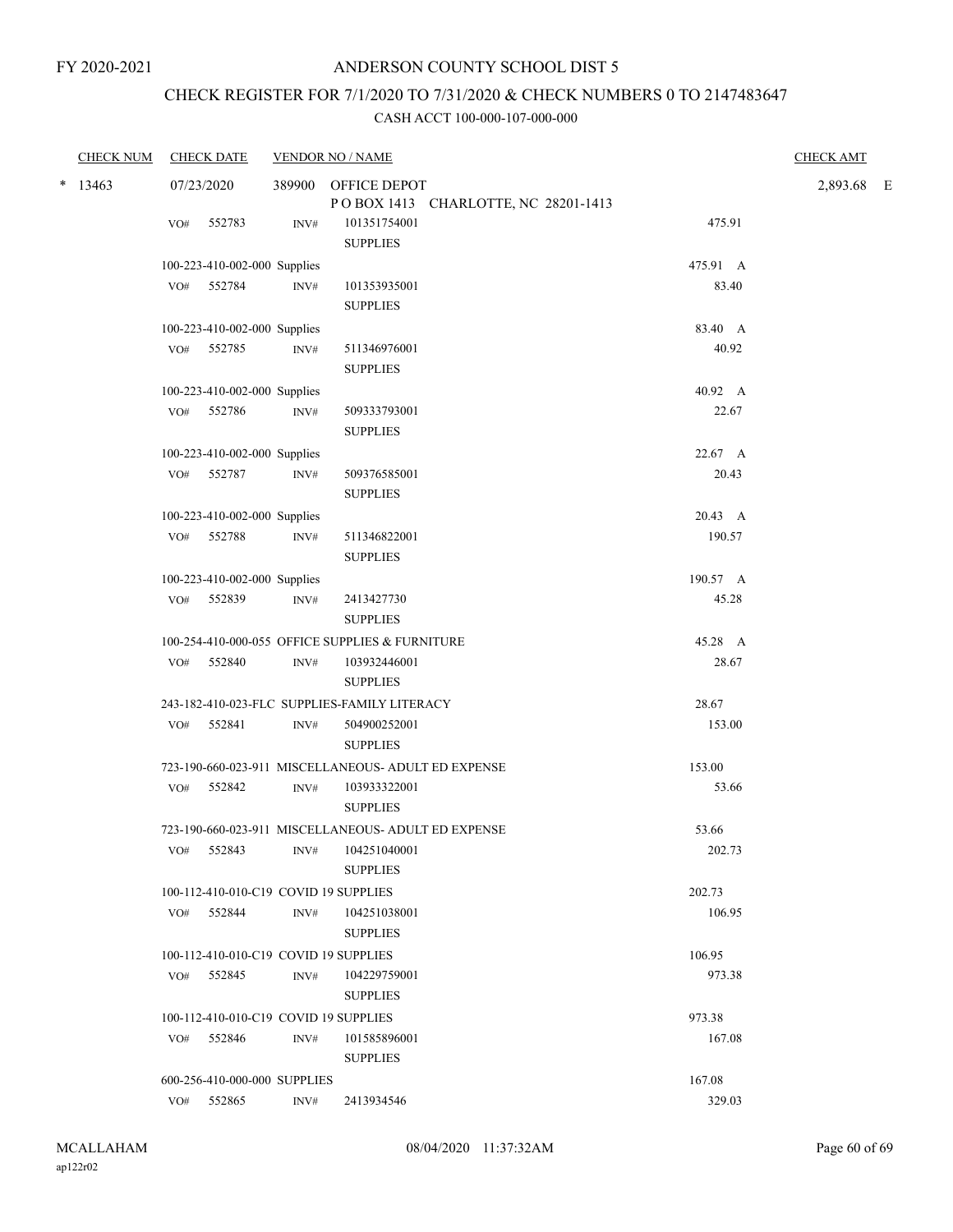## ANDERSON COUNTY SCHOOL DIST 5

## CHECK REGISTER FOR 7/1/2020 TO 7/31/2020 & CHECK NUMBERS 0 TO 2147483647

|  | <b>CHECK NUM</b> |     | <b>CHECK DATE</b>                 |                          | <b>VENDOR NO / NAME</b><br><b>SUPPLIES</b>                                                         |                    | <b>CHECK AMT</b> |  |
|--|------------------|-----|-----------------------------------|--------------------------|----------------------------------------------------------------------------------------------------|--------------------|------------------|--|
|  |                  |     | 100-254-410-000-C19 SUPPIES - C19 |                          |                                                                                                    | 329.03 A           |                  |  |
|  | 13464            |     | 07/23/2020                        | 391100                   | OLD STONE TRACTOR CO, INC<br>PO BOX 13565 ATT: ACCOUNTS RECEIVABLE<br>ANDERSON, SC 29624           |                    | 500.85 E         |  |
|  |                  | VO# | 552789                            | INV#                     | CT08438<br><b>REPAIR PARTS</b>                                                                     | 242.25             |                  |  |
|  |                  |     |                                   |                          | 100-254-410-000-100 SMALL EQUIPMENT                                                                | 242.25             |                  |  |
|  |                  | VO# | 552847                            | INV#                     | WO38988<br><b>MOWER REPAIR</b>                                                                     | 258.60             |                  |  |
|  |                  |     | 100-254-323-000-001 CONTRACT SRVS |                          |                                                                                                    | 258.60             |                  |  |
|  | 13465            | VO# | 07/23/2020<br>552856              | 575484<br>$\text{INV}\#$ | <b>EMPLOYEE VENDOR</b><br><b>SUPPLIES</b>                                                          | 1,059.52           | 1,059.52 E       |  |
|  |                  |     |                                   |                          | <b>REIMBURSEMENT</b>                                                                               |                    |                  |  |
|  |                  |     | 100-114-410-003-001 BAND SUPPLIES |                          |                                                                                                    | 1,059.52           |                  |  |
|  | 13466            |     | 07/23/2020                        | 462725                   | SCHOLASTIC BOOK CLUBS, INC<br>POBOX 3745 ATT: ACCOUNTS RECEIVABLE<br>JEFFERSON CITY, MO 65102-3720 |                    | 1,099.43 E       |  |
|  |                  | VO# | 552870                            | INV#                     | ORD#85169140<br><b>MCLEES ELEM</b>                                                                 | 1,099.43           |                  |  |
|  |                  |     | 100-112-410-008-BOK SUPPLIES      |                          |                                                                                                    | $1,099.43 \quad A$ |                  |  |
|  | $*$ 13469        |     | 07/23/2020                        | 472700                   | <b>SHERWIN WILLIAMS</b><br>613 NORTH MURRAY AVENUE ATT: ACCOUNTS<br>RECEIVABLE ANDERSON, SC 29625  |                    | 555.86 E         |  |
|  |                  | VO# | 552802                            | INV#                     | 6896-6<br><b>SUPPLIES</b>                                                                          | 66.84              |                  |  |
|  |                  |     |                                   |                          | 100-254-410-000-001 MAINT. SUPPLIES-STRUCTURES                                                     | 66.84              |                  |  |
|  |                  | VO# | 552803                            | INV#                     | 1583-4<br><b>SUPPLIES</b>                                                                          | 66.68              |                  |  |
|  |                  |     |                                   |                          | 100-254-410-003-001 SUPPLIES - MAINTENANCE                                                         | 66.68 A            |                  |  |
|  |                  | VO# | 552804                            | $\text{INV}\#$           | 6800-8<br><b>SUPPLIES</b>                                                                          | 342.60             |                  |  |
|  |                  |     |                                   |                          | 100-254-410-002-001 SUPPLIES - MAINTENANCE                                                         | 171.30 A           |                  |  |
|  |                  |     |                                   |                          | 100-254-410-003-001 SUPPLIES - MAINTENANCE                                                         | 171.30 A           |                  |  |
|  |                  | VO# | 552850                            | INV#                     | 1752-5<br><b>SUPPLIES</b>                                                                          | 79.74              |                  |  |
|  |                  |     |                                   |                          | 100-254-410-003-001 SUPPLIES - MAINTENANCE                                                         | 79.74              |                  |  |
|  | 13470            |     | 07/23/2020                        | 507850                   | <b>TRANE</b><br>POBOX 406469 ATT: ACCOUNTS RECEIVABLE<br>ATLANTA, GA 30384-6469                    |                    | 4,699.00 E       |  |
|  |                  | VO# | 552806                            | INV#                     | 310929568<br>13000<br>PO#<br><b>CONCORD ELEM</b>                                                   | 4,699.00           |                  |  |
|  |                  |     |                                   |                          | 100-254-410-009-400 HVAC/ELECTRICAL/PLUMBING                                                       | 4,699.00 A         |                  |  |
|  | 13471            |     | 07/23/2020                        |                          | 529275 WESTAR TIRE                                                                                 |                    | 321.00 E         |  |
|  |                  |     |                                   |                          |                                                                                                    |                    |                  |  |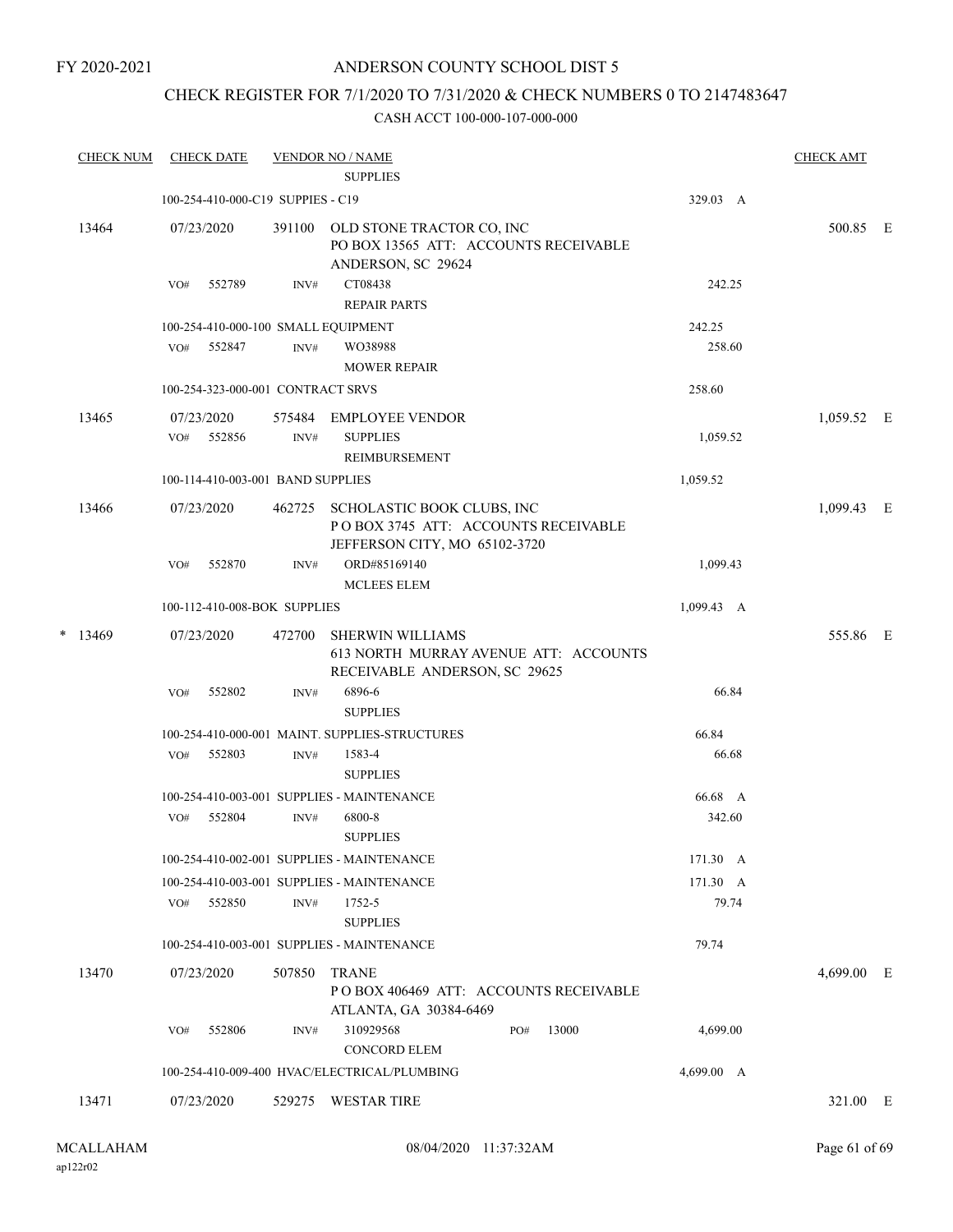## ANDERSON COUNTY SCHOOL DIST 5

## CHECK REGISTER FOR 7/1/2020 TO 7/31/2020 & CHECK NUMBERS 0 TO 2147483647

|   | <b>CHECK NUM</b> |                   | <b>CHECK DATE</b> |                                       | <b>VENDOR NO / NAME</b>                                                      |                       |                    | <b>CHECK AMT</b> |  |
|---|------------------|-------------------|-------------------|---------------------------------------|------------------------------------------------------------------------------|-----------------------|--------------------|------------------|--|
|   |                  |                   |                   |                                       | PO BOX 400<br>ACCOUNTS RECEIVABLE ANDERSON, SC 29622                         | 715 NORTH MURRAY ATT: |                    |                  |  |
|   |                  | VO#               | 552852            | INV#                                  | 84213<br><b>SUPPLIES</b>                                                     |                       | 321.00             |                  |  |
|   |                  |                   |                   | 100-254-410-000-100 SMALL EQUIPMENT   |                                                                              |                       | 321.00             |                  |  |
| * | 13473            |                   | 07/30/2020        |                                       | 571419 ANGELTRAX - IVS, INC<br>9540 US HWY 84 WEST, SUITE 2 NEWTON, AL 36352 |                       |                    | 2,929.10 E       |  |
|   |                  | VO#               | 552924            | INV#                                  | 638313<br><b>SUPPLIES</b>                                                    | 13090<br>PO#          | 2,929.10           |                  |  |
|   |                  |                   |                   |                                       | 100-255-323-000-000 CONTRACTED SERVICES                                      |                       | 2,929.10 A         |                  |  |
|   | 13474            | 07/30/2020<br>VO# | 552977            | 147195<br>INV#                        | EMPLOYEE VENDOR<br>C19 SUPPLIES                                              |                       | 351.88             | 351.88 E         |  |
|   |                  |                   |                   |                                       | REIMBURSEMENT                                                                |                       | 351.88             |                  |  |
|   |                  |                   |                   | 100-114-410-001-C19 COVID 19 SUPPLIES |                                                                              |                       |                    |                  |  |
|   | 13475            | 07/30/2020        |                   |                                       | 568574 CCP CROWE'S CORPORATE PROMOTIONS<br>PO BOX 2647 ANDERSON, SC 29622    |                       |                    | 2,171.09 E       |  |
|   |                  | VO#               | 552904            | INV#                                  | 15487<br><b>SOUTHWOOD</b>                                                    |                       | 597.01             |                  |  |
|   |                  |                   |                   | 100-113-410-021-000 SUPPLIES          |                                                                              |                       | 550.01             |                  |  |
|   |                  |                   |                   |                                       | 721-190-660-021-508 ID NAME TAGS/ BADGES EXPENSE                             |                       | 47.00              |                  |  |
|   |                  | VO#               | 552986            | INV#                                  | 15415<br><b>AIT TUMBLERS</b>                                                 |                       | 1,574.08           |                  |  |
|   |                  |                   |                   | 131-115-410-031-000 SUPPLIES          |                                                                              |                       | 1,574.08 A         |                  |  |
|   | 13476            | 07/30/2020        |                   | 187300                                | CRESCENT SUPPLY CO, INC<br>POBOX 8798 ATT: ACCOUNTS RECEIVABLE               |                       |                    | 117.40 E         |  |
|   |                  | VO#               | 552931            | INV#                                  | GREENVILLE, SC 29604<br>392102<br><b>SUPPLIES</b>                            |                       | 32.10              |                  |  |
|   |                  |                   |                   |                                       | 100-254-410-002-400 HVAC/ELECTRICAL/PLUMBING                                 |                       | 32.10 A            |                  |  |
|   |                  | VO#               | 552932            | $\text{INV}\#$                        | 392033<br><b>SUPPLIES</b>                                                    |                       | 80.25              |                  |  |
|   |                  |                   |                   |                                       | 100-254-410-003-400 HVAC/ELECTRICAL/PLUMBING                                 |                       | 80.25 A            |                  |  |
|   |                  | VO#               | 552933            | INV#                                  | 392217<br><b>SUPPLIES</b>                                                    |                       | 5.05               |                  |  |
|   |                  |                   |                   |                                       | 100-254-410-003-400 HVAC/ELECTRICAL/PLUMBING                                 |                       | 5.05 A             |                  |  |
|   | 13477            |                   | 07/30/2020        |                                       | 199000 DEMCO, INC<br>POBOX 8048 MADISON, WI 53708-8048                       |                       |                    | $111.25$ E       |  |
|   |                  | VO#               | 553023            | INV#                                  | 6812556<br><b>SUPPLIES</b>                                                   |                       | 111.25             |                  |  |
|   |                  |                   |                   | 100-222-410-013-000 SUPPLIES          |                                                                              |                       | $111.25 \text{ A}$ |                  |  |
|   | 13478            | 07/30/2020<br>VO# | 553027            | 226585<br>INV#                        | <b>EMPLOYEE VENDOR</b><br><b>REIMBURSEMENT</b><br><b>FACE MASKS</b>          |                       | 564.92             | 564.92 E         |  |
|   |                  |                   |                   | 100-113-410-005-C19 COVID 19 SUPPLIES |                                                                              |                       | 282.46             |                  |  |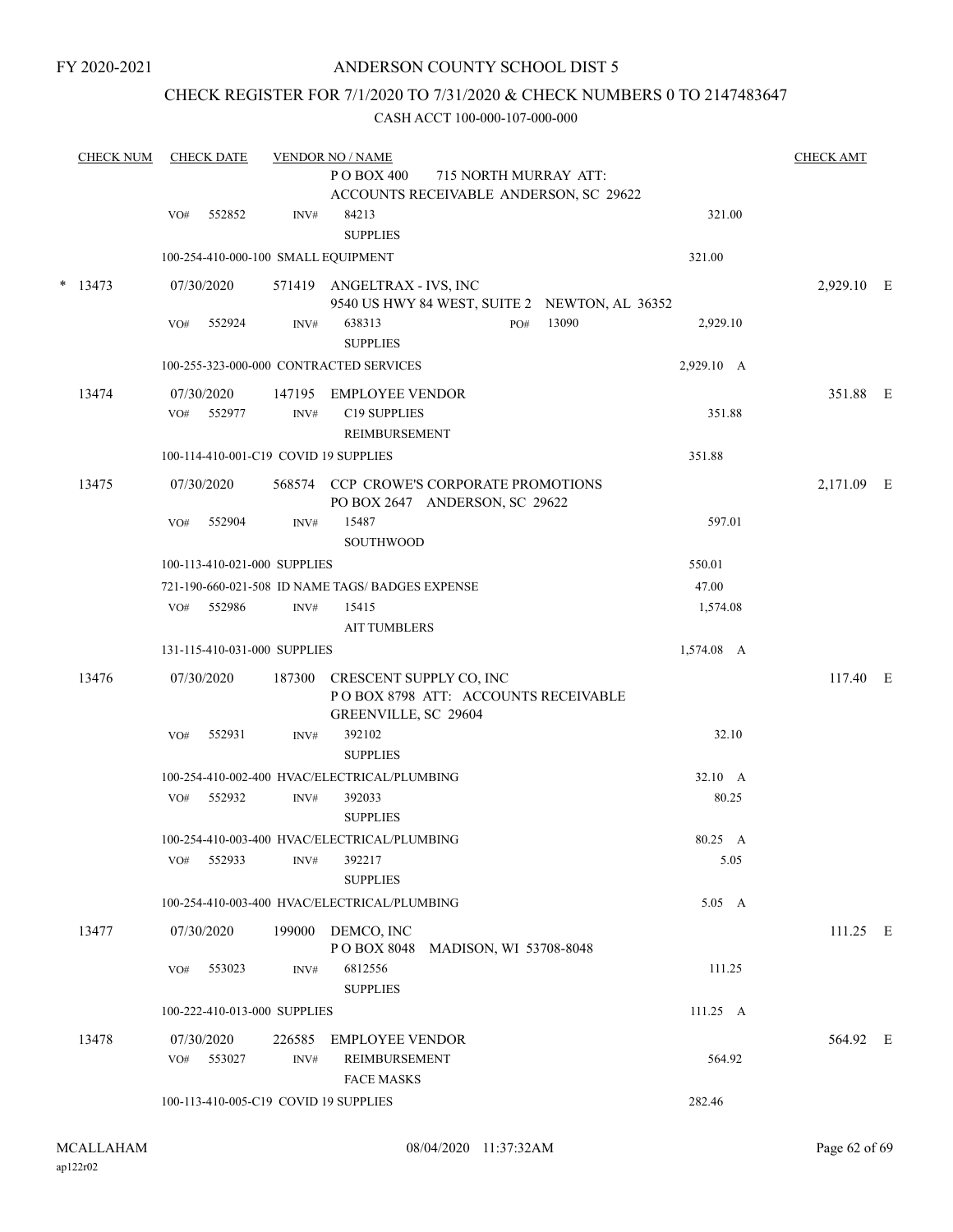## ANDERSON COUNTY SCHOOL DIST 5

## CHECK REGISTER FOR 7/1/2020 TO 7/31/2020 & CHECK NUMBERS 0 TO 2147483647

| <b>CHECK NUM</b> |            | <b>CHECK DATE</b> |        | <b>VENDOR NO / NAME</b>                                                                                 |     |       |           | <b>CHECK AMT</b> |  |
|------------------|------------|-------------------|--------|---------------------------------------------------------------------------------------------------------|-----|-------|-----------|------------------|--|
|                  |            |                   |        | 100-113-410-020-C19 COVID 19 SUPPLIES                                                                   |     |       | 282.46    |                  |  |
| 13479            | 07/30/2020 |                   | 237555 | FORMS & SUPPLY<br>POBOX 563953 ATT: ACCOUNTS RECEIVABLE<br>CHARLOTTE, NC 28256                          |     |       |           | 42,002.38 E      |  |
|                  | VO#        | 552906            | INV#   | 5477845<br><b>SUPPLIES</b>                                                                              | PO# | 13033 | 32,100.00 |                  |  |
|                  |            |                   |        | 100-000-170-000-000 WAREHOUSE INVENTORY                                                                 |     |       | 32,100.00 |                  |  |
|                  | VO#        | 552907            | INV#   | 5477864<br><b>SUPPLIES</b>                                                                              | PO# | 13034 | 9,404.23  |                  |  |
|                  |            |                   |        | 100-000-170-000-000 WAREHOUSE INVENTORY                                                                 |     |       | 9,404.23  |                  |  |
|                  | VO#        | 552988            | INV#   | 5487470<br><b>SUPPLIES</b>                                                                              |     |       | 44.51     |                  |  |
|                  |            |                   |        | 100-252-410-000-000 SUPPLIES AND MATERIALS                                                              |     |       | 44.51     |                  |  |
|                  | VO#        | 553031            | INV#   | 5490312<br><b>SUPPLIES</b>                                                                              |     |       | 453.64    |                  |  |
|                  |            |                   |        | 100-111-410-008-000 SUPPLIES AND MATERIALS                                                              |     |       | 169.58    |                  |  |
|                  |            |                   |        | 100-112-410-008-000 SUPPLIES AND MATERIALS                                                              |     |       | 142.03    |                  |  |
|                  |            |                   |        | 100-113-410-008-000 SUPPLIES AND MATERIALS                                                              |     |       | 142.03    |                  |  |
| 13480            | 07/30/2020 |                   | 573180 | GOVERLAN, INC.<br>GABLES INTERNATIONAL PLAZA 2655 SOUTH LE<br>JEUNE RD. SUITE 1001 MIAMI, FL 33134-5815 |     |       |           | 4,711.92 E       |  |
|                  | VO#        | 552909            | INV#   | 09267<br>20-21 SUPPORT                                                                                  | PO# | 13074 | 4,711.92  |                  |  |
|                  |            |                   |        | 100-266-445-000-000 SOFTWARE TECHNOLOGY                                                                 |     |       | 3,521.76  |                  |  |
|                  |            |                   |        | 100-266-445-001-000 SOFTWARE TECHNOLOGY                                                                 |     |       | 66.12     |                  |  |
|                  |            |                   |        | 100-266-445-002-000 SOFTWARE TECHNOLOGY                                                                 |     |       | 66.12     |                  |  |
|                  |            |                   |        | 100-266-445-003-000 SOFTWARE TECHNOLOGY                                                                 |     |       | 66.12     |                  |  |
|                  |            |                   |        | 100-266-445-005-000 SOFTWARE TECHNOLOGY                                                                 |     |       | 66.12     |                  |  |
|                  |            |                   |        | 100-266-445-006-000 SOFTWARE TECHNOLOGY                                                                 |     |       | 66.12     |                  |  |
|                  |            |                   |        | 100-266-445-007-000 SOFTWARE TECHNOLOGY                                                                 |     |       | 66.12     |                  |  |
|                  |            |                   |        | 100-266-445-008-000 SOFTWARE TECHNOLOGY                                                                 |     |       | 66.12     |                  |  |
|                  |            |                   |        | 100-266-445-009-000 SOFTWARE TECHNOLOGY                                                                 |     |       | 66.12     |                  |  |
|                  |            |                   |        | 100-266-445-010-000 SOFTWARE TECHNOLOGY                                                                 |     |       | 66.12     |                  |  |
|                  |            |                   |        | 100-266-445-011-000 SOFTWARE TECHNOLOGY                                                                 |     |       | 66.12     |                  |  |
|                  |            |                   |        | 100-266-445-012-000 SOFTWARE TECHNOLOGY                                                                 |     |       | 66.12     |                  |  |
|                  |            |                   |        | 100-266-445-013-000 SOFTWARE TECHNOLOGY                                                                 |     |       | 66.12     |                  |  |
|                  |            |                   |        | 100-266-445-014-000 SOFTWARE TECHNOLOGY                                                                 |     |       | 66.12     |                  |  |
|                  |            |                   |        | 100-266-445-016-000 SOFTWARE TECHNOLOGY                                                                 |     |       | 66.12     |                  |  |
|                  |            |                   |        | 100-266-445-017-000 SOFTWARE TECHNOLOGY                                                                 |     |       | 66.12     |                  |  |
|                  |            |                   |        | 100-266-445-019-000 SOFTWARE TECHNOLOGY                                                                 |     |       | 66.12     |                  |  |
|                  |            |                   |        | 100-266-445-020-000 SOFTWARE TECHNOLOGY                                                                 |     |       | 66.12     |                  |  |
|                  |            |                   |        | 100-266-445-021-000 SOFTWARE TECHNOLOGY                                                                 |     |       | 66.12     |                  |  |
| $*$ 13485        | 07/30/2020 |                   | 564696 | JOHNSTONE SUPPLY                                                                                        |     |       |           | 248.11 E         |  |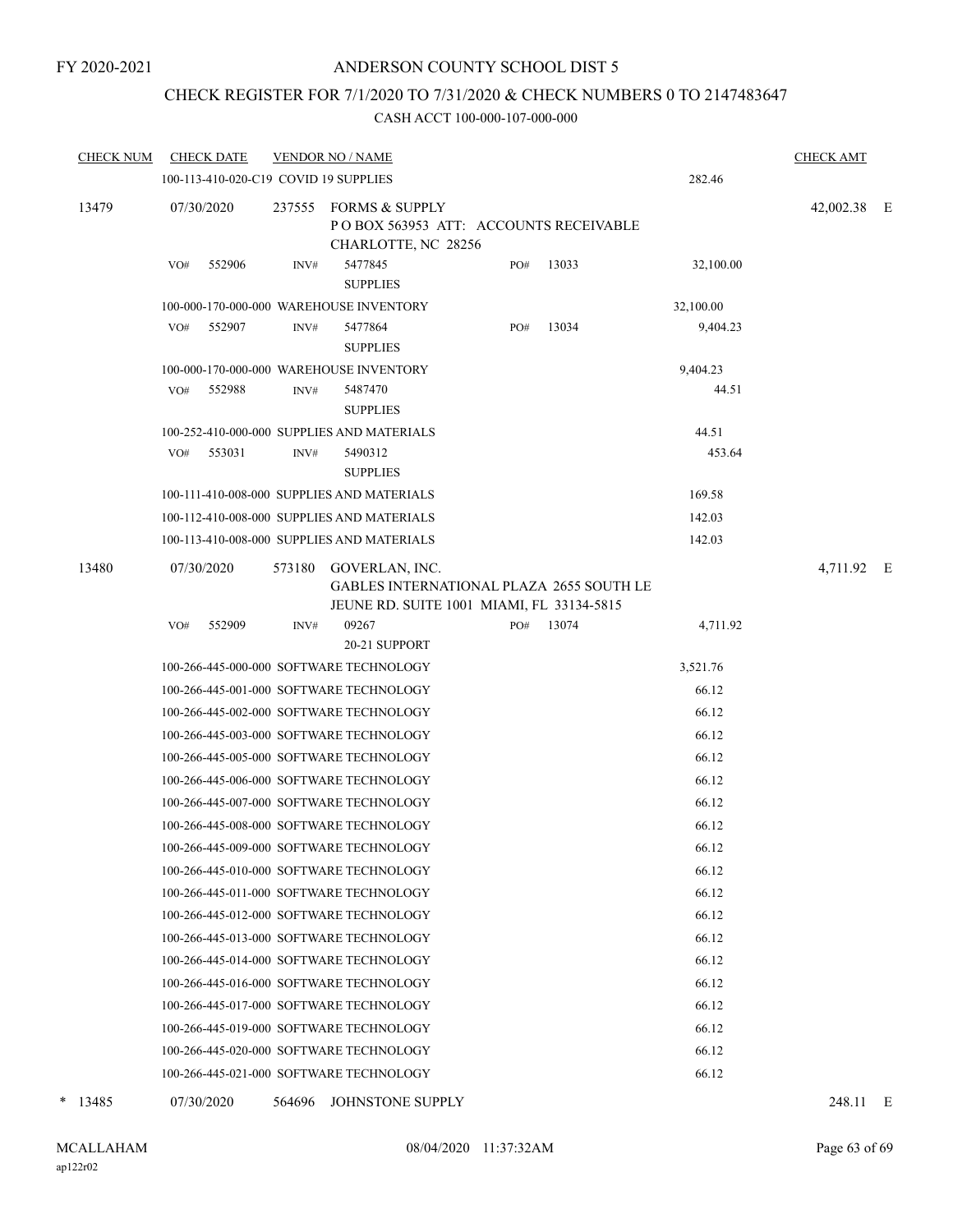## CHECK REGISTER FOR 7/1/2020 TO 7/31/2020 & CHECK NUMBERS 0 TO 2147483647

| <b>CHECK NUM</b> |     | <b>CHECK DATE</b>                 |                | <b>VENDOR NO / NAME</b>                             |                                                                                   |        | <b>CHECK AMT</b> |  |
|------------------|-----|-----------------------------------|----------------|-----------------------------------------------------|-----------------------------------------------------------------------------------|--------|------------------|--|
|                  |     |                                   |                |                                                     | POBOX 17466 GREENVILLE, SC 29606                                                  |        |                  |  |
|                  | VO# | 552937                            | INV#           | 4016800<br><b>SUPPLIES</b>                          |                                                                                   | 248.11 |                  |  |
|                  |     |                                   |                | 100-254-410-008-400 HVAC/ELECTRICAL/PLUMBING        |                                                                                   | 248.11 |                  |  |
| $* 13487$        |     | 07/30/2020                        |                | ANDERSON, SC 29621                                  | 349701 MED CENTRAL HEALTH RESOURCES<br>3424 CLEMSON BLVD ATT: ACCOUNTS RECEIVABLE |        | 210.00 E         |  |
|                  | VO# | 552939                            | INV#           | 54679<br><b>STOREY</b>                              |                                                                                   | 65.00  |                  |  |
|                  |     |                                   |                | 100-255-323-000-000 CONTRACTED SERVICES             |                                                                                   | 65.00  |                  |  |
|                  | VO# | 552996                            | INV#           | 56382<br><b>LAMMERT</b>                             |                                                                                   | 45.00  |                  |  |
|                  |     |                                   |                | 100-255-323-000-000 CONTRACTED SERVICES             |                                                                                   | 45.00  |                  |  |
|                  | VO# | 552997                            | INV#           | 56382                                               |                                                                                   | 20.00  |                  |  |
|                  |     |                                   |                | <b>LAMMERT</b>                                      |                                                                                   |        |                  |  |
|                  |     |                                   |                | 100-255-323-000-000 CONTRACTED SERVICES             |                                                                                   | 20.00  |                  |  |
|                  | VO# | 552998                            | INV#           | 32483                                               |                                                                                   | 60.00  |                  |  |
|                  |     |                                   |                | <b>BALBUENA</b>                                     |                                                                                   |        |                  |  |
|                  |     |                                   |                | 100-255-323-000-000 CONTRACTED SERVICES             |                                                                                   | 60.00  |                  |  |
|                  | VO# | 552999                            | INV#           | 56384                                               |                                                                                   | 20.00  |                  |  |
|                  |     |                                   |                | <b>GEER</b>                                         |                                                                                   |        |                  |  |
|                  |     |                                   |                | 100-255-323-000-000 CONTRACTED SERVICES             |                                                                                   | 20.00  |                  |  |
| 13488            |     | 07/30/2020                        |                | 576299 EMPLOYEE VENDOR                              |                                                                                   |        | $120.00$ E       |  |
|                  | VO# | 552978                            | INV#           | <b>REGISTRATION</b>                                 |                                                                                   | 120.00 |                  |  |
|                  |     |                                   |                | REIMBURSEMENT                                       |                                                                                   |        |                  |  |
|                  |     |                                   |                | 201-224-333-007-000 TRIPS AND CONFERENCES           |                                                                                   | 120.00 |                  |  |
| $*$ 13490        |     | 07/30/2020                        | 572025         | <b>EMPLOYEE VENDOR</b>                              |                                                                                   |        | 162.90 E         |  |
|                  | VO# | 553036                            | $\text{INV}\#$ | 7/21/20                                             |                                                                                   | 162.90 |                  |  |
|                  |     |                                   |                | <b>COLUMBIA</b>                                     |                                                                                   |        |                  |  |
|                  |     |                                   |                | 100-263-333-000-000 TRIPS AND CONFERENCES           |                                                                                   | 162.90 |                  |  |
| 13491            |     | 07/30/2020                        | 389900         | <b>OFFICE DEPOT</b>                                 | POBOX 1413 CHARLOTTE, NC 28201-1413                                               |        | 1,117.99 E       |  |
|                  | VO# | 552942                            | INV#           | 2417043727<br><b>SUPPLIES</b>                       |                                                                                   | 329.03 |                  |  |
|                  |     | 100-254-410-000-C19 SUPPIES - C19 |                |                                                     |                                                                                   | 329.03 |                  |  |
|                  | VO# | 552943                            | INV#           | 2416527369                                          |                                                                                   | 48.89  |                  |  |
|                  |     |                                   |                | <b>SUPPLIES</b>                                     |                                                                                   |        |                  |  |
|                  |     |                                   |                | 100-254-410-000-055 OFFICE SUPPLIES & FURNITURE     |                                                                                   | 48.89  |                  |  |
|                  | VO# | 553005                            | INV#           | 106136989001<br><b>SUPPLIES</b>                     |                                                                                   | 513.59 |                  |  |
|                  |     |                                   |                | 243-182-410-023-FLC SUPPLIES-FAMILY LITERACY        |                                                                                   | 513.59 |                  |  |
|                  |     | VO# 553006                        | INV#           | 105597253001<br><b>SUPPLIES</b>                     |                                                                                   | 35.26  |                  |  |
|                  |     |                                   |                | 723-190-660-023-911 MISCELLANEOUS- ADULT ED EXPENSE |                                                                                   | 35.26  |                  |  |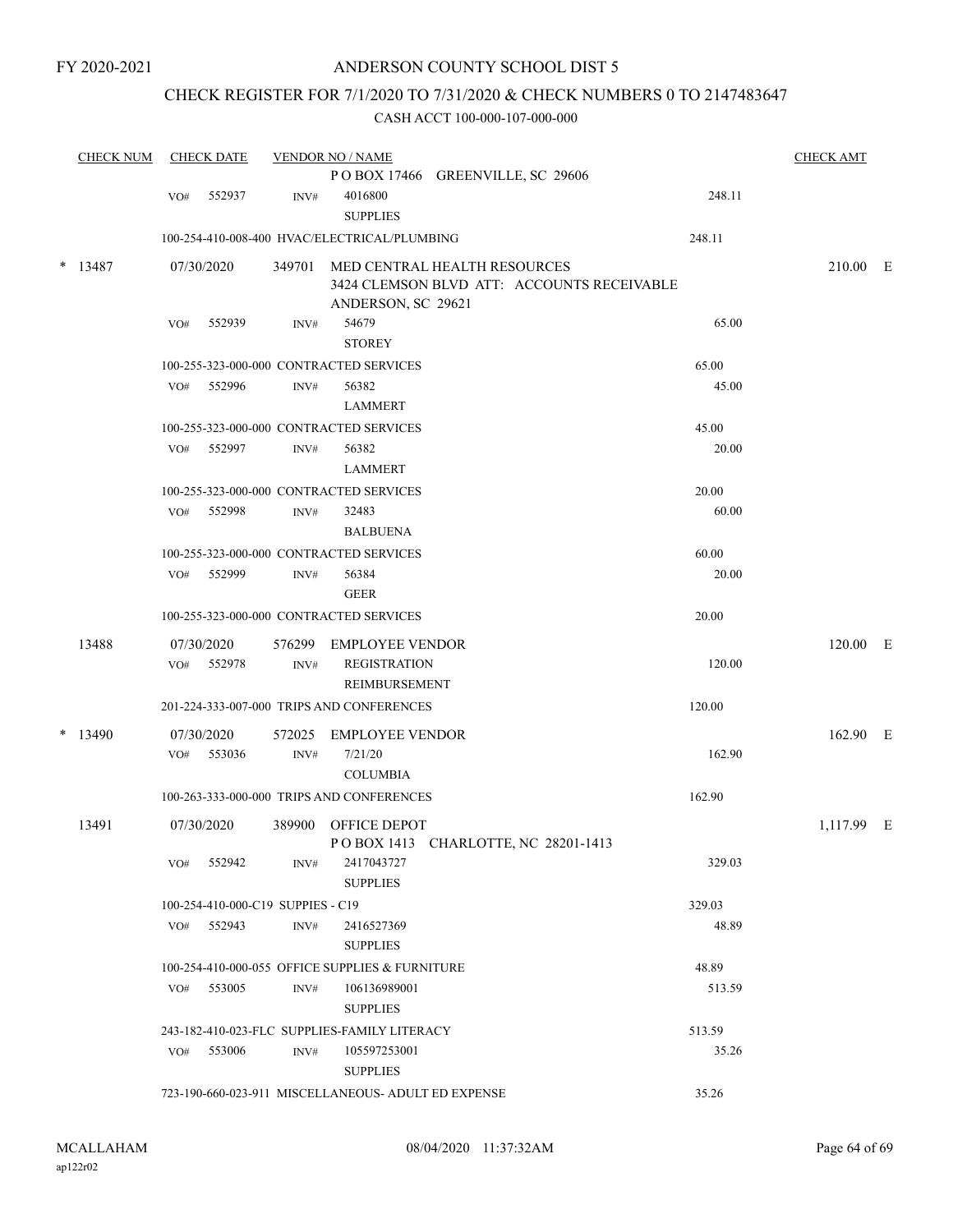## CHECK REGISTER FOR 7/1/2020 TO 7/31/2020 & CHECK NUMBERS 0 TO 2147483647

| <b>CHECK NUM</b> |     | <b>CHECK DATE</b>            |        | <b>VENDOR NO / NAME</b>                                                        |     |       |          | <b>CHECK AMT</b> |   |
|------------------|-----|------------------------------|--------|--------------------------------------------------------------------------------|-----|-------|----------|------------------|---|
|                  | VO# | 553007                       | INV#   | 105603941001<br><b>SUPPLIES</b>                                                |     |       | 80.38    |                  |   |
|                  |     |                              |        | 723-190-660-023-911 MISCELLANEOUS- ADULT ED EXPENSE                            |     |       | 80.38    |                  |   |
|                  | VO# | 553008                       | INV#   | 511429823001<br><b>SUPPLIES</b>                                                | PO# | 12902 | 110.84   |                  |   |
|                  |     | 100-233-410-000-C19 SUPPLIES |        |                                                                                |     |       | 110.84   |                  |   |
| $*$ 13494        |     | 07/30/2020                   | 574687 | PRIORITY ONE SECURITY<br>18 INTERCHANGE BLVD., SUITE B GREENVILLE, SC<br>29607 |     |       |          | 1,282.00         | E |
|                  | VO# | 552944                       | INV#   | 1995749<br><b>JULY SERVICE</b>                                                 | PO# | 12976 | 1,282.00 |                  |   |
|                  |     |                              |        | 100-254-323-000-600 MAINTENANCE SERVICES                                       |     |       | 92.00    |                  |   |
|                  |     |                              |        | 100-254-323-001-600 MAINTENANCE SERVICES                                       |     |       | 46.00    |                  |   |
|                  |     |                              |        | 100-254-323-002-600 MAINTENANCE SERVICES                                       |     |       | 168.00   |                  |   |
|                  |     |                              |        | 100-254-323-003-600 MAINTENANCE SERVICES                                       |     |       | 102.00   |                  |   |
|                  |     |                              |        | 100-254-323-005-600 MAINTENANCE SERVICES                                       |     |       | 46.00    |                  |   |
|                  |     |                              |        | 100-254-323-006-600 MAINTENANCE SERVICES                                       |     |       | 69.00    |                  |   |
|                  |     |                              |        | 100-254-323-007-600 MAINTENANCE SERVICES                                       |     |       | 46.00    |                  |   |
|                  |     |                              |        | 100-254-323-008-600 MAINTENANCE SERVICES                                       |     |       | 46.00    |                  |   |
|                  |     |                              |        | 100-254-323-009-600 MAINTENANCE SERVICES                                       |     |       | 46.00    |                  |   |
|                  |     |                              |        | 100-254-323-010-600 MAINTENANCE SERVICES                                       |     |       | 46.00    |                  |   |
|                  |     |                              |        | 100-254-323-011-600 MAINTENANCE SERVICES                                       |     |       | 46.00    |                  |   |
|                  |     |                              |        | 100-254-323-012-600 MAINTENANCE SERVICES                                       |     |       | 46.00    |                  |   |
|                  |     |                              |        | 100-254-323-013-600 MAINTENANCE SERVICES                                       |     |       | 46.00    |                  |   |
|                  |     |                              |        | 100-254-323-014-600 MAINTENANCE SERVICES                                       |     |       | 46.00    |                  |   |
|                  |     |                              |        | 100-254-323-015-600 MAINTENANCE SERVICES                                       |     |       | 46.00    |                  |   |
|                  |     |                              |        | 100-254-323-016-600 MAINTENANCE SERVICES                                       |     |       | 46.00    |                  |   |
|                  |     |                              |        | 100-254-323-017-600 MAINTENANCE SERVICES                                       |     |       | 46.00    |                  |   |
|                  |     |                              |        | 100-254-323-018-600 MAINTENANCE SERVICES                                       |     |       | 46.00    |                  |   |
|                  |     |                              |        | 100-254-323-019-600 MAINTENANCE SERVICES                                       |     |       | 46.00    |                  |   |
|                  |     |                              |        | 100-254-323-020-600 MAINTENANCE SERVICES                                       |     |       | 46.00    |                  |   |
|                  |     |                              |        | 100-254-323-021-600 MAINTENANCE SERVICES                                       |     |       | 46.00    |                  |   |
|                  |     |                              |        | 100-254-323-023-600 MAINTENANCE SERVICES                                       |     |       | 69.00    |                  |   |
| 13495            |     | 07/30/2020                   |        | 571719 REPUBLIC SERVICES #744<br>PO BOX 9001099 LOUISVILLE, KY 40290-1099      |     |       |          | 3,351.05 E       |   |
|                  | VO# | 552918                       | INV#   | 744-001960396<br><b>SERVICE</b>                                                | PO# | 11399 | 3,351.05 |                  |   |
|                  |     |                              |        | 100-254-323-000-600 MAINTENANCE SERVICES                                       |     |       | 276.67 A |                  |   |
|                  |     |                              |        | 100-254-323-001-600 MAINTENANCE SERVICES                                       |     |       | 48.57 A  |                  |   |
|                  |     |                              |        | 100-254-323-002-600 MAINTENANCE SERVICES                                       |     |       | 436.24 A |                  |   |
|                  |     |                              |        | 100-254-323-003-600 MAINTENANCE SERVICES                                       |     |       | 390.02 A |                  |   |
|                  |     |                              |        | 100-254-323-005-600 MAINTENANCE SERVICES                                       |     |       | 447.43 A |                  |   |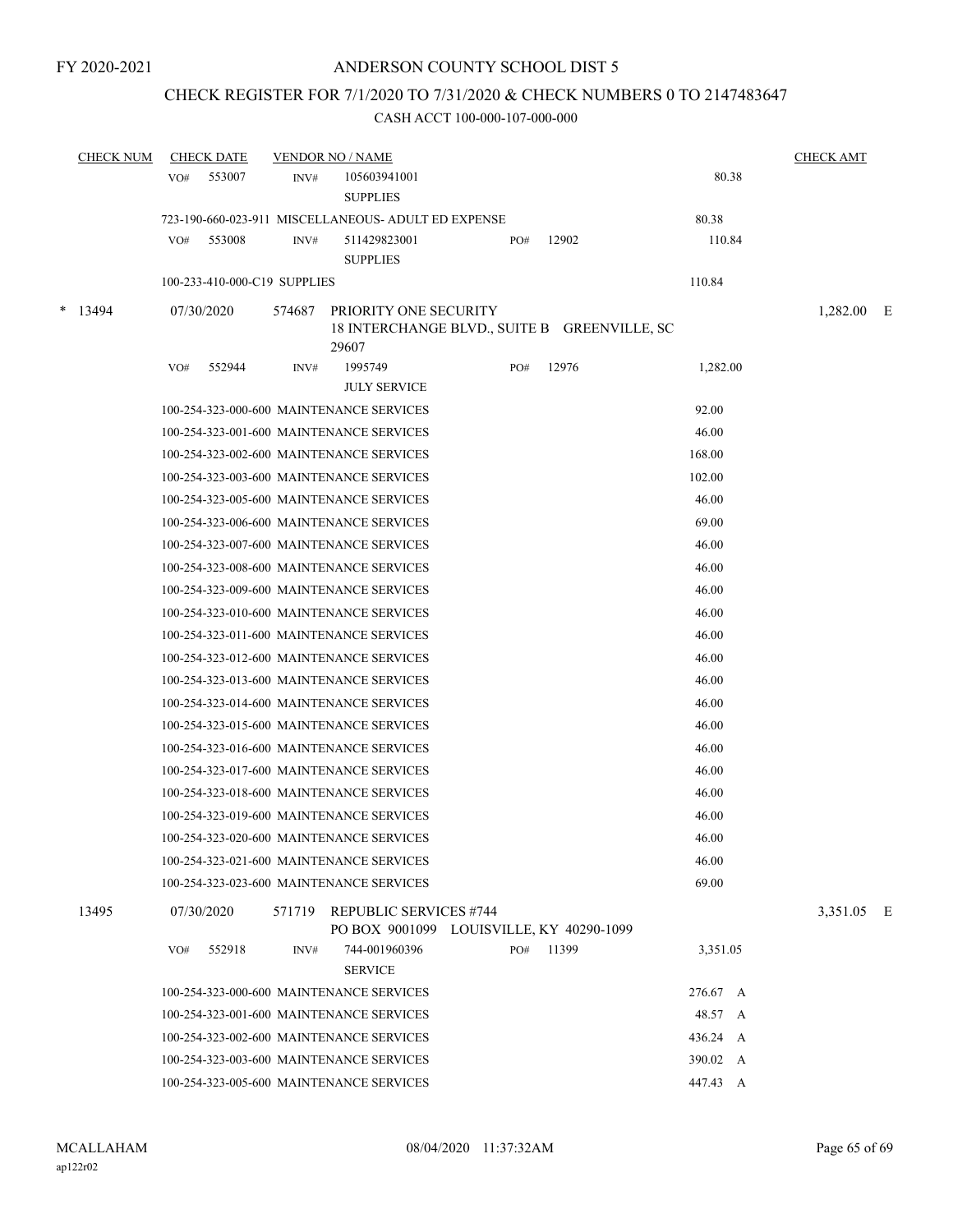# CHECK REGISTER FOR 7/1/2020 TO 7/31/2020 & CHECK NUMBERS 0 TO 2147483647

| <b>CHECK NUM</b> | <b>CHECK DATE</b>                        |        | <b>VENDOR NO / NAME</b>                                      |                 |      | <b>CHECK AMT</b> |
|------------------|------------------------------------------|--------|--------------------------------------------------------------|-----------------|------|------------------|
|                  | 100-254-323-006-600 MAINTENANCE SERVICES |        |                                                              | $-214.04$ A     |      |                  |
|                  | 100-254-323-007-600 MAINTENANCE SERVICES |        |                                                              | $-88.95$ A      |      |                  |
|                  | 100-254-323-008-600 MAINTENANCE SERVICES |        |                                                              | $-114.31 \, A$  |      |                  |
|                  | 100-254-323-009-600 MAINTENANCE SERVICES |        |                                                              | $-88.95\quad A$ |      |                  |
|                  | 100-254-323-010-600 MAINTENANCE SERVICES |        |                                                              | $-88.95$ A      |      |                  |
|                  | 100-254-323-011-600 MAINTENANCE SERVICES |        |                                                              | $-88.95\quad A$ |      |                  |
|                  | 100-254-323-012-600 MAINTENANCE SERVICES |        |                                                              | 170.81 A        |      |                  |
|                  | 100-254-323-013-600 MAINTENANCE SERVICES |        |                                                              | $-88.95 A$      |      |                  |
|                  | 100-254-323-014-600 MAINTENANCE SERVICES |        |                                                              | $-88.95\quad A$ |      |                  |
|                  | 100-254-323-015-600 MAINTENANCE SERVICES |        |                                                              | $-88.95$ A      |      |                  |
|                  | 100-254-323-016-600 MAINTENANCE SERVICES |        |                                                              | $-88.95\quad A$ |      |                  |
|                  | 100-254-323-017-600 MAINTENANCE SERVICES |        |                                                              | $-114.31 \, A$  |      |                  |
|                  | 100-254-323-018-600 MAINTENANCE SERVICES |        |                                                              | $-88.95$ A      |      |                  |
|                  | 100-254-323-019-600 MAINTENANCE SERVICES |        |                                                              | $-88.95$ A      |      |                  |
|                  | 100-254-323-020-600 MAINTENANCE SERVICES |        |                                                              | $-214.04$ A     |      |                  |
|                  | 100-254-323-021-600 MAINTENANCE SERVICES |        |                                                              | 53.70 A         |      |                  |
|                  | 100-254-323-023-600 MAINTENANCE SERVICES |        |                                                              | $-66.44 \, A$   |      |                  |
|                  |                                          |        | 100-266-345-000-000 TECHNOLOGY INFRASTRUCTURE                | 2,927.12 A      |      |                  |
|                  | 131-254-323-031-600 MAINTENANCE SERVICES |        |                                                              | $-86.87$ A      |      |                  |
|                  | 505-254-323-005-000 CONTRACTED SERVICES  |        |                                                              | 300.00 A        |      |                  |
| 13496            | 07/30/2020                               | 440950 | ROCHESTER 100 INC                                            |                 |      | 877.50 E         |
|                  |                                          |        | PO BOX 92801 ATT: ACCOUNTS RECEIVABLE<br>ROCHESTER, NY 14692 |                 |      |                  |
|                  | VO#<br>553024                            | INV#   | 54123                                                        | 877.50          |      |                  |
|                  |                                          |        | <b>FOLDERS</b>                                               |                 |      |                  |
|                  | 100-111-410-013-000 SUPPLIES             |        |                                                              | 108.00          |      |                  |
|                  | 100-112-410-013-000 SUPPLIES             |        |                                                              | 384.75          |      |                  |
|                  | 100-113-410-013-000 SUPPLIES             |        |                                                              | 384.75          |      |                  |
| 13497            | 07/30/2020                               | 567435 | <b>SCHOLASTIC INC</b>                                        |                 |      | 847.00 E         |
|                  |                                          |        | POBOX 3720 ATT: ACCOUNTS RECEIVABLE                          |                 |      |                  |
|                  |                                          |        | JEFFERSON CITY, MO 65102-3720                                |                 |      |                  |
|                  | 553012<br>VO#                            | INV#   | M6898646                                                     | 847.00          |      |                  |
|                  |                                          |        | <b>SOUTH FANT</b>                                            |                 |      |                  |
|                  | 810-147-410-015-000 SUPPLIES             |        |                                                              | 847.00          |      |                  |
| 13498            | 07/30/2020                               | 570099 | SCHOOL SPECIALTY, INC.                                       |                 |      | 3,028.89 E       |
|                  |                                          |        | 32656 COLLECTION CENTER DR. ATT: ACCOUNTS                    |                 |      |                  |
|                  |                                          |        | RECEIVABLE CHICAGO, IL 60693-0656                            |                 |      |                  |
|                  | 553013<br>VO#                            | INV#   | 208125501530<br>PO# 12449                                    | 3,028.89        |      |                  |
|                  |                                          |        | NEW PROSPECT                                                 |                 |      |                  |
|                  | 100-112-410-010-BUD SUPPLIES             |        |                                                              | 3,028.89        |      |                  |
| 13499            | 07/30/2020                               | 570059 | <b>SHARP BUSINESS SYSTEMS</b>                                |                 |      | 103.63 E         |
|                  |                                          |        | DEPT 1216 PO BOX 121216 DALLAS, TX 75312-1216                |                 |      |                  |
|                  | 552949<br>VO#                            | INV#   | 9002838939                                                   |                 | 6.42 |                  |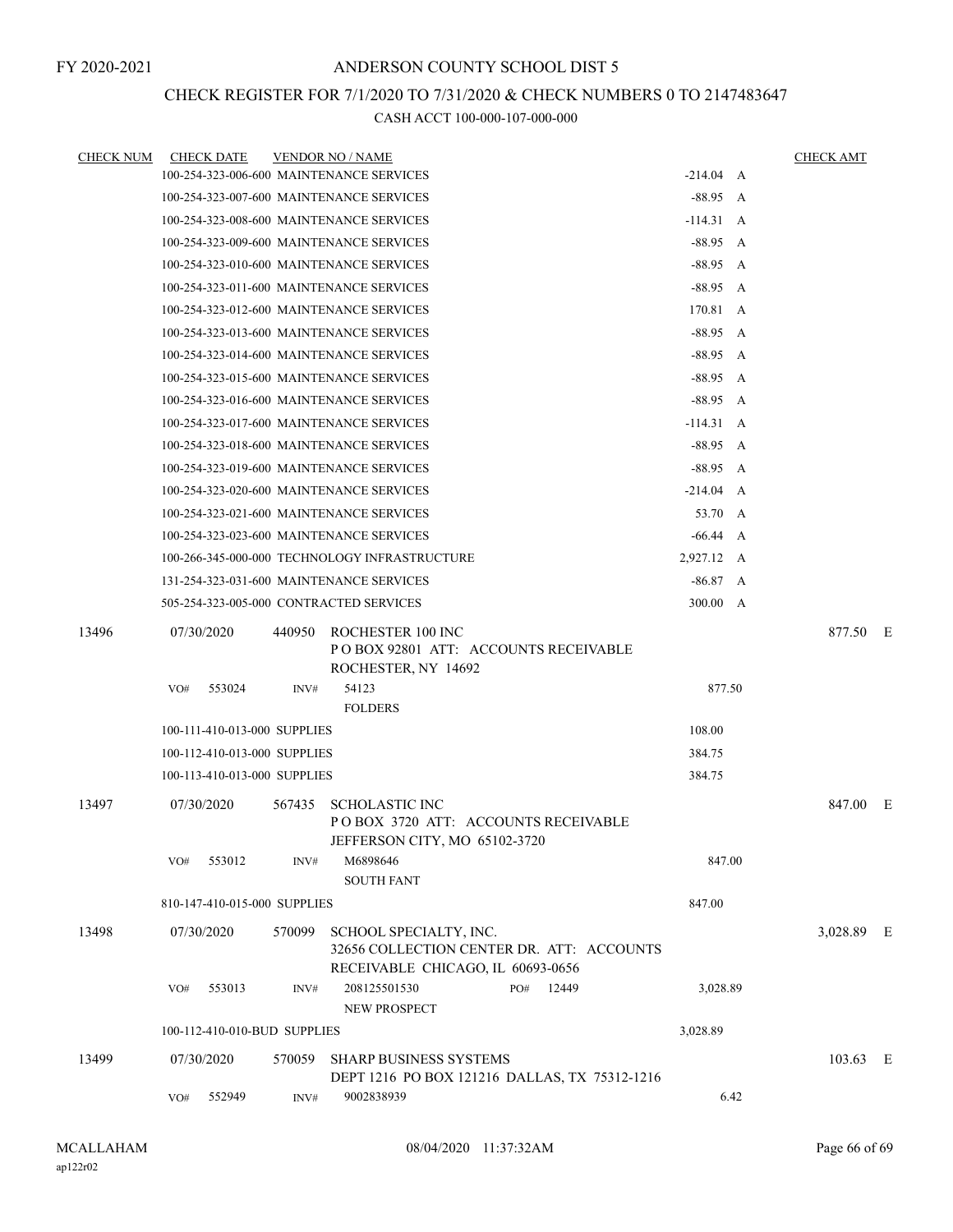# ANDERSON COUNTY SCHOOL DIST 5

# CHECK REGISTER FOR 7/1/2020 TO 7/31/2020 & CHECK NUMBERS 0 TO 2147483647

| <b>CHECK NUM</b> | <b>CHECK DATE</b>                     |                | <b>VENDOR NO / NAME</b>                                                                             |          | <b>CHECK AMT</b> |     |
|------------------|---------------------------------------|----------------|-----------------------------------------------------------------------------------------------------|----------|------------------|-----|
|                  |                                       |                | <b>SOFTWARE</b>                                                                                     |          |                  |     |
|                  | 717-190-660-017-362 COPIER EXPENSE    |                |                                                                                                     | 6.42     |                  |     |
|                  | 552950<br>VO#                         | INV#           | 9002829378<br><b>COPIES</b>                                                                         | 3.78     |                  |     |
|                  | 717-190-660-017-362 COPIER EXPENSE    |                |                                                                                                     | 3.78 A   |                  |     |
|                  | 552951<br>VO#                         | INV#           | 9002861945<br><b>COPIES</b>                                                                         | 78.17    |                  |     |
|                  | 723-190-660-023-913 COPIER EXPENSE    |                |                                                                                                     | 78.17 A  |                  |     |
|                  | 553034<br>VO#                         | INV#           | 9002869229<br><b>COPIES</b>                                                                         | 15.26    |                  |     |
|                  | 705-271-660-005-562 COPIERS EXPENSE   |                |                                                                                                     | 15.26    |                  |     |
| 13500            | 07/30/2020                            | 472700         | <b>SHERWIN WILLIAMS</b><br>613 NORTH MURRAY AVENUE ATT: ACCOUNTS<br>RECEIVABLE ANDERSON, SC 29625   |          | 268.25 E         |     |
|                  | 552952<br>VO#                         | INV#           | 7475-8<br><b>SUPPLIES</b>                                                                           | 268.25   |                  |     |
|                  |                                       |                | 100-254-410-002-001 SUPPLIES - MAINTENANCE                                                          | 268.25   |                  |     |
| 13501            | 07/30/2020                            | 569753         | SOLARWINDS, INC<br>POBOX 730720 ATT: ACCOUNTS RECEIVABLE<br>DALLAS, TX 75373-0720                   |          | 9,982.00         | - E |
|                  | VO#<br>552915                         | INV#           | 487974<br>13084<br>PO#<br>20-21 LICENSE                                                             | 9,982.00 |                  |     |
|                  |                                       |                | 100-266-445-000-000 SOFTWARE TECHNOLOGY                                                             | 9,982.00 |                  |     |
| 13502            | 07/30/2020<br>552917<br>VO#           | 570855<br>INV# | ULINE - ATLANTA<br>P.O. BOX 88741 ATT: ACCOUNTS RECEIVABLE<br>CHICAGO, IL 60680-1741<br>121958766   | 127.06   | 127.06 E         |     |
|                  |                                       |                | <b>SUPPLIES</b>                                                                                     |          |                  |     |
|                  | 100-266-410-000-000 SUPPLIES          |                |                                                                                                     | 127.06   |                  |     |
| 13503            | 07/30/2020<br>553032<br>VO#           | 526475<br>INV# | <b>EMPLOYEE VENDOR</b><br>REIMBURSEMENT<br><b>FACE MASKS</b>                                        | 1,765.72 | $1,765.72$ E     |     |
|                  | 100-139-410-015-C19 COVID 19 SUPPLIES |                |                                                                                                     | 1,765.72 |                  |     |
| 13504            | 07/30/2020                            | 529275         | <b>WESTAR TIRE</b><br>PO BOX 400<br>715 NORTH MURRAY ATT:<br>ACCOUNTS RECEIVABLE ANDERSON, SC 29622 |          | 202.83 E         |     |
|                  | 552958<br>VO#                         | INV#           | 84448<br><b>REPAIR</b>                                                                              | 20.00    |                  |     |
|                  |                                       |                | 100-254-412-000-001 TRUCK SERVICE - MAINTENANCE                                                     | 20.00    |                  |     |
|                  | 552959<br>VO#                         | INV#           | 84860<br><b>REPAIR</b>                                                                              | 182.83   |                  |     |
|                  |                                       |                | 100-254-410-000-001 MAINT. SUPPLIES-STRUCTURES                                                      | 182.83   |                  |     |
| 13505            | 07/30/2020                            |                | 532300 WHITE JONES ACE HARDWARE                                                                     |          | 124.47 E         |     |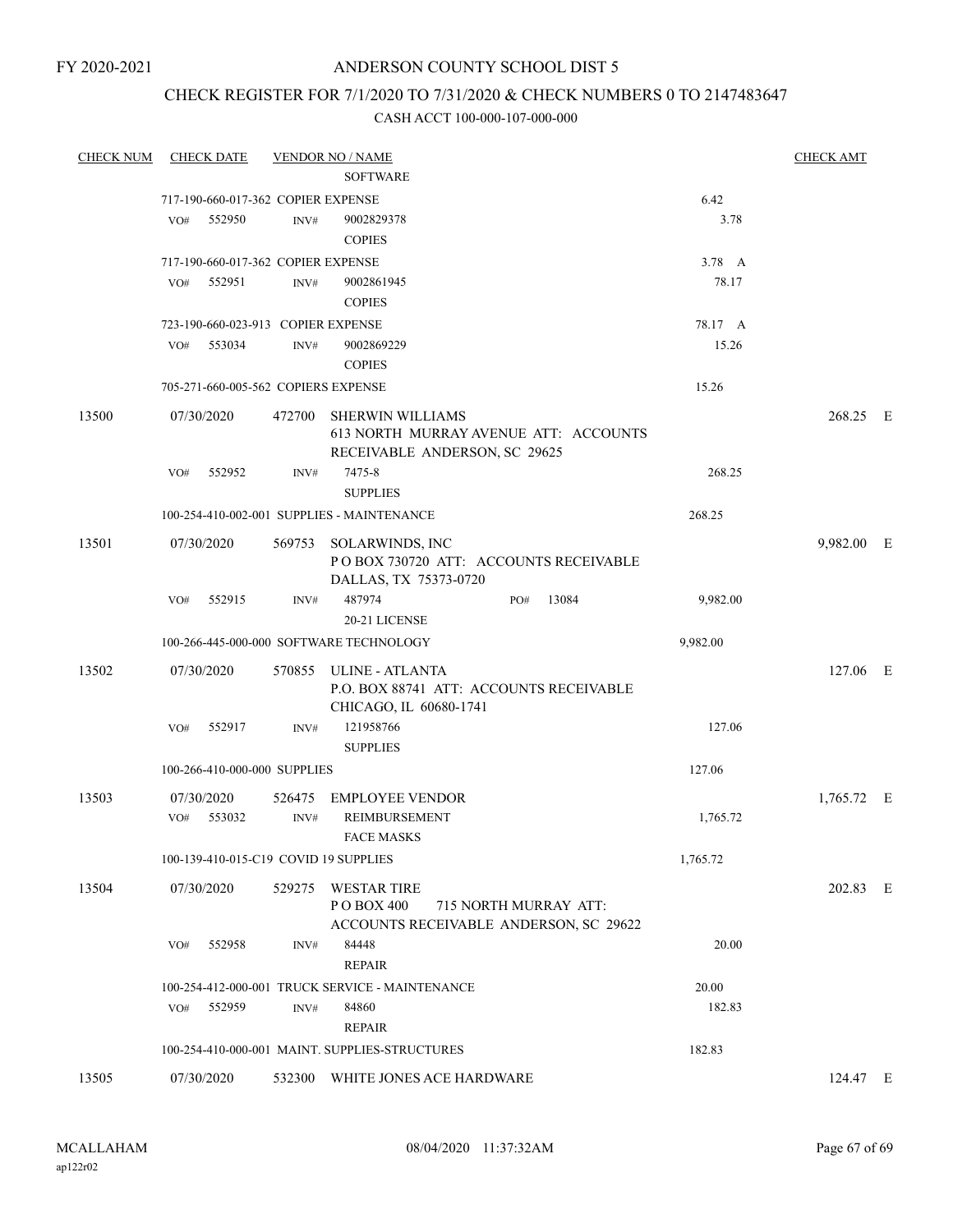## CHECK REGISTER FOR 7/1/2020 TO 7/31/2020 & CHECK NUMBERS 0 TO 2147483647

CASH ACCT 100-000-107-000-000

| <b>CHECK NUM</b> | <b>CHECK DATE</b>                                               |             |                                                  | <b>VENDOR NO / NAME</b>                      |          |                 |                  | <b>CHECK AMT</b> |     |  |  |  |
|------------------|-----------------------------------------------------------------|-------------|--------------------------------------------------|----------------------------------------------|----------|-----------------|------------------|------------------|-----|--|--|--|
|                  |                                                                 |             |                                                  |                                              |          |                 |                  |                  |     |  |  |  |
|                  | VO#                                                             | 552960      | INV#                                             | ANDERSON, SC 29624<br>405207                 |          |                 | 42.93            |                  |     |  |  |  |
|                  |                                                                 |             |                                                  | <b>SUPPLIES</b>                              |          |                 |                  |                  |     |  |  |  |
|                  |                                                                 |             |                                                  | 100-254-410-021-001 SUPPLIES - MAINTENANCE   |          |                 | 42.93            |                  |     |  |  |  |
|                  | VO#                                                             | 552961      | INV#                                             | 891972                                       |          |                 | 19.25            |                  |     |  |  |  |
|                  |                                                                 |             |                                                  |                                              |          |                 |                  |                  |     |  |  |  |
|                  |                                                                 |             |                                                  | 100-254-410-003-400 HVAC/ELECTRICAL/PLUMBING |          |                 | 19.25            |                  |     |  |  |  |
|                  | VO#                                                             | 552962      | INV#                                             | 891887                                       |          | 10.99           |                  |                  |     |  |  |  |
|                  | <b>SUPPLIES</b><br>100-254-410-021-400 HVAC/ELECTRICAL/PLUMBING |             |                                                  |                                              |          |                 |                  |                  |     |  |  |  |
|                  | VO#                                                             | 552963      | INV#                                             | 405103                                       |          |                 | 10.99<br>9.00    |                  |     |  |  |  |
|                  |                                                                 |             |                                                  | <b>SUPPLIES</b>                              |          |                 |                  |                  |     |  |  |  |
|                  |                                                                 |             | 100-254-410-023-400 SUPPLIES-HVAC/ELECT/PLUMBING | 9.00                                         |          |                 |                  |                  |     |  |  |  |
|                  | VO#                                                             | 552964      | INV#                                             |                                              | 42.30    |                 |                  |                  |     |  |  |  |
|                  |                                                                 |             |                                                  | <b>SUPPLIES</b>                              |          |                 |                  |                  |     |  |  |  |
|                  |                                                                 |             | 100-254-410-000-400 HVAC SUPPLIES                |                                              |          | 42.30           |                  |                  |     |  |  |  |
| 13506            | 07/30/2020                                                      |             |                                                  | 332750 WILLIAM V MACGILL & CO                |          |                 |                  | 4,268.93         | – E |  |  |  |
|                  |                                                                 |             |                                                  | 1000 NORTH LOMBARD ROAD ATT: ACCOUNTS        |          |                 |                  |                  |     |  |  |  |
|                  |                                                                 |             |                                                  | RECEIVABLE LOMBARD, IL 60148                 |          |                 |                  |                  |     |  |  |  |
|                  | VO#                                                             | 552965      | INV#                                             | 0721914<br><b>SUPPLIES</b>                   | PO#      | 12866           | 2,139.22         |                  |     |  |  |  |
|                  |                                                                 |             |                                                  | 100-213-410-000-C19 COVID-19 SUPPLIES        |          | 2,139.22 A      |                  |                  |     |  |  |  |
|                  | VO#                                                             | 552966      | INV#                                             | 0720450                                      | PO#      | 12634           | 2,129.71         |                  |     |  |  |  |
|                  |                                                                 |             |                                                  | <b>SUPPLIES</b>                              |          |                 |                  |                  |     |  |  |  |
|                  |                                                                 |             |                                                  | 100-213-410-000-000 SUPPLIES AND MATERIALS   |          | $16.47 \quad A$ |                  |                  |     |  |  |  |
|                  |                                                                 |             | 100-213-410-002-000 SUPPLIES-HEALTH SERVICE      | 64.49 A                                      |          |                 |                  |                  |     |  |  |  |
|                  |                                                                 |             | 100-213-410-003-000 SUPPLIES-HEALTH SERVICES     |                                              | 234.65 A |                 |                  |                  |     |  |  |  |
|                  |                                                                 |             | 100-213-410-005-000 SUPPLIES                     |                                              | 145.98 A |                 |                  |                  |     |  |  |  |
|                  |                                                                 |             | 100-213-410-006-000 SUPPLIES                     |                                              |          |                 | 104.48 A         |                  |     |  |  |  |
|                  |                                                                 |             | 100-213-410-007-000 SUPPLIES                     |                                              |          |                 | 135.98 A         |                  |     |  |  |  |
|                  |                                                                 |             |                                                  | 100-213-410-008-000 SUPPLIES AND MATERIALS   |          |                 | 153.20 A         |                  |     |  |  |  |
|                  |                                                                 |             | 100-213-410-009-000 SUPPLIES                     |                                              |          |                 | 104.00 A         |                  |     |  |  |  |
|                  |                                                                 |             | 100-213-410-010-000 SUPPLIES                     |                                              |          |                 | 203.99<br>A      |                  |     |  |  |  |
|                  |                                                                 |             | 100-213-410-011-000 SUPPLIES                     |                                              |          |                 | 40.78<br>A       |                  |     |  |  |  |
|                  |                                                                 |             | 100-213-410-012-000 SUPPLIES                     |                                              |          |                 | $104.64 \quad A$ |                  |     |  |  |  |
|                  | 100-213-410-013-000 SUPPLIES                                    | 264.73<br>A |                                                  |                                              |          |                 |                  |                  |     |  |  |  |
|                  | 50.98 A<br>100-213-410-014-000 SUPPLIES                         |             |                                                  |                                              |          |                 |                  |                  |     |  |  |  |
|                  | 66.89<br>100-213-410-016-000 SUPPLIES<br>A                      |             |                                                  |                                              |          |                 |                  |                  |     |  |  |  |
|                  | 49.00<br>100-213-410-019-000 SUPPLIES<br>A                      |             |                                                  |                                              |          |                 |                  |                  |     |  |  |  |
|                  |                                                                 |             | 100-213-410-020-000 SUPPLIES                     |                                              |          |                 | 293.95 A         |                  |     |  |  |  |
|                  |                                                                 |             | 100-213-410-021-000 SUPPLIES                     |                                              |          |                 | 95.50 A          |                  |     |  |  |  |

13507 07/30/2020 571132 EMPLOYEE VENDOR 115.00 E